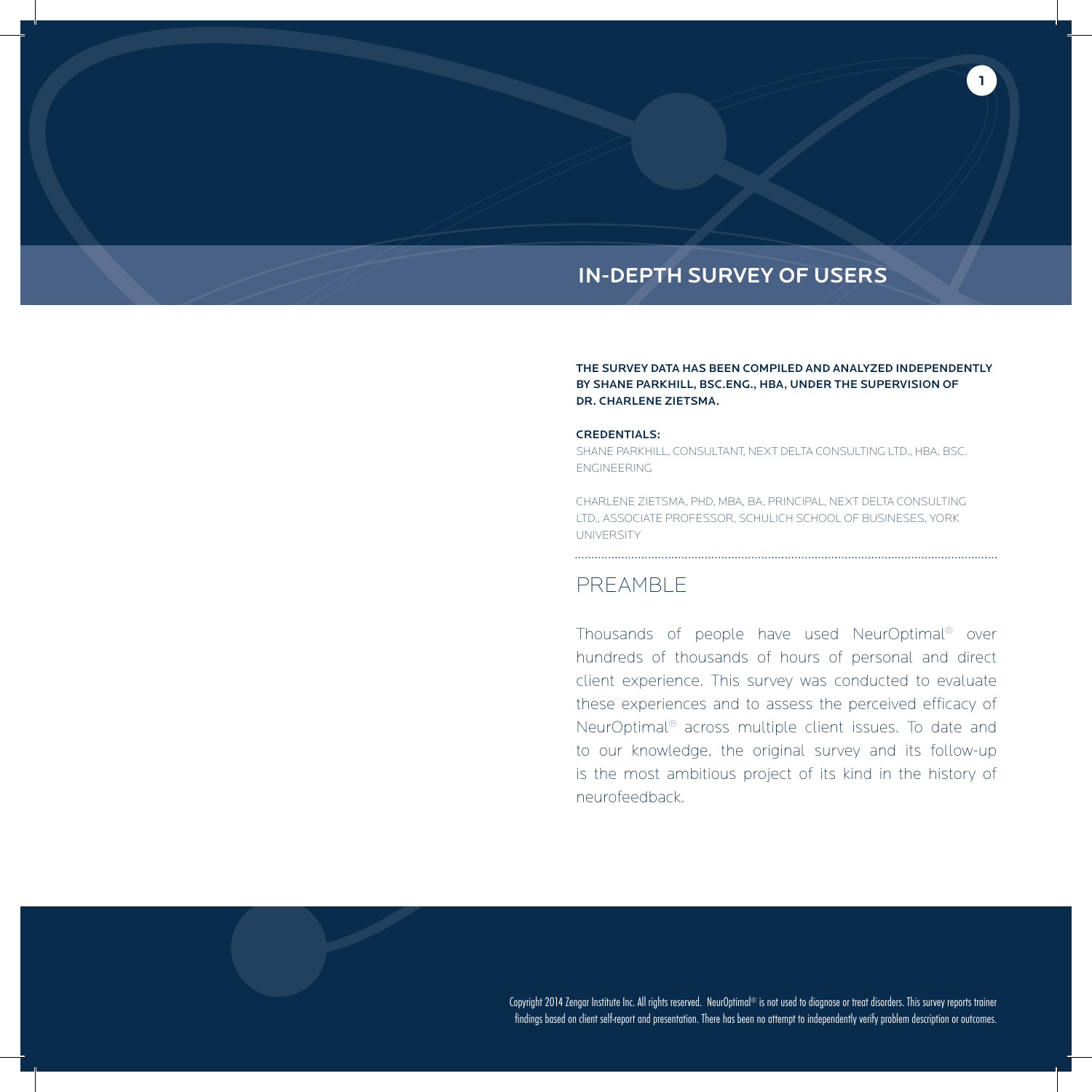**2**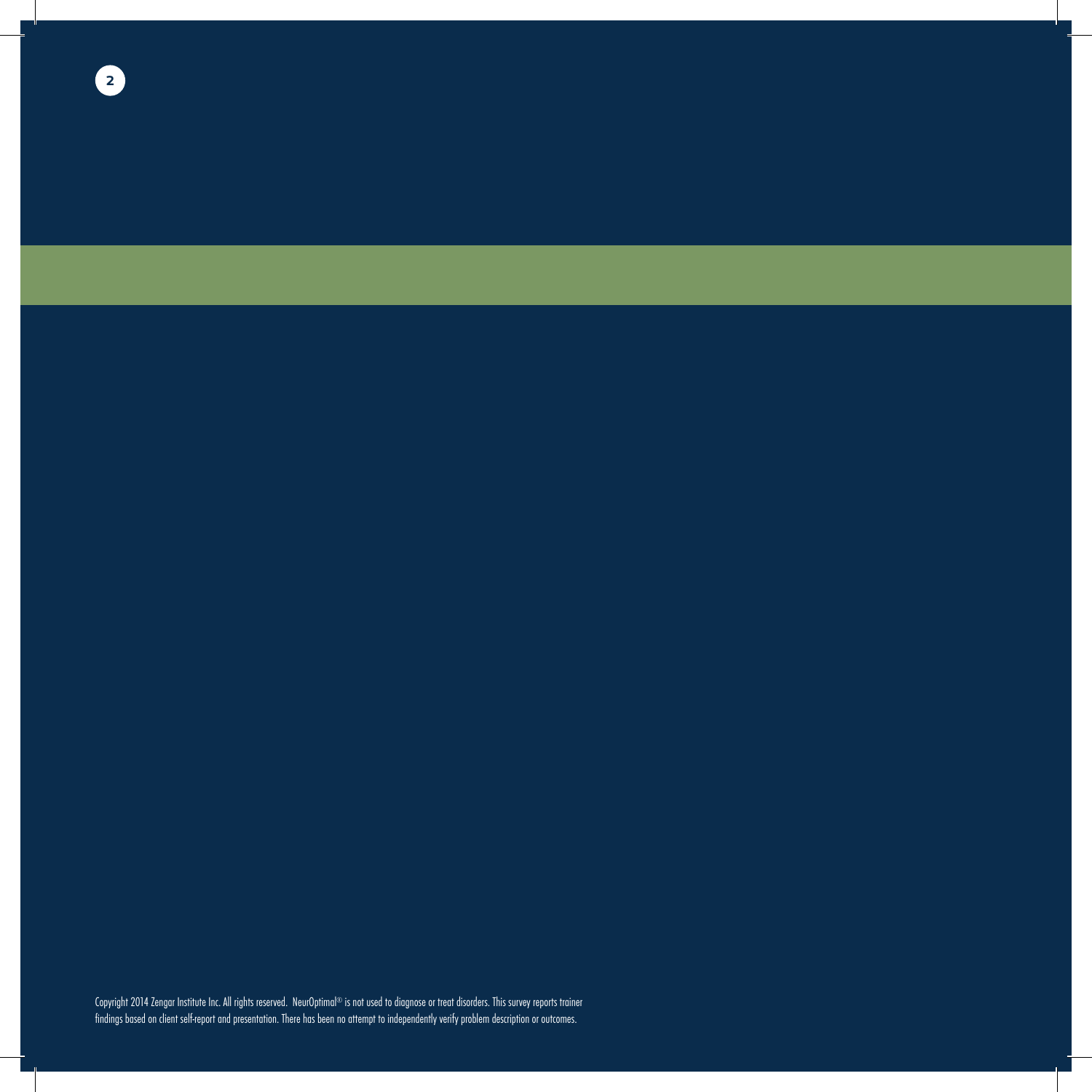## **DEMOGRAPHICS** OF PRACTICE:

**3**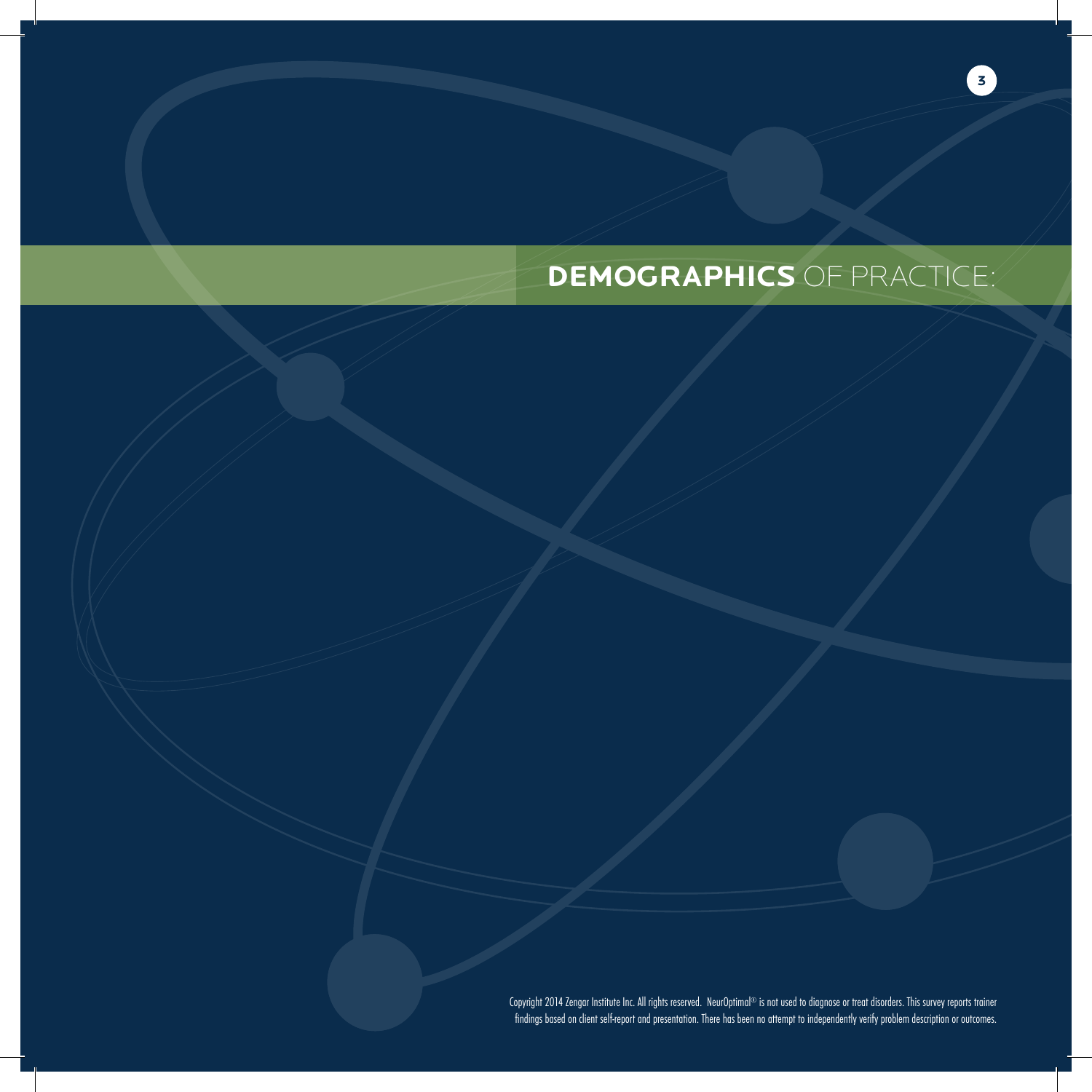

COMPREHENSIVE SURVEY OF TRAINERS DEMOGRAPHICS OF PRACTICE

## **DEMOGRAPHICS** OF PRACTICE

### Hours of Experience WITH NEUROPTIMAL<sup>®</sup>

The NeurOptimal® trainers surveyed have training experience ranging from fewer than 100 hours (mostly home users) to well over 18,000 hours (trainers with busy client practices). It is estimated from this survey that NeurOptimal® has **just under 3 million hours (actually 2.96)** of usage worldwide at the time of writing. This estimate is conservative as only those trainers using the latest version of NeurOptimal® were included in the calculation. If all users are included, the number is estimated to be closer to 4 million.

### Reasons Clients Seek Training

### Type of **PRACTICE**

Trainers operate primarily within the following types of practices:

| <b>TYPE OF PRACTICE</b>                         | % OF TRAINERS IN THIS PRACTICE |
|-------------------------------------------------|--------------------------------|
| Neurofeedback                                   | 44.0%                          |
| Psychology/social work/psychotherapy/counseling | 26.7%                          |
| Other                                           | 12.9%                          |
| Coaching                                        | 9.6%                           |
| Alternative healing                             | 3.8%                           |
| Medical health practice                         | 3.5%                           |
| Chiropractor                                    | 0.6%                           |
| Spa/Aesthetics                                  | 0.2%                           |

Although NeurOptimal® is diagnostically agnostic (meaning nothing is done differently for different complaints-- it is not a treatment for disorders), half the trainers said over 90% of their clients seek NeurOptimal® for relief from complaints. The remaining clients come to improve performance, personal/spiritual growth/evolution and invest in their own wellness.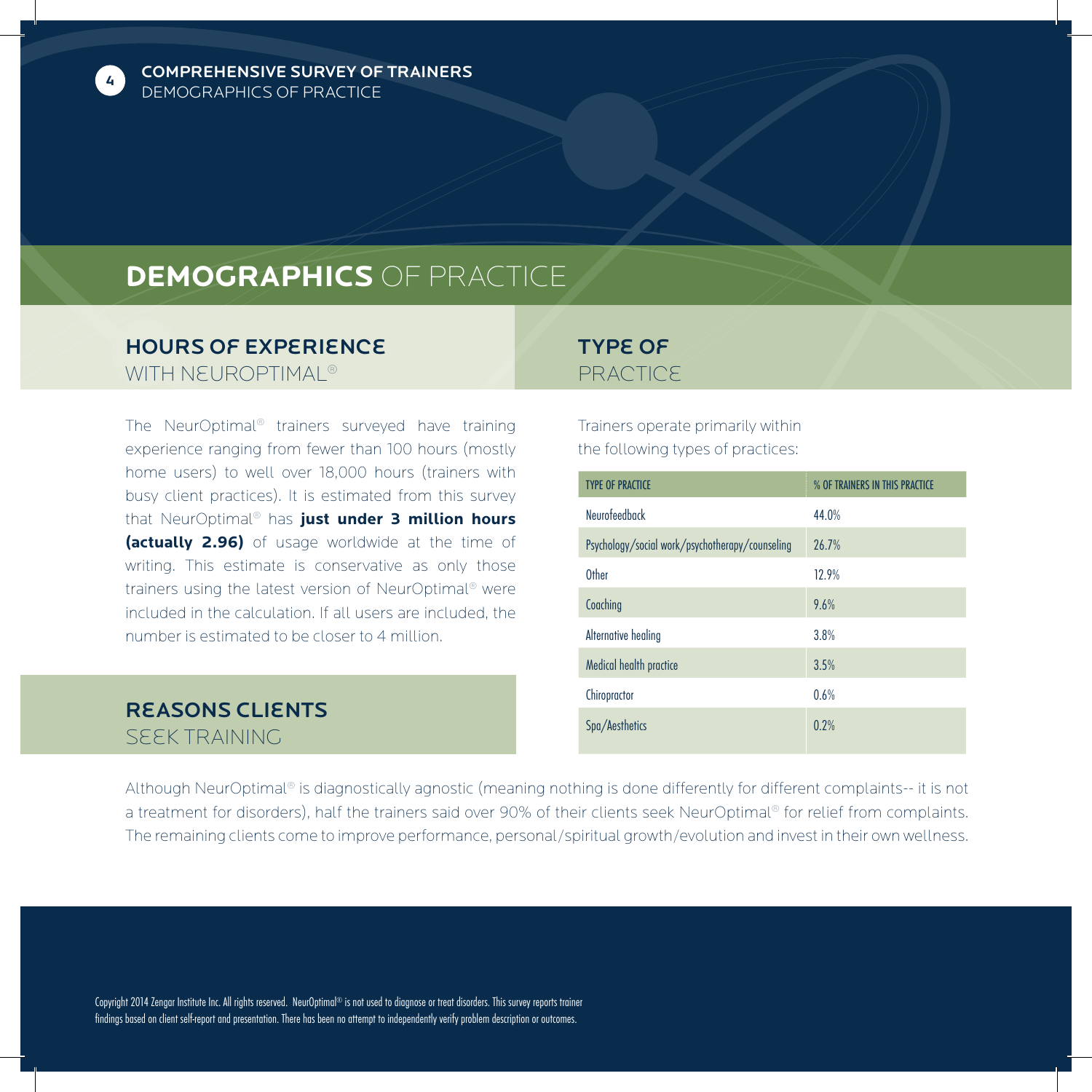

### Number of Sessions

The chart on the right summarizes the average number of sessions trainers complete with their clients. Most commonly, clients complete between 11 and 20 sessions.

| # OF SESSIONS | 1.5 | $6 - 10$ | $11-20$ | 21-30 | > 30 |
|---------------|-----|----------|---------|-------|------|
| % of Trainers | 5%  | 15%      | 44%     | 24%   | 12%  |

### **HOW CLIENTS** FIND A TRAINER

Source of Client Referral (the numbers here reflect the average ratings each answer received using a 6-point rating scale). Most commonly, new clients seek services as a result of personal recommendation of other clients.

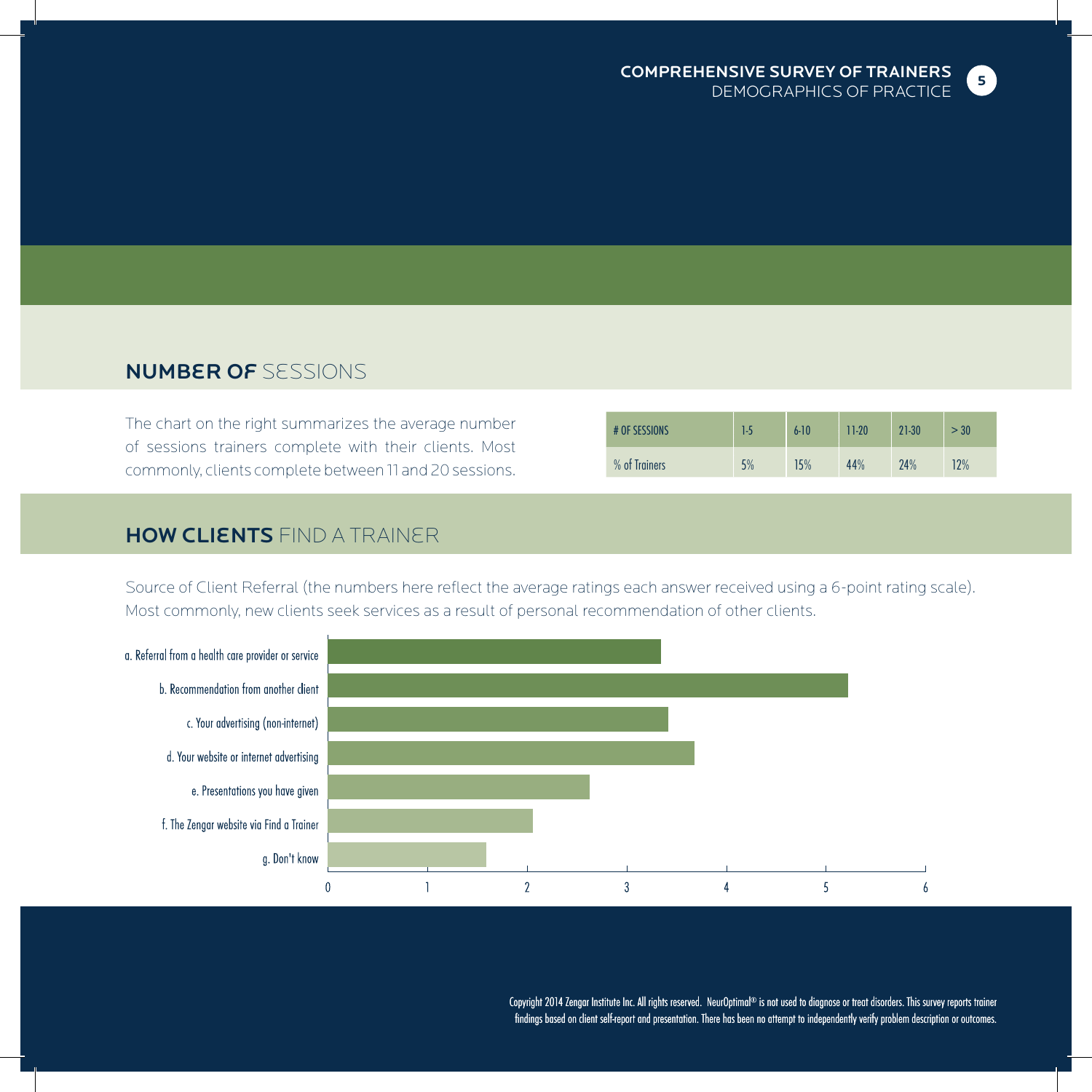**6**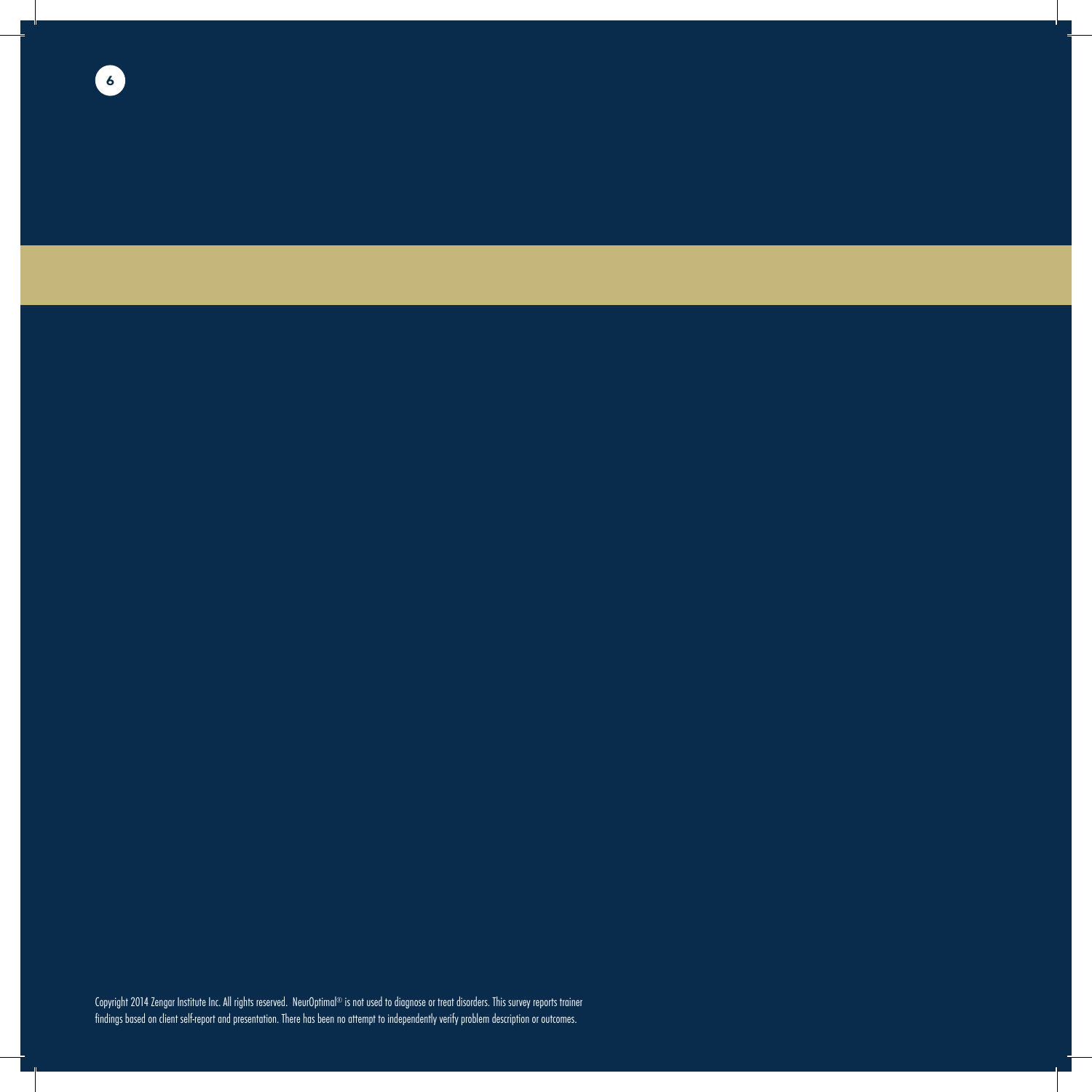# **EFFICACY** OF NEUROPTIMAL® TRAINING:

**7**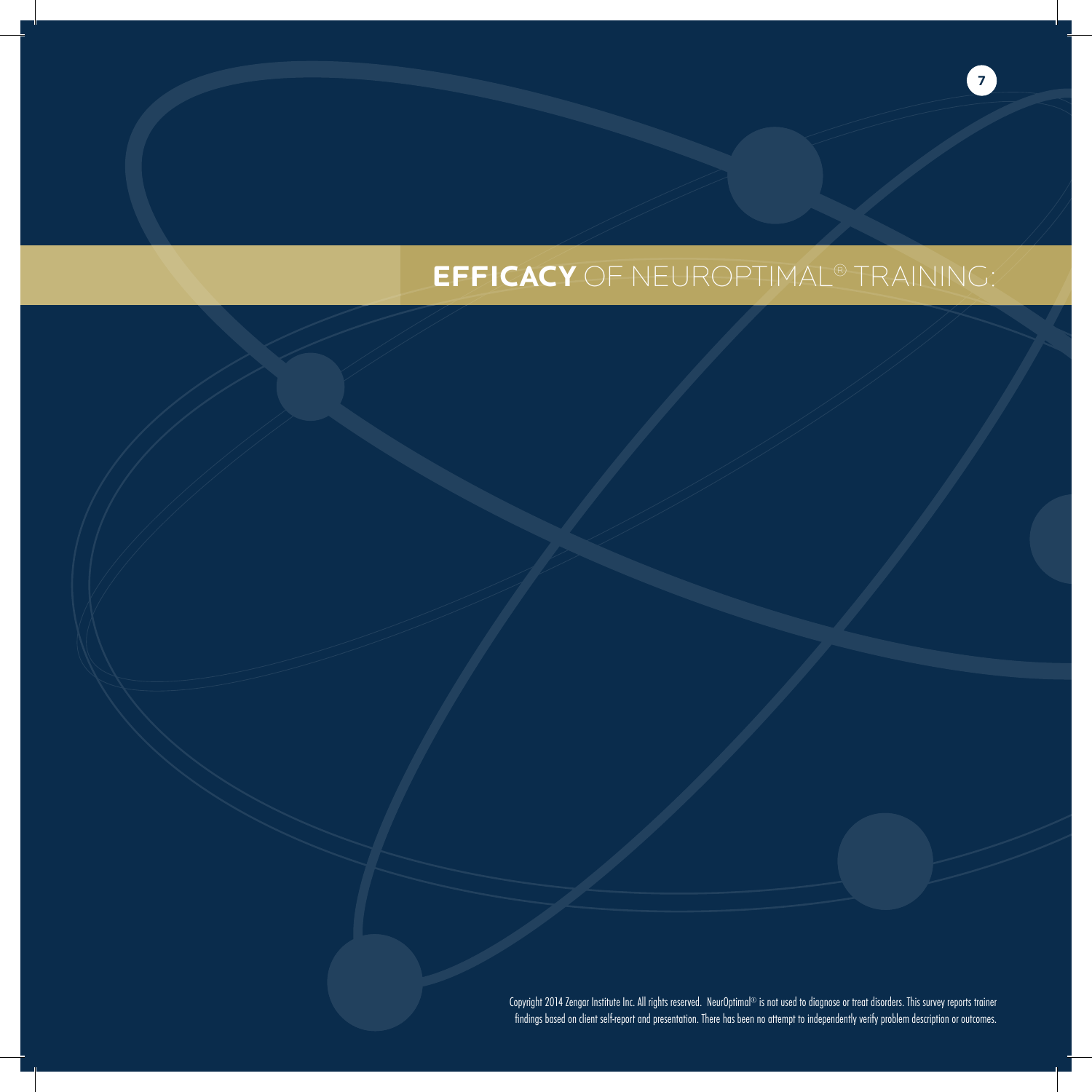

## **EFFICACY OF** NeurOptimal® TRAINING

### Clients Showing SIGNIFICANT IMPROVEMENT

Two thirds of trainers reported that the majority of their clients (almost 60%) showed 90% or better improvement. Most clients (over 50%) can expect highly significant (80%-90%) improvement, while the other half can anticipate 60-79% improvement or less.

This degree of reported efficacy would be considered in the realm of the miraculous in a traditional medical model world, confirming the high quality of training offered by NeurOptimal®. In fact, NeurOptimal® users frequently see changes that are considered impossible within traditional practice models.

For example, the following table compares the effectiveness of NeurOptimal® with Prozac for clients reporting Obsessive Compulsive Disorder and with Ritalin for Attention Deficit Disorder. Both drugs carry the risk of negative side effects that are not a concern with NeurOptimal®. The reported efficacy in both instances is notably higher for NeurOptimal®.

### Effectiveness of NeurOptimal® vs. Prozac & Ritalin

| <b>OUTCOME</b>                |                           | <b>OBSESSIVE COMPULSIVE DISORDER</b> |                           | <b>ATTENTION DEFICIT</b><br><b>DISORDER</b> |
|-------------------------------|---------------------------|--------------------------------------|---------------------------|---------------------------------------------|
|                               | NeurOptimal <sup>®1</sup> | Prozac <sup>2</sup>                  | NeurOptimal <sup>®1</sup> | Ritalin <sup>3</sup>                        |
| No Change                     | 0%                        | 29%                                  | $0\%$                     | 26.9%                                       |
| <b>Minimal</b><br>Improvement | 22%                       | 24%                                  | 7%                        | N/A                                         |
| Much<br>Improvement           | 35%                       | 28%                                  | 17%                       | 44.9%                                       |
| Very Much<br>Improvement      | 43%                       | 19%                                  | 76%                       | N/A                                         |

1 Results for clients who had 20 or more sessions.

2 See http://www.druglib.com/druginfo/prozac/pharmacology/.

3 Wolraich, et al., 2001, Randomized, controlled trial of OROS methylphenidate once a day in children with attention-deficit/hyperactivity disorder, *Pediatrics*, 108:4, 883-892.

4 Barboresi, et al., 2006. Long-term stimulant medication treatment of attention-deficit/hyperactivity disorder: results from a population-based study. *J. Dev. Behav. Pediatr.* 27:1, 1-10.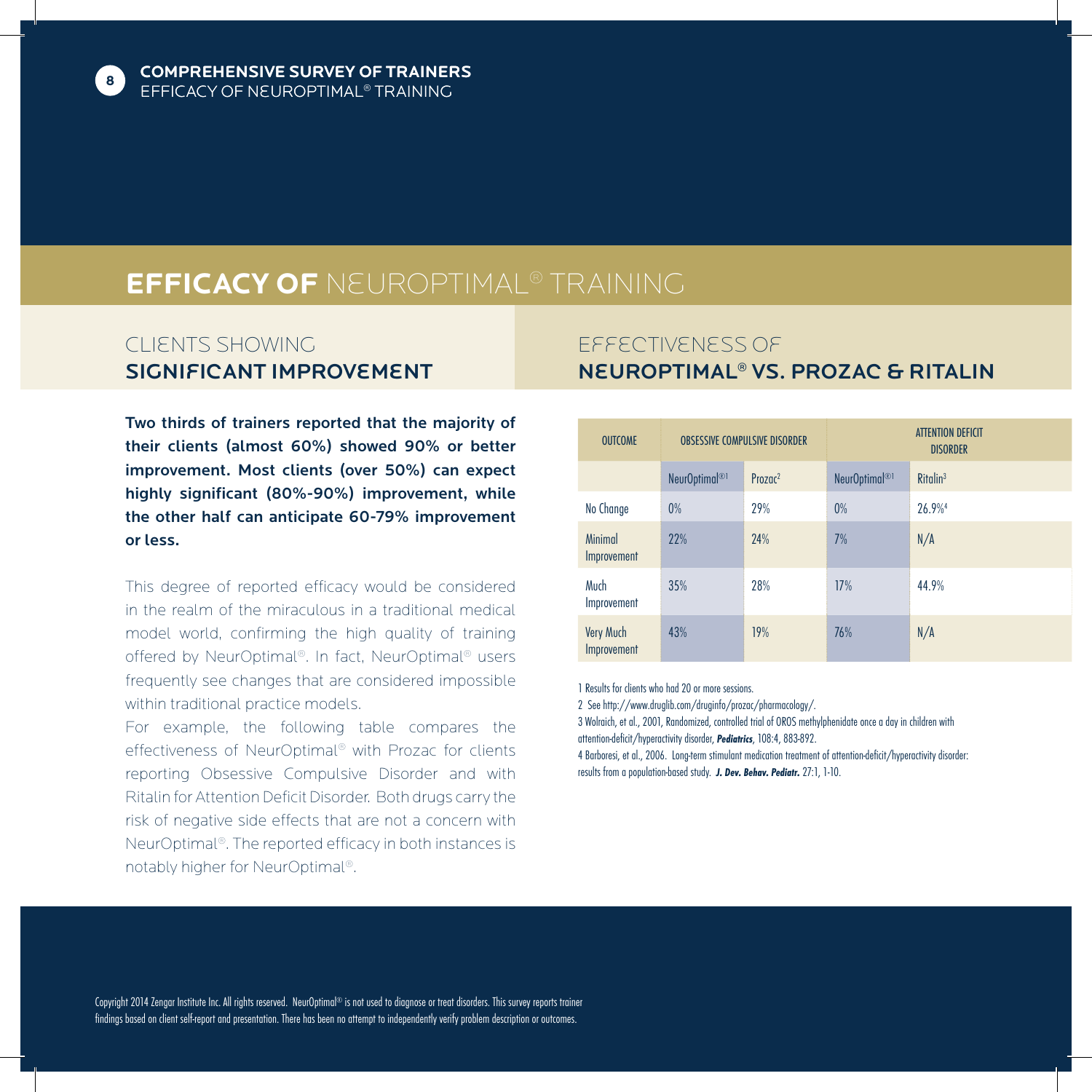**9**

### Efficacy of NeurOptimal® Across Reasons for Training

Although NeurOptimal® is not a treatment, people seeking training are frequently doing so in hopes of seeing some sort of specific shift. In the following charts, we present the efficacy results noted in clients following 5, 10, 15 or 20+ sessions.

First, we will use the peak performance table to illustrate how to read these tables.

The percentages along the top of the chart are the estimated degree of improvement in the presenting issue, while the percentages in the cells are those trainers reporting this degree of change after 5, 10, 15 and 20 or more sessions. Green denotes the highest percentage, yellow is the next highest. If there are two or more boxes with equally high % (green), then we have not added any other (yellow) boxes. The column on the right is a summary column showing % trainers reporting 40% and better improvement. This number was selected as being the best result that can be expected from many drugs for many of the complaints evaluated. Please note, numbers have been rounded for ease of reading so percentage totals may be off by 1%. In this example, we can see peak performance results continued to improve with more sessions completed. We can also say (for example) that 25% of trainers reported a 71-80% improvement in performance in clients who completed 20 or more sessions.

| <b>PEAK</b><br><b>PERFORMANCE</b> | <b>NONE</b> | $1-10%$ | 11-20% | 21-30% | 31-40% | 41-50% | 51-60% | 61-70% | 71-80% | 81-90% | <b>OVER 90%</b> | $>40\%$ IMPROVEMENT |
|-----------------------------------|-------------|---------|--------|--------|--------|--------|--------|--------|--------|--------|-----------------|---------------------|
| After 1-5 sessions                | 5%          | 26%     | 28%    | 12%    | 9%     | 8%     | 3%     | 5%     | 0%     | 1%     | 1%              | 19%                 |
| After 6-10 sessions               | 3%          | 4%      | 14%    | 15%    | 15%    | 17%    | 17%    | 7%     | 4%     | 1%     | 3%              | 49%                 |
| After 11-20 sessions              | 3%          | 0%      | 6%     | 9%     | 8%     | 11%    | 18%    | 11%    | 11%    | 15%    | 8%              | 74%                 |
| $20+$ sessions                    | 4%          | 2%      | 0%     | 4%     | 8%     | 9%     | 6%     | 13%    | 25%    | 8%     | 23%             | 83%                 |

The complete set of Efficacy Tables Follows.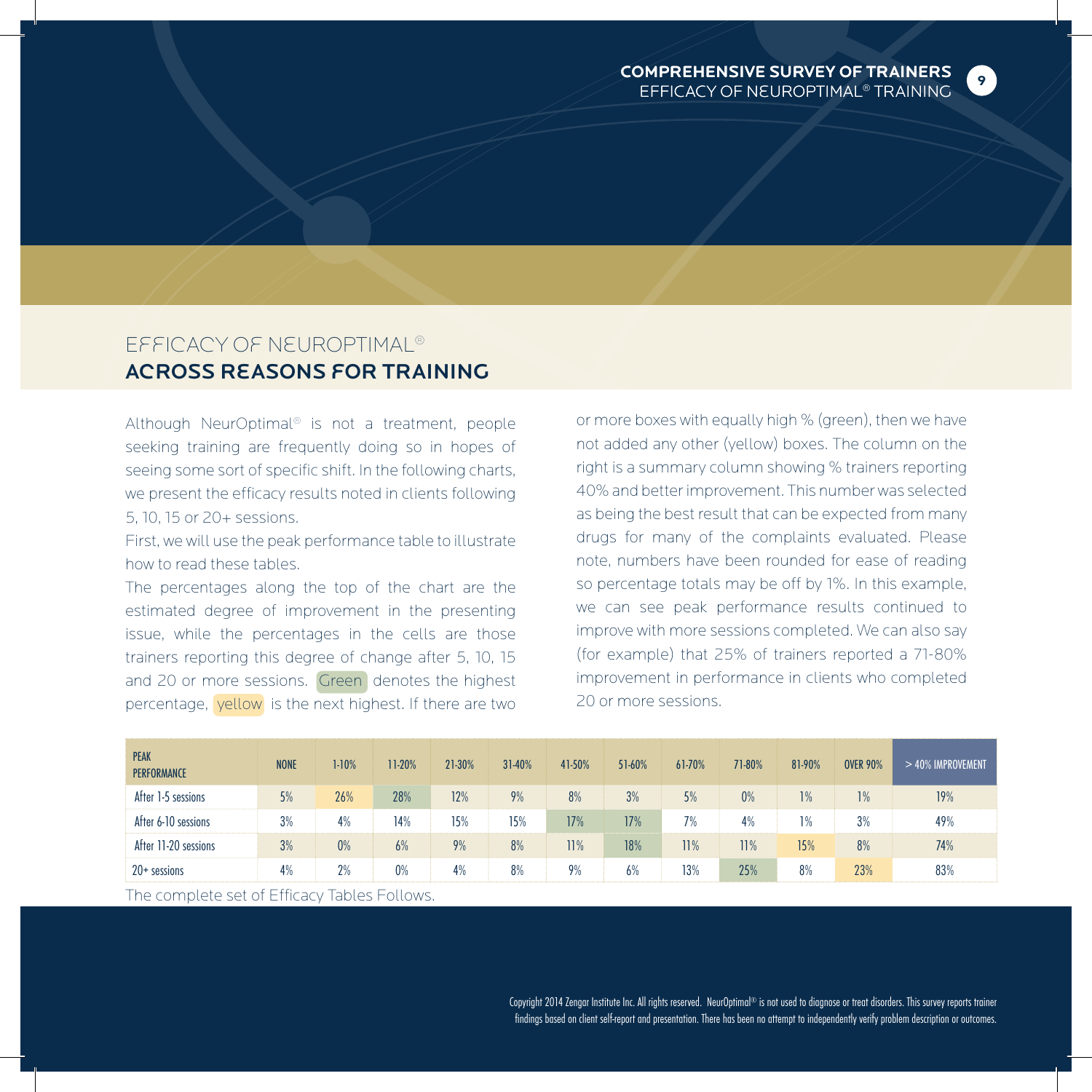

|                      | <b>NONE</b> | $\mathbf{1}$<br>10% | $11 -$<br>20% | $21 -$<br>30% | $31 -$<br>40% | $41 -$<br>50% | $51-$<br>60% | $61 -$<br>70% | $71 -$<br>80% | $81 -$<br>90% | <b>OVER</b><br>90% | >40%<br><b>IMPROV</b> |  |
|----------------------|-------------|---------------------|---------------|---------------|---------------|---------------|--------------|---------------|---------------|---------------|--------------------|-----------------------|--|
| <b>ADD/ADHD</b>      |             |                     |               |               |               |               |              |               |               |               |                    |                       |  |
| After 1-5 sessions   | 13%         | 41%                 | 21%           | 13%           | 2%            | 2%            | 2%           | 3%            | 1%            | 1%            | 1%                 | 10%                   |  |
| After 6-10 sessions  | 2%          | 8%                  | 23%           | 18%           | 19%           | 16%           | 4%           | 4%            | 5%            | 1%            | 1%                 | 30%                   |  |
| After 11-20 sessions | $2\%$       | $4\%$               | $6\%$         | $8\%$         | 14%           | 23%           | 18%          | 12%           | $7\%$         | $4\%$         | $2\%$              | 67%                   |  |
| $20+$ sessions       | 2%          | $3\%$               | 2%            | 7%            | $3\%$         | 7%            | $8\%$        | 22%           | 20%           | 16%           | 10%                | 83%                   |  |
| <b>ADDICTION</b>     |             |                     |               |               |               |               |              |               |               |               |                    |                       |  |
| After 1-5 sessions   | 21%         | 34%                 | 19%           | 7%            | 6%            | 1%            | 1%           | 3%            | 3%            | 3%            | $0\%$              | 12%                   |  |
| After 6-10 sessions  | 9%          | 11%                 | 27%           | 17%           | 7%            | 7%            | 4%           | 3%            | 10%           | 1%            | 3%                 | 29%                   |  |
| After 11-20 sessions | 3%          | $5\%$               | 10%           | 8%            | 22%           | 19%           | $10%$        | $8\%$         | $2\%$         | 7%            | $5%$               | 51%                   |  |
| $20+$ sessions       | 5%          | $2\%$               | $0\%$         | 7%            | $5\%$         | $5\%$         | 14%          | 20%           | 23%           | $2\%$         | 16%                | 80%                   |  |
| <b>ALERTNESS</b>     |             |                     |               |               |               |               |              |               |               |               |                    |                       |  |
| After 1-5 sessions   | 2%          | 25%                 | 28%           | 18%           | 4%            | 7%            | 6%           | 3%            | 2%            | 3%            | 3%                 | 23%                   |  |
| After 6-10 sessions  | 1%          | 3%                  | 13%           | 20%           | 17%           | 18%           | 9%           | 10%           | 4%            | 3%            | 1%                 | 45%                   |  |
| After 11-20 sessions | $0\%$       | $2\%$               | 4%            | 10%           | 14%           | 13%           | 22%          | 10%           | 13%           | 8%            | $4\%$              | 70%                   |  |
| $20+$ sessions       | $1\%$       | $2\%$               | $0\%$         | 5%            | 4%            | 10%           | $7\%$        | 17%           | 24%           | 18%           | 12%                | 88%                   |  |
| <b>ALLERGY</b>       |             |                     |               |               |               |               |              |               |               |               |                    |                       |  |
| After 1-5 sessions   | 33%         | 38%                 | 10%           | $5%$          | 10%           | 0%            | 5%           | $0\%$         | $0\%$         | 0%            | $0\%$              | 5%                    |  |
| After 6-10 sessions  | 18%         | 5%                  | 14%           | 32%           | 9%            | 9%            | 5%           | 5%            | $0\%$         | 5%            | $0\%$              | 23%                   |  |
| After 11-20 sessions | 11%         | 11%                 | $0\%$         | $0\%$         | 17%           | 28%           | 22%          | 11%           | $0\%$         | $0\%$         | $0\%$              | 61%                   |  |
| $20+$ sessions       | 14%         | 14%                 | 7%            | $0\%$         | $0\%$         | 14%           | 29%          | $0\%$         | 7%            | $0\%$         | 14%                | 64%                   |  |
| <b>ALZHEIMERS</b>    |             |                     |               |               |               |               |              |               |               |               |                    |                       |  |
| After 1-5 sessions   | 21%         | 29%                 | 36%           | 14%           | $0\%$         | $0\%$         | $0\%$        | $0\%$         | $0\%$         | 0%            | $0\%$              | $0\%$                 |  |
| After 6-10 sessions  | 15%         | 8%                  | 23%           | 31%           | 15%           | 0%            | 8%           | 0%            | $0\%$         | $0\%$         | $0\%$              | 8%                    |  |
| After 11-20 sessions | $0\%$       | $8\%$               | $0\%$         | 42%           | 25%           | $0\%$         | $0\%$        | 17%           | $8\%$         | $0\%$         | $0\%$              | 25%                   |  |
| $20+$ sessions       | $0\%$       | 17%                 | $0\%$         | 33%           | 17%           | 17%           | $0\%$        | 17%           | 0%            | $0\%$         | $0\%$              | 33%                   |  |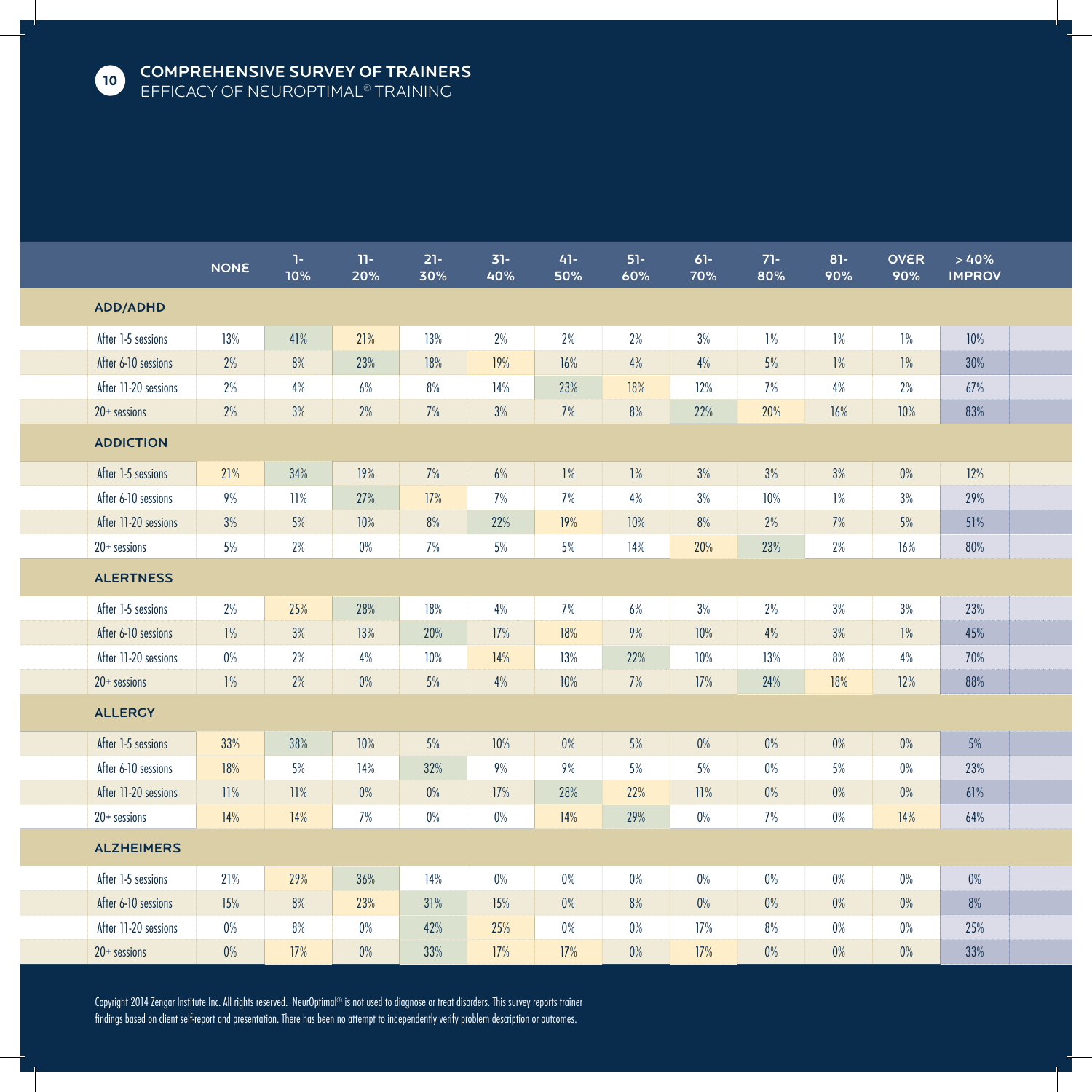

|                                              | <b>NONE</b> | 1-1<br>10% | $11 -$<br>20% | $21 -$<br>30% | $31 -$<br>40% | $41 -$<br>50% | $51 -$<br>60% | $61 -$<br>70% | $71 -$<br>80% | $81 -$<br>90% | <b>OVER</b><br>90% | >40%<br><b>IMPROV</b> |  |
|----------------------------------------------|-------------|------------|---------------|---------------|---------------|---------------|---------------|---------------|---------------|---------------|--------------------|-----------------------|--|
| <b>ANGER</b>                                 |             |            |               |               |               |               |               |               |               |               |                    |                       |  |
| After 1-5 sessions                           | 8%          | 29%        | 31%           | 10%           | 7%            | 2%            | $5\%$         | 2%            | 2%            | 1%            | 2%                 | 15%                   |  |
| After 6-10 sessions                          | 3%          | 7%         | 19%           | 19%           | 21%           | 12%           | 9%            | 1%            | 7%            | 2%            | $0\%$              | 31%                   |  |
| After 11-20 sessions                         | $0\%$       | 8%         | 5%            | $8%$          | 12%           | 16%           | 16%           | 20%           | $9\%$         | 5%            | 1%                 | 67%                   |  |
| $20+$ sessions                               | $0\%$       | 1%         | 7%            | $5%$          | 8%            | $8\%$         | 11%           | 11%           | 13%           | 23%           | 13%                | 79%                   |  |
| <b>ARTHRITIS</b>                             |             |            |               |               |               |               |               |               |               |               |                    |                       |  |
| After 1-5 sessions                           | 25%         | 25%        | 50%           | 0%            | 0%            | 0%            | $0\%$         | $0\%$         | $0\%$         | 0%            | 0%                 | 0%                    |  |
| After 6-10 sessions                          | 20%         | $0\%$      | $0\%$         | 40%           | 20%           | 0%            | $0\%$         | $0\%$         | 20%           | $0\%$         | $0\%$              | 20%                   |  |
| After 11-20 sessions                         | 20%         | $0\%$      | 20%           | 0%            | 40%           | 20%           | $0\%$         | 0%            | $0\%$         | $0\%$         | $0\%$              | 20%                   |  |
| $20+$ sessions                               | $0\%$       | $0\%$      | $0\%$         | $0\%$         | $0\%$         | $0\%$         | 50%           | $0\%$         | 50%           | 0%            | $0\%$              | 100%                  |  |
| <b>ASPERGER'S SYNDROME</b>                   |             |            |               |               |               |               |               |               |               |               |                    |                       |  |
| After 1-5 sessions                           | 16%         | 45%        | 25%           | 2%            | 5%            | $5%$          | $0\%$         | 2%            | $0\%$         | 0%            | $0\%$              | 7%                    |  |
| After 6-10 sessions                          | 7%          | 20%        | 24%           | 17%           | 13%           | 7%            | 4%            | 2%            | 7%            | $0\%$         | $0\%$              | 20%                   |  |
| After 11-20 sessions                         | $0\%$       | 10%        | 14%           | 10%           | 12%           | 33%           | 7%            | 5%            | 5%            | 2%            | 2%                 | 55%                   |  |
| $20+$ sessions                               | $0\%$       | $0\%$      | 11%           | $0\%$         | 9%            | 15%           | 15%           | 21%           | 21%           | 2%            | 6%                 | 81%                   |  |
| <b>ASTHMA</b>                                |             |            |               |               |               |               |               |               |               |               |                    |                       |  |
| After 1-5 sessions                           | 25%         | 8%         | 50%           | 17%           | 0%            | $0\%$         | $0\%$         | $0\%$         | $0\%$         | $0\%$         | 0%                 | $0\%$                 |  |
| After 6-10 sessions                          | 15%         | 0%         | $0\%$         | 31%           | 31%           | 8%            | 8%            | 0%            | 8%            | 0%            | 0%                 | 23%                   |  |
| After 11-20 sessions                         | 8%          | $0\%$      | $0\%$         | $0\%$         | 25%           | 8%            | 25%           | 17%           | $0\%$         | 8%            | $8%$               | 67%                   |  |
| $20+$ sessions                               | 13%         | 13%        | $0\%$         | $0\%$         | 0%            | 0%            | 13%           | 25%           | 13%           | 13%           | 13%                | 75%                   |  |
| <b>ATTENTION OR FOCUS (BUT NOT ADD/ADHD)</b> |             |            |               |               |               |               |               |               |               |               |                    |                       |  |
| After 1-5 sessions                           | 2%          | 33%        | 24%           | 20%           | 4%            | 7%            | 2%            | 0%            | 4%            | 2%            | 0%                 | 16%                   |  |
| After 6-10 sessions                          | 2%          | 6%         | 18%           | 24%           | 20%           | 16%           | 4%            | 4%            | 6%            | 2%            | $0\%$              | 31%                   |  |
| After 11-20 sessions                         | $0\%$       | 0%         | $5%$          | 15%           | 20%           | 10%           | 18%           | 13%           | 15%           | $3\%$         | 3%                 | 60%                   |  |
| $20+$ sessions                               | $0\%$       | 3%         | 3%            | 7%            | 20%           | 10%           | 7%            | 13%           | 27%           | $0\%$         | 10%                | 67%                   |  |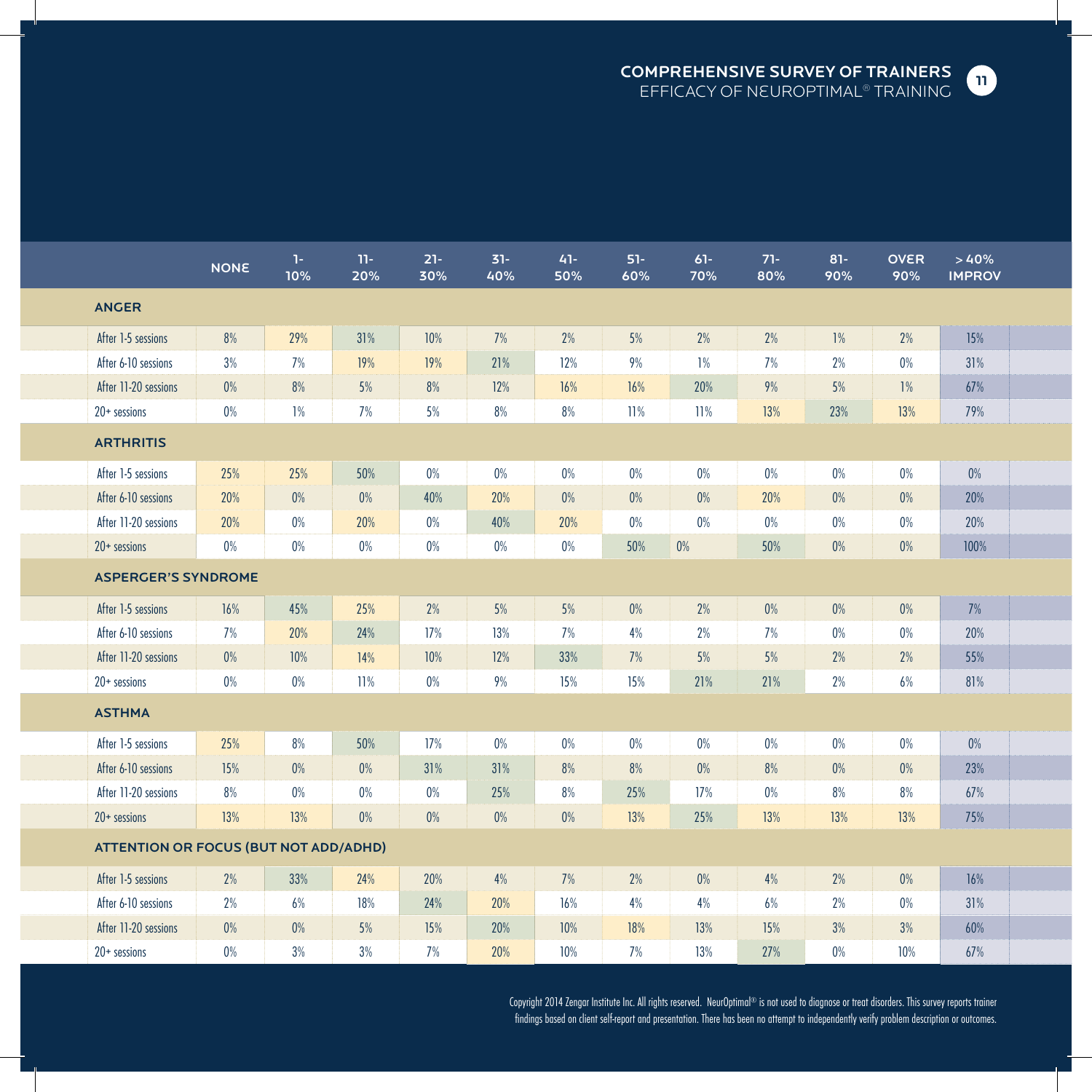

|                                              | <b>NONE</b> | 1-<br>10% | $11 -$<br>20% | $21 -$<br>30% | $31 -$<br>40% | $41 -$<br>50% | $51 -$<br>60% | $61 -$<br>70% | $71 -$<br>80% | $81 -$<br>90% | <b>OVER</b><br>90% | >40%<br><b>IMPROV</b> |  |
|----------------------------------------------|-------------|-----------|---------------|---------------|---------------|---------------|---------------|---------------|---------------|---------------|--------------------|-----------------------|--|
| <b>AUTISM OR AUTISTIC SPECTRUM DISORDERS</b> |             |           |               |               |               |               |               |               |               |               |                    |                       |  |
| After 1-5 sessions                           | 22%         | 42%       | 14%           | 14%           | 2%            | 0%            | 2%            | 2%            | 0%            | 2%            | $0\%$              | 6%                    |  |
| After 6-10 sessions                          | 4%          | 23%       | 30%           | 13%           | 15%           | 2%            | 4%            | 8%            | 2%            | $0\%$         | 0%                 | 15%                   |  |
| After 11-20 sessions                         | $0\%$       | 8%        | 15%           | 15%           | 17%           | 27%           | $2\%$         | 10%           | 6%            | $0\%$         | $0\%$              | 46%                   |  |
| $20+$ sessions                               | 0%          | 3%        | 17%           | 8%            | 7%            | 10%           | 18%           | 10%           | 12%           | 8%            | 7%                 | 65%                   |  |
| <b>BI-POLAR DISORDER</b>                     |             |           |               |               |               |               |               |               |               |               |                    |                       |  |
| After 1-5 sessions                           | 16%         | 34%       | 32%           | 14%           | 5%            | 0%            | 0%            | 0%            | $0\%$         | 0%            | 0%                 | 0%                    |  |
| After 6-10 sessions                          | 9%          | 12%       | 16%           | 26%           | 21%           | 9%            | 7%            | $0\%$         | 0%            | $0\%$         | $0\%$              | 16%                   |  |
| After 11-20 sessions                         | 2%          | 7%        | 10%           | 10%           | 27%           | 15%           | 7%            | 12%           | 10%           | $0\%$         | 0%                 | 44%                   |  |
| $20+$ sessions                               | 3%          | 3%        | 14%           | 6%            | $3\%$         | 3%            | 22%           | 14%           | 14%           | 11%           | 8%                 | 72%                   |  |
| <b>BLOOD PRESSURE</b>                        |             |           |               |               |               |               |               |               |               |               |                    |                       |  |
| After 1-5 sessions                           | 31%         | 38%       | 13%           | 6%            | 0%            | 13%           | 0%            | 0%            | $0\%$         | $0\%$         | 0%                 | 13%                   |  |
| After 6-10 sessions                          | 27%         | 0%        | 47%           | 7%            | 7%            | 7%            | $0\%$         | $0\%$         | 7%            | $0\%$         | 0%                 | 13%                   |  |
| After 11-20 sessions                         | 18%         | $0\%$     | 9%            | 27%           | 27%           | 0%            | 9%            | 9%            | $0\%$         | $0\%$         | $0\%$              | 18%                   |  |
| $20+$ sessions                               | 13%         | 0%        | 13%           | 13%           | 13%           | $0\%$         | $0\%$         | 25%           | 25%           | $0\%$         | $0\%$              | 50%                   |  |
| <b>BRAIN INJURY</b>                          |             |           |               |               |               |               |               |               |               |               |                    |                       |  |
| After 1-5 sessions                           | 15%         | 40%       | 25%           | 7%            | 3%            | 2%            | $0\%$         | 3%            | $0\%$         | 2%            | 3%                 | 10%                   |  |
| After 6-10 sessions                          | 9%          | 13%       | 26%           | 19%           | 13%           | 9%            | 2%            | 4%            | 2%            | $0\%$         | 4%                 | 20%                   |  |
| After 11-20 sessions                         | 2%          | 4%        | 17%           | 11%           | 28%           | 13%           | 11%           | 9%            | 2%            | 2%            | 2%                 | 38%                   |  |
| $20+$ sessions                               | $0\%$       | $0\%$     | $8%$          | 12%           | 10%           | 22%           | 18%           | 10%           | 8%            | 2%            | 8%                 | 69%                   |  |
| <b>BURNOUT</b>                               |             |           |               |               |               |               |               |               |               |               |                    |                       |  |
| After 1-5 sessions                           | 9%          | 33%       | 30%           | 6%            | 6%            | 9%            | 3%            | $0\%$         | $0\%$         | 3%            | $0\%$              | 15%                   |  |
| After 6-10 sessions                          | 0%          | 11%       | 16%           | 24%           | 19%           | 11%           | $0\%$         | 11%           | 8%            | 0%            | 0%                 | 30%                   |  |
| After 11-20 sessions                         | 0%          | 6%        | 6%            | 6%            | 15%           | 6%            | 15%           | 18%           | 15%           | 12%           | 0%                 | 67%                   |  |
| $20+$ sessions                               | 4%          | 0%        | 4%            | 0%            | 13%           | 13%           | 13%           | 4%            | 30%           | 17%           | 0%                 | 78%                   |  |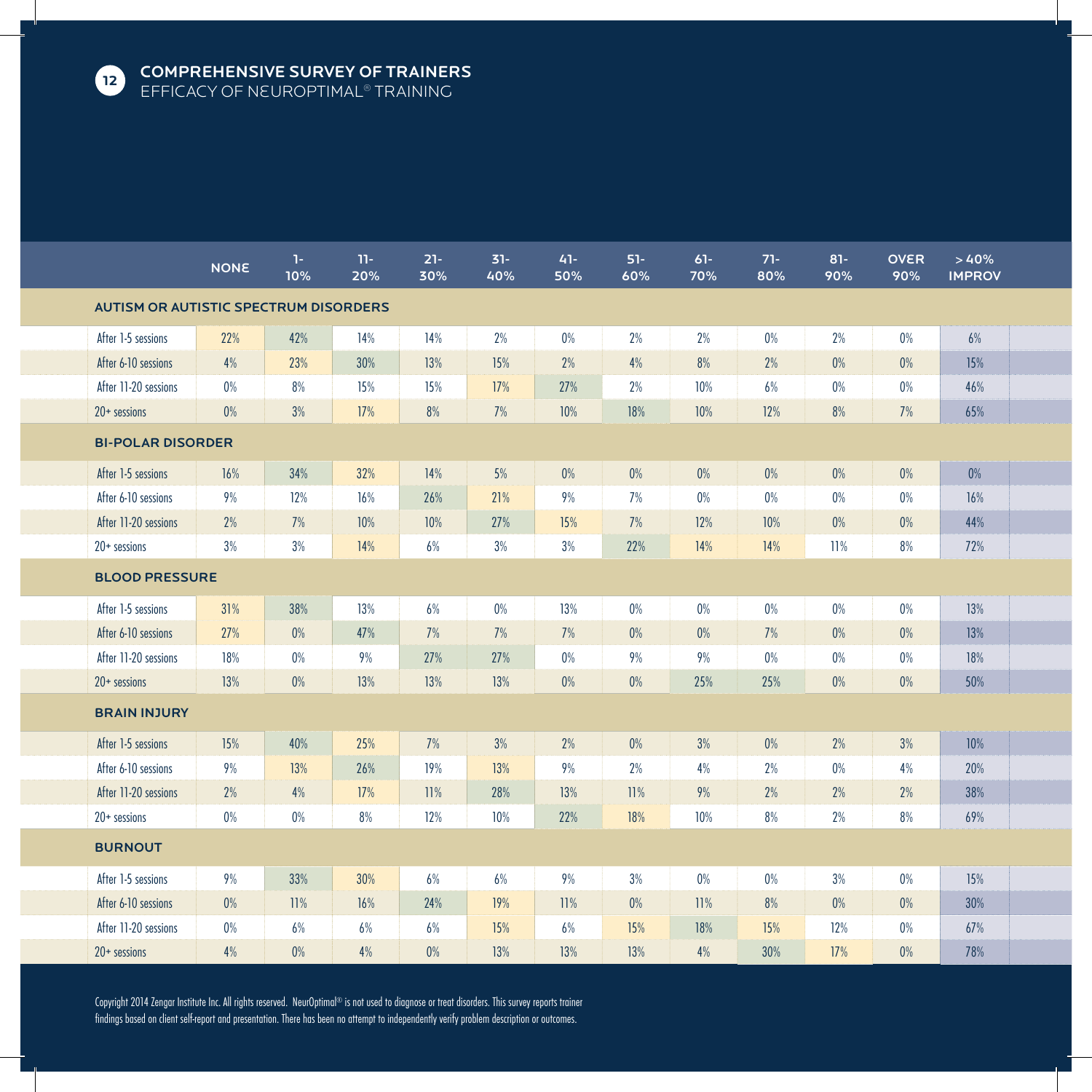

|                        | <b>NONE</b> | $1 -$<br>10% | $11 -$<br>20% | $21 -$<br>30% | $31 -$<br>40% | $41 -$<br>50% | $51 -$<br>60% | $61 -$<br>70% | $71 -$<br>80% | $81 -$<br>90% | <b>OVER</b><br>90% | >40%<br><b>IMPROV</b> |  |
|------------------------|-------------|--------------|---------------|---------------|---------------|---------------|---------------|---------------|---------------|---------------|--------------------|-----------------------|--|
| <b>CEREBRAL PALSY</b>  |             |              |               |               |               |               |               |               |               |               |                    |                       |  |
| After 1-5 sessions     | 0%          | 50%          | 17%           | 17%           | 0%            | 0%            | 8%            | 8%            | 0%            | 0%            | 0%                 | 17%                   |  |
| After 6-10 sessions    | 8%          | 25%          | 8%            | 25%           | $0\%$         | 17%           | 0%            | 17%           | 0%            | 0%            | 0%                 | 33%                   |  |
| After 11-20 sessions   | $0\%$       | 0%           | 22%           | 11%           | 11%           | 22%           | $0\%$         | 11%           | 11%           | 11%           | $0\%$              | 56%                   |  |
| $20+$ sessions         | $0\%$       | $0\%$        | 13%           | 13%           | 13%           | 25%           | $0\%$         | $0\%$         | 13%           | 25%           | $0\%$              | 63%                   |  |
| "CHEMO BRAIN"          |             |              |               |               |               |               |               |               |               |               |                    |                       |  |
| After 1-5 sessions     | $0\%$       | 20%          | 73%           | 7%            | $0\%$         | 0%            | $0\%$         | $0\%$         | $0\%$         | $0\%$         | $0\%$              | $0\%$                 |  |
| After 6-10 sessions    | $0\%$       | 0%           | 7%            | 33%           | 13%           | 33%           | 13%           | 0%            | $0\%$         | 0%            | $0\%$              | 47%                   |  |
| After 11-20 sessions   | $0\%$       | $0\%$        | $0\%$         | $0\%$         | 8%            | 15%           | 23%           | 23%           | 8%            | 8%            | 15%                | 92%                   |  |
| $20+$ sessions         | $0\%$       | 0%           | $0\%$         | 14%           | 0%            | $0\%$         | $0\%$         | 0%            | 43%           | 29%           | $14%$              | 86%                   |  |
| <b>COACHING</b>        |             |              |               |               |               |               |               |               |               |               |                    |                       |  |
| After 1-5 sessions     | 3%          | 15%          | 30%           | 23%           | 13%           | 3%            | 10%           | $0\%$         | $0\%$         | 3%            | 3%                 | 18%                   |  |
| After 6-10 sessions    | 3%          | 3%           | 16%           | 16%           | 16%           | 16%           | 16%           | 5%            | 5%            | $0\%$         | 5%                 | 47%                   |  |
| After 11-20 sessions   | $0\%$       | $0\%$        | 10%           | 7%            | 24%           | 10%           | 14%           | 14%           | 14%           | 3%            | 3%                 | 59%                   |  |
| $20+$ sessions         | $0\%$       | 4%           | 4%            | 4%            | 7%            | 7%            | 7%            | 19%           | 26%           | 19%           | 4%                 | 81%                   |  |
| <b>COUNSELING</b>      |             |              |               |               |               |               |               |               |               |               |                    |                       |  |
| After 1-5 sessions     | 7%          | 14%          | 29%           | 36%           | 7%            | 7%            | $0\%$         | 0%            | $0\%$         | $0\%$         | 0%                 | 7%                    |  |
| After 6-10 sessions    | 0%          | 0%           | 14%           | 29%           | 21%           | 14%           | 21%           | $0\%$         | 0%            | $0\%$         | 0%                 | 36%                   |  |
| After 11-20 sessions   | $0\%$       | $0\%$        | $0\%$         | 14%           | 7%            | 14%           | 21%           | 14%           | 21%           | 7%            | $0\%$              | 79%                   |  |
| $20+$ sessions         | $0\%$       | $0\%$        | $0\%$         | 10%           | 10%           | 0%            | 10%           | 20%           | $30\%$        | 10%           | 10%                | 80%                   |  |
| <b>CROHN'S DISEASE</b> |             |              |               |               |               |               |               |               |               |               |                    |                       |  |
| After 1-5 sessions     | 50%         | 50%          | $0\%$         | $0\%$         | 0%            | $0\%$         | $0\%$         | $0\%$         | $0\%$         | 0%            | $0\%$              | $0\%$                 |  |
| After 6-10 sessions    | 20%         | 40%          | 20%           | $0\%$         | $0\%$         | 20%           | $0\%$         | $0\%$         | $0\%$         | $0\%$         | 0%                 | 20%                   |  |
| After 11-20 sessions   | $0\%$       | 25%          | $0\%$         | $0\%$         | 50%           | $0\%$         | $0\%$         | $0\%$         | $0\%$         | 25%           | $0\%$              | 25%                   |  |
| $20+$ sessions         | $0\%$       | 33%          | 0%            | $0\%$         | 33%           | 0%            | 0%            | $0\%$         | 0%            | 33%           | 0%                 | 33%                   |  |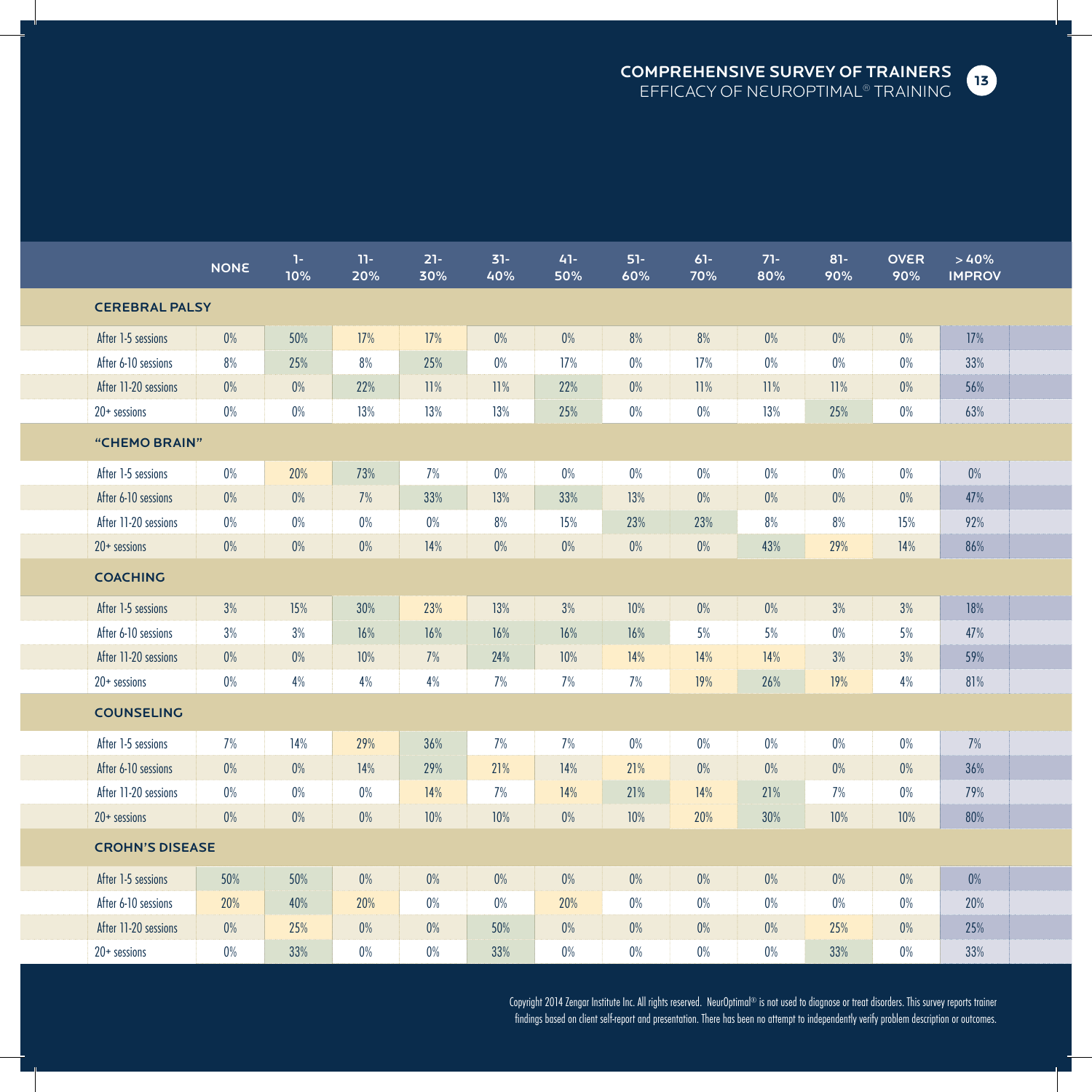

|                                                | <b>NONE</b> | 1-1<br>10% | $11 -$<br>20% | $21 -$<br>30% | $31 -$<br>40% | $41 -$<br>50% | $51-$<br>60% | $61 -$<br>70% | $71 -$<br>80% | $81 -$<br>90% | <b>OVER</b><br>90% | >40%<br><b>IMPROV</b> |  |
|------------------------------------------------|-------------|------------|---------------|---------------|---------------|---------------|--------------|---------------|---------------|---------------|--------------------|-----------------------|--|
| <b>DEPRESSION</b>                              |             |            |               |               |               |               |              |               |               |               |                    |                       |  |
| After 1-5 sessions                             | 11%         | 33%        | 25%           | 14%           | 6%            | 3%            | $2\%$        | $0\%$         | 2%            | 2%            | 2%                 | 11%                   |  |
| After 6-10 sessions                            | $0\%$       | 11%        | 19%           | 19%           | 15%           | 19%           | 4%           | 6%            | 2%            | 3%            | 1%                 | 36%                   |  |
| After 11-20 sessions                           | $0\%$       | 2%         | 11%           | 11%           | $6\%$         | 17%           | 20%          | 20%           | 11%           | 1%            | 3%                 | 72%                   |  |
| $20+$ sessions                                 | $0\%$       | 3%         | 4%            | 5%            | 6%            | 6%            | $5\%$        | 10%           | 30%           | 20%           | 11%                | 83%                   |  |
| <b>DEVELOPMENTAL DELAY</b>                     |             |            |               |               |               |               |              |               |               |               |                    |                       |  |
| After 1-5 sessions                             | 19%         | 44%        | 22%           | 9%            | $0\%$         | 3%            | $0\%$        | 3%            | $0\%$         | 0%            | $0\%$              | 6%                    |  |
| After 6-10 sessions                            | 4%          | 29%        | 25%           | 14%           | 18%           | 7%            | 4%           | 0%            | $0\%$         | 0%            | 0%                 | 11%                   |  |
| After 11-20 sessions                           | $0\%$       | 7%         | 29%           | 11%           | 11%           | 11%           | 7%           | 7%            | 14%           | 4%            | 0%                 | 43%                   |  |
| $20+$ sessions                                 | $0\%$       | $3\%$      | $9\%$         | 9%            | 19%           | 13%           | $6\%$        | 22%           | $6\%$         | $9\%$         | $3\%$              | 59%                   |  |
| <b>DIABETES</b>                                |             |            |               |               |               |               |              |               |               |               |                    |                       |  |
| After 1-5 sessions                             | 42%         | 17%        | 42%           | 0%            | 0%            | 0%            | 0%           | $0\%$         | $0\%$         | 0%            | $0\%$              | 0%                    |  |
| After 6-10 sessions                            | 30%         | 10%        | 20%           | 20%           | 20%           | 0%            | $0\%$        | 0%            | 0%            | $0\%$         | $0\%$              | $0\%$                 |  |
| After 11-20 sessions                           | 0%          | 33%        | 11%           | 0%            | 11%           | 11%           | 22%          | 11%           | $0\%$         | $0\%$         | 0%                 | 44%                   |  |
| $20+$ sessions                                 | $0\%$       | $0\%$      | $0\%$         | 29%           | $0\%$         | 29%           | 14%          | $0\%$         | 29%           | $0\%$         | $0\%$              | 71%                   |  |
| <b>EATING DISORDERS (INCLUDES OVER EATING)</b> |             |            |               |               |               |               |              |               |               |               |                    |                       |  |
| After 1-5 sessions                             | 16%         | 45%        | 18%           | 8%            | 0%            | 0%            | 0%           | 5%            | 0%            | 5%            | 3%                 | 13%                   |  |
| After 6-10 sessions                            | 13%         | 18%        | 25%           | 20%           | 10%           | 5%            | $0\%$        | 0%            | 5%            | 0%            | 5%                 | 15%                   |  |
| After 11-20 sessions                           | 0%          | 28%        | 6%            | 11%           | 6%            | 17%           | 17%          | 6%            | 8%            | 3%            | $0\%$              | 50%                   |  |
| $20+$ sessions                                 | 3%          | 16%        | 11%           | 3%            | 3%            | 8%            | 16%          | 11%           | 16%           | 11%           | 3%                 | 65%                   |  |
| "ELECTRO-SMOG"                                 |             |            |               |               |               |               |              |               |               |               |                    |                       |  |
| After 1-5 sessions                             | 13%         | 25%        | 13%           | 38%           | 0%            | 13%           | 0%           | $0\%$         | 0%            | 0%            | $0\%$              | 13%                   |  |
| After 6-10 sessions                            | $0\%$       | 0%         | 25%           | $0\%$         | 13%           | 38%           | 13%          | $0\%$         | $0\%$         | 13%           | $0\%$              | 63%                   |  |
| After 11-20 sessions                           | 14%         | $0\%$      | $0\%$         | 29%           | $0\%$         | 14%           | 14%          | 29%           | $0\%$         | 0%            | $0\%$              | 57%                   |  |
| $20+$ sessions                                 | 0%          | $0\%$      | 0%            | 0%            | 0%            | 40%           | $0\%$        | 0%            | 40%           | 0%            | 20%                | 100%                  |  |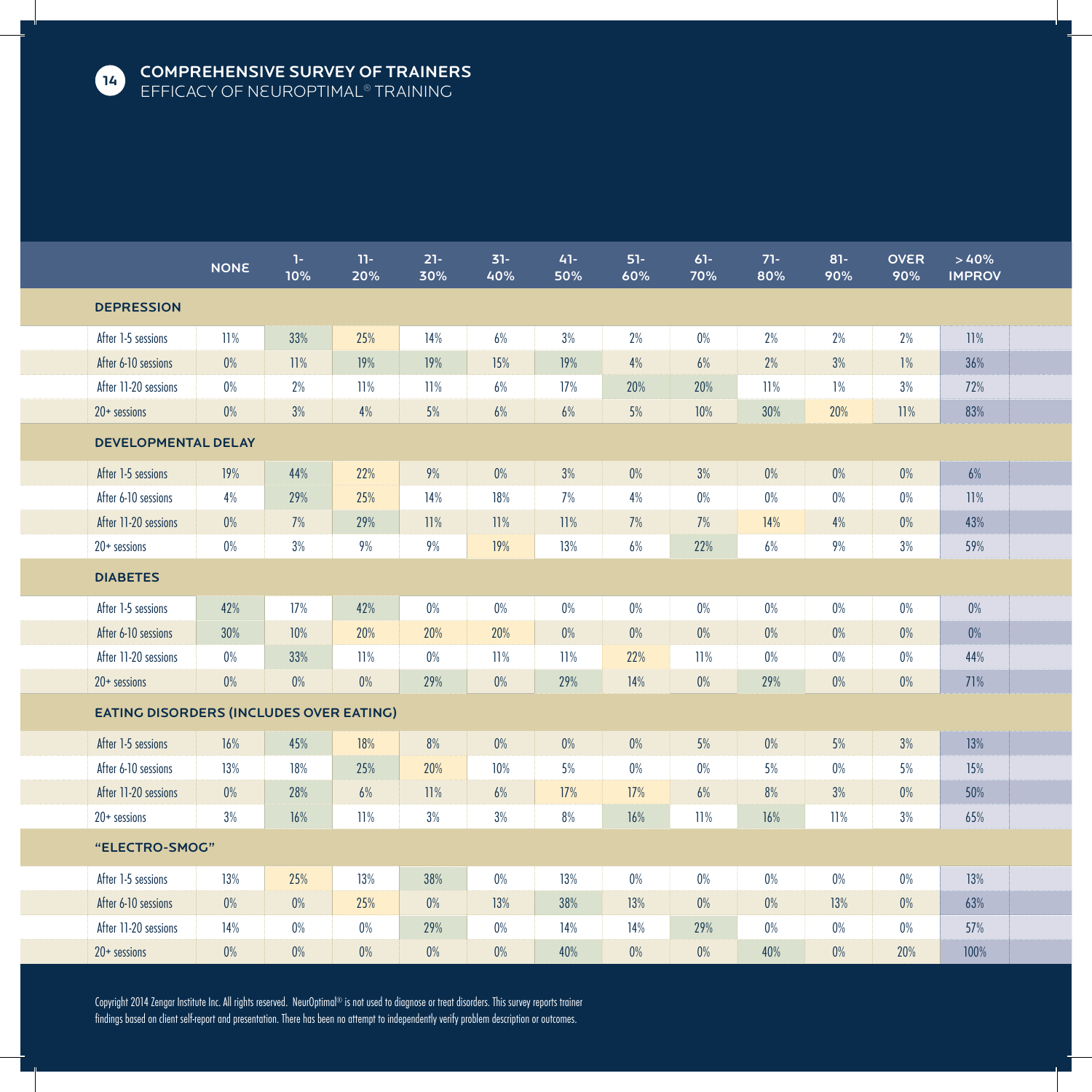COMPREHENSIVE SURVEY OF TRAINERS EFFICACY OF NeurOptimal® TRAINING



|                               | <b>NONE</b> | $1 -$<br>10% | $11 -$<br>20% | $21 -$<br>30% | $31 -$<br>40% | $41 -$<br>50% | $51 -$<br>60% | $61 -$<br>70% | $71 -$<br>80% | $81 -$<br>90% | <b>OVER</b><br>90% | >40%<br><b>IMPROV</b> |  |
|-------------------------------|-------------|--------------|---------------|---------------|---------------|---------------|---------------|---------------|---------------|---------------|--------------------|-----------------------|--|
| <b>EPILEPSY</b>               |             |              |               |               |               |               |               |               |               |               |                    |                       |  |
| After 1-5 sessions            | 27%         | 34%          | 10%           | 12%           | 5%            | 7%            | 2%            | $0\%$         | $2\%$         | 0%            | $0\%$              | 12%                   |  |
| After 6-10 sessions           | 10%         | 30%          | 18%           | 13%           | 5%            | 8%            | 10%           | 3%            | $0\%$         | 3%            | 3%                 | 25%                   |  |
| After 11-20 sessions          | 6%          | 14%          | 11%           | 20%           | 14%           | 9%            | 3%            | 9%            | 9%            | 3%            | 3%                 | 34%                   |  |
| $20+$ sessions                | 6%          | 6%           | 9%            | 9%            | 6%            | 9%            | 9%            | 12%           | 12%           | 9%            | 12%                | 64%                   |  |
| <b>FAILURE/SCHOOL FAILURE</b> |             |              |               |               |               |               |               |               |               |               |                    |                       |  |
| After 1-5 sessions            | 10%         | 41%          | 21%           | 13%           | 3%            | 3%            | 3%            | 3%            | 3%            | 0%            | 3%                 | 13%                   |  |
| After 6-10 sessions           | $0\%$       | 16%          | 22%           | 14%           | 30%           | 5%            | 3%            | 5%            | 3%            | 3%            | 0%                 | 19%                   |  |
| After 11-20 sessions          | $0\%$       | 6%           | 12%           | 6%            | 18%           | 15%           | 18%           | 9%            | 12%           | 6%            | 0%                 | 59%                   |  |
| $20+$ sessions                | 2%          | $5\%$        | 5%            | $2\%$         | 2%            | 9%            | $9\%$         | 12%           | 26%           | 16%           | 12%                | 84%                   |  |
| <b>FATIGUE</b>                |             |              |               |               |               |               |               |               |               |               |                    |                       |  |
| After 1-5 sessions            | 6%          | 38%          | 18%           | 16%           | 6%            | 3%            | 4%            | 4%            | 3%            | 1%            | 3%                 | 16%                   |  |
| After 6-10 sessions           | 2%          | 5%           | 25%           | 17%           | 15%           | 12%           | 6%            | 9%            | 4%            | 4%            | 1%                 | 36%                   |  |
| After 11-20 sessions          | 1%          | 3%           | 12%           | 10%           | 13%           | 13%           | 12%           | 13%           | 7%            | 9%            | 4%                 | 60%                   |  |
| $20+$ sessions                | 2%          | $3\%$        | 5%            | $8\%$         | 8%            | 10%           | 13%           | 16%           | 14%           | $8%$          | 14%                | 75%                   |  |
| <b>FERTILITY</b>              |             |              |               |               |               |               |               |               |               |               |                    |                       |  |
| After 1-5 sessions            | 40%         | 20%          | $0\%$         | 40%           | $0\%$         | 0%            | $0\%$         | 0%            | $0\%$         | $0\%$         | 0%                 | 0%                    |  |
| After 6-10 sessions           | 20%         | 20%          | $0\%$         | 40%           | $0\%$         | 20%           | $0\%$         | $0\%$         | 0%            | $0\%$         | 0%                 | 20%                   |  |
| After 11-20 sessions          | $0\%$       | 33%          | $0\%$         | 33%           | $0\%$         | $0\%$         | $0\%$         | 33%           | $0\%$         | $0\%$         | 0%                 | 33%                   |  |
| $20+$ sessions                | $0\%$       | 0%           | 50%           | $0\%$         | $0\%$         | $0\%$         | $0\%$         | 50%           | $0\%$         | $0\%$         | $0\%$              | 50%                   |  |
| <b>FIBROMYALGIA</b>           |             |              |               |               |               |               |               |               |               |               |                    |                       |  |
| After 1-5 sessions            | 23%         | 35%          | 29%           | 8%            | $0\%$         | 0%            | 2%            | 2%            | 2%            | $0\%$         | $0\%$              | 6%                    |  |
| After 6-10 sessions           | 8%          | 12%          | 29%           | 22%           | 18%           | 6%            | $0\%$         | $0\%$         | $0\%$         | 2%            | 2%                 | 10%                   |  |
| After 11-20 sessions          | 2%          | 11%          | 17%           | 13%           | 13%           | 17%           | 13%           | 11%           | $0\%$         | 2%            | 0%                 | 43%                   |  |
| $20+$ sessions                | $5%$        | 3%           | 5%            | 8%            | 16%           | 13%           | 13%           | 11%           | 11%           | 8%            | 8%                 | 63%                   |  |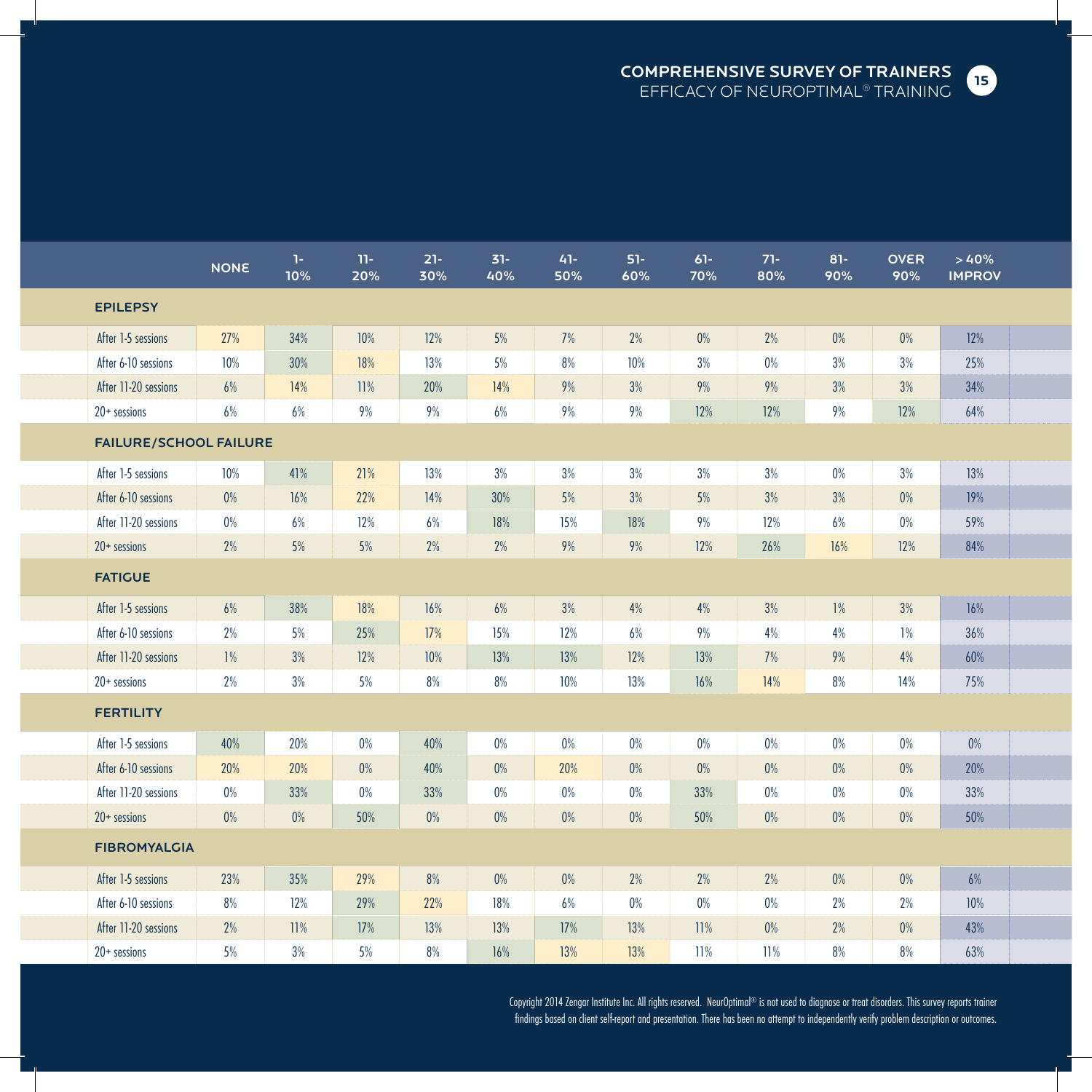

|                                                                            | <b>NONE</b> | $1-$<br>10% | $11 -$<br>20% | $21 -$<br>30% | $31 -$<br>40% | $41 -$<br>50% | $51 -$<br>60% | $61 -$<br>70% | $71 -$<br>80% | $81 -$<br>90% | <b>OVER</b><br>90% | >40%<br><b>IMPROV</b> |  |
|----------------------------------------------------------------------------|-------------|-------------|---------------|---------------|---------------|---------------|---------------|---------------|---------------|---------------|--------------------|-----------------------|--|
| <b>CASTROINTESTINAL PROBLEMS (IRRITABLE BOWEL, NAUSEA, DIARRHEA, ETC.)</b> |             |             |               |               |               |               |               |               |               |               |                    |                       |  |
| After 1-5 sessions                                                         | 18%         | 32%         | 21%           | 12%           | 3%            | 6%            | $0\%$         | 9%            | 0%            | $0\%$         | $0\%$              | 15%                   |  |
| After 6-10 sessions                                                        | 6%          | 15%         | 21%           | 21%           | 9%            | 9%            | 9%            | 6%            | 0%            | 3%            | 3%                 | 29%                   |  |
| After 11-20 sessions                                                       | 4%          | 7%          | 18%           | 4%            | 11%           | 11%           | 4%            | 14%           | 18%           | 11%           | $0\%$              | 57%                   |  |
| $20+$ sessions                                                             | 4%          | 4%          | 13%           | 13%           | 4%            | 8%            | 4%            | 13%           | 13%           | 8%            | 17%                | 63%                   |  |
| <b>HEADACHES OR MIGRAINES</b>                                              |             |             |               |               |               |               |               |               |               |               |                    |                       |  |
| After 1-5 sessions                                                         | 7%          | 31%         | 24%           | 10%           | 10%           | 6%            | 2%            | $1\%$         | 3%            | 4%            | $1\%$              | 17%                   |  |
| After 6-10 sessions                                                        | 3%          | 4%          | 20%           | 18%           | 12%           | 13%           | 8%            | 7%            | 5%            | 2%            | 8%                 | 43%                   |  |
| After 11-20 sessions                                                       | 1%          | 3%          | 4%            | 11%           | 14%           | 16%           | 9%            | 15%           | 15%           | 3%            | 10%                | 68%                   |  |
| $20+$ sessions                                                             | 3%          | $0\%$       | 3%            | 2%            | 6%            | 9%            | 11%           | 13%           | 17%           | 14%           | 22%                | 86%                   |  |
| <b>HEARING PROBLEMS (INCLUDING TINNITUS)</b>                               |             |             |               |               |               |               |               |               |               |               |                    |                       |  |
| After 1-5 sessions                                                         | 29%         | 42%         | 16%           | 2%            | 4%            | $0\%$         | 2%            | 4%            | $0\%$         | $0\%$         | $0\%$              | 7%                    |  |
| After 6-10 sessions                                                        | 13%         | 17%         | 35%           | 13%           | 9%            | 0%            | 2%            | 4%            | 2%            | 2%            | 2%                 | 13%                   |  |
| After 11-20 sessions                                                       | 11%         | 11%         | 18%           | 11%           | 16%           | 21%           | 3%            | 3%            | $0\%$         | 8%            | 0%                 | 34%                   |  |
| $20+$ sessions                                                             | 9%          | 6%          | $0\%$         | 19%           | 13%           | 13%           | 16%           | 13%           | 3%            | 6%            | 3%                 | 53%                   |  |
| <b>HEART CONDITIONS</b>                                                    |             |             |               |               |               |               |               |               |               |               |                    |                       |  |
| After 1-5 sessions                                                         | 30%         | 40%         | 30%           | $0\%$         | $0\%$         | 0%            | $0\%$         | $0\%$         | 0%            | 0%            | 0%                 | 0%                    |  |
| After 6-10 sessions                                                        | 10%         | 20%         | 20%           | 10%           | 40%           | 0%            | 0%            | 0%            | 0%            | 0%            | 0%                 | $0\%$                 |  |
| After 11-20 sessions                                                       | $0\%$       | 10%         | 10%           | 20%           | $0\%$         | 30%           | 20%           | $0\%$         | 0%            | 10%           | 0%                 | 60%                   |  |
| $20+$ sessions                                                             | 0%          | 13%         | 13%           | 0%            | 25%           | 0%            | 13%           | 13%           | 25%           | 0%            | $0\%$              | 50%                   |  |
| <b>HYPER/HYPOGLYCEMIA</b>                                                  |             |             |               |               |               |               |               |               |               |               |                    |                       |  |
| After 1-5 sessions                                                         | 11%         | 44%         | 44%           | 0%            | 0%            | 0%            | 0%            | 0%            | 0%            | 0%            | 0%                 | 0%                    |  |
| After 6-10 sessions                                                        | 11%         | 0%          | 33%           | 22%           | 22%           | 11%           | $0\%$         | 0%            | 0%            | 0%            | $0\%$              | 11%                   |  |
| After 11-20 sessions                                                       | $0\%$       | 10%         | $0\%$         | 20%           | 10%           | 20%           | 10%           | 10%           | 10%           | 10%           | $0\%$              | 60%                   |  |
| $20+$ sessions                                                             | 0%          | 0%          | $0\%$         | 13%           | 25%           | 0%            | 25%           | 13%           | $0\%$         | 13%           | 13%                | 63%                   |  |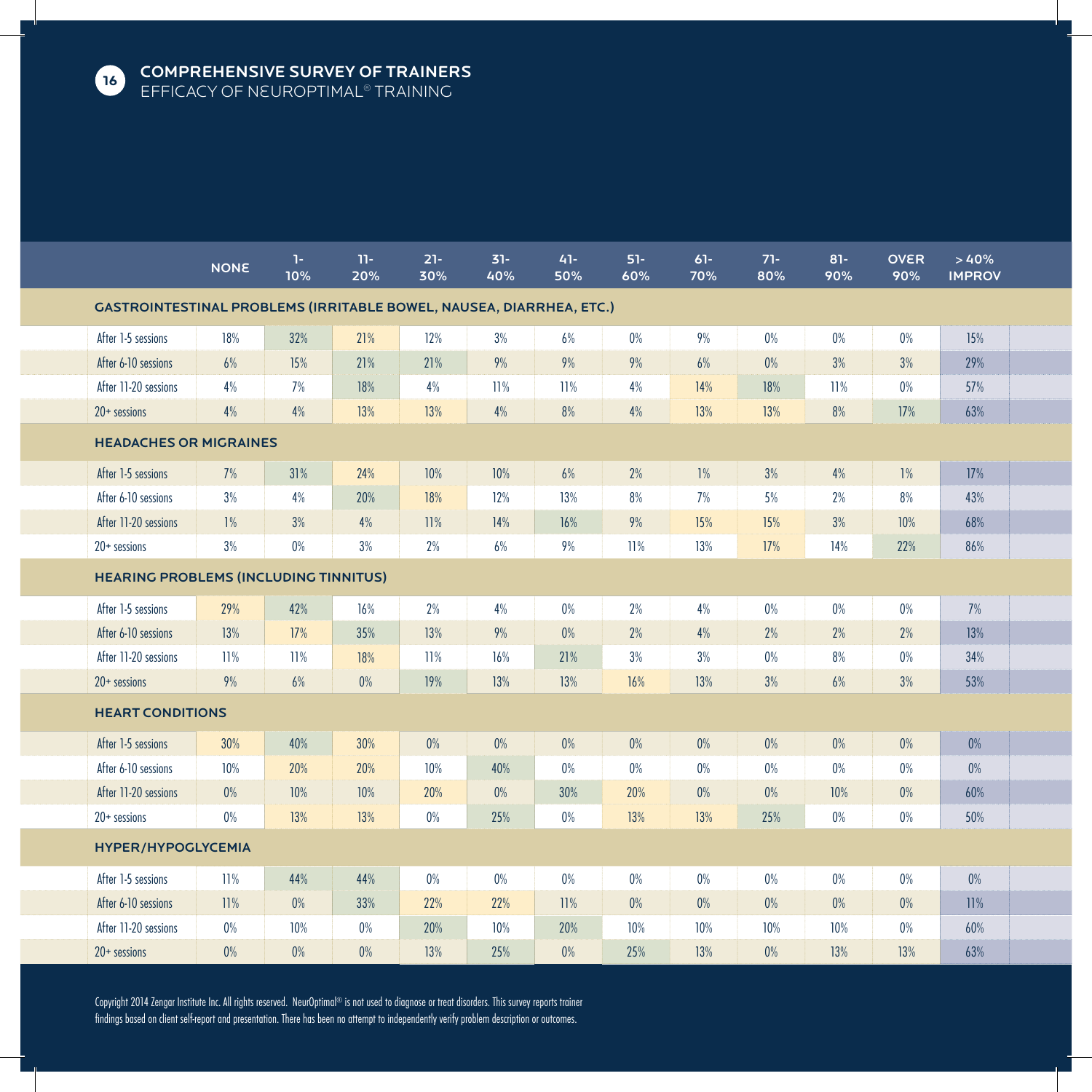

|                          | <b>NONE</b> | $\mathbf{1}$<br>10% | $11 -$<br>20% | $21 -$<br>30% | $31 -$<br>40% | $41 -$<br>50% | $51-$<br>60% | $61 -$<br>70% | $71 -$<br>80% | $81 -$<br>90% | <b>OVER</b><br>90% | >40%<br><b>IMPROV</b> |  |
|--------------------------|-------------|---------------------|---------------|---------------|---------------|---------------|--------------|---------------|---------------|---------------|--------------------|-----------------------|--|
| <b>HYPER/HYPOTENSION</b> |             |                     |               |               |               |               |              |               |               |               |                    |                       |  |
| After 1-5 sessions       | 35%         | 35%                 | 20%           | 5%            | 0%            | 5%            | $0\%$        | 0%            | $0\%$         | $0\%$         | 0%                 | 5%                    |  |
| After 6-10 sessions      | 14%         | 19%                 | 24%           | 5%            | 29%           | 5%            | $0\%$        | $0\%$         | 5%            | $0\%$         | $0\%$              | 10%                   |  |
| After 11-20 sessions     | $0\%$       | 18%                 | 12%           | 18%           | $6\%$         | 18%           | 12%          | 6%            | $0\%$         | 6%            | $6\%$              | 47%                   |  |
| $20+$ sessions           | $0\%$       | 8%                  | 8%            | $0\%$         | 17%           | 8%            | $0\%$        | 17%           | 25%           | 17%           | $0\%$              | 67%                   |  |
| <b>IMMUNE SYSTEM</b>     |             |                     |               |               |               |               |              |               |               |               |                    |                       |  |
| After 1-5 sessions       | 32%         | 20%                 | 32%           | 4%            | 4%            | 4%            | $0\%$        | $0\%$         | 4%            | $0\%$         | $0\%$              | 8%                    |  |
| After 6-10 sessions      | 4%          | 32%                 | 12%           | 24%           | 16%           | 4%            | $0\%$        | 0%            | $0\%$         | 4%            | 4%                 | 12%                   |  |
| After 11-20 sessions     | 0%          | 16%                 | $8\%$         | 12%           | 8%            | 20%           | 16%          | 4%            | 16%           | $0\%$         | 0%                 | 56%                   |  |
| $20+$ sessions           | $0\%$       | 10%                 | 10%           | $10%$         | $5\%$         | 10%           | 10%          | 14%           | $10%$         | 5%            | 19%                | 67%                   |  |
| <b>LEARNING DISORDER</b> |             |                     |               |               |               |               |              |               |               |               |                    |                       |  |
| After 1-5 sessions       | 23%         | 38%                 | 17%           | 6%            | 6%            | 5%            | 0%           | 2%            | $0\%$         | 2%            | 2%                 | 9%                    |  |
| After 6-10 sessions      | 8%          | 11%                 | 22%           | 24%           | 14%           | 8%            | 6%           | 5%            | $0\%$         | 0%            | 2%                 | 21%                   |  |
| After 11-20 sessions     | 2%          | 4%                  | 7%            | 13%           | 20%           | 27%           | 13%          | 7%            | $4\%$         | 4%            | 2%                 | 55%                   |  |
| $20+$ sessions           | 3%          | $2\%$               | 2%            | 7%            | 2%            | 5%            | 20%          | 23%           | 13%           | 17%           | 7%                 | 85%                   |  |
| <b>LYME DISEASE</b>      |             |                     |               |               |               |               |              |               |               |               |                    |                       |  |
| After 1-5 sessions       | 26%         | 43%                 | 22%           | 4%            | $0\%$         | 4%            | $0\%$        | 0%            | $0\%$         | $0\%$         | $0\%$              | 4%                    |  |
| After 6-10 sessions      | 21%         | 13%                 | 29%           | 13%           | 17%           | 4%            | $0\%$        | $0\%$         | 4%            | $0\%$         | 0%                 | 8%                    |  |
| After 11-20 sessions     | 14%         | 9%                  | $0\%$         | 14%           | 14%           | 23%           | 14%          | $0\%$         | 14%           | $0\%$         | $0\%$              | 50%                   |  |
| $20+$ sessions           | 6%          | $0\%$               | $0\%$         | 6%            | 6%            | 19%           | 19%          | 13%           | 13%           | 6%            | 13%                | 81%                   |  |
| <b>MEMORY</b>            |             |                     |               |               |               |               |              |               |               |               |                    |                       |  |
| After 1-5 sessions       | 14%         | 34%                 | 25%           | 10%           | 6%            | 1%            | 1%           | 2%            | 2%            | 1%            | 2%                 | 10%                   |  |
| After 6-10 sessions      | 4%          | 13%                 | 29%           | 18%           | 12%           | 13%           | 6%           | 1%            | 2%            | $0\%$         | $1\%$              | 24%                   |  |
| After 11-20 sessions     | 1%          | 5%                  | $9\%$         | 16%           | 13%           | 19%           | 13%          | 9%            | 6%            | 5%            | 4%                 | 56%                   |  |
| $20+$ sessions           | $0\%$       | 5%                  | 2%            | 13%           | 8%            | 13%           | 16%          | 16%           | 16%           | 6%            | 6%                 | 73%                   |  |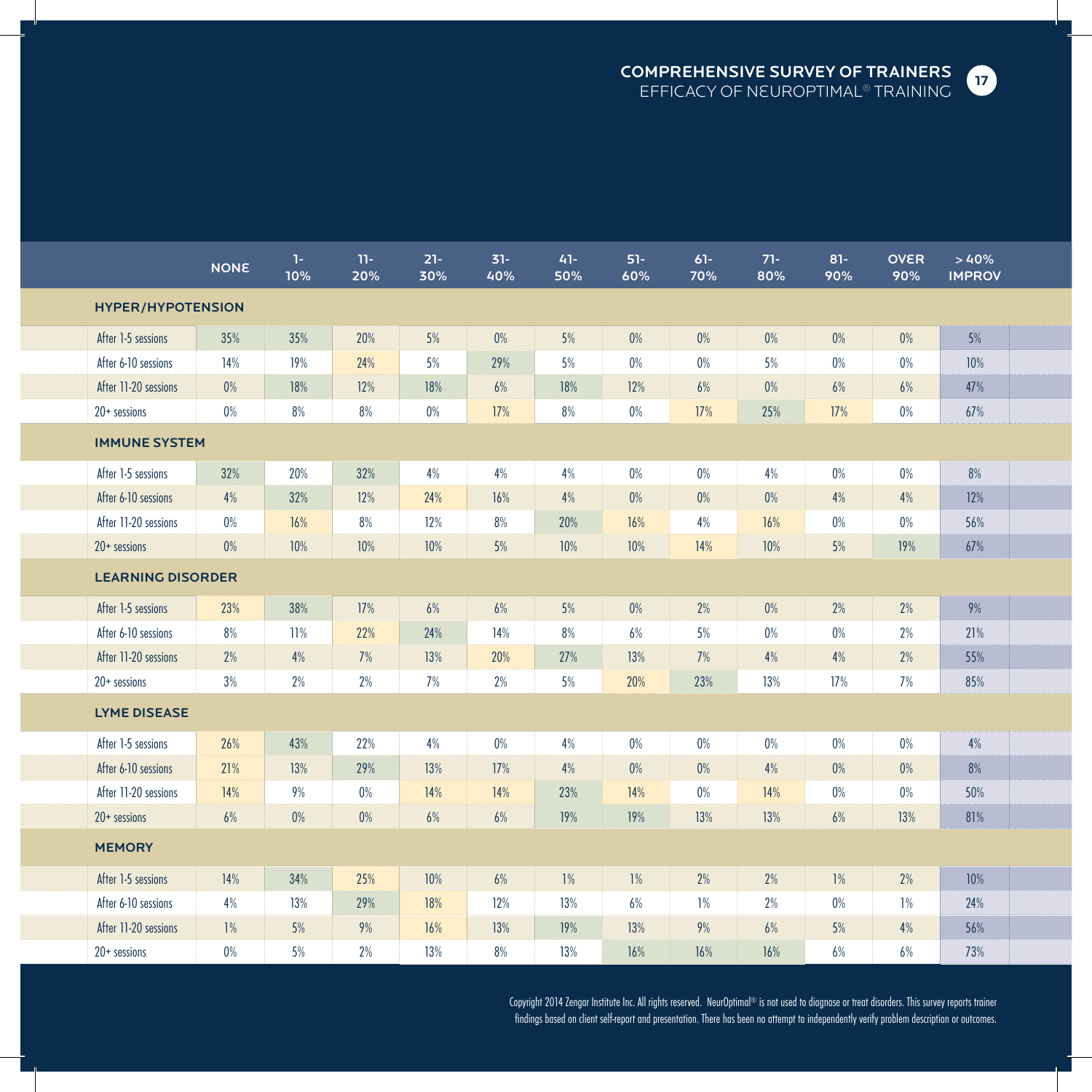

|                                      | <b>NONE</b> | $1 -$<br>10% | $11 -$<br>20% | $21 -$<br>30% | $31 -$<br>40% | $41 -$<br>50% | $51 -$<br>60% | $61 -$<br>70% | $71 -$<br>80% | $81 -$<br>90% | <b>OVER</b><br>90% | >40%<br><b>IMPROV</b> |  |
|--------------------------------------|-------------|--------------|---------------|---------------|---------------|---------------|---------------|---------------|---------------|---------------|--------------------|-----------------------|--|
| <b>MENOPAUSE</b>                     |             |              |               |               |               |               |               |               |               |               |                    |                       |  |
| After 1-5 sessions                   | 19%         | 19%          | 19%           | 31%           | 0%            | 6%            | 6%            | 0%            | 0%            | 0%            | $0\%$              | 13%                   |  |
| After 6-10 sessions                  | 6%          | 11%          | 22%           | 11%           | 17%           | 22%           | $0\%$         | 0%            | 6%            | $0\%$         | 6%                 | 33%                   |  |
| After 11-20 sessions                 | 7%          | 0%           | 7%            | 14%           | 14%           | 14%           | 29%           | $0\%$         | $0\%$         | $0\%$         | 14%                | 57%                   |  |
| $20+$ sessions                       | 11%         | $0\%$        | $0\%$         | $0\%$         | 11%           | 11%           | 11%           | 33%           | 11%           | 11%           | $0\%$              | 78%                   |  |
| <b>MISOPHONIA</b>                    |             |              |               |               |               |               |               |               |               |               |                    |                       |  |
| After 1-5 sessions                   | 29%         | 43%          | 14%           | 14%           | $0\%$         | 0%            | $0\%$         | $0\%$         | $0\%$         | $0\%$         | 0%                 | $0\%$                 |  |
| After 6-10 sessions                  | 29%         | 0%           | 14%           | 14%           | 14%           | 29%           | $0\%$         | $0\%$         | $0\%$         | $0\%$         | $0\%$              | 29%                   |  |
| After 11-20 sessions                 | 33%         | 0%           | 0%            | 0%            | 17%           | 17%           | 33%           | 0%            | 0%            | 0%            | 0%                 | 50%                   |  |
| $20+$ sessions                       | 0%          | 0%           | $0\%$         | $0\%$         | $0\%$         | 0%            | $0\%$         | 50%           | $0\%$         | 50%           | $0\%$              | 100%                  |  |
| <b>OBSESSIVE COMPULSIVE DISORDER</b> |             |              |               |               |               |               |               |               |               |               |                    |                       |  |
| After 1-5 sessions                   | 23%         | 34%          | 23%           | 11%           | 4%            | 0%            | 5%            | 0%            | 0%            | 0%            | 0%                 | 5%                    |  |
| After 6-10 sessions                  | 13%         | 7%           | 34%           | 16%           | 16%           | 7%            | 4%            | 2%            | $0\%$         | 2%            | 0%                 | 14%                   |  |
| After 11-20 sessions                 | 5%          | 3%           | 7%            | 17%           | 16%           | 17%           | 17%           | 7%            | 5%            | 2%            | 3%                 | 52%                   |  |
| $20+$ sessions                       | 2%          | 12%          | 4%            | 6%            | 10%           | 13%           | 12%           | 13%           | 12%           | $8%$          | 10%                | 67%                   |  |
| <b>OPPOSITIONAL DEFIANT DISORDER</b> |             |              |               |               |               |               |               |               |               |               |                    |                       |  |
| After 1-5 sessions                   | 17%         | 39%          | 22%           | 17%           | 6%            | 0%            | 0%            | $0\%$         | 0%            | 0%            | 0%                 | 0%                    |  |
| After 6-10 sessions                  | 11%         | 11%          | 26%           | 26%           | 5%            | 11%           | 5%            | 0%            | $0\%$         | 0%            | 5%                 | 21%                   |  |
| After 11-20 sessions                 | $0\%$       | 11%          | 0%            | 11%           | 26%           | 5%            | 26%           | 11%           | 5%            | 5%            | $0\%$              | 53%                   |  |
| $20+$ sessions                       | 6%          | 0%           | $0\%$         | $0\%$         | $0\%$         | 12%           | 12%           | 29%           | 18%           | 18%           | 6%                 | 94%                   |  |
| <b>OTHER COGNITIVE FUNCTIONING</b>   |             |              |               |               |               |               |               |               |               |               |                    |                       |  |
| After 1-5 sessions                   | 5%          | 36%          | 29%           | 2%            | 7%            | 7%            | 2%            | 4%            | 4%            | 4%            | 0%                 | 20%                   |  |
| After 6-10 sessions                  | 2%          | 8%           | 29%           | 27%           | 10%           | 8%            | 4%            | 4%            | 4%            | 2%            | 2%                 | 24%                   |  |
| After 11-20 sessions                 | 0%          | 2%           | 6%            | 12%           | 22%           | 16%           | 14%           | 4%            | 8%            | 8%            | 6%                 | 57%                   |  |
| $20+$ sessions                       | 2%          | 0%           | 2%            | 5%            | 10%           | 12%           | 14%           | 21%           | 17%           | 10%           | 7%                 | 81%                   |  |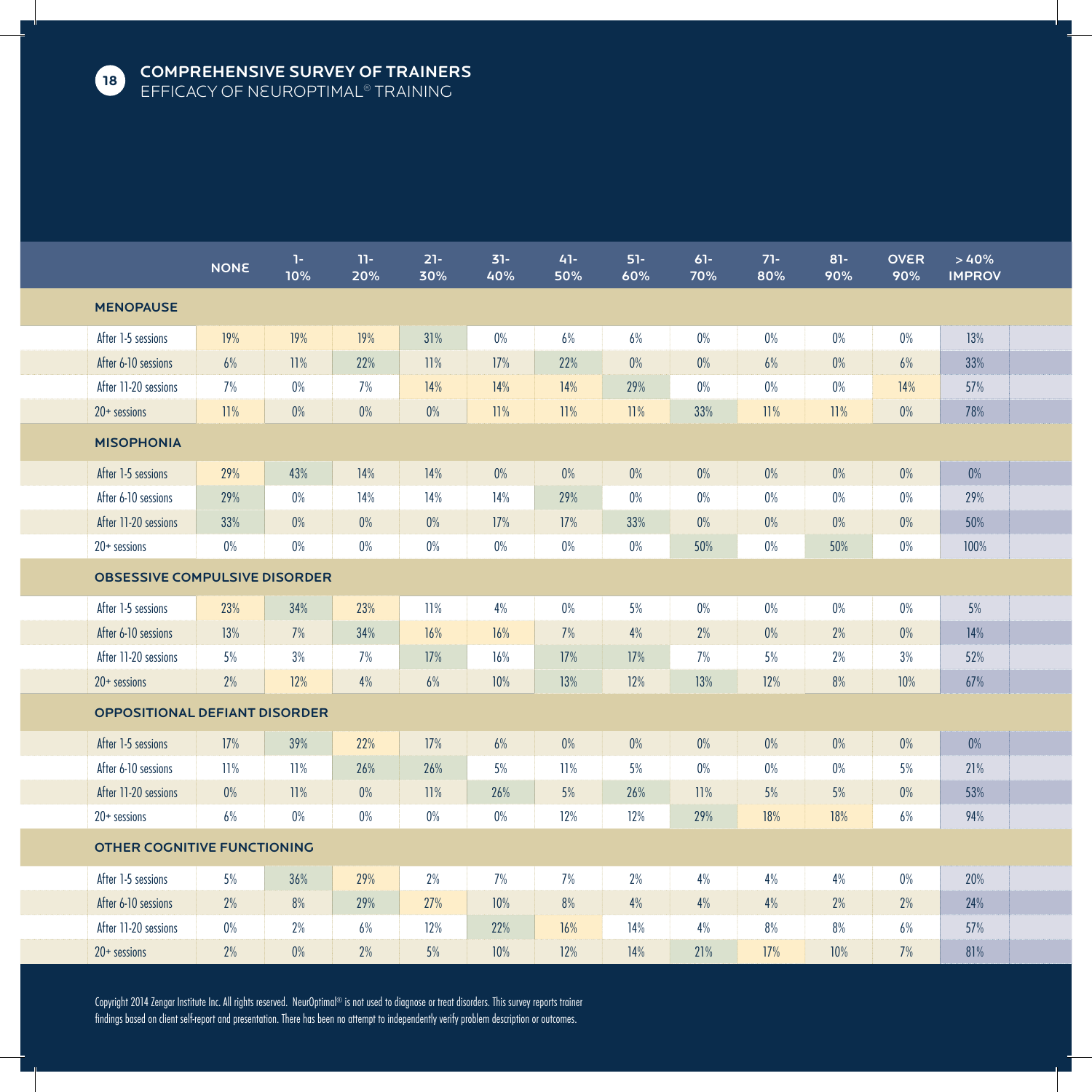COMPREHENSIVE SURVEY OF TRAINERS EFFICACY OF NeurOptimal® TRAINING



|                                              | <b>NONE</b> | $\mathbf{1}$<br>10% | $11 -$<br>20% | $21 -$<br>30% | $31 -$<br>40% | $41 -$<br>50% | $51 -$<br>60% | $61 -$<br>70% | $71 -$<br>80% | $81 -$<br>90% | <b>OVER</b><br>90% | >40%<br><b>IMPROV</b> |  |
|----------------------------------------------|-------------|---------------------|---------------|---------------|---------------|---------------|---------------|---------------|---------------|---------------|--------------------|-----------------------|--|
| <b>PAIN</b>                                  |             |                     |               |               |               |               |               |               |               |               |                    |                       |  |
| After 1-5 sessions                           | 17%         | 33%                 | 15%           | 14%           | 6%            | 6%            | 3%            | 1%            | 1%            | 1%            | 3%                 | 15%                   |  |
| After 6-10 sessions                          | 5%          | 11%                 | 25%           | 23%           | 6%            | 8%            | 8%            | 9%            | 3%            | 2%            | 2%                 | 31%                   |  |
| After 11-20 sessions                         | 2%          | 3%                  | 17%           | 10%           | 17%           | 15%           | 5%            | 14%           | 10%           | 5%            | 2%                 | 51%                   |  |
| $20+$ sessions                               | 2%          | 6%                  | 8%            | $0\%$         | 10%           | 24%           | 10%           | 12%           | 10%           | 12%           | 8%                 | 75%                   |  |
| <b>PEAK PERFORMANCE</b>                      |             |                     |               |               |               |               |               |               |               |               |                    |                       |  |
| After 1-5 sessions                           | 5%          | 26%                 | 28%           | 12%           | 9%            | 8%            | 3%            | 5%            | $0\%$         | 1%            | 1%                 | 19%                   |  |
| After 6-10 sessions                          | 3%          | 4%                  | 14%           | 15%           | 15%           | 17%           | 17%           | 7%            | 4%            | 1%            | 3%                 | 49%                   |  |
| After 11-20 sessions                         | 3%          | $0\%$               | 6%            | 9%            | 8%            | 11%           | 18%           | 11%           | 11%           | 15%           | 8%                 | 74%                   |  |
| $20+$ sessions                               | 4%          | 2%                  | 0%            | 4%            | 8%            | 9%            | 6%            | 13%           | 25%           | 8%            | 23%                | 83%                   |  |
| <b>PHOBIAS</b>                               |             |                     |               |               |               |               |               |               |               |               |                    |                       |  |
| After 1-5 sessions                           | 8%          | 28%                 | 29%           | 14%           | 10%           | 3%            | $1\%$         | 5%            | 1%            | 1%            | 0%                 | 11%                   |  |
| After 6-10 sessions                          | 2%          | 2%                  | 20%           | 16%           | 22%           | 15%           | 9%            | 5%            | 3%            | 5%            | 1%                 | 38%                   |  |
| After 11-20 sessions                         | $0\%$       | 4%                  | 5%            | 9%            | 18%           | 15%           | 16%           | 14%           | 10%           | 4%            | 6%                 | 65%                   |  |
| $20+$ sessions                               | 3%          | 3%                  | $0\%$         | 8%            | 1%            | 13%           | 13%           | 10%           | 22%           | 16%           | 13%                | 86%                   |  |
| <b>POST TRAUMATIC STRESS DISORDER (PTSD)</b> |             |                     |               |               |               |               |               |               |               |               |                    |                       |  |
| After 1-5 sessions                           | 6%          | 27%                 | 29%           | 17%           | 6%            | 2%            | 2%            | 5%            | 2%            | 4%            | 0%                 | 16%                   |  |
| After 6-10 sessions                          | 2%          | 6%                  | 16%           | 20%           | 15%           | 17%           | 12%           | 2%            | 4%            | 4%            | 2%                 | 41%                   |  |
| After 11-20 sessions                         | 1%          | $0\%$               | 7%            | 15%           | 11%           | 15%           | 15%           | 18%           | 12%           | $0\%$         | 7%                 | 66%                   |  |
| $20+$ sessions                               | 0%          | 3%                  | 3%            | 8%            | 4%            | 7%            | 13%           | 13%           | 24%           | 11%           | 15%                | 82%                   |  |
| <b>PREGNANCY (MORNING SICKNESS)</b>          |             |                     |               |               |               |               |               |               |               |               |                    |                       |  |
| After 1-5 sessions                           | 0%          | $0\%$               | 50%           | 0%            | $0\%$         | 0%            | $0\%$         | 50%           | 0%            | 0%            | $0\%$              | 50%                   |  |
| After 6-10 sessions                          | 0%          | 0%                  | 0%            | 50%           | 0%            | $0\%$         | 0%            | 0%            | 0%            | 0%            | 50%                | 50%                   |  |
| After 11-20 sessions                         | $0\%$       | $0\%$               | 0%            | 50%           | $0\%$         | 0%            | $0\%$         | $0\%$         | 0%            | $0\%$         | 50%                | 50%                   |  |
| $20+$ sessions                               | $0\%$       | 0%                  | $0\%$         | 0%            | 0%            | 100%          | $0\%$         | $0\%$         | $0\%$         | 0%            | 0%                 | 100%                  |  |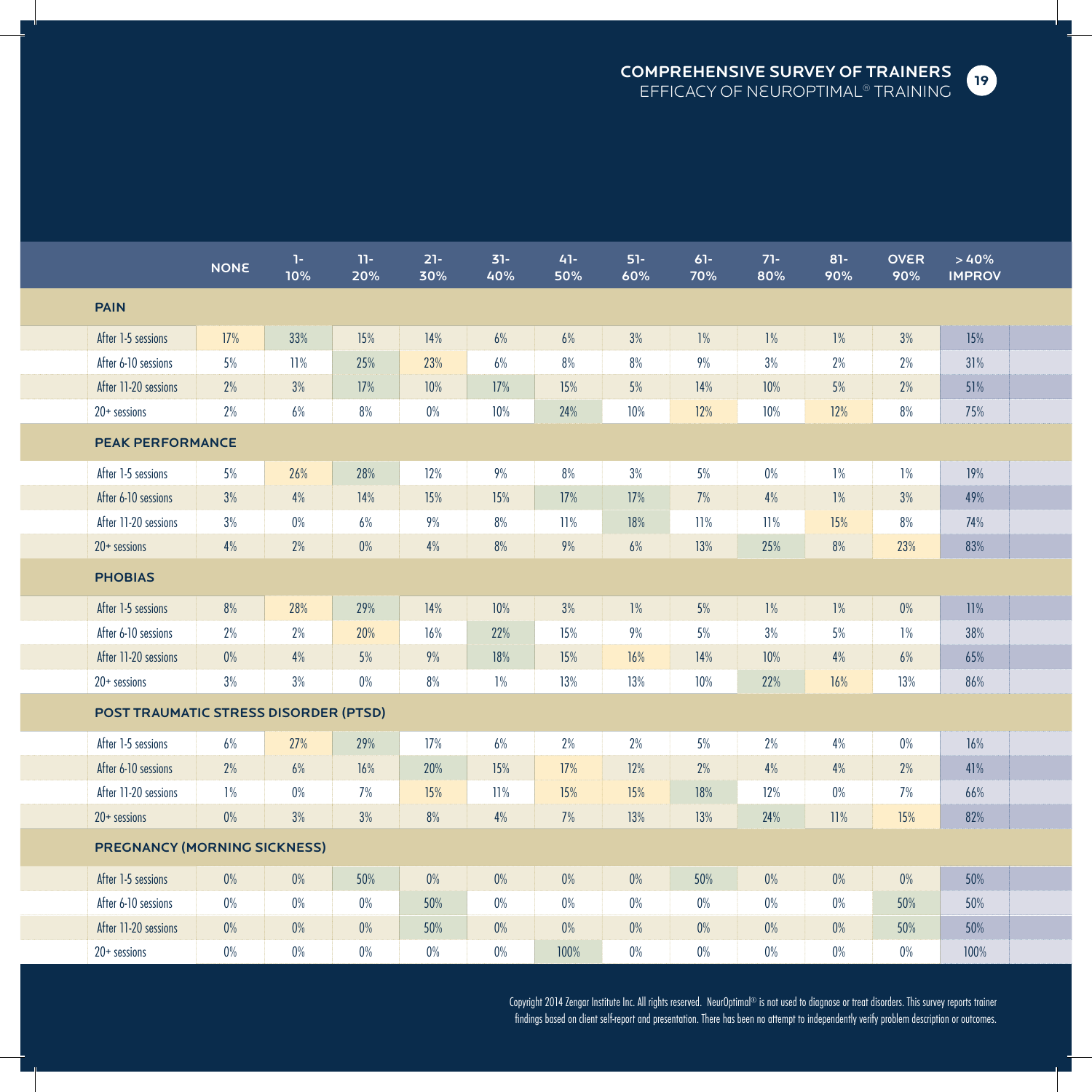

|                                    | <b>NONE</b> | 1-<br>10% | $11 -$<br>20% | $21 -$<br>30% | $31 -$<br>40% | $41 -$<br>50% | $51 -$<br>60% | $61 -$<br>70% | $71 -$<br>80% | $81 -$<br>90% | <b>OVER</b><br>90% | >40%<br><b>IMPROV</b> |  |
|------------------------------------|-------------|-----------|---------------|---------------|---------------|---------------|---------------|---------------|---------------|---------------|--------------------|-----------------------|--|
| <b>PREMENSTRUAL SYNDROME (PMS)</b> |             |           |               |               |               |               |               |               |               |               |                    |                       |  |
| After 1-5 sessions                 | 14%         | 29%       | 29%           | 14%           | 0%            | 7%            | $0\%$         | 0%            | 0%            | 0%            | 7%                 | 14%                   |  |
| After 6-10 sessions                | 7%          | 7%        | 29%           | 7%            | 29%           | 7%            | 7%            | 7%            | 0%            | $0\%$         | $0\%$              | 21%                   |  |
| After 11-20 sessions               | 8%          | $0\%$     | $0\%$         | 8%            | 8%            | 33%           | 25%           | 0%            | 8%            | $0\%$         | 8%                 | 75%                   |  |
| $20+$ sessions                     | 13%         | $0\%$     | $0\%$         | $0\%$         | 13%           | $0\%$         | 13%           | 38%           | 13%           | 0%            | 13%                | 75%                   |  |
| <b>SCHIZOPHRENIA</b>               |             |           |               |               |               |               |               |               |               |               |                    |                       |  |
| After 1-5 sessions                 | 20%         | 40%       | $0\%$         | 20%           | 20%           | $0\%$         | 0%            | 0%            | $0\%$         | 0%            | 0%                 | 0%                    |  |
| After 6-10 sessions                | 0%          | 20%       | 20%           | 20%           | 20%           | 0%            | 20%           | 0%            | 0%            | 0%            | 0%                 | 20%                   |  |
| After 11-20 sessions               | $0\%$       | $0\%$     | 33%           | 17%           | $0\%$         | 17%           | 33%           | $0\%$         | 0%            | $0\%$         | $0\%$              | 50%                   |  |
| $20+$ sessions                     | $0\%$       | $0\%$     | 20%           | 40%           | $0\%$         | $0\%$         | $0\%$         | 20%           | 20%           | $0\%$         | $0\%$              | 40%                   |  |
| <b>SEIZURE</b>                     |             |           |               |               |               |               |               |               |               |               |                    |                       |  |
| After 1-5 sessions                 | $0\%$       | 80%       | $0\%$         | 0%            | 0%            | $0\%$         | $0\%$         | 10%           | 10%           | 0%            | 0%                 | 20%                   |  |
| After 6-10 sessions                | $0\%$       | 0%        | 57%           | 14%           | 29%           | $0\%$         | 0%            | 0%            | $0\%$         | 0%            | $0\%$              | $0\%$                 |  |
| After 11-20 sessions               | $0\%$       | $0\%$     | $0\%$         | 50%           | $0\%$         | 33%           | 17%           | $0\%$         | $0\%$         | $0\%$         | $0\%$              | 50%                   |  |
| $20+$ sessions                     | $0\%$       | $0\%$     | $0\%$         | 0%            | 25%           | 25%           | 0%            | 25%           | 25%           | 0%            | 0%                 | 75%                   |  |
| <b>SHYNESS</b>                     |             |           |               |               |               |               |               |               |               |               |                    |                       |  |
| After 1-5 sessions                 | 9%          | 32%       | 37%           | 5%            | 5%            | 2%            | 2%            | 4%            | 2%            | $0\%$         | 4%                 | 12%                   |  |
| After 6-10 sessions                | 2%          | 5%        | 15%           | 24%           | 15%           | 17%           | 7%            | 7%            | 2%            | 2%            | 5%                 | 39%                   |  |
| After 11-20 sessions               | $0\%$       | 4%        | 8%            | 10%           | 18%           | 14%           | 12%           | 18%           | 10%           | 0%            | 8%                 | 61%                   |  |
| $20+$ sessions                     | $0\%$       | 2%        | 4%            | 7%            | $2\%$         | 11%           | 4%            | 11%           | 31%           | 13%           | 13%                | 84%                   |  |
| <b>SLEEP PROBLEMS</b>              |             |           |               |               |               |               |               |               |               |               |                    |                       |  |
| After 1-5 sessions                 | 2%          | 25%       | 20%           | 15%           | 12%           | 3%            | 4%            | 7%            | 6%            | 4%            | 2%                 | 26%                   |  |
| After 6-10 sessions                | 0%          | 5%        | 11%           | 18%           | 16%           | 15%           | 9%            | 11%           | 7%            | 2%            | 5%                 | 50%                   |  |
| After 11-20 sessions               | 0%          | 2%        | 4%            | 12%           | 10%           | 15%           | 7%            | 18%           | 12%           | 12%           | 9%                 | 72%                   |  |
| $20+$ sessions                     | 1%          | 1%        | 3%            | 3%            | 9%            | 9%            | 9%            | 14%           | 15%           | 15%           | 20%                | 82%                   |  |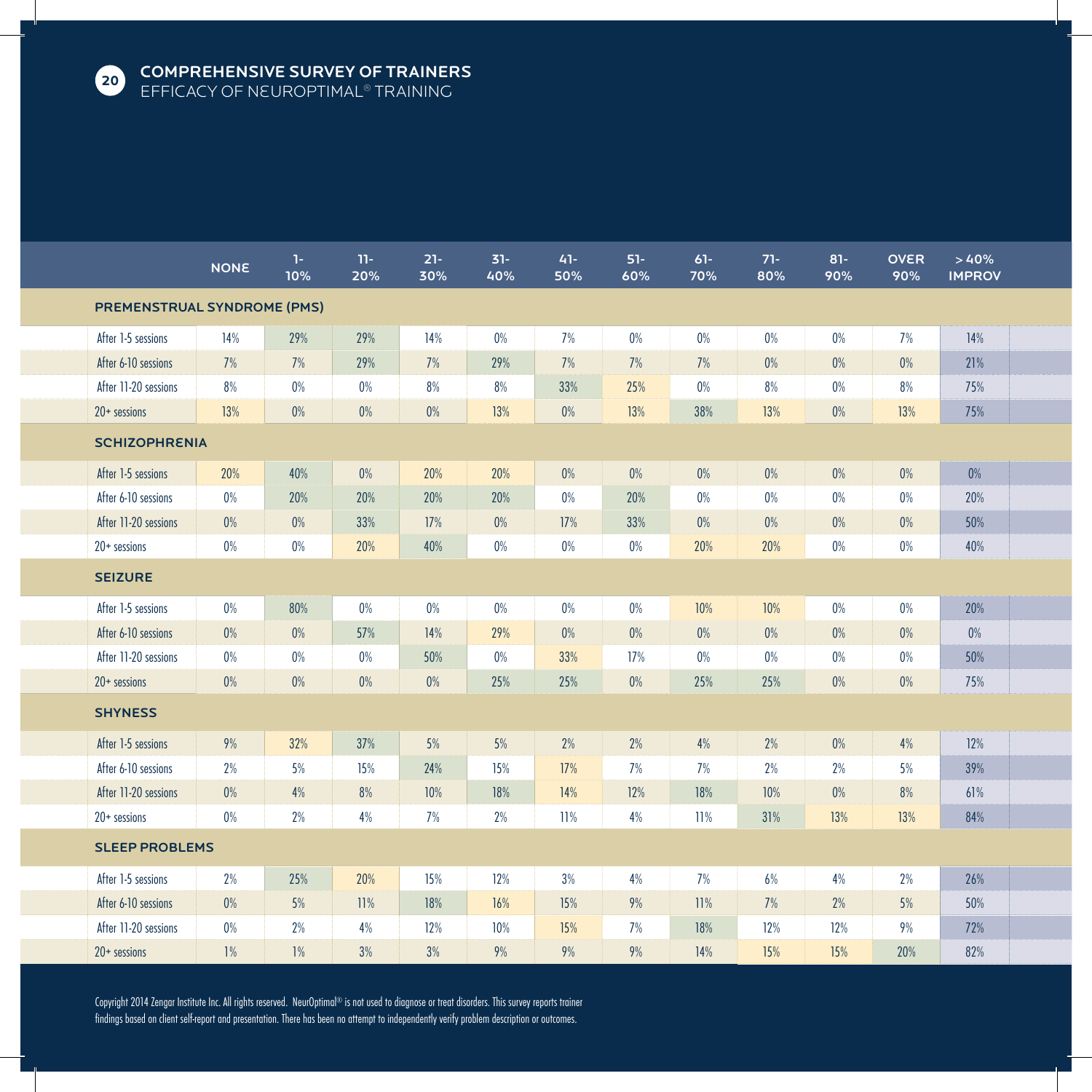

|                                       | <b>NONE</b> | $1 -$<br>10% | $11 -$<br>20% | $21 -$<br>30% | $31 -$<br>40% | 41-<br>50% | $51-$<br>60% | $61 -$<br>70% | $71 -$<br>80% | $81 -$<br>90% | <b>OVER</b><br>90% | >40%<br><b>IMPROV</b> |  |
|---------------------------------------|-------------|--------------|---------------|---------------|---------------|------------|--------------|---------------|---------------|---------------|--------------------|-----------------------|--|
| <b>SNORING</b>                        |             |              |               |               |               |            |              |               |               |               |                    |                       |  |
| After 1-5 sessions                    | 33%         | 17%          | 33%           | 0%            | $0\%$         | 0%         | $0\%$        | 0%            | 0%            | 17%           | 0%                 | 17%                   |  |
| After 6-10 sessions                   | 17%         | 17%          | $0\%$         | 33%           | 17%           | 0%         | 0%           | 0%            | 0%            | 0%            | 17%                | 17%                   |  |
| After 11-20 sessions                  | 25%         | $0\%$        | 25%           | $0\%$         | 25%           | 0%         | 25%          | 0%            | 0%            | 0%            | 0%                 | 25%                   |  |
| $20+$ sessions                        | 0%          | 0%           | $0\%$         | 20%           | $0\%$         | 0%         | 20%          | 20%           | 20%           | $0\%$         | 20%                | 80%                   |  |
| <b>STRESS MANAGEMENT (RELAXATION)</b> |             |              |               |               |               |            |              |               |               |               |                    |                       |  |
| After 1-5 sessions                    | 1%          | 13%          | 21%           | 20%           | 13%           | 10%        | 3%           | 3%            | 8%            | 2%            | 7%                 | 34%                   |  |
| After 6-10 sessions                   | $0\%$       | 2%           | 5%            | 9%            | 18%           | 20%        | 14%          | 12%           | 7%            | 6%            | 7%                 | 66%                   |  |
| After 11-20 sessions                  | $0\%$       | 2%           | 3%            | 3%            | 6%            | 10%        | 16%          | 22%           | 19%           | 12%           | 7%                 | 86%                   |  |
| $20+$ sessions                        | $0\%$       | 2%           | 2%            | 3%            | 2%            | 3%         | 5%           | 12%           | 18%           | 24%           | 28%                | 91%                   |  |
| <b>STROKE</b>                         |             |              |               |               |               |            |              |               |               |               |                    |                       |  |
| After 1-5 sessions                    | 24%         | 56%          | 12%           | 4%            | 4%            | 0%         | $0\%$        | 0%            | 0%            | $0\%$         | 0%                 | 0%                    |  |
| After 6-10 sessions                   | 13%         | 13%          | 30%           | 26%           | 13%           | 4%         | $0\%$        | $0\%$         | 0%            | $0\%$         | 0%                 | 4%                    |  |
| After 11-20 sessions                  | 4%          | 4%           | 22%           | 13%           | 13%           | 13%        | 13%          | 13%           | 4%            | $0\%$         | $0\%$              | 43%                   |  |
| $20+$ sessions                        | $0\%$       | 0%           | 4%            | 20%           | 12%           | 16%        | 8%           | 24%           | 4%            | 4%            | $8%$               | 64%                   |  |
| <b>SWALLOWING (DIFFICULTY WITH)</b>   |             |              |               |               |               |            |              |               |               |               |                    |                       |  |
| After 1-5 sessions                    | 0%          | $0\%$        | 40%           | 20%           | 0%            | 20%        | $0\%$        | $0\%$         | 0%            | 0%            | 20%                | 40%                   |  |
| After 6-10 sessions                   | 14%         | $0\%$        | $0\%$         | 14%           | 14%           | 14%        | 29%          | 0%            | 14%           | 0%            | 0%                 | 57%                   |  |
| After 11-20 sessions                  | $0\%$       | $0\%$        | 17%           | 0%            | $0\%$         | 17%        | 17%          | 17%           | $0\%$         | $0\%$         | 33%                | 83%                   |  |
| $20+$ sessions                        | $0\%$       | $0\%$        | 20%           | $0\%$         | $0\%$         | 0%         | 20%          | 0%            | 40%           | $0\%$         | 20%                | 80%                   |  |
| <b>TOURETTE SYNDROME</b>              |             |              |               |               |               |            |              |               |               |               |                    |                       |  |
| After 1-5 sessions                    | 25%         | 35%          | 15%           | 15%           | $0\%$         | 5%         | 5%           | $0\%$         | 0%            | $0\%$         | $0\%$              | 10%                   |  |
| After 6-10 sessions                   | $0\%$       | 20%          | 20%           | 25%           | 10%           | 15%        | $0\%$        | 5%            | $0\%$         | 5%            | 0%                 | 25%                   |  |
| After 11-20 sessions                  | $0\%$       | $0\%$        | 16%           | 21%           | 16%           | 16%        | 16%          | 5%            | 11%           | $0\%$         | $0\%$              | 47%                   |  |
| $20+$ sessions                        | $0\%$       | 5%           | 10%           | 10%           | 5%            | 10%        | 14%          | 5%            | 29%           | 10%           | 5%                 | 71%                   |  |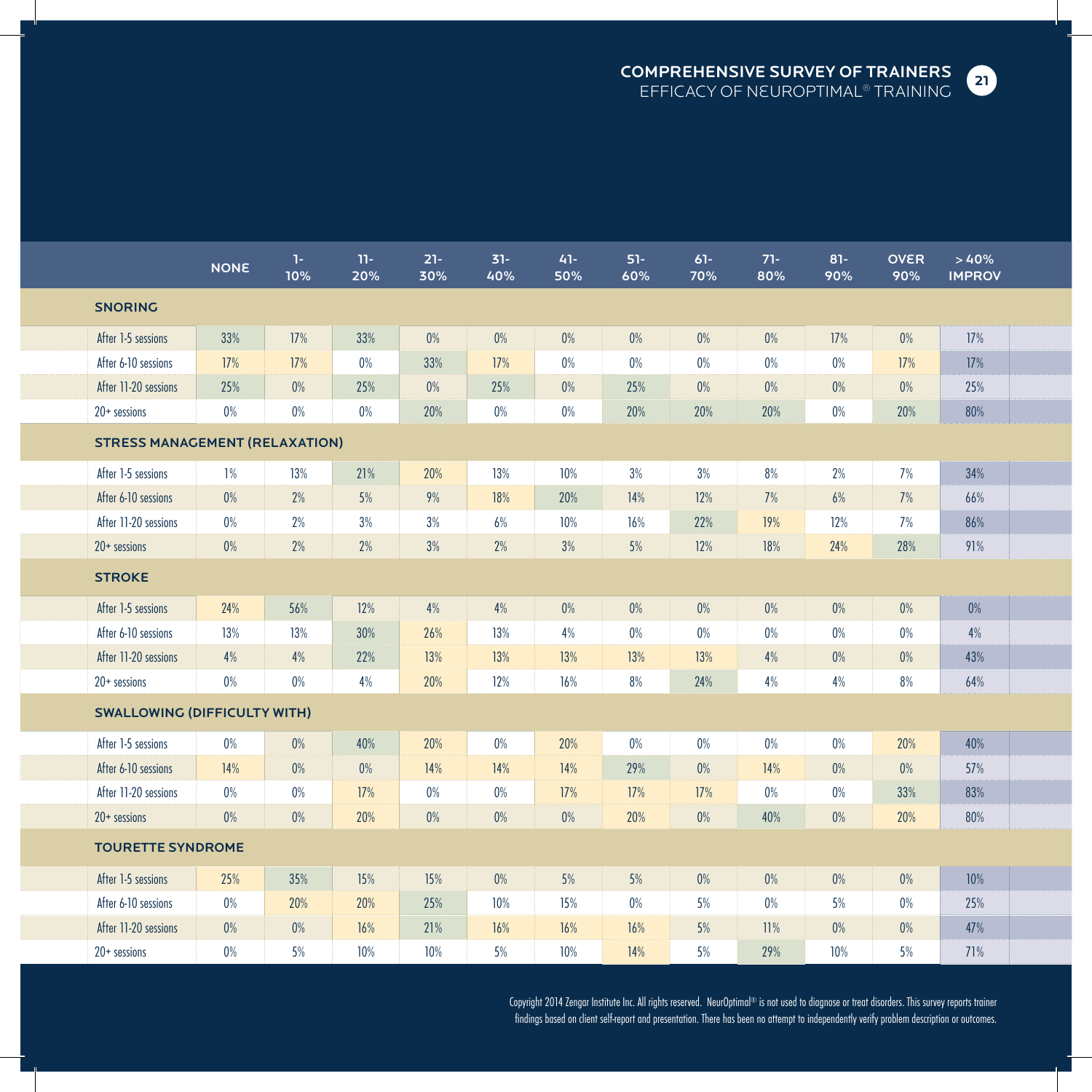

|                        |                      | <b>NONE</b> | 1-<br>10% | 11-<br>20% | $21 -$<br>30% | $31 -$<br>40% | $41 -$<br>50% | $51-$<br>60% | $61 -$<br>70% | $71-$<br>80% | $81 -$<br>90% | <b>OVER</b><br>90% | >40%<br><b>IMPROV</b> |  |
|------------------------|----------------------|-------------|-----------|------------|---------------|---------------|---------------|--------------|---------------|--------------|---------------|--------------------|-----------------------|--|
| <b>VISION PROBLEMS</b> |                      |             |           |            |               |               |               |              |               |              |               |                    |                       |  |
|                        | After 1-5 sessions   | 17%         | 22%       | 28%        | 11%           | $0\%$         | 11%           | 6%           | 6%            | $0\%$        | 0%            | 0%                 | 22%                   |  |
|                        | After 6-10 sessions  | 13%         | 13%       | 25%        | 13%           | 19%           | 0%            | 13%          | 6%            | 0%           | 0%            | $0\%$              | 19%                   |  |
|                        | After 11-20 sessions | 15%         | $0\%$     | 15%        | 8%            | 15%           | 15%           | 23%          | 8%            | $0\%$        | 0%            | 0%                 | 46%                   |  |
|                        | $20+$ sessions       | 8%          | 8%        | 17%        | 17%           | 0%            | 17%           | 17%          | 8%            | 8%           | 0%            | 0%                 | 50%                   |  |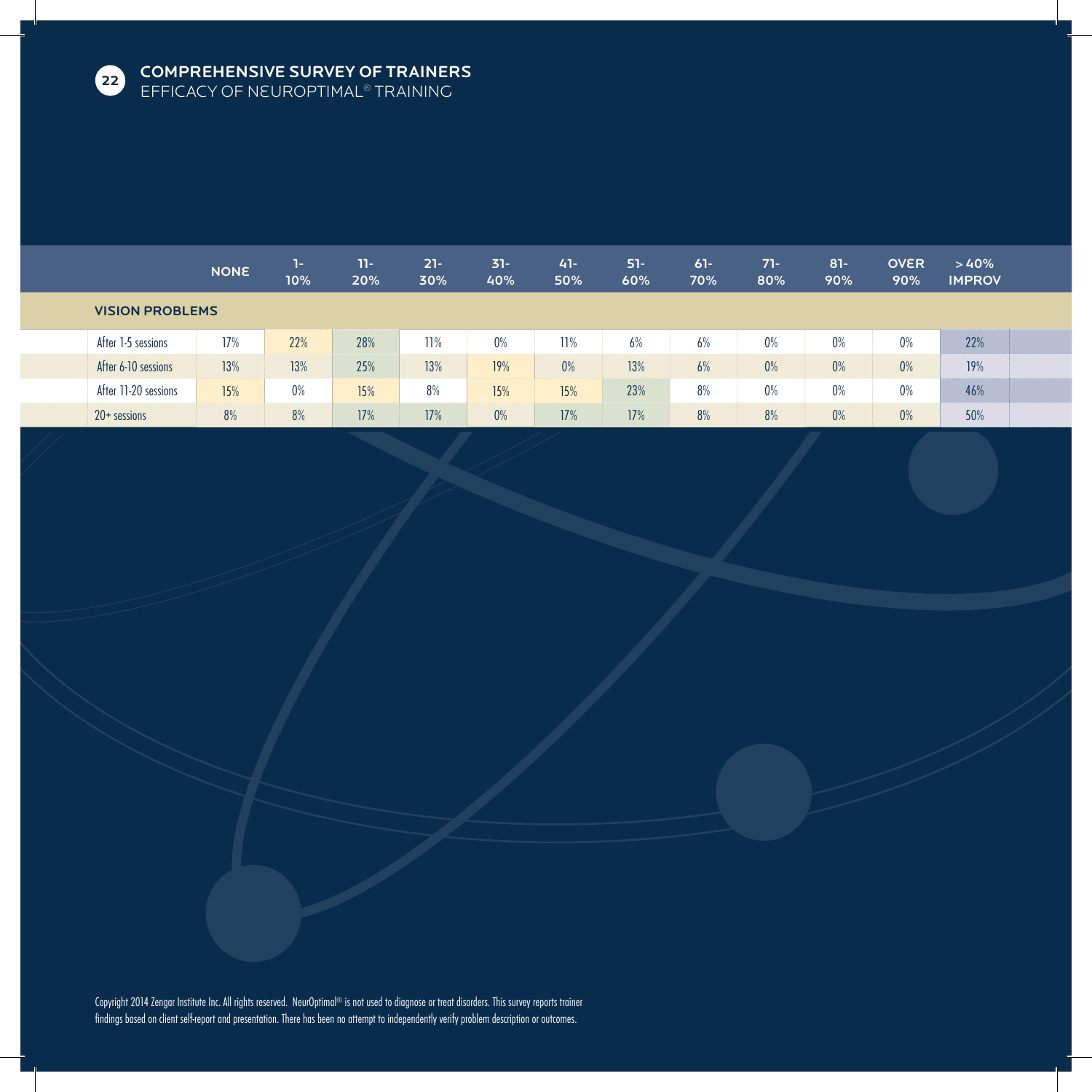

### Issues for which NeurOptimal® is Particularly Effective

Trainers were asked to volunteer which issues they found to respond particularly well to training with NeurOptimal®. Their responses are grouped in order of frequency of votes starting with the highest. Within each grouping there is no significance to the order.



3

4

**•** Stress, stress-related issues, relaxation, tension

**•** Depression

## 5 **•** PTSD, trauma 6

• Migraines, headaches

#### **•** Fibromyalgia, chronic pain and pain related symptoms

- **•** General well-being
- **•** Burnout

### 8

7

- **•** Autism
- **•** Anger, irritability, aggression
- **•** Addiction
- **•** Eating disorders
- **•** Mood swings, PMS, menopause
- **•** Peak performance
- **•** Confidence
- OCD
- TBI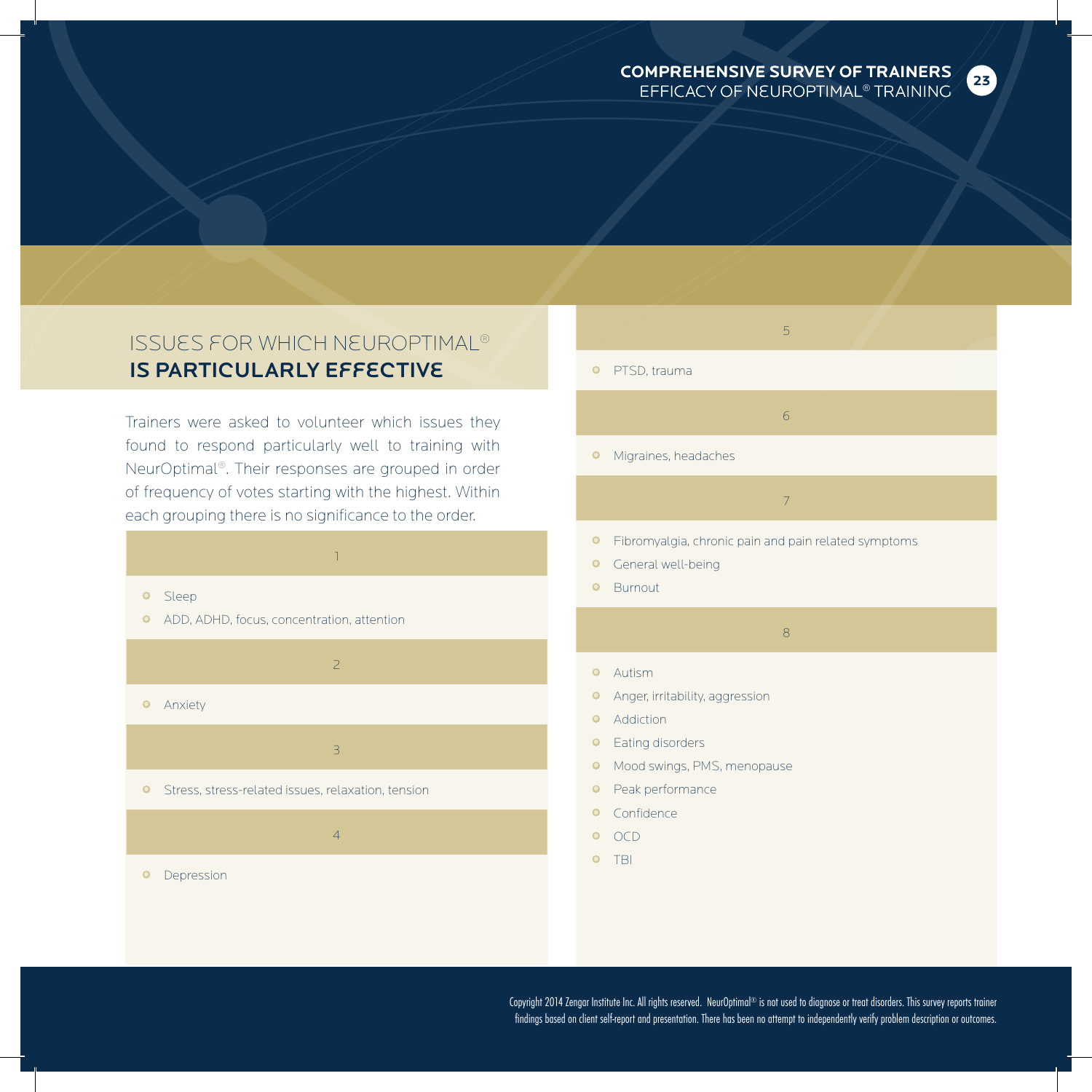

9

- **•** Epilepsy
- **•** Bi-polar
- **•** Aspergers
- **•** Panic attacks
- Gastrointestinal problems, Celiac, constipation
- **•** Phobias
- Behavioral issues, tantrums, melt downs
- **•** Memory
- **·** Resilience

10

- **•** Dyslexia
- **·** Lyme disease
- **•** Tourettes
- **·** Chemobrain
- **•** Asthma
- **•** Meditative arts
- **•** Performing arts
- **·** Specific noise disturbance
- **•** Parkinson

### Number of Sessions to See Effects

47% of trainers said they expected to see shifts in 1-5 sessions, and 48% said by 6-10 sessions. Significant positive change was expected by sessions 11-20 for 45% of trainers, while 39% expected it earlier – by 6-10 sessions. 35% said they felt comfortable that the change was both significant and lasting by sessions 11- 20, and 30% said by sessions 21-30.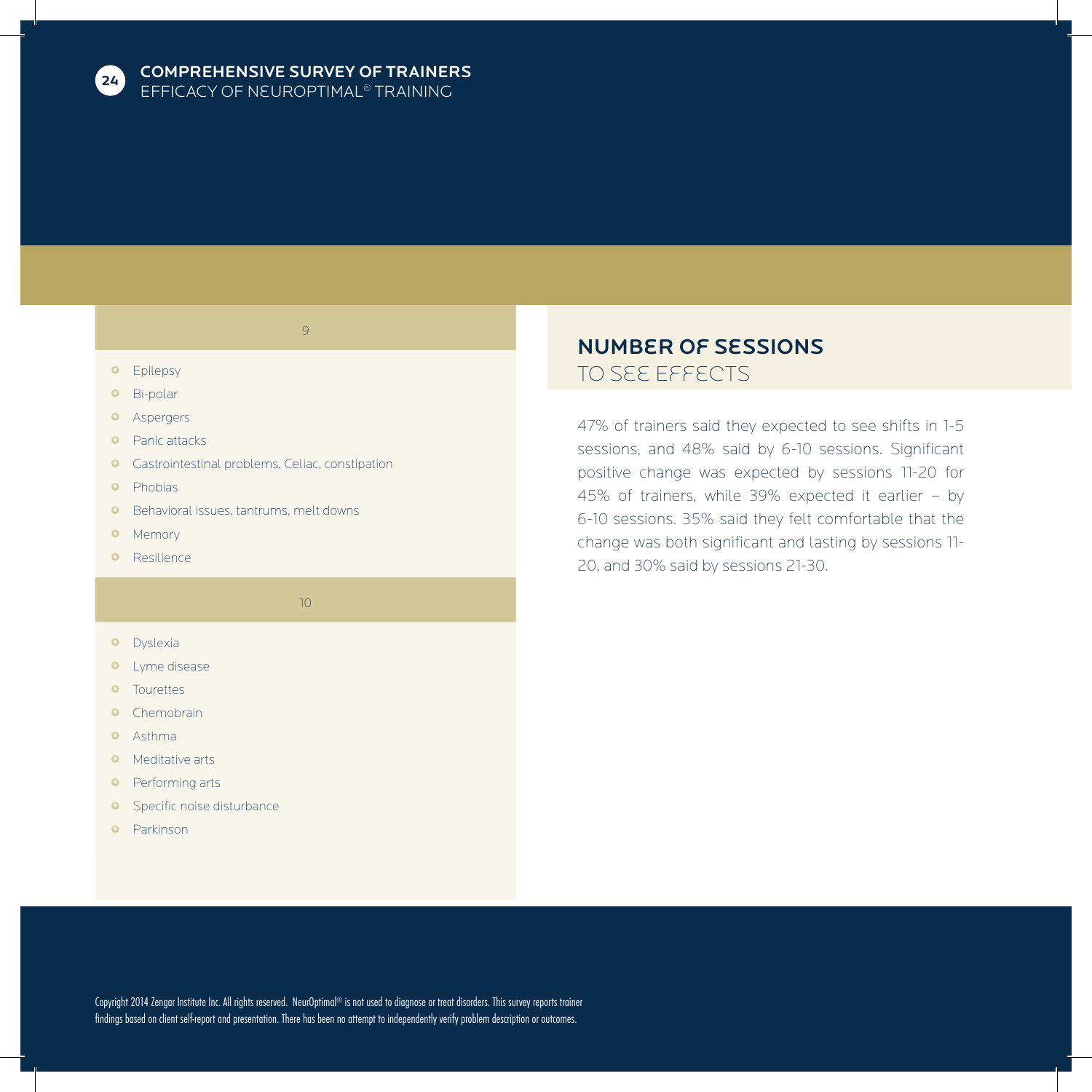

### **BOOSTER** Sessions

A percentage of clients continue with neurofeedback longer term, becoming "regulars" and some return for booster sessions.

### Proportion of Trainers who Indicated Clients Became Long-term Regulars

| Percentage of Clients becoming<br><b>Regulars</b> |     | < 10% | $11-30%$ | $31-$<br>80% | $80 -$<br>100% |
|---------------------------------------------------|-----|-------|----------|--------------|----------------|
| Proportion of Trainers experiencing this          | 14% | 32%   | 29%      | 15%          | 10%            |

The booster sessions were felt to be either **very effective** (49%) or **extremely effective** (19%). The majority of trainers commented upon the increased speed and efficiency of training with a client who has had previous training. One trainer identified in detail what they see in their clients who return:

- **•** Feelings of contentment, general well being and joy in life.
- **•** Being able to listen to others more intently.
- Dramatic increases in musical, artistic and sports performance and continued progress.
- **•** Prolonged states of calmness and relaxation.
- **•** Increases in motivation, positive changes and ability to concentrate on tasks.
- Feeling more aligned with, or finding a purpose in, life.
- **•** Family members notice changes.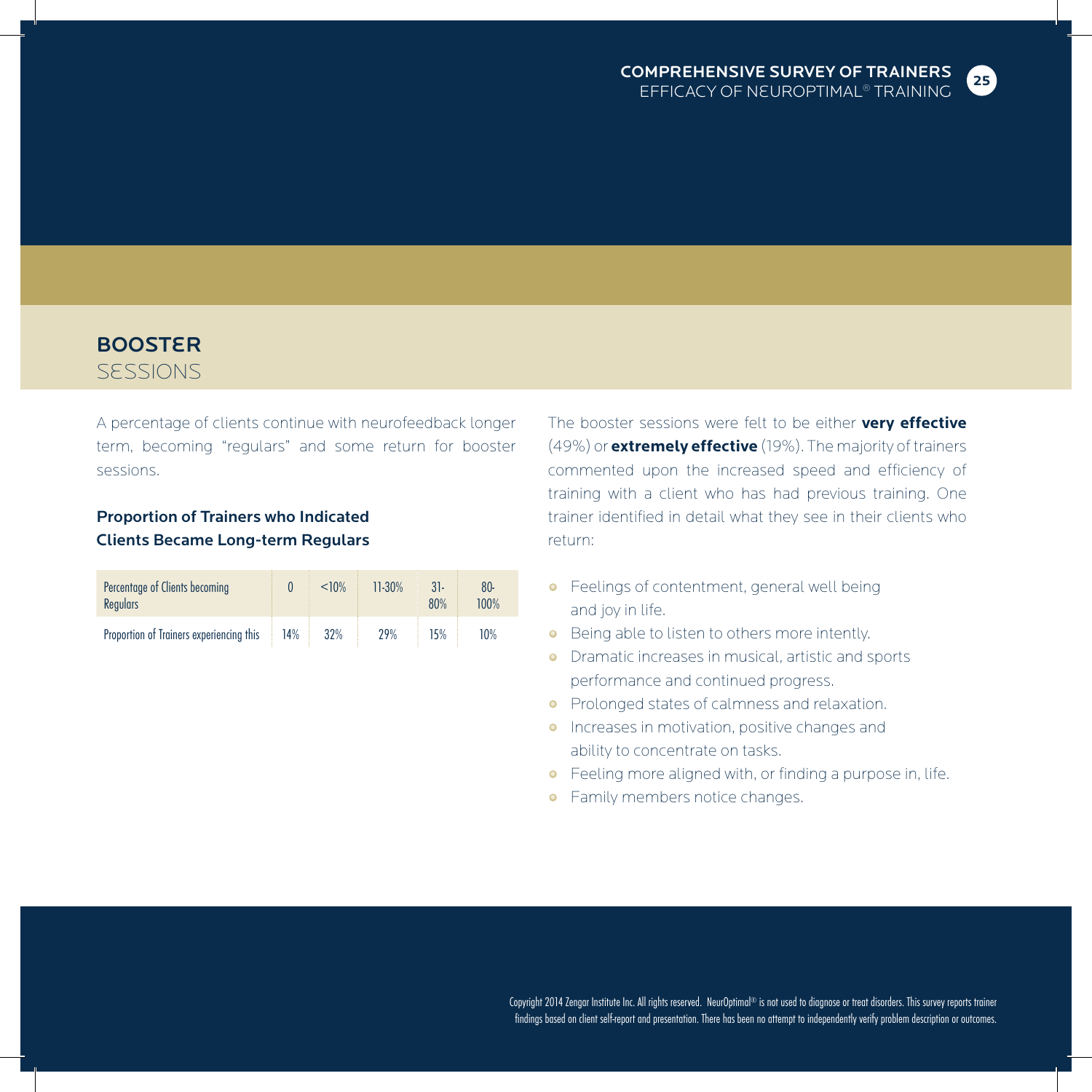

### WHEN TRAINING is less effective

Many trainers volunteered that they have never found a time when training wasn't effective. The frequency of issues mentioned in the "issues not responding effectively" was nine times lower than the "issues for which NeurOptimal® is found to be particularly effective" question. Most trainers have a small handful of seeming non-responders or less-than-expected responders. Let us examine the reasons for these.

There are conditions that are considered challenging to work with by health care practitioners in general, and some of these were mentioned as presenting challenges for NeurOptimal® trainers. These included severe OCD, possibly tinnitus (depending), some sleep disorders (depending), severe depression, addictions, autism, borderline personality disorder, Parkinsons, allergies and chronic fatigue.

There are some issues mentioned that may be idiosyncratic to a particular trainer. For example, severe OCD cropped up as challenging with surprising frequency given its low rate of occurrence in the population. It is generally considered in the medical world to be challenging to manage. However, OCD was also nominated to the "particularly effective" list by other trainers. ADHD children were also included in the "less effective list" while simultaneously topping the "greatest efficacy" list. It does seem to be the case that trainers tend to be less comfortable with some types of clients (e.g. children, or clients with medical problems) and more comfortable with others (maybe clients seeking Peak Performance).

Many of the idiosyncratic cases of less effective training can also be accounted for by external circumstances interfering with effective training. In fact a full 83% of trainers thought that such extrinsic constraints could account for client nonresponse such as when a client is unable or unwilling to make changes.

A related issue worth mentioning here, is the seamlessness with which change can occur with NeurOptimal®, such that a client themselves may miss the change even though it is apparent to those around them. It relies upon the skill of the trainer to elicit clear information early on as to how they and the client will know if training is helping, and to monitor progress on-goingly.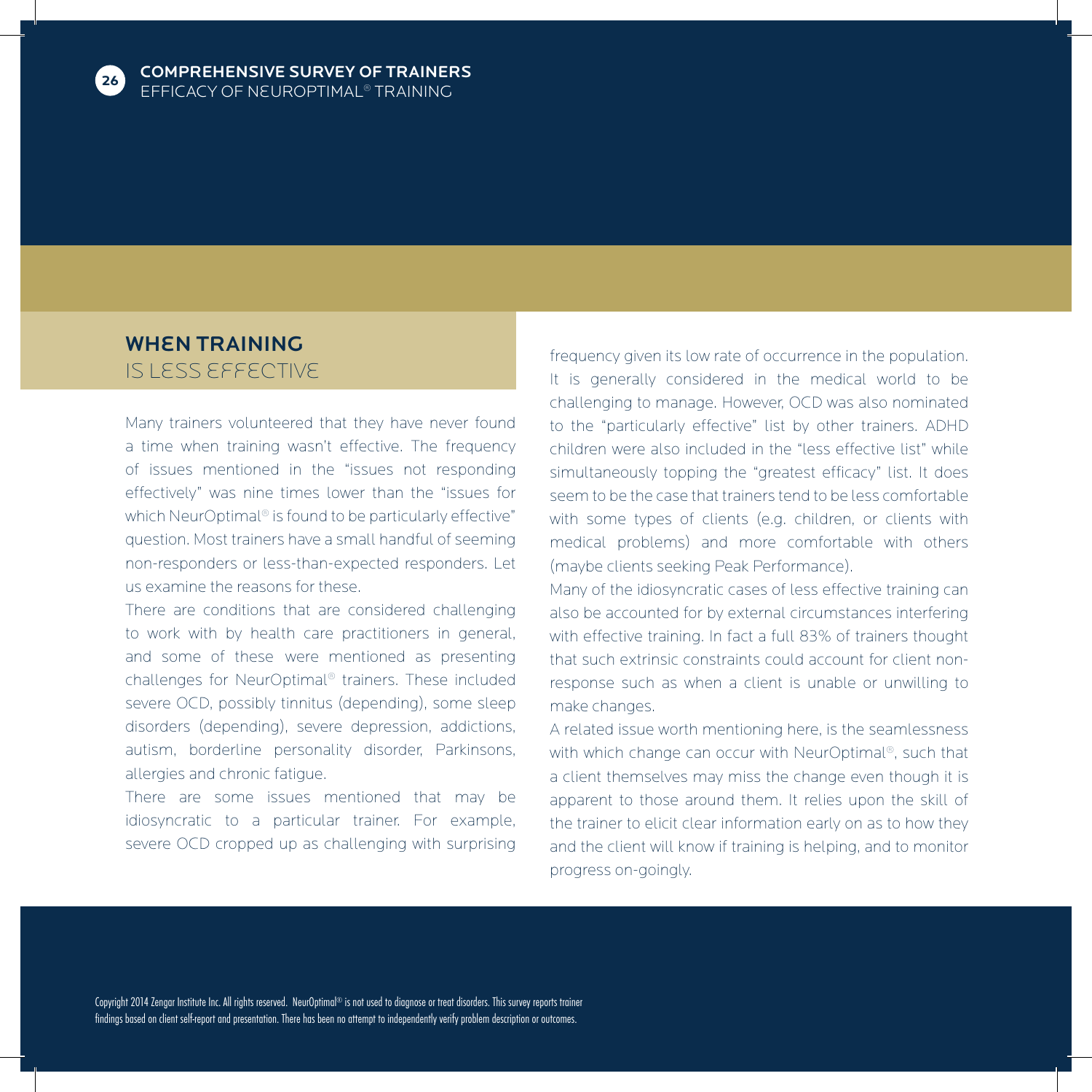

### Circumstances Reported to Interfere WITH AN EFFECTIVE TRAINING EXPERIENCE

Client doesn't notice a seamless shift or attributes it to something else, even though it may be clear to others

#### Extrinsic constraints

Clients who can't mobilize themselves to get to sessions (e.g. schizophrenia, addictions)

Any case requiring strong medical support and maybe hospitalization (e.g. severe anorexia, psychosis)

Other family members who are not in training have problems which hold client back (can be particularly true for children if parents have unresolved issues)

Person with presenting complaint is not the client ("fix him/her"), so e.g. spouse or teen child will drop out due to lack of motivation

Lack of adequate therapeutic support for a client when working with complex situations, such as addictions

Clients who are unwilling to continue beyond a few sessions (symptoms are reduced but not erased)

Hormonal shifts (may need to come for more training)

Severe hearing impairment (can't hear feedback)

Clients highly medicated, or with extreme food sensitivities or heavy metal toxicities

Longer training being needed than client will commit to (e.g. severe depression, chronic fatigue, Lyme disease, traumatic brain injury, addictions)

Collateral interventions (e.g. diet, nutriceuticals, medication) which make results uncertain

Positive change in one area may go unnoticed when a hoped-for change does not occur as desired

Undiagnosed and untreated medical problems affecting body's ability to "hold" training, e.g. diabetes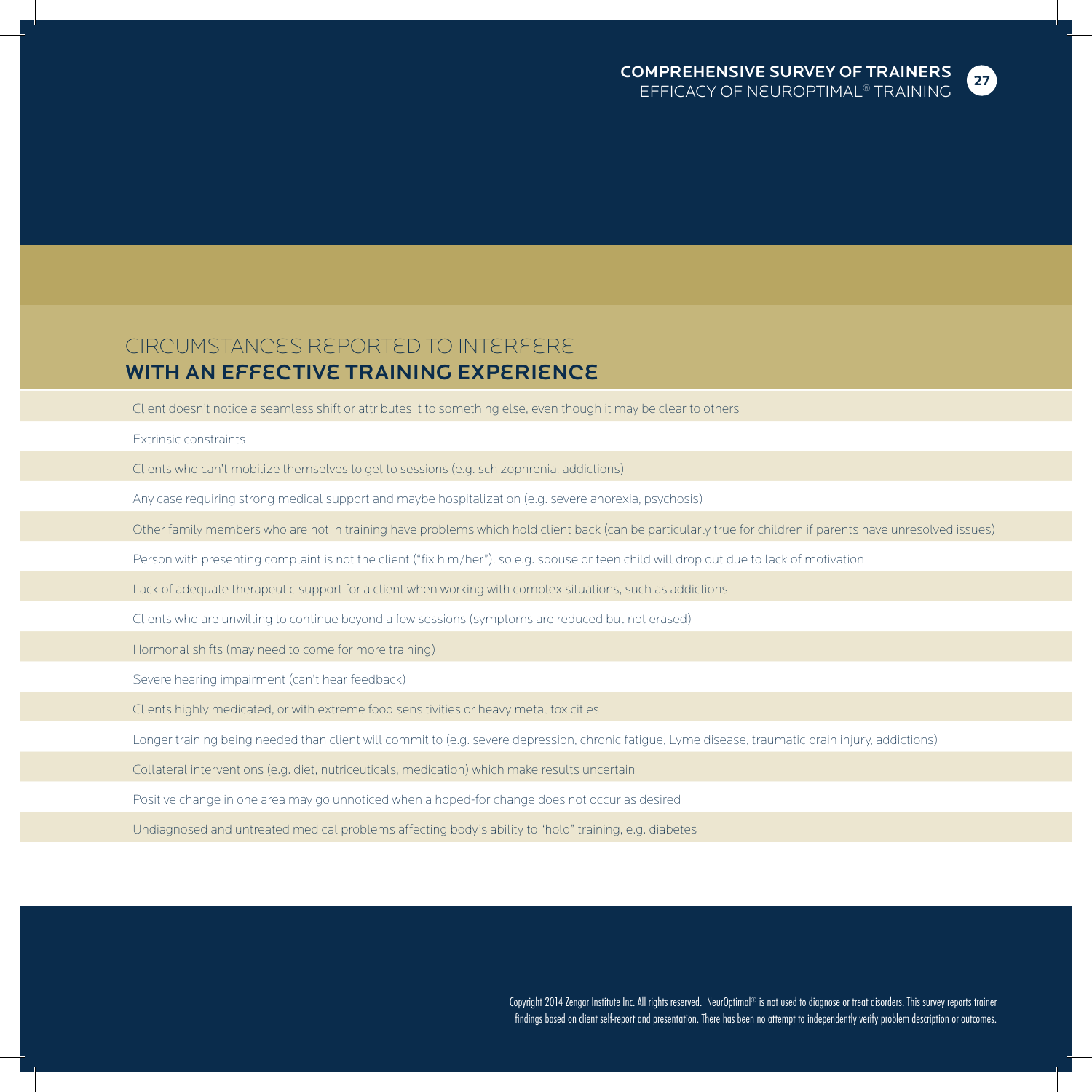

### UNWANTED EFFECTS

A full 51% of trainers had no unwanted side effects to report. Those who did said these effects were most likely to appear within the first couple of sessions. It is important to note that that many said that their clients had experienced these particular symptoms before, with over half of the clients seeking training for these very same effects. An illustrative example would be a client who comes for help with anxiety, feeling anxious during a session.

Of those who reported unwanted effects, 57% of respondents stated that it was an effect the client had experienced before, 24% said it was not present before, 18% said "other".

Of those reporting these unwanted effects, 70% said they resolved, 9% said no and 21 % said "other" (because the client stopped training, or it was too early to tell, or they had a new increased awareness which could be uncomfortable in their current environment and so forth). When side effects do arise, over half the trainers reporting them said they drop away within 3 sessions. The other half volunteered various versions of "5-10 minutes later, by later that day, 1-2 sessions after they appeared" and so on, indicating their transitory nature.

The table of unwanted effects is grouped in terms of decreasing frequency of occurrence. The following page is a list of effects, each listed by only one individual trainer.

### UNWANTED EFFECTS OF TRAINING

### None Headache Fatigue after session and or sleepy during session Restlessness, agitation, alertness Anxiousness Worsening of symptoms before they get better

Opening up to change (sometimes not willingly)

Emotional

Dizziness; nausea

Getting more sleep (sleeping too soundly, so a child wet the bed)

Feelings of panic

Spaciness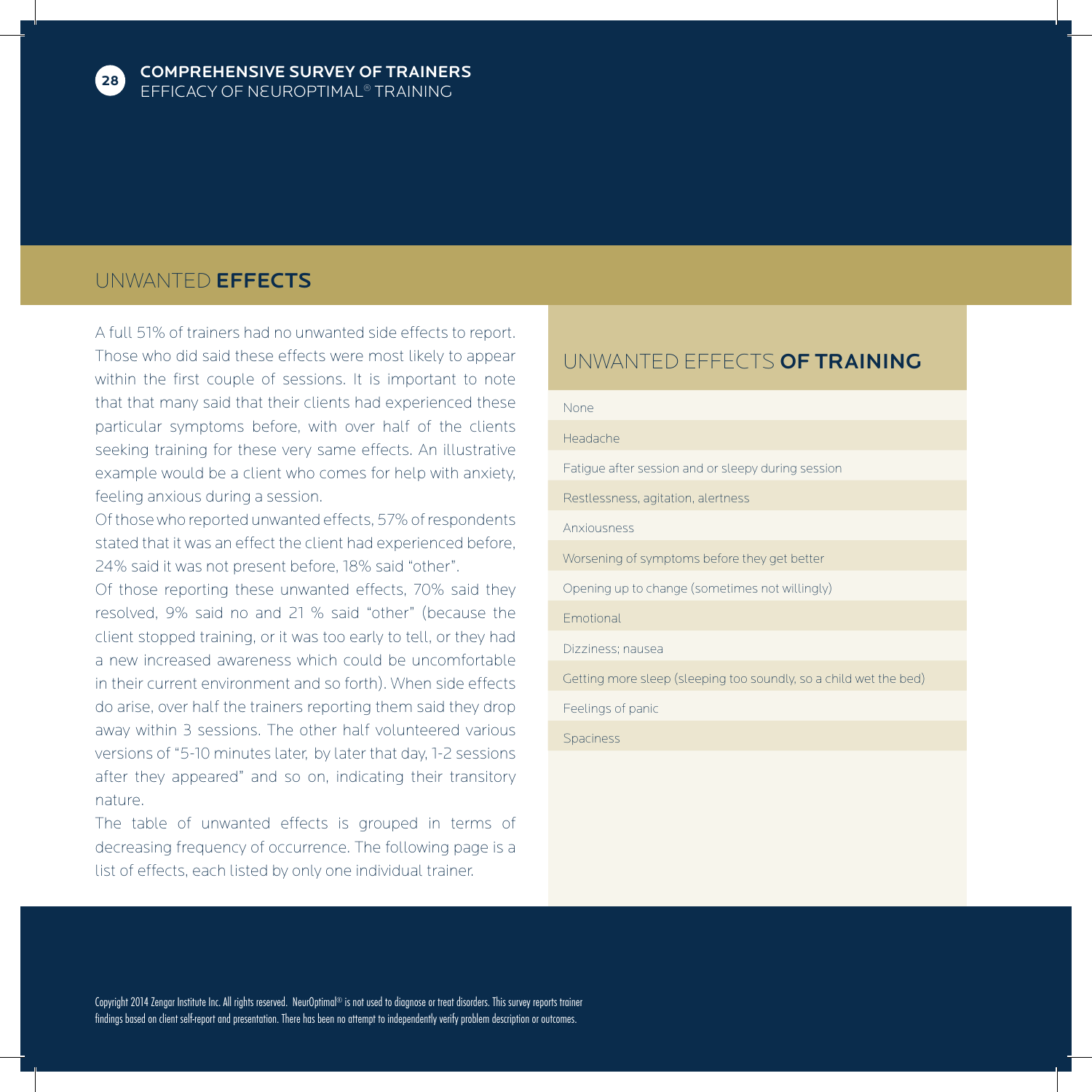

Occasionally a client will report unwanted effects, but after another session or two, they are back on track

Symptoms recurred after booster session, or resurfacing of symptoms (relieved as did more training)

Anxious specifically about the neurofeedback process (reduced by second session)

Mood changes (not specified)

**Nightmares** 

Ear noises

Overly relaxed

Spasms

Scared by decreasing hypervigilance

Sensations in/on head

Medication over-effects later in sessions

Unwanted behavior (parents noted more "back talking" because of increase in self esteem)

Finger biting

The reported effects occurring during or immediately following the session are usually very transient in nature (minutes or a few hours at most). Outside of the session, they will usually show later in the day or that night, and these responses to training resolve as training progresses. Effects that arise later in training may indicate that medication needs to be reduced by the physician. In these instances, as the client improves they may experience side effects from the medication, which can mimic the reason for which the medication was given in the first place.

In nearly all reported incidences (and remember, 51% of trainers say they have seen none), these effects seem to be the appearance of one of the complaints the client comes in with. The nervous system's instabilities can manifest as it is being challenged, but as it becomes more able to cope with the information these instabilities (and the symptoms that accompany them) drop away.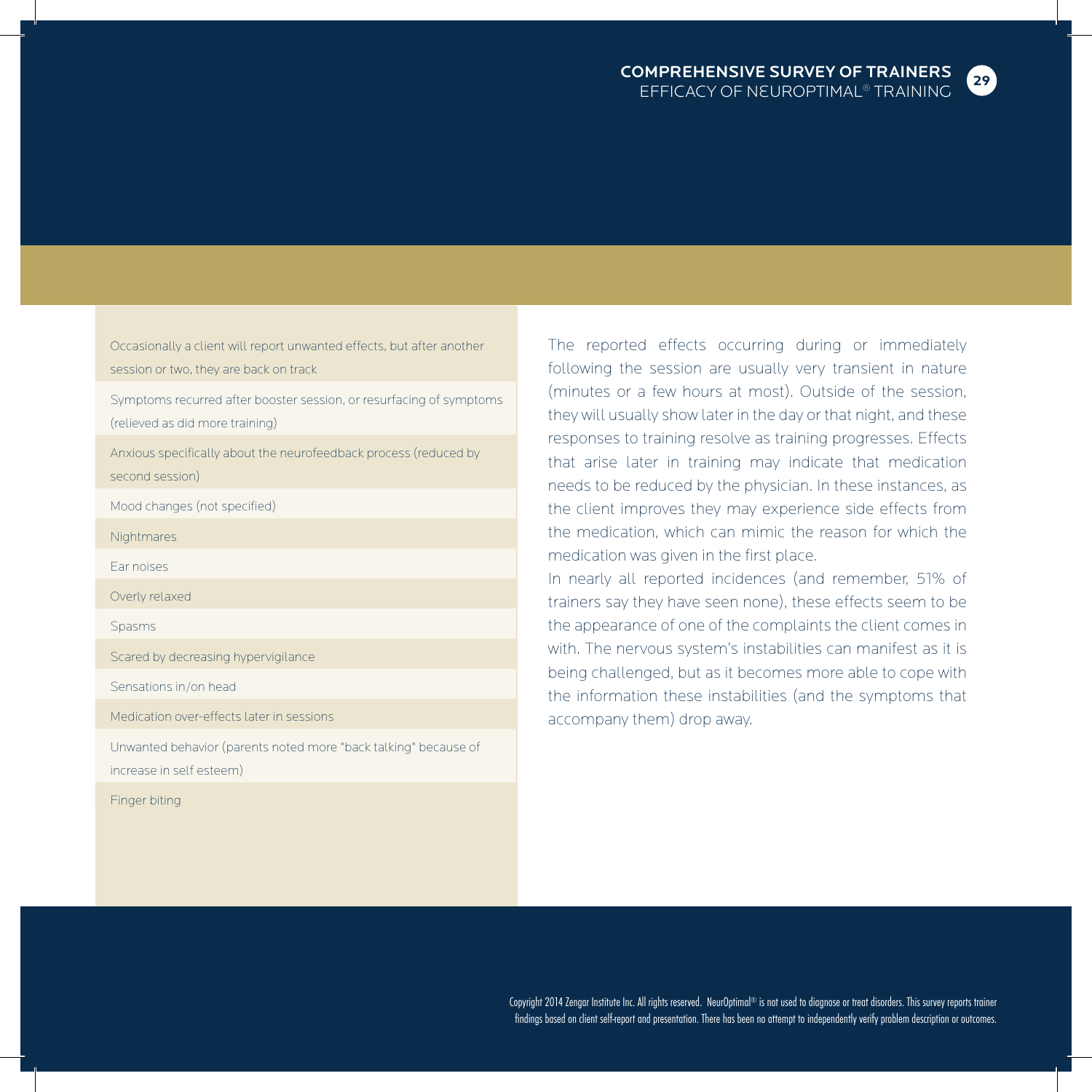**30**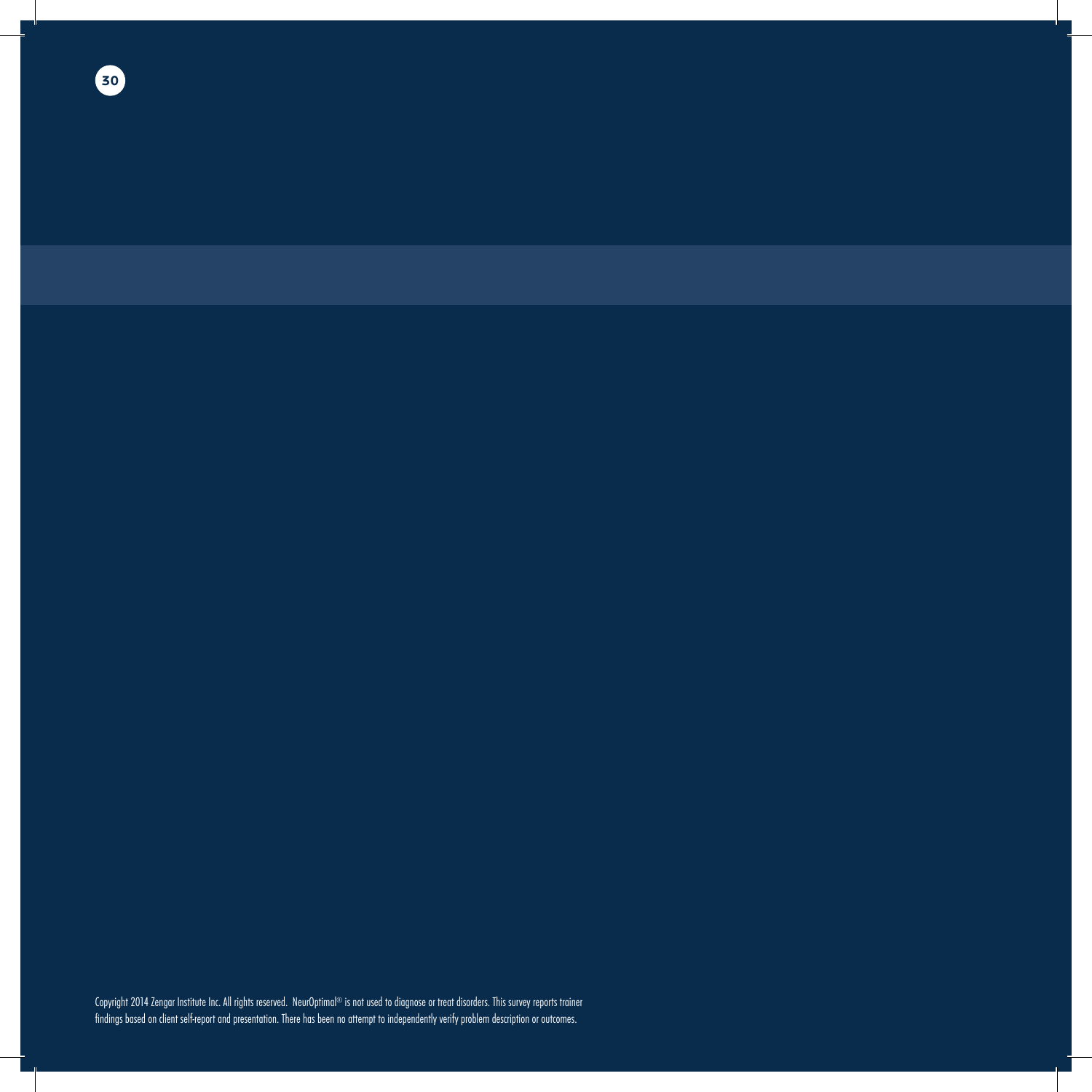## **CLIENT** STORIES:

**31**

At this point we have literally thousands of NeurOptimal® testimonials and there is no reasonable way to share all of them. In this section we are offering a small cross-section of real-life stories collected as part of the survey and presented in the clients' (or trainers') own words. For some English is a foreign language. One of the reasons for including these stories is to allow the reader to appreciate the effortless way in which training effects extend naturally to other aspects of the client's life. After all, it is the whole person who is doing the training.

This section is divided into three sections: Peak Performance Stories, General Client Stories and a fascinating section on how NeurOptimal® has impacted the lives of the Trainers themselves.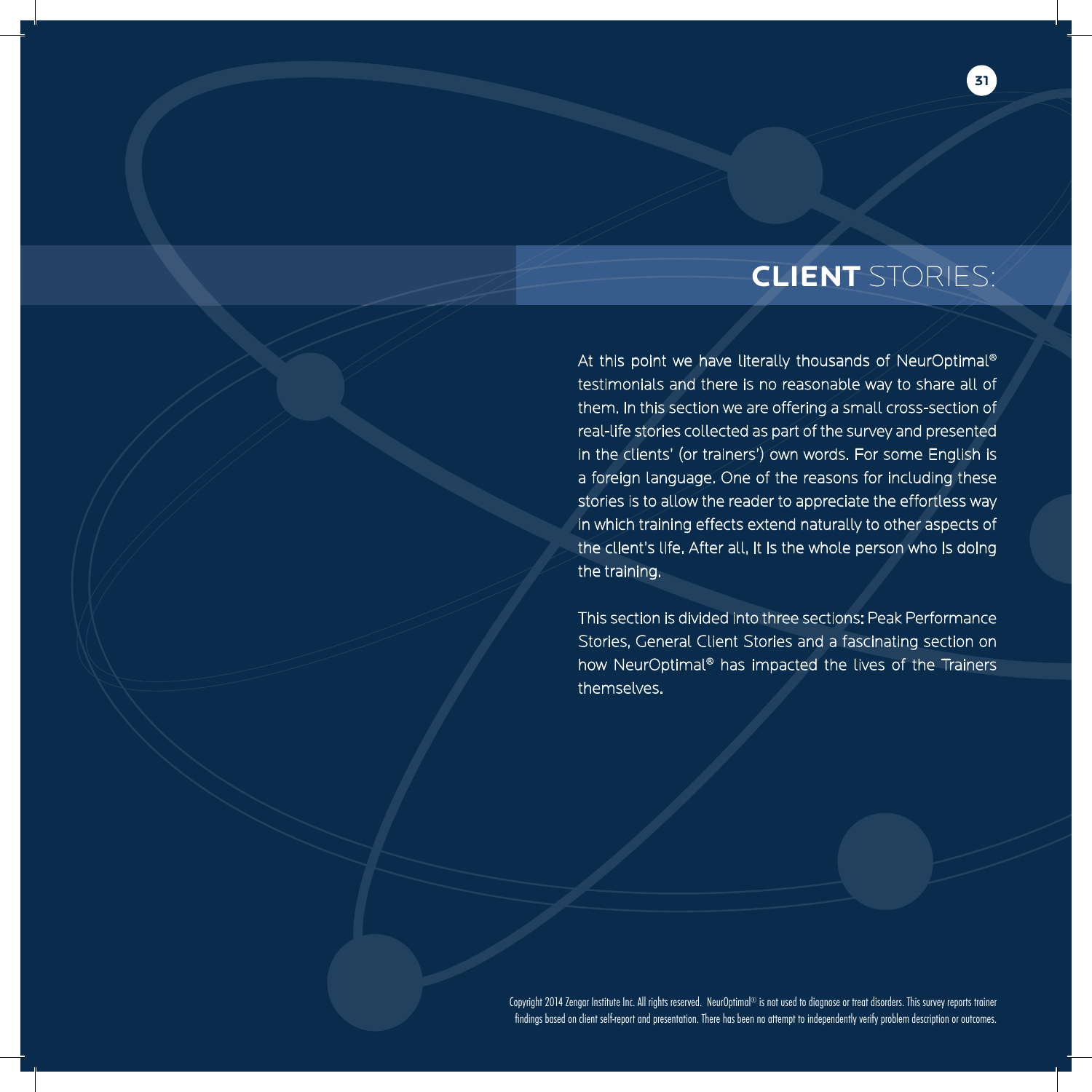

COMPREHENSIVE SURVEY OF TRAINERS PEAK PERFORMANCE STORIES

## **Peak Performance** Stories

This section represents client narratives in the words of the trainers working with clients seeking peak performance in their field.

One of the **musicians** spoke about being more precise in his playing and also having more definition of sound -- he could discriminate between perfect sounds, and sounds that were "not quite right" more easily. An artist talked of being able to paint more expressively. A mediator spoke of having more patience with both sides of the mediation process, and that he was more impartial to the "sides."

A client who plays **hockey** reports better ability to make precision shots and react quickly to changing scenarios.

I have a lady that I train who is a crossfitter/gym owner and has completed about 60 sessions and finds this has helped a lot with focus and anxiety. After the first 3 sessions of NeurOptimal® it took 2 min off her 5km run because of better focus.

Remarkable improvement after only one session in several golfers, with improvements in score, swing, stance, as well as enjoyment of the game, with added bonuses of reduced general anxiety, stuttering, and procrastination reported all in less than 3 sessions. Raquetball player moved up a level in tournaments after only 4 sessions. Musicians reported improved fluidity, sense of connection to the music, and pleasure in playing. Equestrians had vastly improved "seat", better/ higher jumping, improved posture, improved connection to the horse, reduced anxiety during lessons and performances, and vastly improved enjoyment.

I have found NeurOptimal® training very valuable for peak performance work with **professional and amateur athletes of basketball, golf, auto racing, and baseball.** Focus has been on present centering & resting into the zone (anxiety & stress reduction) as well as focus and concentration.

Interestingly enough, I am a musician and have noticed an overall improvement in my skills with less concern over mistakes. Additionally I have also noticed that there is a lot less rumination over things that didn't turn out as well as they should have.

I had 2 cases to improve their **performance** at work, one very successful after the 3rd session, the second one improved a lot after 10 sessions. And I had two teenagers improve their performance at school, both very successful after the 6th session.

Had good experience with **college runner**. Responded in approximately 20 sessions but initially came in for stuttering and then was helped in a lot of other areas later identified as anxiety.

I had one high-ranked young tennis player who improved his ability to restrain himself from swearing at and cursing coaches for calls he regarded as unfair.

Athlete - kung fu martial artist achieved his black belt with "laser clarity" during his test. He had other classmates mention that he seemed hyper focused.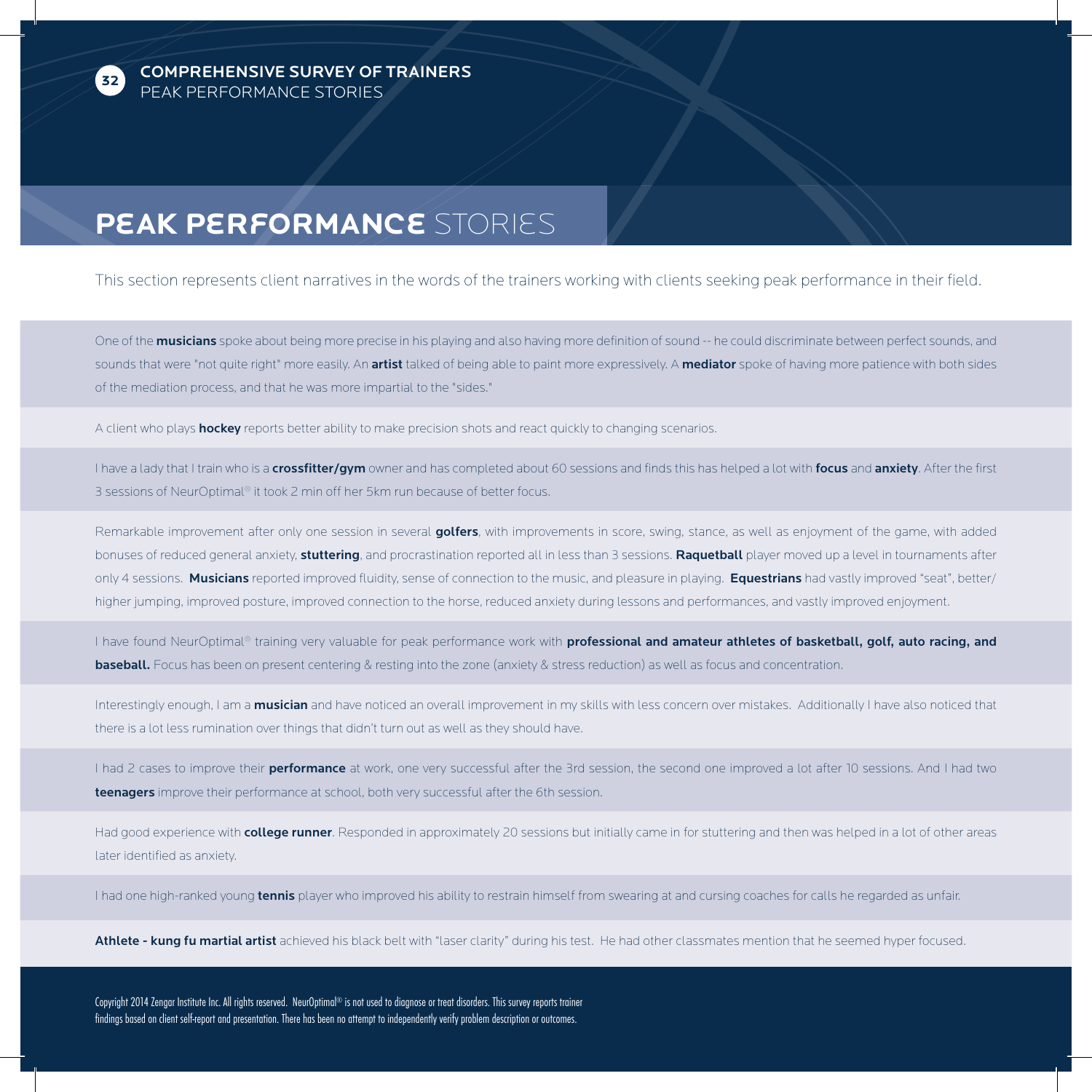**33**

I have used NeurOptimal® with two **business owners** for stress management, which then continued on for peak performance via intermittent booster sessions. After the presenting problems of sleep and anxiety were resolved, both continued because of the sharpness of thinking, ease of problem solving and decision making, and inner calmness they experienced as a consequence of attending a session. One of the two enjoyed a number of deep insights involving the resolution of technical engineering design problems during two sessions.

I had one good story about a 35 year old man. He came for peak performance. As a business owner, he wants to increase his focus, his capacity to organize activities, and completing tasks. He had a brain injury and an addiction to caffeine (2 liters a day). He has few employees and a large family (5 children). He was under a great amount of stress, feeling worried, overwhelmed. He did 52 sessions of NeurOptimal®, first he lost his addiction to caffeine. Then felt able to start a new project for his business. He became patient again, and then very patient at home (He has 5 kids between 10 and 2 months old). He is able to handle difficult negotiation communication. To finish tasks he let on the side before forever. Feels like he has a clear mind. Here is part of his testimonial: "NeurOptimal® has been an incredible journey. The process has exceeded my expectations, improving my patience & creativity. " T.D. 36 years old, male, CA, U.S.A

Excellent results, including the total absence of stage fright and an enhanced musical performance. (I am a professional musician). Also achieved good results with other musicians.

I have lots of high functioning types: partners in law firms, consultants, entrepreneurs, etc. who just feel better, more focused, more creative etc. Many who were feeling anxious having/running a practice or business relaxed, were better able to delegate, etc. The artists, mostly musicians, felt that the music came more freely, could relax into it (for **vocalists**, this equated to a few years of voice training, they tell me), had more flow and resonance.

Typically **performers** come for other issues, e.g., general anxiety, sleep, depression but universally they report less or no stage fright, better results at auditions, not being anxious at auditions.

I continue to do my sessions to improve my practice (I'm a **violinist**). I have a marked improvement on: responsiveness in orchestra, adaptability, sound quality, assurance during concerts, stress resistance, resistance to muscle fatigue (because it is a sport ...!)

I train top sports people with NeurOptimal® with **peak performance**. With very good results. E.g. tennis, table tennis, handball

Any type for performance, where there is pressure in the moment, I have found that NeurOptimal® is very effective. I work with **performing artists** and they find that the rehearsal process goes better and that pre-performance times are less stressful or panicked.

**Swimming** competitions (very good results and 100% customer satisfaction)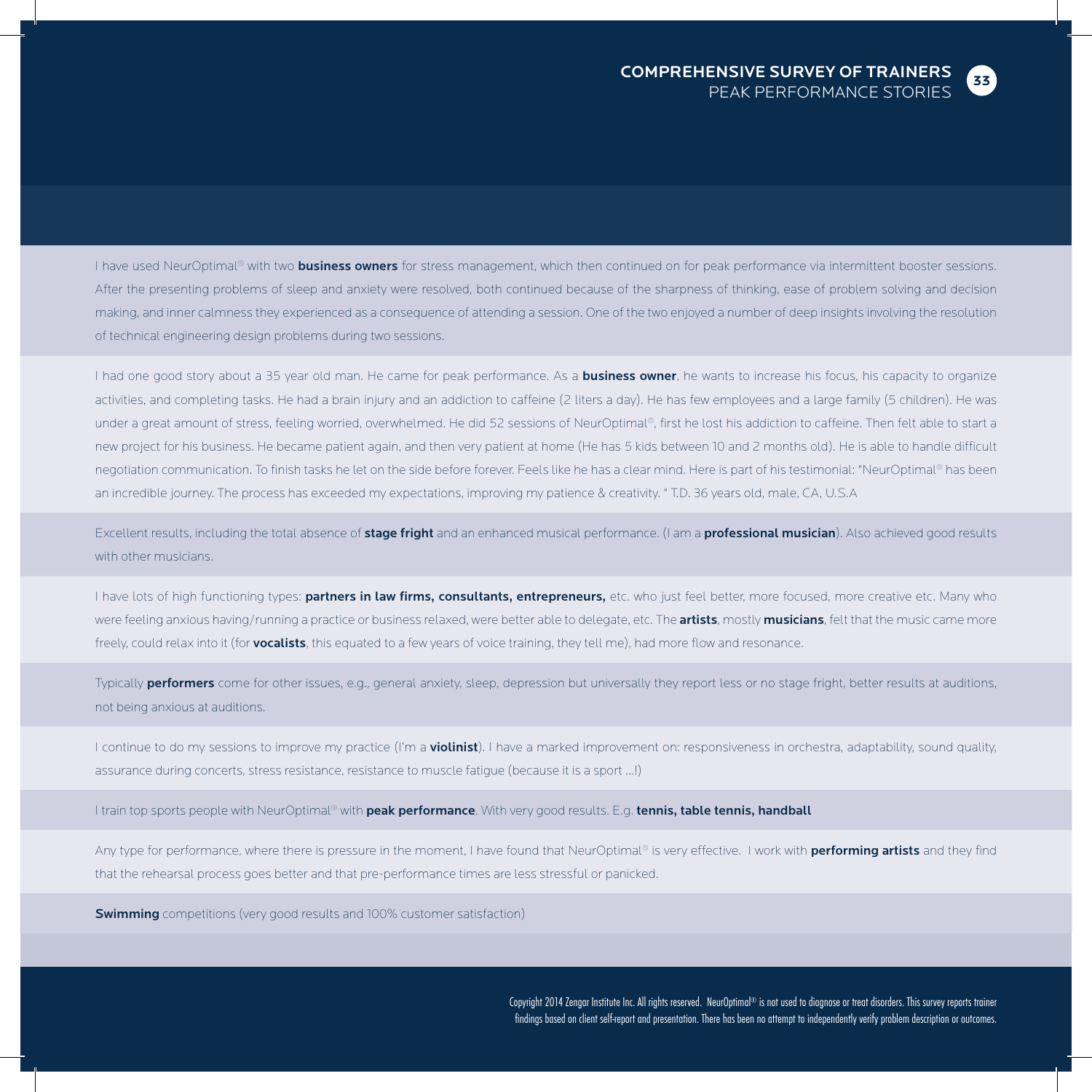

I had a professional who came in with some concern. He liked the relaxed feeling after each session. At about the tenth session he reported that his golf game had improved by 10 points and his golf buddies wanted to know what he was doing on the sly. Not only that, he proceeded to buy NeurOptimal® for his office to improve everyone's demeanor.

After my 6th session I beat the pants off a guy in world team tennis. 6-0 7-5. He was 20 years younger and was not happy... 7-5 score only due to me being hungry! Test trained 8 couples in various degrees of relationship conflict. 2 of which were days away from filing for divorce. One woman had caught her husband in a ten year affair with a family friend. I also included a grief recovery process to the mix to release unresolved negative energy clots connected to past trauma. All are still together.

In Music. It has allowed me personally to compose and work with less mental distraction as well as feel as if the "channel" is clearer and open for creativity to flow much more easily. Technical skills whether they be playing my instrument or mixing and engineering have shown to be more in "flow" without struggling with obstacles or limitations normally encountered along the way. Access to higher-level intuitive responses to creative challenges has been significant. I have reduced the time it can take to "discover" the right and perfect ideas. They reveal themselves to me in more immediate fashion.

Business leaders - able to stay 'quiet' under pressure, increased ability to take in more info, make quicker better decisions, able to remain calm under pressure, able to better negotiate with others who are less rational or more reactive than they, others respect them more as they are able to stay strong and supportive in crisis, they are the quiet center of their business , someone others can count on for stability and rational behavior in crisis situations as well as day to day running of the business. Sales - less fear for themselves leads to more availability, attention and compassion for clients, clients like them more, less concern over their day to day mood which is more likely to be upbeat, better ability to think on the fly and come up with creative solutions to problems. Movie business (composing, acting, directing)- increased focus and concentration, better ability to remain calm under pressure, better ability to memorize lines, more stable mood so mood doesn't interfere with performance or production. **Director** said "I got everything I wanted out of this and more"

I've been using it myself for many months, and have noticed my reflexes are much improved - e.g., playing ping pong - I play without thinking, and I'm often amazed at the shot I just made ("wow, how did I do that?"). It's as if my mind is just along for the ride, while my body and reflexes are taking care of the shot. I'm now a mighty adversary!

I trained a woman athlete who competed for the Olympic Games in London 2012 (Paralympic Games). She ran for the 400m, 800m, 1500m, 5000m and a marathon in the wheelchair race. After each race we made a neurotraining with NeurOptimal® AutoNav combined with meditation. She was focused, concentrated and present. She only got 8 sessions of NeurOptimal® done before the Olympic Games. The reason to do this training was, because she was in bad mental shape and she had pain in her ribcage that made her unable to move properly. In the Olympic Games her self esteem grew to its best and she felt a strong energy in her tummy. Finally she won 4 Olympic medals (1 gold, 1 silver and 2 bronze). In Switzerland she won an award for the best Paralympic athlete in Switzerland 2012.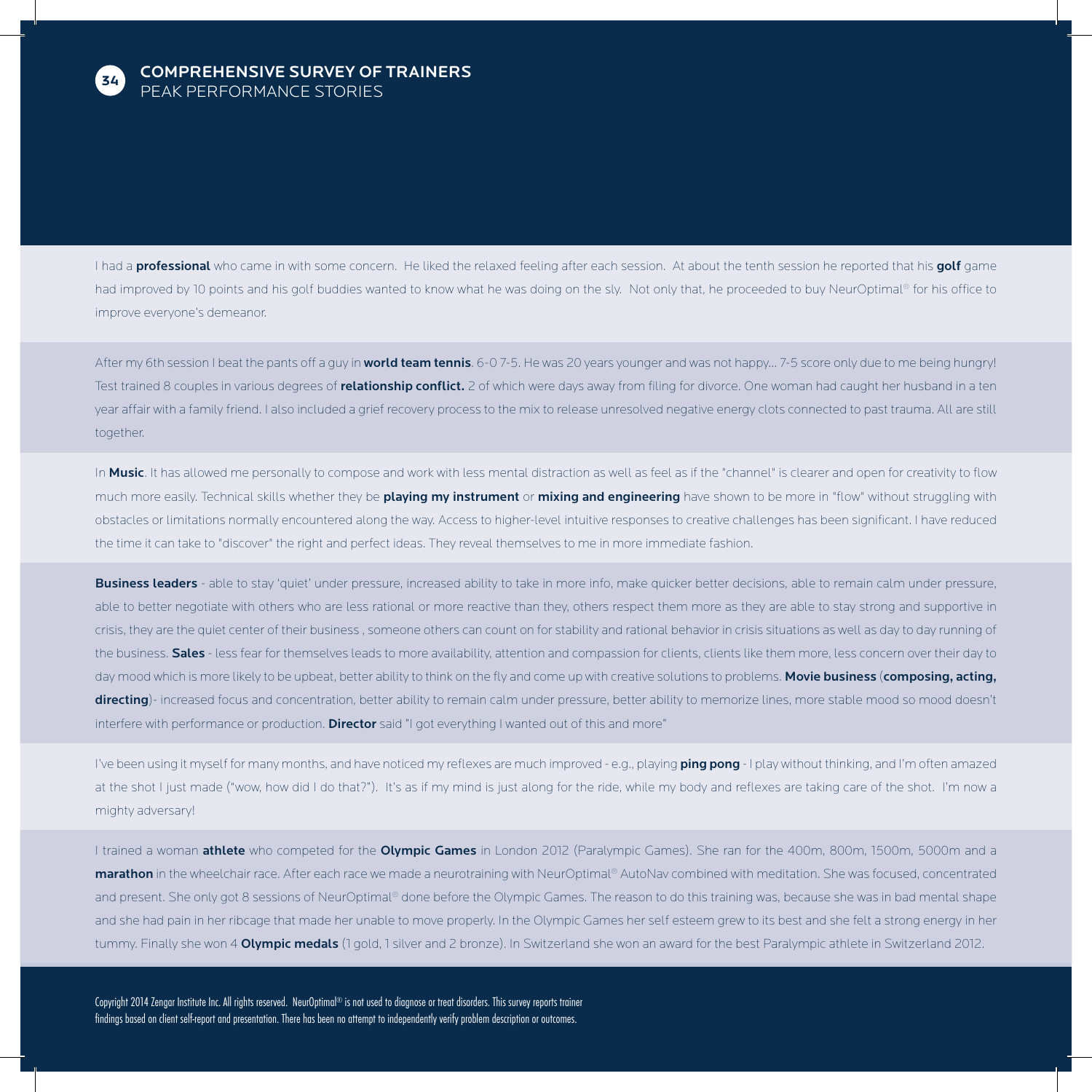**35**

## **GENERAL CLIENT** STORIES

This section records stories of clients seeking help with a wide variety of issues

I find it amazing when a client comes in and after one session they can see the results in a very clear way. One of my clients referred to it as subtle, but noticed a distinct change in her stress and reactivity to negative situations.

A **bulimic** man who would nibble all the time, was frightened at the idea of approaching 220 pounds. In four sessions, he lost 5 pounds. He does not nibble and is no longer tempted, he feels liberated.

A woman stopped eating for two months, she was disgusted by food, she does not even bear to be at the table. After a session, she can be at the table and eats without being disgusted.

An **autistic** woman, after three sessions, can better construct sentences, expresses her desires, danced at a party, she helps her mother make cakes, embraces people (which she never did before). At home, she used to eat nothing and drank nothing, and now she drinks orange juice.

An eleven year old boy came with huge **problems at school**: he was shy and the other kids were teasing him. He had big attention deficit problems. With NeurOptimal® he became an attentive, self-confident and good student. Immense progress for him and also for his parents!

55 year old woman off work for about a year feeling permanently bad, tears would come very quickly. She did not want to go out, she took antidepressants for a while but stopped because she would get too "lost and muddy" with them. She would like to go back to work but can not, too tired, too susceptible ... After a few sessions of neurofeedback, she started going out with her friends, organizes dinners at home, lost a little weight without great efforts and told me she feels good. She returned to work after 8 sessions!

At the moment we only use NeurOptimal® for our grandson, Dylan, (8 years old) who has ADHD/Minimal Brain Dysfunction. He was the main reason we chose to get started with the equipment, we want to set up a small practice so we can be of help to more children. Dylan's sessions are twice a week and after 20 sessions we do see progress! He now starts to write and read. Furthermore, maybe most important: he learns to control his temper/anger.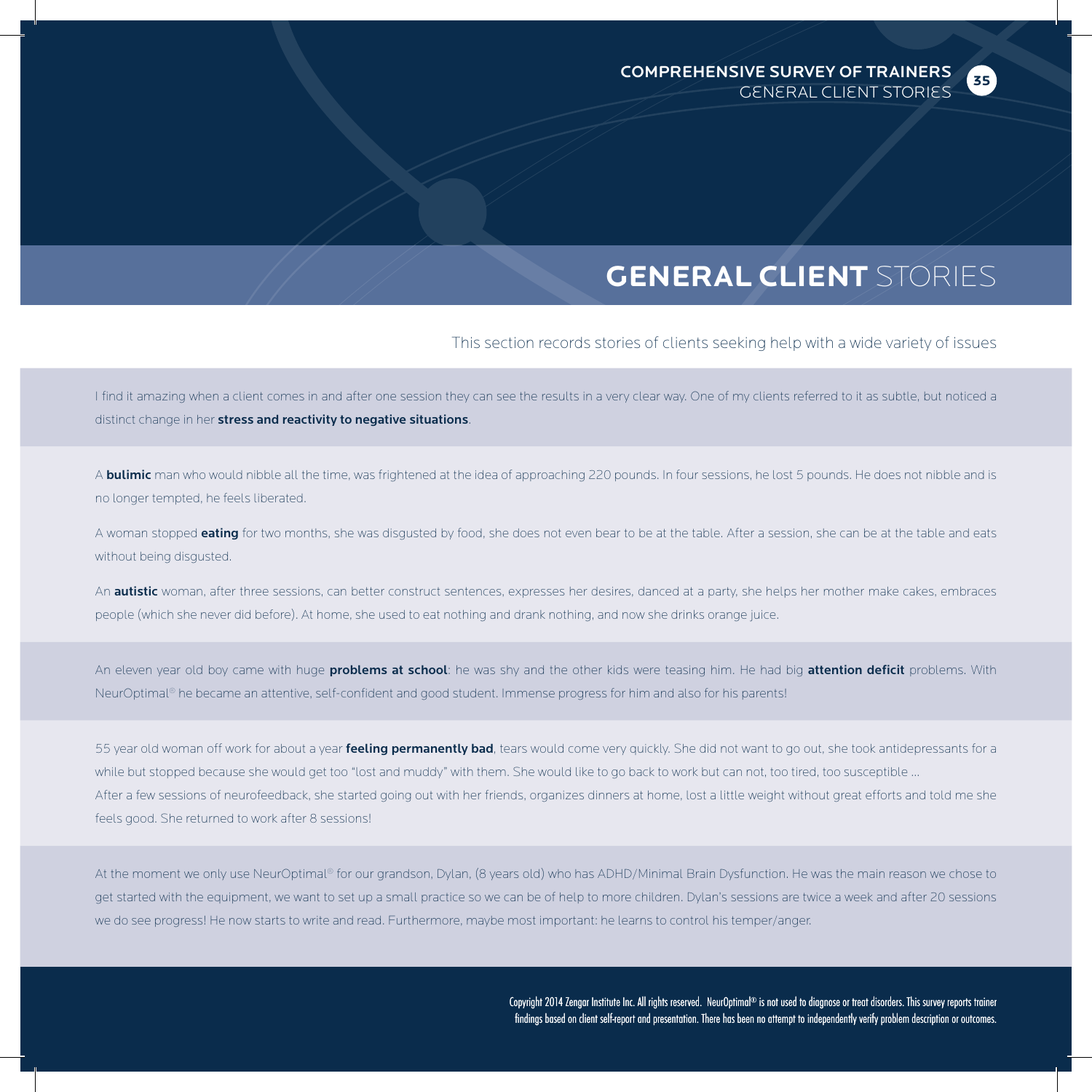

I have two child clients who are only at the beginning of sessions.

One was severely *traumatized* after being hospitalized for the first 2 years of his life with a severe kidney disorder and repeated surgery. He's been very shy around people, not able to look them in the eye and prone to sudden temper tantrums. He is six now. He's now had ten sessions, is opening up to people, connects with people more, is more focused and with hardly able to hold a pen before he now spends hours drawing and crafting things. Before he rejected any such activity and now seems to take great pleasure in them.

Another child patient is ten. He is cognitively challenged with no clear diagnosis. He cannot read or write or count. He suffers from organ problems and violent mood swings. He's only had 3 sessions so far but his parents were impressed that their daily struggle to get him to stay in bed and sleep at night ended after the very first session.

My own 10-year old daughter has suffered from sensory integration issues which meant that she found it very hard to sit still and had a hard time focusing because she was constantly overwhelmed by the many sensory stimuli around her, particularly in school. She has done about 20 sessions and has calmed down a lot and most of her concentration issues have disappeared.

1- I have been training one client with bi-polar for more than 60 sessions. She has made an amazing recovery, gotten off all medications, and functions beautifully, as long as she can still obtain sessions at least every two weeks. For the three weeks when I had no NeurOptimal® computer, she had great difficulty with keeping everything together, but she's back after a session last week.

2- I had seen a 30-year old woman severely impacted by birth trauma (she has little control over her physical body, has had numerous surgeries in recent years to combat pain, was on a feeding tube because she was uninterested in eating, and slept for an hour or two at a time) three or four times before my computer went down. After the first session, she howled, "I'm hungry." Her mother looked at me and said "I love you." That night she slept 8 hours uninterrupted, and as we continued to train, her appetite and sleep continued to improve. When we resumed her training last week, she was still eating, but **sleep** had become more difficult. After her session on Thursday, when she again announced that she was hungry, she went home and slept 14 hours without interruption.

I had a 74 year old person to whom I proposed neurofeedback. As a result of a fall, he was frightened to walk without holding on. After the 7<sup>th</sup> session he walked as before!

A woman 80 years of age told me: ".. For 40 years I woke up on the left foot… Now I start my day with full of energy and optimism. It's great!"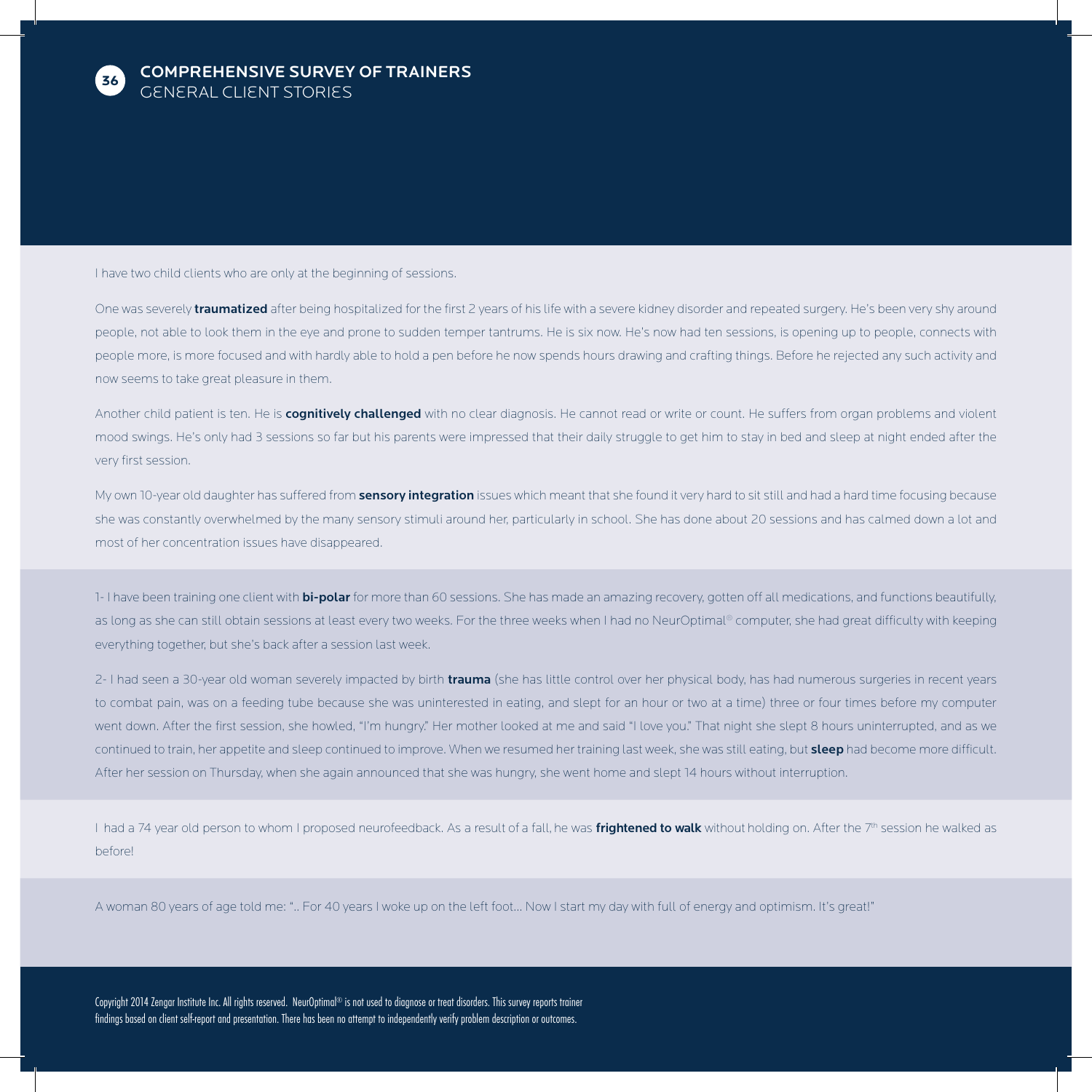

A woman came who had been depressed for a number of years because of her fibromyalgia condition and often would spend the day in bed and then be up most of the night. Really struggling with life and was overweight.

She now functions during the day, is holding down a part time job, has more energy around the home and is now thinking of starting a weight loss program and thinking of trying for a family. The husband is now also training with me.

Another man came because he was depressed. He had lost his son in an accident 3 years ago, had changed jobs and did not feel appreciated in his work place. After 6 trainings he started looking for another job. Is now happily employed in a new job which takes him outdoors in touch with nature and is on a steep learning curve and loving it. His depression has lifted and he now exercises regularly.

One of my clients was highly addicted to caffeine and would drink 12 cups a day. This resulted in him getting terrible headaches. After training once a week for 3 weeks he began noticing his desire for coffee had significantly lessened. He kept training for another 3 weeks and by his 6th session he was struggling to get through half a cup of coffee a day! He said he felt hardly any withdrawal symptoms from not having the same amount of caffeine and that he was also a lot more calm and able to focus at work.

I have had two men with ADHD one of which was on meds for 15 years, another for over four. The one that used the meds for 15 years is now off of his meds and no depression, no anxiety and can sleep through the night. He did 25 sessions. The one on meds for 4 years cut down his meds and sleeping through the night, less depression better focus and less anxiety.

My sister, admitted to the hospital on 2 accounts for depression and anxiety, did 45 sessions of neuro, is now off all meds and no depression or anxiety.

Girl, 13 years old, came for carsickness. After 5 sessions the sickness disappeared and her concentration had improved quite well. In total she had 13 sessions. After 1/2 year, the carsickness is still gone. Girl, 16 years old, wanted to get rid of her migraines. After 20 sessions, the frequency of her headache attacks had been reduced drastically. Boy, 7 years old, had *concentration problems*. After only 5 sessions his concentration had improved quite a lot. Boy 14 years old stated that he was feeling much happier after 5 sessions. Woman, 37 years old. Diagnosed depression, multiple personality disorder with and has had clouds (smog) in her head for years. After 3 sessions, the smog was gone. After 29 sessions the depression had resolved. She forgot to take her antidepressant medication resulting in the fact that she did not need to take any anymore. The multiple personality disorder had also resolved for the greatest part.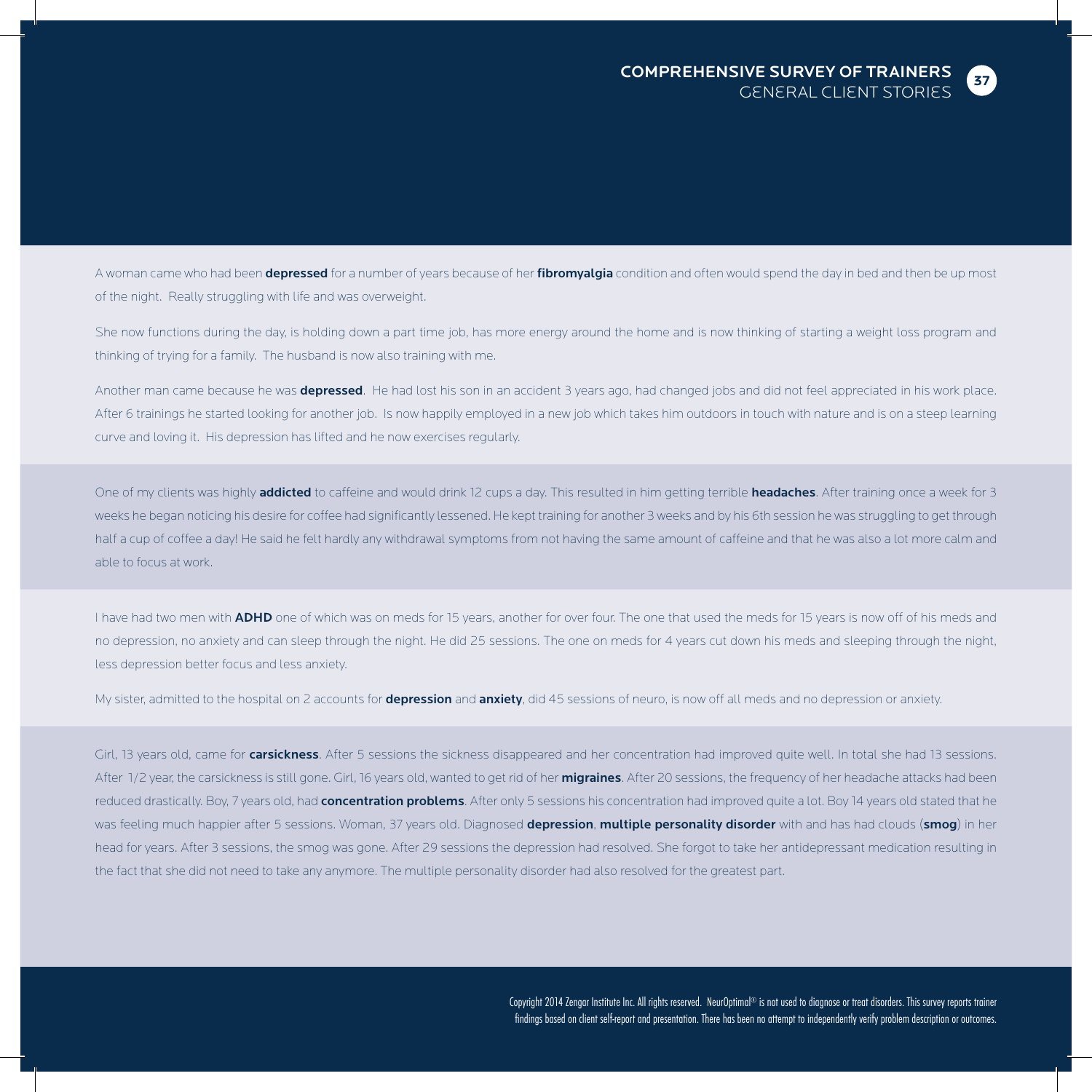

Since 4 years I am working with a 30 years old client who had a bad ski accident 9 years ago. From that he has a **brain injury**. He was in coma for almost 3 weeks and for 8 months in hospital. When his mother took him home, he could not sit and eat alone. Communication was not possible and for walking he needed 2 persons, because he was **paralyzed** on the right side. Apart of other therapies he has, I am doing once to twice a week neurofeedback with him. Since then a lot changed in his life. He started to understand and to repeat several words. With time he could differentiate the extremes. When I said cold, he said hot etc. The same time his brain improved, the motor capacity improved too. He started to walk much better. Resilience and concentration increased. Today he almost understands everything and he started to make spontaneous sentences. It was wonderful to see how his brain started to organize itself and how neurofeedback can support and help in that process.

Young woman with bad PMS which caused problems in relationship. After 26 sessions PMS was managed and on a scale of 1-10 10 being the worst it was now 1(one). She is now happily engaged to be married in a few months.

Young male soldier with terrible PTSD. Shortly after starting NeurOptimal®, he made diet changes to a more organic diet, started yoga along with daily meditation. Making those healthy life changes along with neurofeedback he was able to let go of PTSD symptoms after 26 sessions.

Older male with long term Lyme symptoms (cognitive along with malaise, difficulty getting along with family/ wife) after 20 plus sessions reported much clearer thinking, big improvement in relationship with family/wife, able to take on tasks that required physical strength, able to work with computer (made his living in the IT business).

12 year old girl, depressed, dealing with really mean girls at school and trying to find friends she likes to be around. After 5 sessions and counseling, she started to stick up for herself, grades improved and started to make friends that were supportive and fun to be around.

A worried client **obsessed** with checking bank balances (checked several times every day) came in on the third session amazed because she had not checked her balances in two days. She realized she didn't want to check them and she didn't need to check them.

A migraine sufferer who used to have 4-6 head-splitting headaches each month has had only two since beginning training in September [survey completed in January] - Both were stopped with a session.

A woman who responded to high stress with outbreaks of shingles has not had an outbreak in several months. These painful, itchy outbreaks used to occur at least 3 times a month.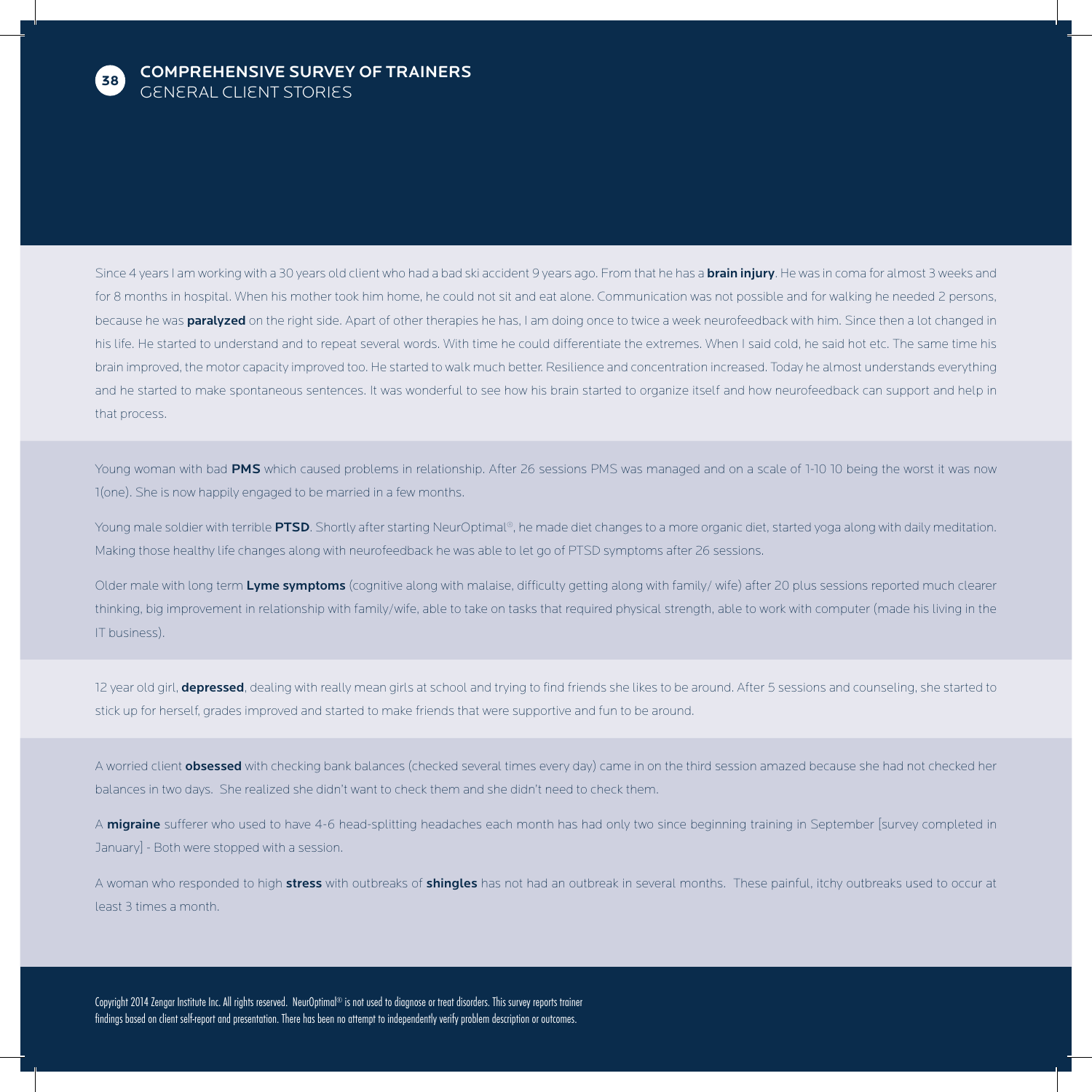

I have been impressed with how quickly NeurOptimal® moderates the symptoms of PTSD with Vietnam veterans. The extreme reactivity, expressed as angry criticism and/or verbal abuse of family members moderates after three or four sessions, as do the sleep problems and hyper-vigilance. One veteran who had suffered these symptoms for the last 39 years recounted (after about 18 sessions) how he had gone to bed at around 10:30pm and gone to sleep within 10 minutes, and was not even disturbed by his daughter ringing the house at 1am with a minor crisis. His wife told him the next morning about the phone call. Previously, the slightest noise would disturb him, and he would then be awake for hours afterwards. The same man had been so hyper-vigilant and hyper-reactive that when he was engrossed working on his computer in the home office and his wife came in to ask whether he wanted a cup of tea, he would loudly abuse her for her intrusion. This behaviour stopped completely as well.

The most moving experience using NeurOptimal®, is one I have witnessed frequently and it involves Aspergers and Autistic children (one was a 12yo boy). Very frequently after the second or third session, the child will get up out of the reclining chair and walk over to Mum sitting behind and to the side, put their arms around Mum's neck, give her a kiss, and tell her that they love her. And Mum then cries in pleasure (and perhaps disbelief!). And a number of boys with ADHD who after five to eight sessions report feeling "normal" - that they can now control their reactions "just like the other kids can". They feel like they are now the same as others and that they fit in with the rest of the group. Recently a 15yo boy (13 sessions so far) told me about recommending NeurOptimal® to his 15 year old mate who he usually spent time in detention with after getting into trouble at school. My client reported that he now would tell his mate to "forget it" when he suggested that they get into mischief, and was now quite intolerant of his mate's attitudes and behaviours, and was spending less and less time hanging around with him.

Woman whose husband left her suddenly, resulting in over one year's struggle with depression marked by lethargy, lack of motivation, fatigue, feelings of worthlessness. 10 to 12 sessions NeurOptimal® turned things around completely for her.

A 23 year old female client was referred by her physician because of fibromyalgia that she had been experiencing for 4 years. There was no known reason for the pain. Psychologically, she was robust. After a few sessions she noticed a significant decrease in her pain and even started to see better, which was a surprise to both of us. Within 8 sessions, her pain was almost completely gone.

I'm quite impressed with the speed at which I see improvement in the kids with ADD. I first started NeurOptimal® sessions with my 10 year old son three years ago and saw amazing results after just five sessions. He enjoyed watching the movies and we completed 20 sessions. His grades showed a definite improvement, at last he could concentrate enough to read a book and he felt much calmer and more confident in school. He recently came to ME and asked for a tune up!

A fourteen year old boy diagnosed with mild ADD was failing all of his courses in September and October of this year. After just six sessions of NeurOptimal®, he started getting straight A's and continues to do well.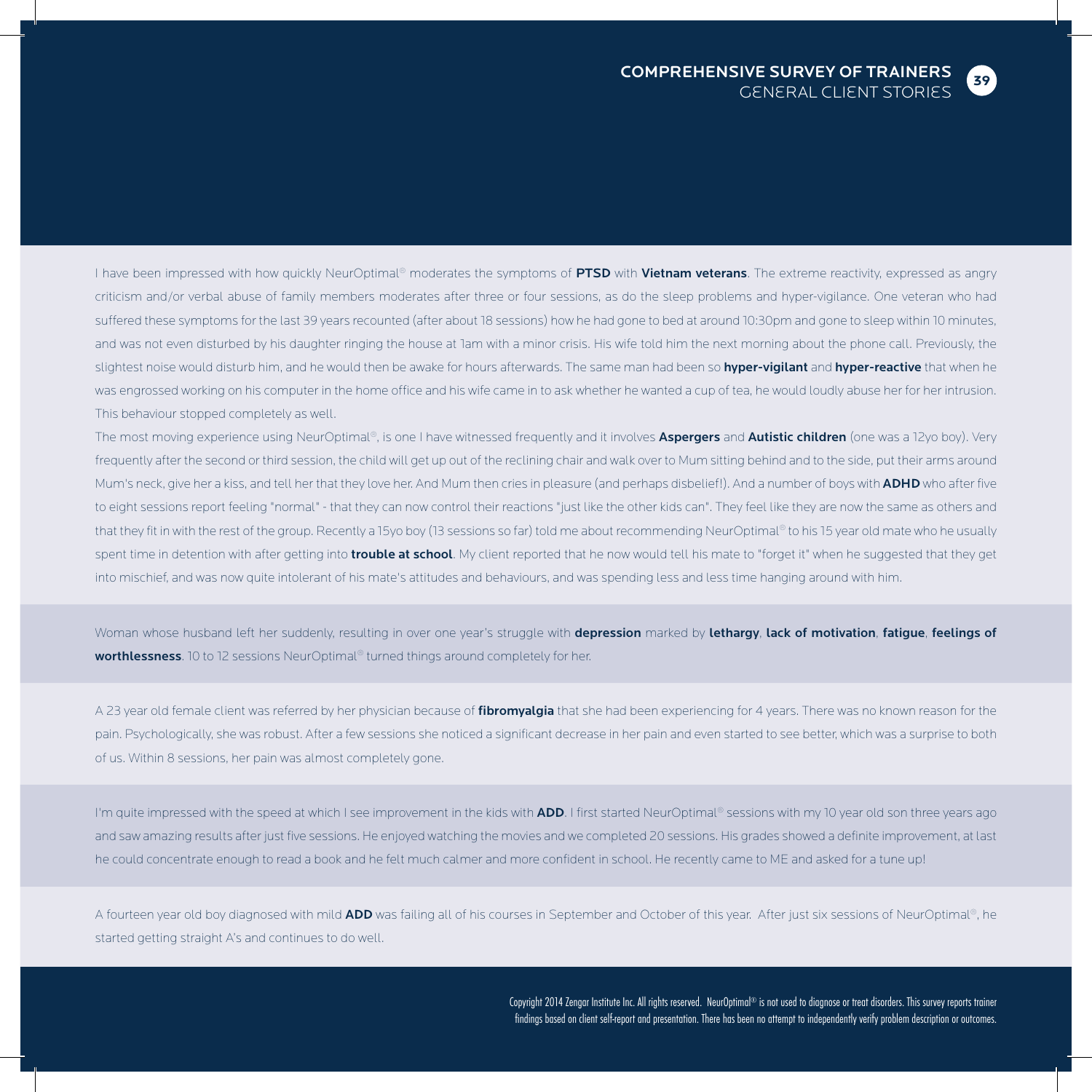

She had 42 sessions. When she came she said that she feels she is in control with herself until she is stressed and overwhelmed (past experience of panic attacks, did a lot on personal work and counseling sessions). She is a business owner and came to free herself from past traumas, and get rid of her overwhelming feeling from her job. She felt results as soon as the second session. Better sleep, more calm, lost weight, no more menopausal symptoms, more confident, no more headaches, no more hot flashes...all along her sessions she saw improvement. "NeurOptimal® has been phenomenal. It has totally helped me take my life to a different and better direction.

This woman came to do NeurOptimal® because she had depression for 2 years, did not want to take medicine, tried alternative medicine with no result. She did 57 NeurOptimal® sessions, She had incredible results... She is very happy about her NeurOptimal® experience and does not show any more depression symptoms. Here's what she writes to me: "Seeking an alternative to anti-depressants, NeurOptimal® has allowed me to be the person I was meant to be. Family members plus friends alike have noticed an improvement in my overall demeanor. I am happier, more easy going plus less stressed. It has allowed me to see and make choices in the way that I think, eliminating old negative patterns. Thank you, thank you, thank you. S.M. San Marcos, CA, U.S.A.

She did 33 sessions, she was pregnant and came after a big emotional shock. She had been **abused** many times in her young years. She was in **depression**. Did not find the strength to get over the difficulties any more. Could not stand her husband, did not take care of herself anymore. She first shared a feeling of lightness and release. Then she was able to take actions and organize her life again, understand and found compassion in her heart for her husband. "NeurOptimal® with ML has been a blessing. I initially started the session to 'reprogram' the negative thinking that had been taking a toll on my marriage. But the session worked much deeper than I had imagined. We discovered and were able to work on the deep trauma that affected all aspects of my life. Now my marriage is moving towards harmony and better communication. NeurOptimal® has eliminated these deep issues that keep me stuck in the same patterns. The added benefit is my overall clarity. I not only perform better in my relationship, but I handle the stress of work and motherhood with remarkable ease these days." M.W. 32 years old, female, CA, U.S.A

One that stands out right now is of a screen writer who came in with a prolonged writing block and within a matter of about 10 sessions he had created an idea and was well on his way to completing the screenplay for a movie.

NeurOptimal® training eliminated most seizures and pseudo-seizures in a woman with a history of brain damage and severe sexual abuse that neurologists had given up on. A 6 year old with symptoms of concussion already in training. NeurOptimal® within three hours eliminated these symptoms by end of one session, training response back to usual by end of second session.

My son Antonio **severe cerebral palsy**. After a few sessions he was calmer and his vision had improved. He was more aware and his fits had lessened. As for me, after a few sessions, I managed to cope more easily with stress.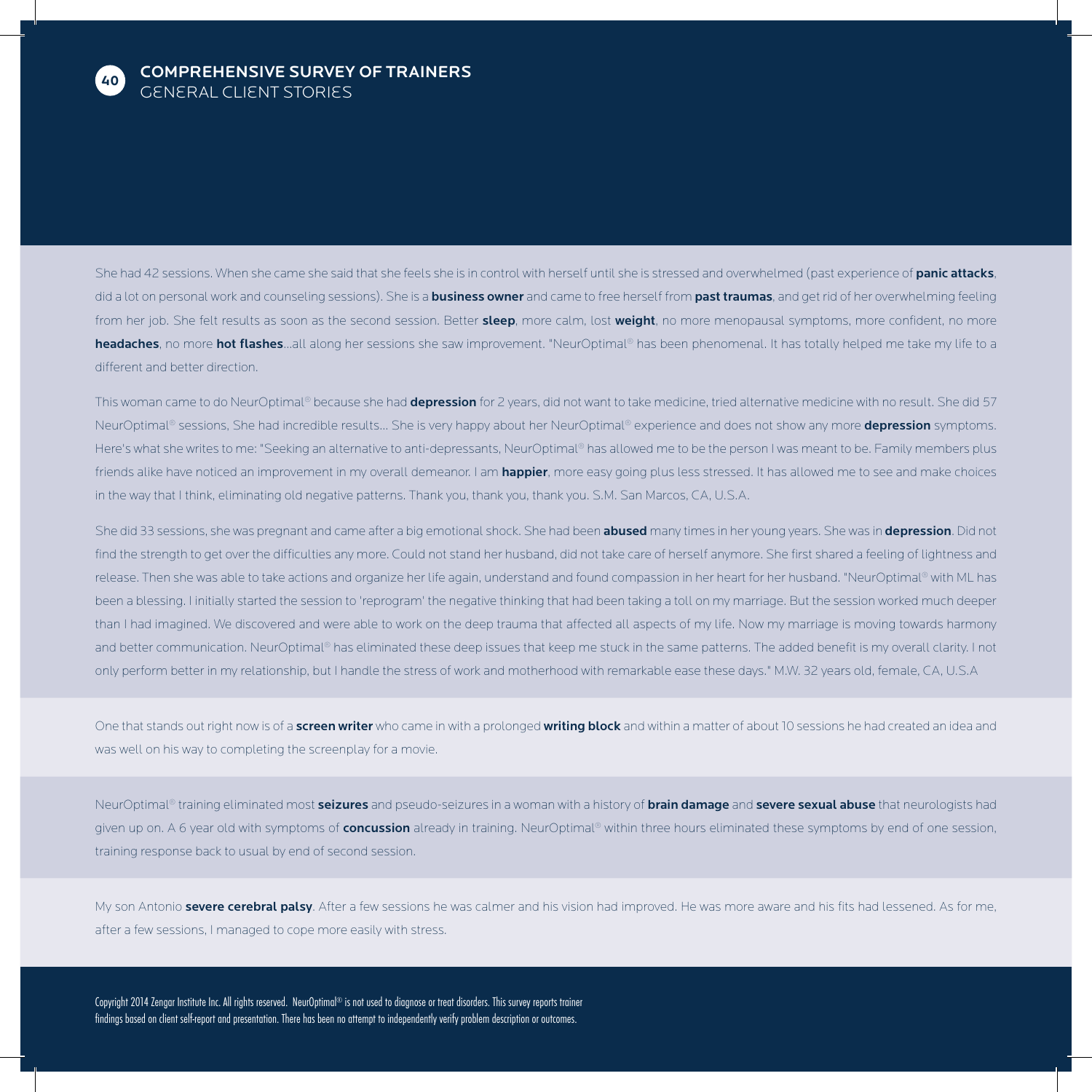My story is still the best, to me that is. After 125 sessions. I no longer over eat, over drink, over work, have anger out bursts, no longer depressed, no panic attacks, no **bulimia**, no nail biting, less chiropractor work, no tmj, no sweaty hands, no speeding tickets and NO MEDICATION.....All of these gains are still intact after losing my spouse and the love of my life. I used neurofeedback as a grieving tool and it kept me stable. I am currently preparing to walk 500 mi across Spain on the Camino de Santigo with her ashes. I am thriving.

A 14 year old boy who was institutionalized secondary to his mother's **physical abuse** as an infant and her later **abandonment**. He was out of control, inappropriate, and terrific at getting himself scape-goated among peers. His grandmother was determined to get him off all medications and to bring him home. After 4 months of weekly training he was off all medications, probably the only CT in the institution, and after about 5 .5 months he was discharged home. Now, 17 months later, he is experiencing enormous academic success in his special school and his teachers are discussing transferring him to a "normal' school. His depression is gone, so is all inappropriate behaviour except for normal 15 year old behavior; he is helpful, friendly but still hasn't made any close friends.

The middle-aged woman, who had had **panic attacks** for decades, did some talk therapy for perhaps 10 sessions and had 3 NF sessions and has never had another panic attack.

The 42 year old survivor of child sexual abuse who is a recovering alcoholic, had uncontrollable rages, was promiscuous, and very depressed and weepy. After 10 sessions many of her symptoms abated; after 30 she says she is a completely different person, happy, focused, having also done a great deal of talk therapy about her life as well as family of origin visits and definition of self. The Iraq war vet who subsequently sustained an industrial accident (burn) and came to me sleeping 2 hours a night, easily enraged, poor cognitive functioning, severe memory impairment who has had 15 sessions so far (usually 3 times a week) his sleep improved substantially almost immediately, has begun to exercise and plan for the future as well as deal with the complex array of emotions and memories of both traumas. The alcoholic who after a binge and a day in the ER, had 5 sessions in 2 days, slept better right away, the DTs lessoned, she was able to keep food and liquids down, and actually started cleaning her house and paying bills on day number 2.

The woman whose 19 year old son was brutally murdered and corpse set on fire. I had worked with them 3 years before (using NeuroCARE Pro, an earlier version of NeurOptimal® with both, perhaps 25 sessions each) the murder and reached out to her when I heard about it; she has done about 20 NF sessions and 8 talk sessions and is starting to sleep and function better; it is going to be a very long haul but having NeurOptimal® to offer her makes it so much easier for her to figure out how to do this and as a mother of sons myself, makes it easier for me to bear witness and walk with her through this.

My own sweet self who has trained regularly over the last 5 years-my physical health is better, my overall functioning is better, I handle all sorts of craziness well, and I am often creative in problem solving, clinically, and my sense of humor, such as it is, has returned for good.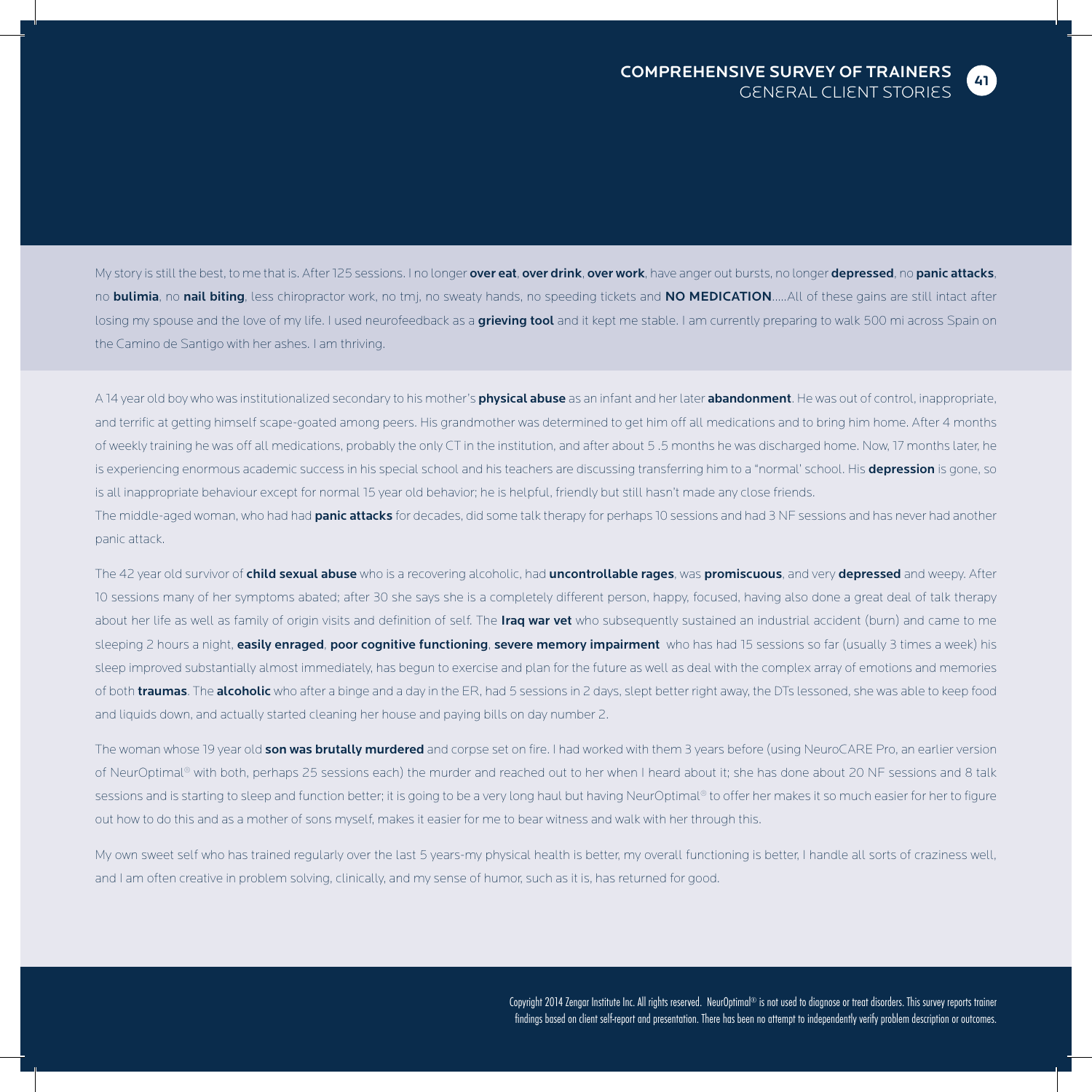

1. Female in her 60s had a truly sadistic father. She has sought therapy for decades, going through all the imaginable and creative solutions that are out there. She came to me for another approach but it was clear that she was too fragile for that approach (a bit of a paradox as she is so sturdy to survive what she did. But emotionally, shall we say brittle, because she could not exercise emotions growing up without fear of death, and then had no access to them as an adult.)

I explained the gentle, persistence, safe nature of NeurOptimal®, and she was game. We have been through several rounds of "I hope this will work" even as she began noting huge changes in emotional processing and taking control of her life, to "This is really working, I want to sponsor another trauma victim to get this help" as she is moving into her own life in a big way, confronting appropriately those who would take advantage of her, widening her field of travel and interests, beaming with delight, and actually being able to shed tears for the first time in over 50 years. She repeatedly notes how she could never have done it (and she's tried hard!) if it weren't for NeurOptimal® helping her brain to take baby steps and bite-sized pieces of the trauma. Not having to talk about it one more time but instead going deep with NeurOptimal® has also paradoxically gotten her to the point where she can talk about and acknowledge the reality of her childhood situation, grieve, and move forward. Insurmountable grief has given way to "I have never felt this way my entire life" by which she means she is present and living in her life, not dissociated and moving like an automaton at the beck and call of others.

2. Similar to this, but a "benign **abuse**" if you will - not sadistic, but equally destructive for the histronic type of denial of abuse and creation of abuse that went on, and still does when the client visits home.

One of her first responses to NeurOptimal® was an increase in her typical symptoms, but her response was "it's okay, because at least I know something is happening." She too has sought help and treatment for over 2 decades. She is doing a lot of processing via dreams, more than any other client I've had. Aside from physiological issues, she came for depression but soon mentioned that she can't feel emotion. She can process intellectually, and "knows" she loves her husband and child, but doesn't "feel" emotion.

She has to-date been able to cry for her little child self, feel appreciativeness and care for her husband, and just the other day, took herself by surprise when a spontaneous feeling of love emerged from her and lasted for about 5 minutes. None of this as a "therapeutic" goal, and none of it pushed for by traditional psychotherapy.

She has also now had multiple days on end where she feels happy, and "in" her life, experiencing more energy and enjoyment. Again, so amazing to walk through this with her, to see the power of the nuance that NeurOptimal® is, and to be able to provide this comprehensive support for people to finally access their healing. One final thing that I love is knowing that in this process, the gains are real, small and piled up over time, and therefore there is no going-back to the old place for the clients. It's not a traumatic awakening, just an organic shift over time that they integrate as they go.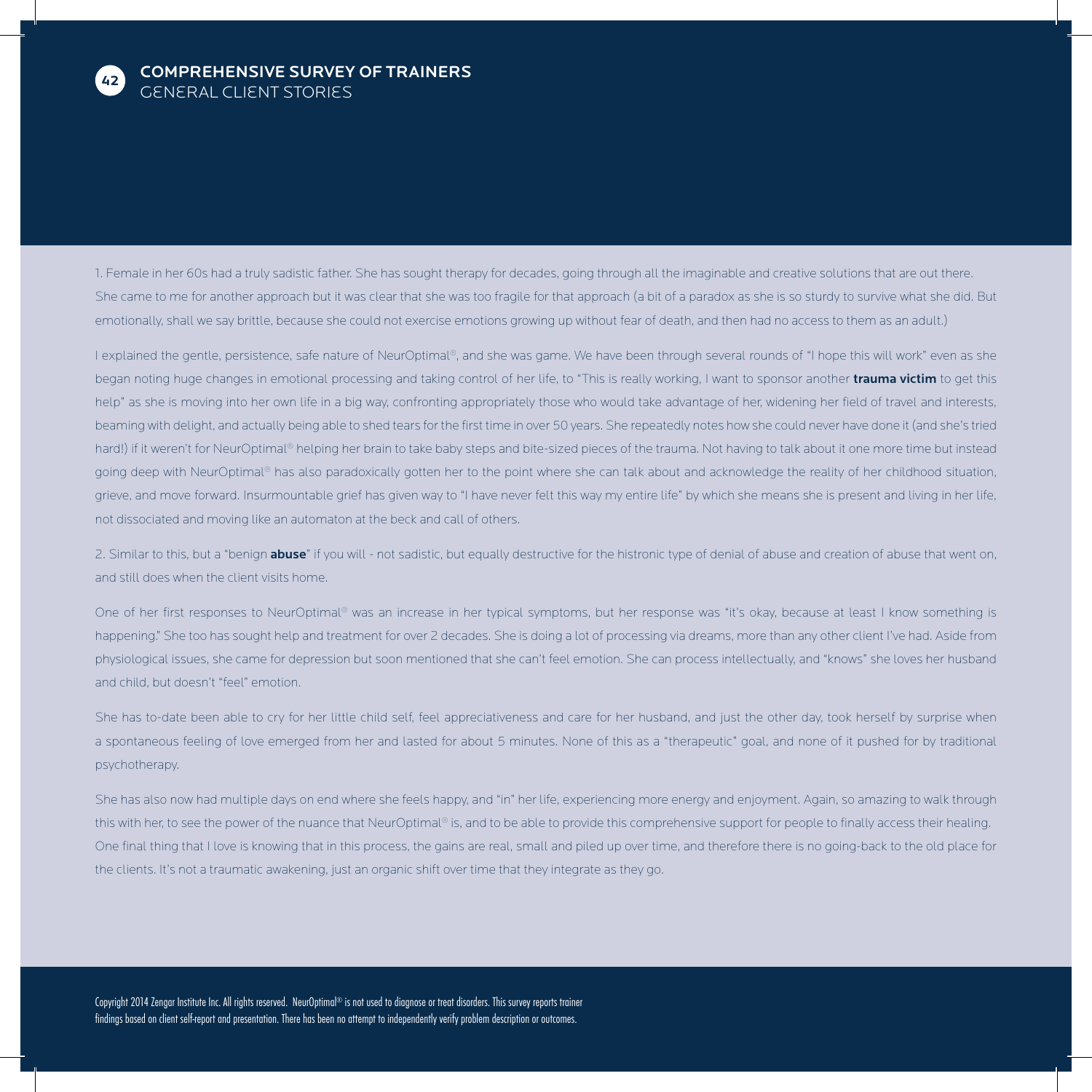

A **basketball player**, lacked confidence and had a slow reaction time during competitions. 4 weeks of training with NeurOptimal® three times a week allowed him to positively change his performance and get higher rankings ..

39 year old woman, since her pregnancy **sleepless nights**. She tried everything, medication, without success. After 4, 5 sessions she started to have some really good nights. Then, at around 10 sessions, she experienced deep sadness about a lost love and some bad memories from her childhood came up, where she felt really lonely. At around 20 sessions, she slept like a baby, but this didn't last. She came every 3 weeks, every 4 weeks then and after a total time of one year the good nights stayed with her. She called me her hero!

1. I had a female pt. age 55 come to me with PTSD, Fibromyalgia, and Major Depressive Disorder. After training with NeurOptimal® her migraine frequency dropped from 2-3/wk to sometimes 1/mo. She went from severe pain and aversion to touch to getting weekly massages, taking yoga classes, and only had mild muscular discomfort when she occasionally over exerted herself. Her depression has resolved and she has become much more active and happy with her life.

2. A 27 y.o. college junior came to me with extreme social anxiety to the extent she would have panic attacks if the professor called on her or she had to make class presentations. Her symptoms totally resolved after 10 NeurOptimal® sessions, her grades improved dramatically, and she was able to make presentations to incoming freshmen and make videos for her communication classes without symptoms.

3. A 55 y.o. male came to me with PTSD, Reflex Sympathetic Dystrophy (RSD)/Chronic Regional Pain Syndrome (CRPS), and Major Depressive Disorder. His PTSD resolved after about three months of training. He is still Dysthymic especially when he has exacerbations of his RSD/CRPS. When this happens he usually presents with pain and burning at 7-10/10 levels. His symptoms completely abate after a NeurOptimal® session. He has also reported that his diabetic neuropathic pain resolves with the NeurOptimal® sessions.

My current client is very happy to be relieved of stress, tension and concerns associated with anxiety, chemical and environmental sensitivities, and mood swings. She is much happier and enjoying people more saying she is "not annoyed by them anymore".

Most 99.9% seem pleased feeling well and move on.

My grandmother started doing sessions with NeurOptimal® to give me company, and now she feels so good with NeurOptimal® that she asks me frequently to do a booster session to her.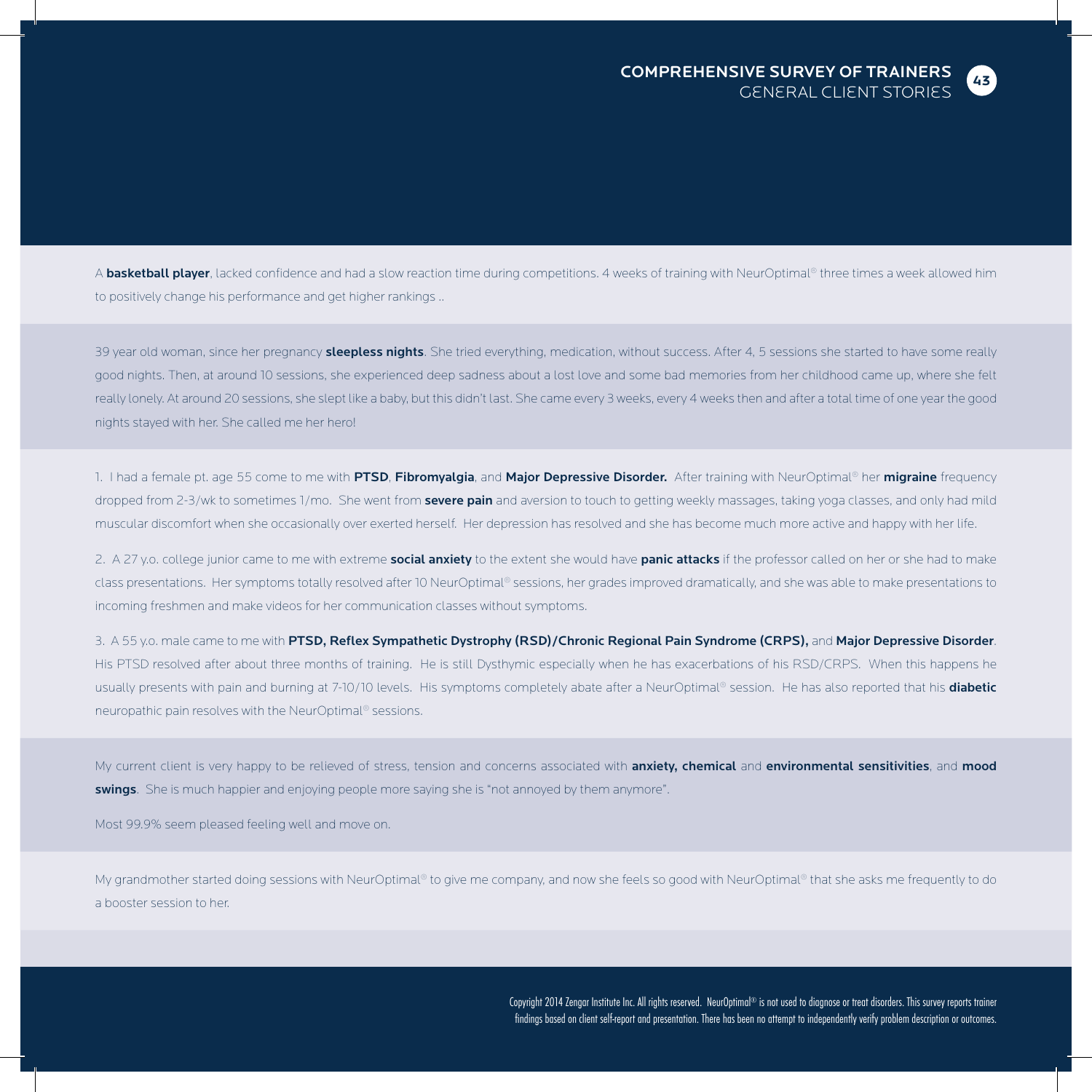

I had this young client, a boy, 10 years old; Parents divorced, very difficult for him. A "tic" with is eyes every 30 seconds. Could not say what was happening at his father's house. No concentration at school. After 1 session! No more "tic"(rolling his eyes) at all, only a few times a week, when very stressed. After 2 sessions, he told his Mum (didn't talk about it at his psychologist for more than a year) what was going on at his Dad, abuse from his step-sister. He felt so good after having said it. Good self-confidence, said his Mum. After 7 sessions, congratulations from his teacher/ football trainer! Good concentration. The mother and the child are very happy. Her son is like a little sun now. He has had 10 sessions. Continuing to come. Still has sleeping problems (but I think he shouldn't play that much with his PlayStation® in the evening and not sleeping with his Mum).

Client who woke up every night for the last 25 years could sleep for the whole night after 10 sessions. Client with carpal tunnel syndrome had no more pain in hands after 5 sessions. Pain came back but focusing on hands made pain disappear after another session. Client who was afraid to use elevators was able to use them alone after 12 sessions.

A 60 year old male had *chronic debilitating anxiety* from graduate school throughout his career to the present. He has tried a myriad of therapies and prescription drug therapy. After about three sessions of neuro he reported he felt like "he was cheating; this was too easy"....he was feeling so much better. Sundays were now pleasant rather than dreading the return to work Monday, the drive in was no longer filled with a sense of impending doom, and his performance at work was easier and more functional. He was able to get on with projects he was often stalled on and had a general sense of more satisfaction in his life. He has continued in training having just completed his 13th training session. His scores on the checklist, tracking your progress and setting your goals are remarkable in their difference. He is considering tackling some unresolved issues which have burdened him.

His wife began doing some training and has noticed a disappearance of a **chronic low back pain** which she has suffered with for years.

I have a twelve year old client who used to have multiple absent seizures everyday that limited her activities. She was not allowed to ski or play ball sports at school. She was not even allowed to cross the street without an adult, because of the danger of having a seizure and being hurt. After training with NeurOptimal® for approximately 20 sessions, she no longer has seizures. She still comes in for sessions once or twice a month because she "likes it."

One of my adult male clients who experienced panic attacks on a regular basis no longer panics. He will still occasionally feel anxious and is able to just notice and identify his experience as a feeling. He watches the experience come and go without panic. He attributes his relief to NeurOptimal® training and plans to continue training.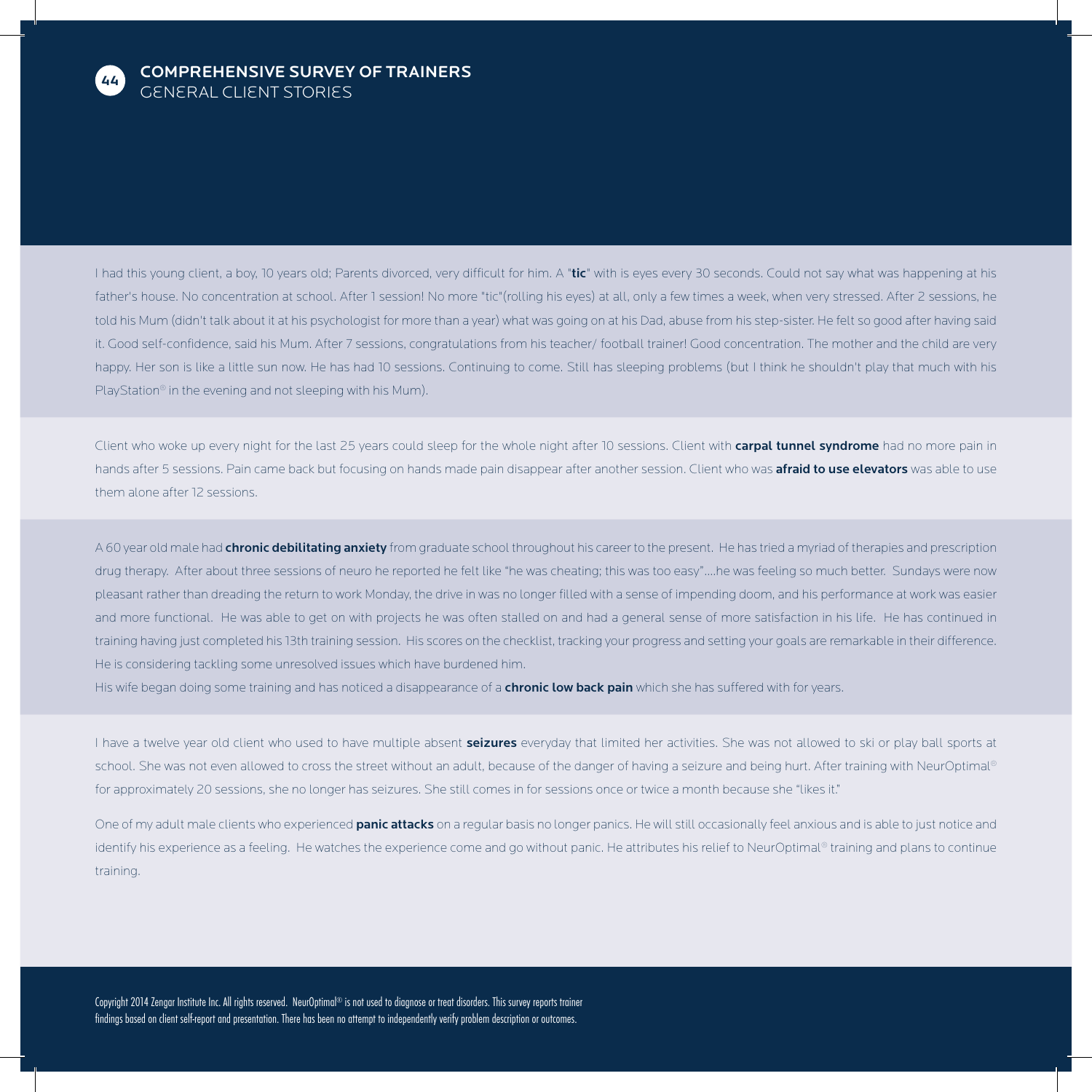

I had a Vietnam veteran with PTSD who also had an opioid addiction. He was taking multiple antidepressants and benzodiazepines and smoking marijuana. He was taking 3 blood pressure medications. He had been involved in a significant amount of psychotherapy over 2 to 3 decades, but still not functioning very well. We worked together about 2 to 3 years. He resolved many traumatic memories about Vietnam in a short period of time. He stopped taking all antidepressants, benzodiazepines, and blood pressure medication. He still smokes some marijuana, but even that is reduced. He took some type of pain reliever to have dental work done, and did not feel good on it. He was amazed that this was the case given his past addictions. He has been unemployed for many years, but is now researching going back to school at 63.

I had a 47-year-old adult client more balance and discipline with the "right brain," we returned to NeurOptimal® to continue the overall work, which included the "peak performance" aspects, as well as heightened benefits from meditation and a deeper state, which allowed relief from marital strain. His surprising response underscored for me yet again the power inherent in NeurOptimal®, especially for those who welcome the process and allow themselves to "fully engage by letting go."

Female with very severe ADHD. Most of her scores on the TOVA never surpassed much more than 2-3 standard deviations above the mean even when she had multiple trials of stimulant medications. She also had *migraine headaches.* After 30 sessions of neurofeedback, she has no problems with migraines and all of her TOVA scores normalized.

After several conversations with a young guy who was headed for navy boot camp, he brought a man who'd had major brain surgery two years ago, followed by a seizure. R's life has been quite limited in the interim. He committed to 5 sessions at first, then did two additional sessions. When R arrived for the sixth session, he wondered if I could read that the pain in his left leg had disappeared. As the seventh session began he revealed that his balance had improved significantly. After the session when I asked about scheduling the next appointment, his wife came from the waiting room to announce that there would be no more sessions. They were ordering their own system. They'd hoped his brain would be working better, but they were quite happy with the "different" improvements. (I had never previously met the woman, and she'd never heard any of my explanations).

#### How about some quotes:

"It's like taking a vacuum cleaner to my brain!"

"It's like taking a 30 minute vacation!"

"For the first time I could see my **anxiety** and realize it was not me."

I have a client with early **trauma** that can actually sense what is happening during the sessions to the point that he says "it's like NeurOptimal® gives you the driver's wheel to your mind"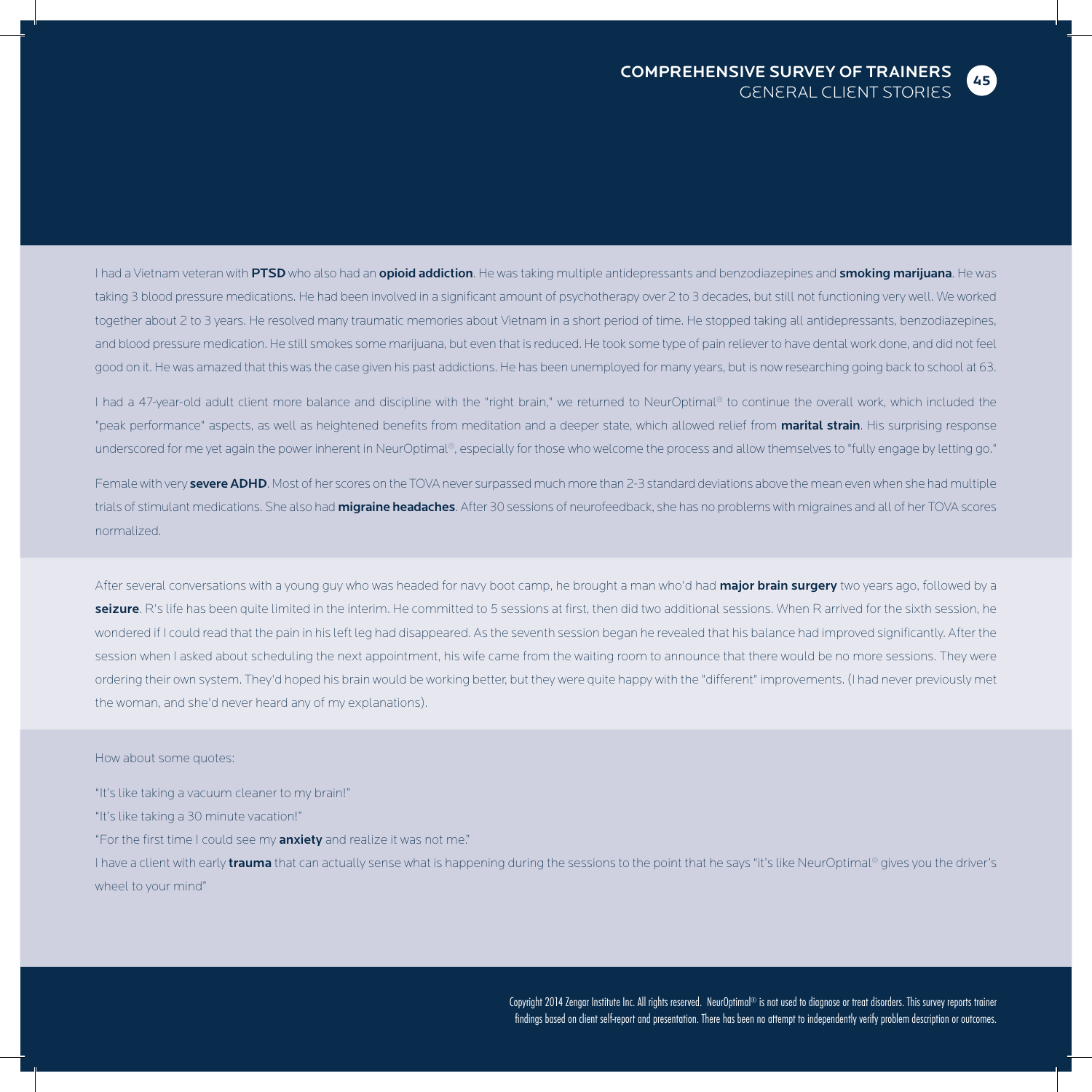

A medical professional presented with mild to medium depression, of 20 years duration and which had not responded previously to therapy, but moderately responded to medication. After 20 sessions of NeurOptimal® there was a lift in mood and her mood was more stable. After a further 20 sessions the client declared she had been consistently depression free for over 4 months and no longer needed more sessions.

A local **politician** presented with stress and the inability to "just be". After 3 sessions he expressed concern about being too relaxed and was often sleeping "in". After 15 sessions he terminated the sessions feeling more relaxed than he thought possible, and having become more effective at work and better able to handle most situations. His wife phoned me shortly afterwards and said NeurOptimal® had brought her husband back and the marriage was good again.

A 13 year old boy was brought by his father with symptoms of dyslexia, ADHD and opposition defiance. He had been threatened with expulsion from school and health professionals were pushing for him to take Ritalin. He was quite resistant to NeurOptimal® and non communicative. He was trained watching DVDs. Attending NeurOptimal® involved a 6 hour round trip which he hated. There was no improvement for 13 sessions, then his teacher emailed me to report significant behavioral and communication changes. After 3 more sessions his school Principal said he has now behaved and focused in class and no longer need medication. His father reported he had for the first time in his life started to read books and was enjoying it. Five months on I am informed the changes have held!

A girl with **autistic** signs opened her mind after about 7 trainings. At first she was just staring at the monitor, no reactions when the film was funny I showed her. At the end of her trainings she was giggling and showing reactions and started talking to me.

#### 1.) This client typifies why the survey is challenging:

Patient **anxious, stressed, depressed**, on multiple pain meds; post botched hip surgery. Came in to "quit smoking."

After 10 sessions much more positive affect, less pain, healed relationships with mother and daughter, moved to a nicer living space, stood up for herself in court; overall great improvement in her life...

BUT, she still smokes. This patient has had an number of "extrinsic constraint" stressors during training, suicide of a friend, death of a parent. She still is motivated to quit smoking, and I'm confident she will eventually succeed. I consider all the above as clearing out the life-triggers that prompt her to engage in this destructive stress-management behavior.

2.) Wife diagnosed with fibromyalgia. NeurOptimal® has made a huge improvement. Diminished pain, better sleep. Negative tapes being erased, replaced with positive orientation.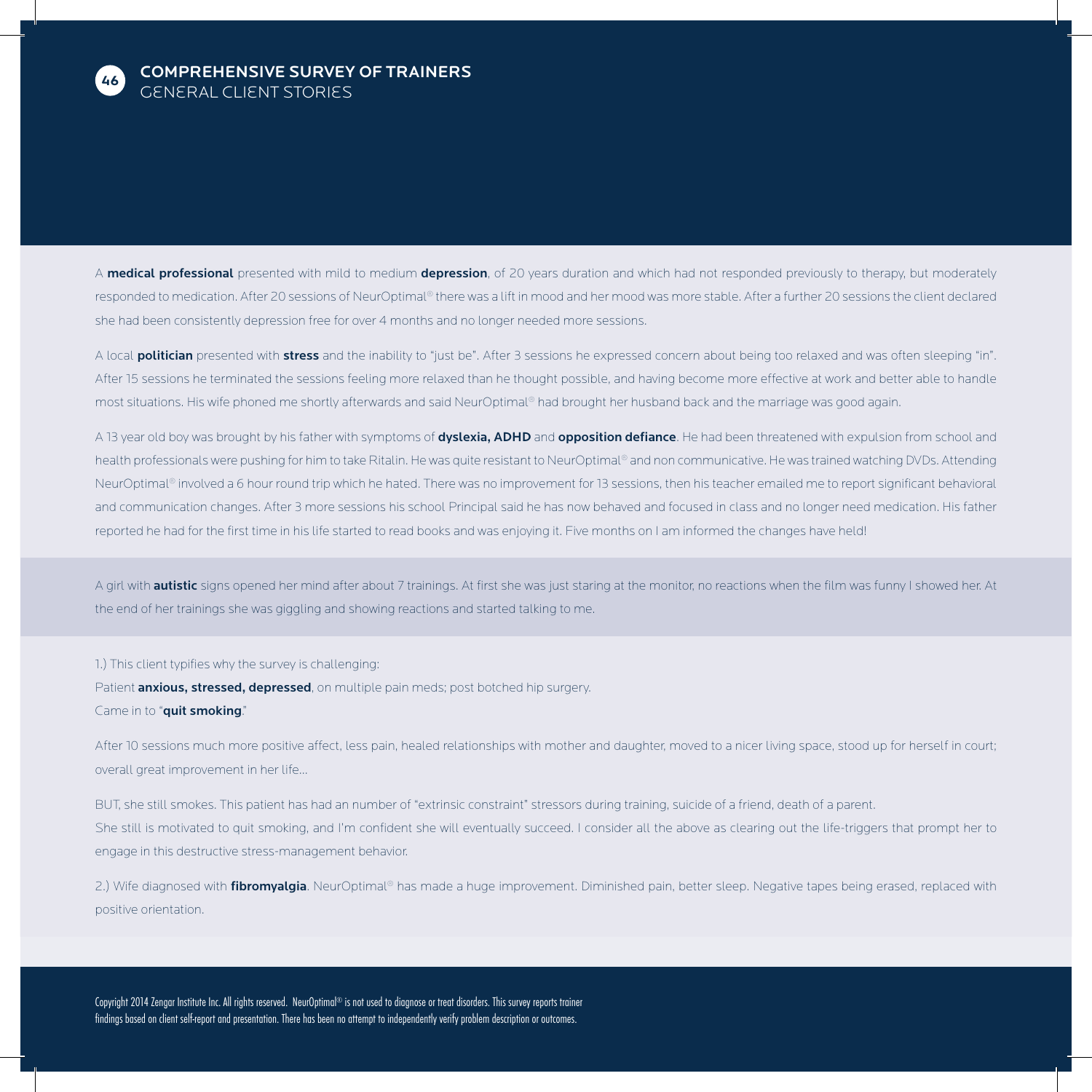

I had a TMJ/Headache patient referred by specialist. In addition, she suffered from hyperacousis (extreme sensitivity to sound) and tinnitus which was secondary to the TMJ. The focus of our work was to be her pain from TMJ & headaches. TMJ & headaches resolved on schedule, but during our work, her tinnitus improved and her hyperacousis resolved to the point she was able to resume a normal life with playing golf, eating at restaurants & going to parties (hadn't done these in years). She credits NeurOptimal® with giving her life back and enabling her to enjoy her time with her husband, children and grandkids (whom she used to avoid because of her hyperacousis).

Six year old boy was brought to me by mom because she received a note from school saying they wanted her son checked out for ADD/ADHD. Not wanting to put him on medications, she decided to bring him for sessions instead of following the teachers request. Eight sessions in and mom had still not told the teachers about the neurofeedback but the teacher met with her and said "I don't know what you're doing, but whatever it is, its working! He is concentrating more, acting up less, even better at French than he was." The teacher withdrew the request to have him looked at.

Man with depression started seeing me for sessions. He had been on meds for 5 years and had just weaned himself off them about a month before. After the FIRST session he sent me an e-mail saying he left my office "giddy" and was like that for the rest of the day. A few weeks later, after 6 or 8 sessions or so, he fell into his depressive state. However, instead of lasting for 3 weeks, it lasted 2 days. This was a major marker in his progress! After about 20 sessions he found himself a job and started working again.

A non-verbal three year old boy started talking after approximately seventeen sessions. As is often typical with kids on the autistic spectrum he was also very much in his own world and didn't show much interest in others. During his time using NeurOptimal® he started coming out of his shell and began noticing and interacting with others around him.

Female. Housebound on anxiety drugs for six years suffering hypoxia and severe anxiety as well as dehydration issues, chronic fatigue, hyper acidity and phobias. She did 6 hyperbaric treatments after a diet change to alkaline based foods, green barley grass and alkaline water. After her fourth NeurOptimal® and hyperbaric sessions my wife said she looked ten years younger. Client said she felt 20 years younger! After her 6th session she was on top of the world. She had been housebound for 6 years and after three weeks of training she went shopping and her fear of crowds had dissipated.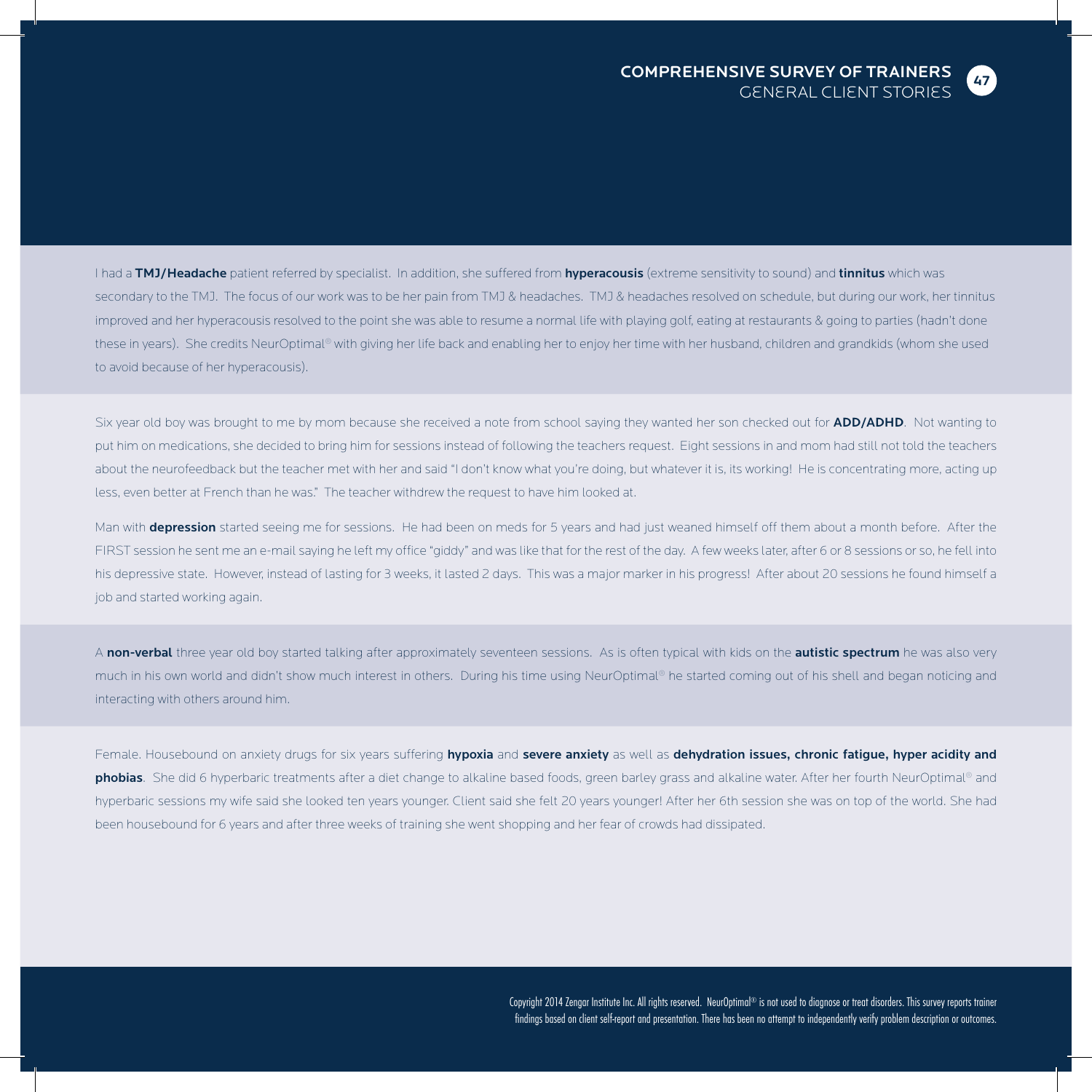

My favorite story? A deeply, deeply introverted, highly socially anxious, young (38) man who was actively suicidal when I began to work with him and had for about two years twice a week, mostly to keep him alive. I was probably the only person, other than the drug-addicted brother he lives with and supports, that he saw most weeks. I truly was a "paid friend", not triggering much change but in my opinion, better than nothing. Before NeurOptimal®, I referred him for medication which alleviated some symptoms. I referred this man to my colleagues for training and he continued to see me for therapy. After about a year, he brought his brother in for therapy with me and began telling jokes and revealing a sense of humor, although reporting little "significant" change in his life. About 8 months ago he asked to begin seeing me once a week, continuing training. About two months ago, he asked to see me every other week and to do training with me (I have my own system now) and also continues to do training with my colleague, as he has also developed an attachment. This at the same time as beginning to look at his "dream" rural properties and put his house on the market. The same house he bought for his now deceased father and didn't think he would ever leave. He is not at all an experienced self-observer and doesn't actually report a lot of "subjective" change in his "internal" condition, but his life and energy ARE changing. I find it nothing short of miraculous!

One of my clients, a young woman, was having troubles with low blood pressure since years. She was tired all the time, having difficulties to recover, without any energy. After only 3 sessions she recovered her normal blood pressure and since is ok all the day along. In many cases, women coming for a quite different problem, have recovered their period after few sessions, it seems to be a collateral effect of the training.

War-terror-trauma: male, 52 years, 15 years of trauma-memories. Had to leave his country otherwise he would have been killed. He was one of the most important Soefi-leaders in an Islamic country. His friends and wife were killed in front of his eyes. His punishment was that he had to live with that memory. After 12 sessions (he felt really worse before he started to feel better) the demons, as he said, left him. He now has the memory of the horrible times in his life, but now his emotions are not attached to the memory anymore. He feels free, is communicative with his new wife (also from the same country) is raising 3 sons (21, 17 years old, from his 1st wife, 6 years, from his 2nd wife). He is going to school to learn Dutch and wants to find a job.

Child, 8 years old. ADHD and Autism, beside that high IQ of 145. After 24 sessions the boy was able to express why his behavior was the way it was. He was totally not understood by the world. Of course not: he is 45 % smarter than his peers in the classroom, and of course smarter than the teacher!!! He felt heartbreakingly lonely. When he was able to express this, the mother told me that she had notices that, during the time of neurofeedback training, all the tough-layers disappeared on her son and that she got back the pure child she had missed so much (this story still gives me shivers and tears!). The boy came back yesterday for a follow-up session, just because he likes to train and his parents find it nice to give him this present every now and then.

Woman, 15 years of bad sleep-pattern. Sleeping 3 hours a day, waking up at 2am at night and not being able to sleep again. After 7 sessions she started to sleep 7 hours, non-stop. All symptoms disappeared gradually: **depression, suicidal feelings, dizziness**, etc. No meds anymore, still stable (training was 4 years ago).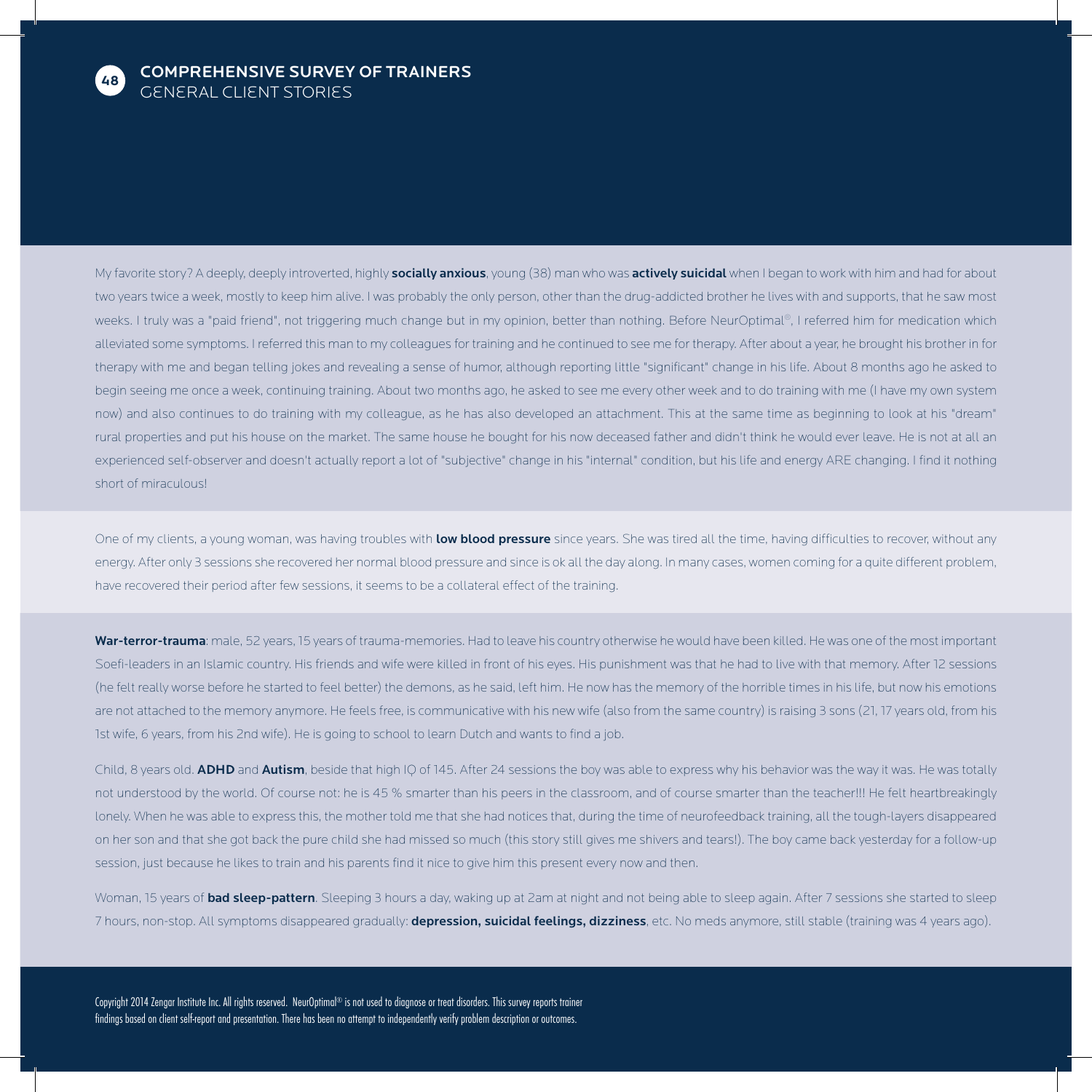

My research project with a school specializing in LD kids trained six ADD/LD kids 3xs a week for 40 sessions. Four out of five began reducing their medications early on, within first 12 sessions, and by 20 sessions had stabilized at 10mgs reduction. One did not have to go on meds when she was expected to need to. All exceeded in their academics, test scores, and at least half mainstreamed back into regular high school the following year. Four years later, I've been in contact with at least half the kids and they are doing really well, even honors in mainstream high school. Also, I trained an epileptic 17 yr old who stopped taking his meds without his mother knowing it, didn't seizure since then, and now has a driver's license. He only trained 20 sessions.

A veteran with PTSD and brain damage from a bomb that killed several friends standing beside her in Afganistan was referred after 2 years of CBT therapy with the VA by her massage therapist. Although rather skeptical that it would help, she thought she'd try it. She had severe insomnia, anxiety, panic attacks, rage attacks, depression, thought disorders, huge memory losses (long and short-term) Almost all the symptoms began to reduce within 3 sessions, and after renting the system for 6 weeks she felt that she was entirely back to her old self, including having regained her memory. I encouraged her to train for another 3 weeks while she took a trip abroad to an unfamiliar place with military bases, and she was able to sleep and go about her business without anxiety in spite of jet lag and some tense encounters. She retained the improvement through her service dog becoming ill and some problems during Hurricane Sandy, and plans to come back for a booster in a year.

A golf course owner and former **pro golfer** reported that he had had the "yips" for 2 years, with his golf score badly deteriorated, his enjoyment gone, unable to hit a wedge shot or achieve any of his prior level. Since golf was his one and only interest and focus in life, he was depressed, anxious, and felt unwell. After one session he felt his peripheral vision open up and felt relaxed. After 2, he went and played a round of golf -- really badly, much worse than before -- but had a great time. Warily he tried a 3rd session, golfed again, and came back crying with joy (literally, tears streaming down the face of this very unemotional gentleman), that the "yips" were gone, the "demons" were gone, he had found his wedge shot and dropped 15 strokes off of his game, and loved every minute of playing, all effortlessly. A couple more sessions brought a shift in his stance he hadn't realized had been "off", improved sleep, lifting of the depression and anxiety, and a renewed interest in his business. The sudden loss of his mother and sickness of his wife made him skip the next few weeks; he played a tournament and did "pretty well", but decided the next morning to train before playing the 2nd day, and dropped 25 strokes off his game to win the tournament easily. Ironically, when his fellow players asked him how he had changed so much, he said he was "having a better day" and didn't mention NeurOptimal®, which I have found is typical.

I also had a 73 year old female with severe scoliosis and back pain as well as insomnia due to her pain and she slept all night after the 2nd session (first time in 5 years) and has been pain free ever since that session.

Canadian pro golfer moved from 46th to 4th overall following a season in which he used NeurOptimal®.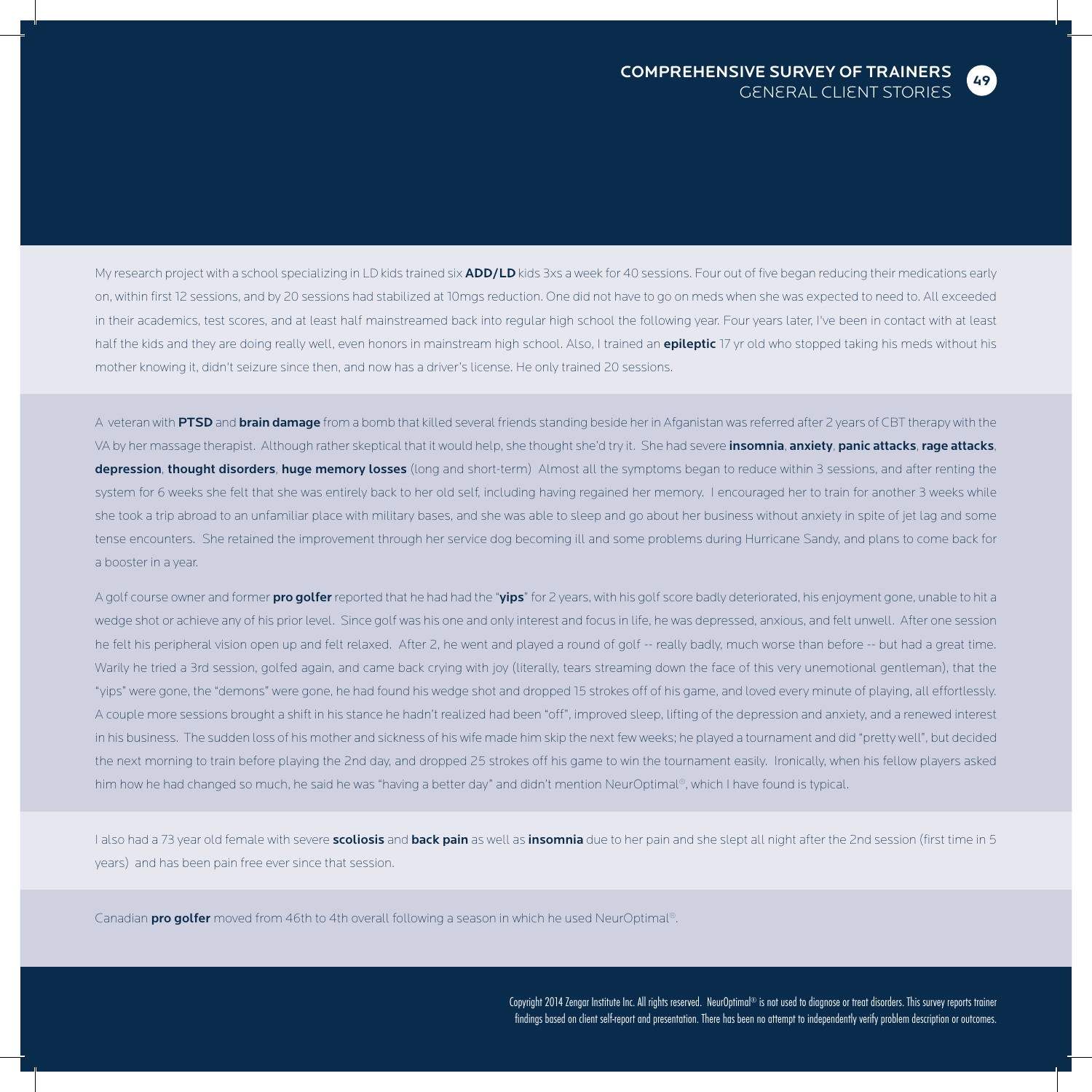

An Afghan and Iraqi combat war veteran who had been deployed multiple times came for NeurOptimal®. He had been unable to get any home projects done, no motivation to find a job, **depressed** and **severe sleep issues**. After 12 sessions, he was sleeping through the night, got a job and was finishing major home remodeling projects. When asked if he noticed any changes, he said he didn't see much change, just sleeping through the night, but his wife said he was a new man!

My grandson was diagnosed with a **severe learning disability** in the 80th percentile, where he would need to attend a special class. After doing the neurofeedback, he is one of the top student in his class. He is now considered in the 2 percentile. (about 20 session) he is 6 now. Another student was extremely shy. His father told me he had below average in class. Now he is on the honor role for the 3rd year in a row.

A little girl of six years with developmental delay of two years. Introverted, shy, afraid to go to other children. After a few sessions (13), she had developed more confidence, was able to go to children of her school, had started smiling more, enthusiastic and found the joy of living that she had never had ...

A man in his fifties suffered from **depression** and as a result could not read, was disinterested in everything , even the news . His wife told me of the times that he would drop his head forward , drooling staring into emptiness all day. He drank a lot in the past. Very quickly I realized he was drinking more shots than necessary and did not seem to get better. After 25 sessions he did not drink , had become aware of the fact that he was afraid to get better because he did not want to return to work. He found a solution by selling his apartment abroad in order to ensure their financial security ... He would get 5 weekly library books, started going for long walks with his dog ...

A girl of 13 who might miss the school year because she had dyslexia and dyscalculia and bcp was diagnosed too late. After weeks of NeurOptimal® sessions and follow-ups with the speech therapist, she managed the school year, avoiding repetition . She gained confidence and was calmer in the classroom.

My favorite client was the youngest: a boy of 6 years. A colleague sent him to me for neurofeedback. It was a boy who was against the grain. He made a very positive change, also thanks to his wonderful parents who accepted the advice I gave them. They played with him with meditations, choosing insight cards, being positive etc. At school he made a tremendous improvement. In the beginning he made no contact with other children and had a lot of learning and motor problems. In the end he played with other children, "scored" A's at school (on his level of course) and was ready to start reading and writing at school. The parents were very happy with the results! He still can function at a "normal" school between other children!

OCD client, smoked lots of marijuana, drinking lots of beer. Did 40 sessions in short time (6 months). Reduction of symptoms >60%. Is now on a gluten-free diet and is as free as a bird!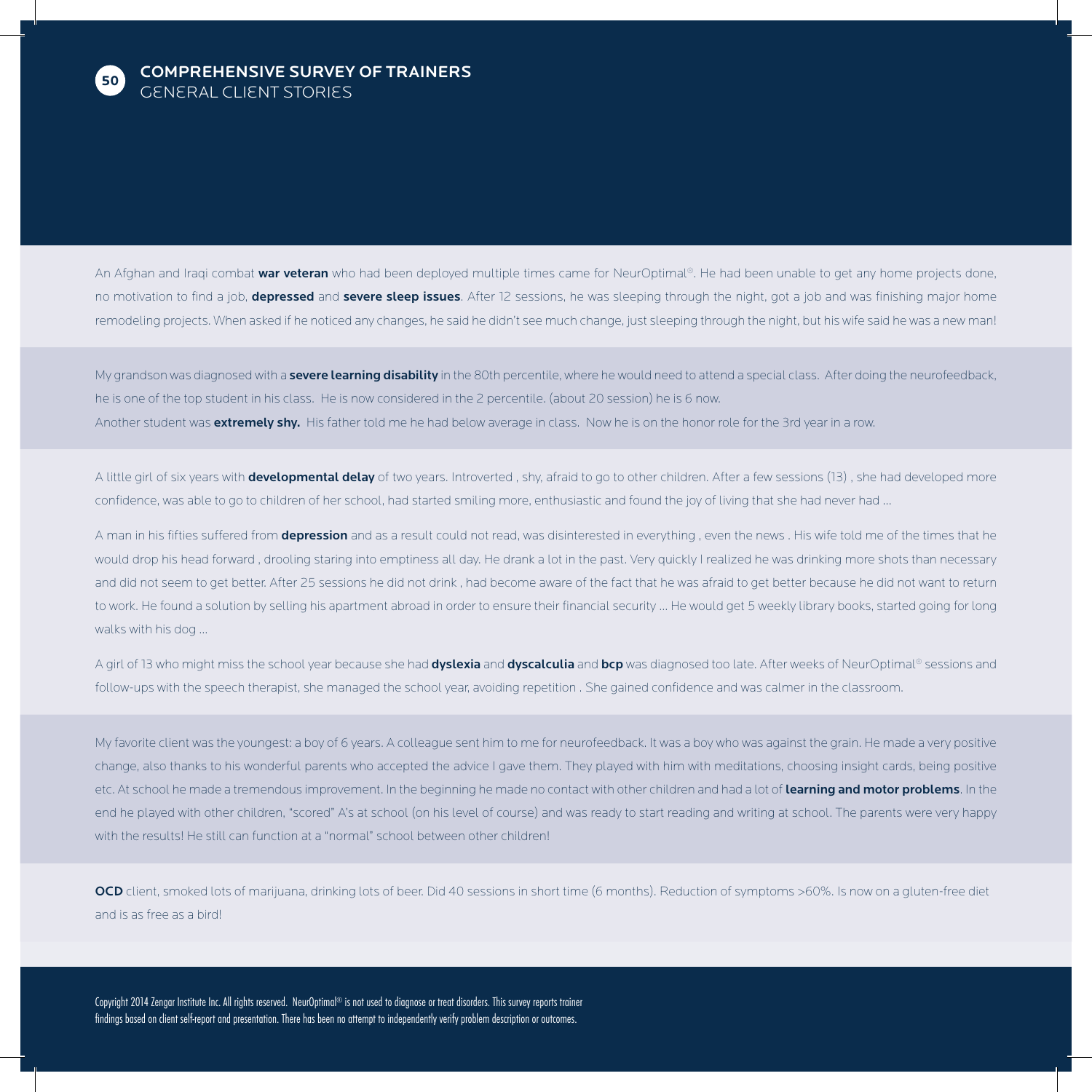

#### AUTISM - TGD

11 year old boy. Not verbal. At the 6th session, looking at a painting I had in front of him, says, "Look, a picture"! Gradually emotions emerge (they were so far away): one day, says his mother, he went on a trip and she wept because he had left his teddy at home! Today he has come a long way, the language progresses. His family is thrilled and after 1 year no plan to stop training.

#### Autism - ADHD

7 year old boy - arrives and jumps in the chair - Fully oblivious to his surroundings. During the session he ignores the screen, draws only or entertains with a ball in his hands constantly spinning. At the 5th meeting, his mother reports he was able to sit with his father and watch TV for 20 minutes! At the 12th session the child tells me he played outside with the neighbors with the ball or the bike. At school they established improvement (attention, behavior).

#### SLEEP DISORDER - DEPRESSION

Male 35 years - Trauma after the death of a brother happened 10 years before in horrible circumstances. Unable to get to sleep since. Severe depression. Tried all the drugs and methods for sleep, even hypnosis. After the 3rd session, he slept 5 hours straight! At the 6th session he fell asleep during the session. His depression improved and self-esteem grows. Focuses life objectively and lives in the present. Today he is considered a happy man.

#### LANGUAGE DISORDER

Male of 10 years. TD. Speech is difficult to understand. Low self esteem, very skinny. Can't speak up. Had 5 years of speech therapy. From the 5th session his mother told me that he is hungry. At the 8th session, he is better understood. Follow with maintenance sessions. They are very happy with the results.

#### DEPRESSION - INSECURITY - LOW SELF-ESTEEM

This gentleman is an engineer and comes because he is not capable of making decisions. He feels unsafe in both professional and in his personal life. Having trouble deciding when to undertake a new project. He has received 10 sessions. He feels good, more sure of himself.

#### EPILEPSY - Doose syndrome

Boy, 5 years. He speaks little. Hyperactive - Does not accept the first 2 sessions: does not stop moving, he removes the electrodes. In the 3rd session he is happy. He is quieter. At 5th his parents say his sleep has improved (went from waking 5 to 6 times per night, now 2). Listen and look calm. Motor skills have improved. His parents are happy.

One formerly "stressed-out" and anxious client used to return home after a busy day too tired for much interaction with his wife and children. After about 5-6 sessions he noticed a significant increase in the amount of energy remaining at the end of the workday, more easily able to transition into the kinds of engagement required at home.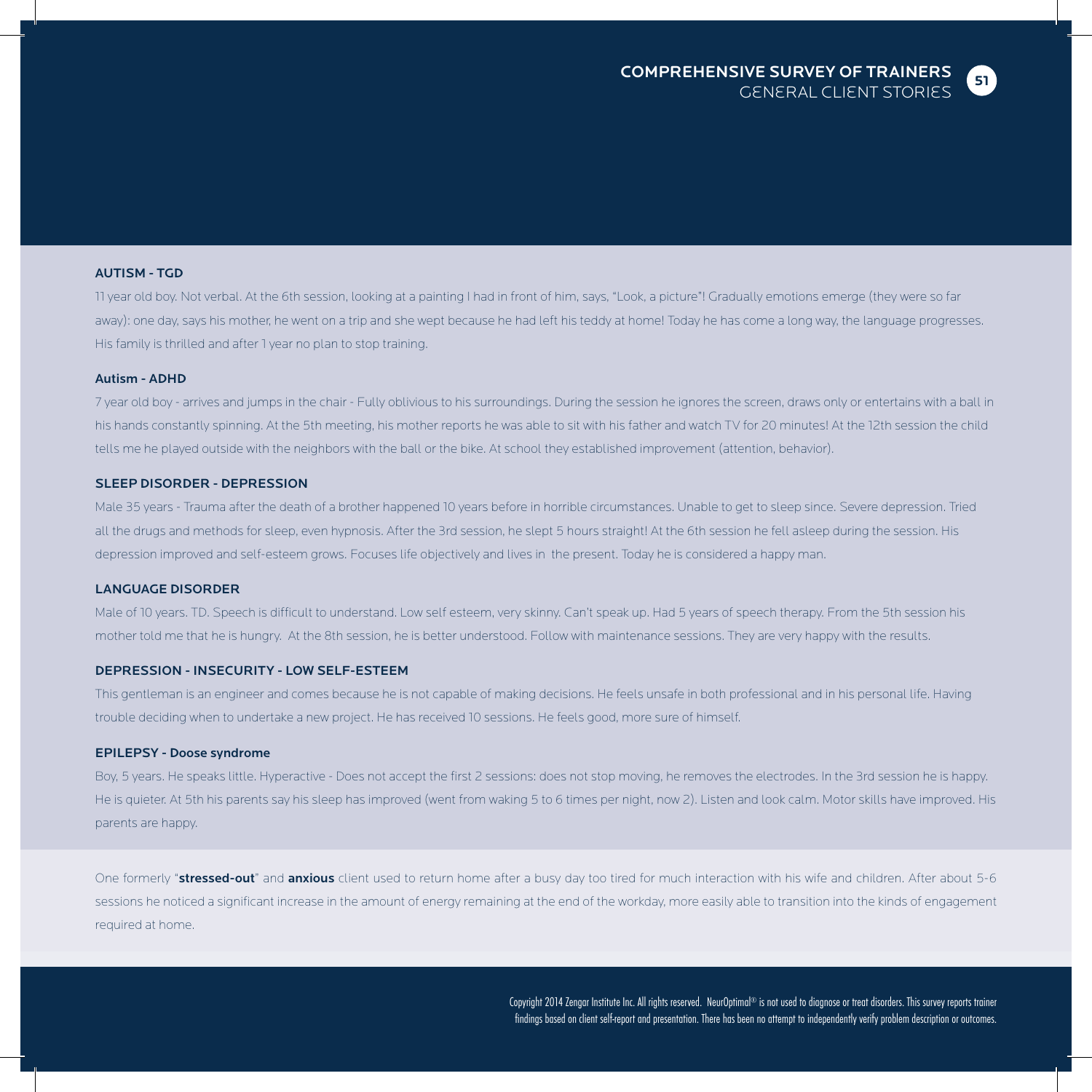

War traumas that disappear. **Sleep problems** associated with each client are gone. **Chronic fatigue** for 10 years and then after 2 months of Neurofeedback, it disappears completely. ADHD group who can now concentrate and learn.

I have seen the greatest difference in work with 2 people who have more than average **brain problems**. One, age 24, had a brain injury at birth that left him impaired socially and cognitively. After one session he was able to pass a golf cart driving test he had failed previously & landed a job at the golf course. By the 3rd session, he and his mother were able to carry on a personal conversation. (Instead of a ranting kind of non-conversation.) Mother cried. He has been able to manage at home alone while his parents took a vacation. He has begun classes and sports activities that he located himself on line. I also can tell a difference in his skin... problem skin cleared up over 3 months. The other is a boy I've seen, first on F1000 & then on Zengar, for 4 years. He is the son of friends & a real problem for family and school. He first gained control over his aggressiveness and then he began to be able to sit still and see the words on the page and begin to read. He is now 9 and has passed each grade in public school, now with praise from teachers. He also stopped Ritalin & other meds about a year ago.

Two women have been able to transcend their habits of reacting in their family and at work in ways that have made immediate differences...reversed a trajectory that would have resulted in estrangement with family & possible firing at work.

#### **PARKINSON**

80 year old man diagnosed 6 years ago. Walked hunched, short steps and shuffling. Speech was [difficult] and he had trouble buttoning his shirt. After the 1st session, he changed his position more straight and walks well. It is spectacular: his wife can not believe it! The improvement is fantastic: since then his life has changed as well as his family.

#### Landau Kleffner SYNDROME

Child 6 years. Barely speaks. Communicates only with parents. Lives in his own world. Conducts sessions hoping to limit aggression. He never wants to leave home, starts screaming in the morning not wanting to go to school. Difficult to accept the first sessions, those days he is more quiet, listening to music and even sleeps during the sessions! Today he talks, plays with other children and goes to school normally. Keeps up NeurOptimal® neurofeedback and his progress is fantastic. His parents are happy.

One of my clients, under a great deal of stress, reported going home from her first NeurOptimal® session and sleeping for 13 hours - the first really relaxing sleep she'd had in two years. She was a fan after that!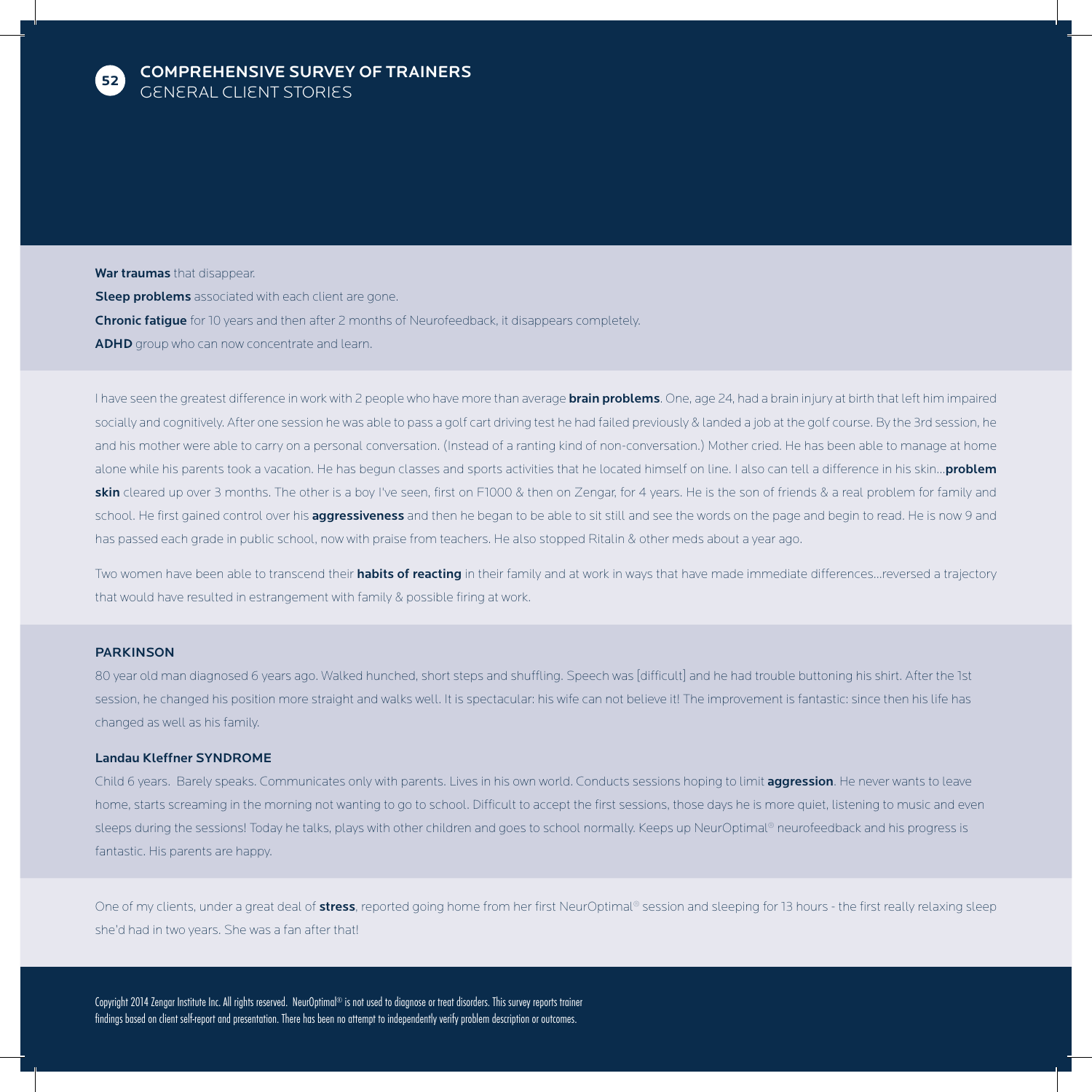When training a teenage boy who had experienced much **violence and neglect** in his life I would ask him every week what difference did he notice. He would always reply none. After about 8 sessions with me asking the same question he finally looked at me and said "I'm just happier." This was a lad who was quite angry much of the time and **depressed**. He also suffered from **FASD.** 

I have been training an 8 year old boy with a diagnosis of **autism** - not otherwise specified. When he first came he would have outbursts frequently, be noncompliant, was very inflexible (when he envisioned how something should be it was impossible to move him off that) and he had no ability to maintain friendships. Today he plays hockey and, I may be somewhat biased but, I think he is the fastest skater on the team (though it did take him a little longer to learn how to stop), he has scored a goal. He has a friend and can play cooperatively much of the time.

I worked with an **adoptive mother** and her daughter. By the time they came to me the adoption was in the beginning stages of breaking down. The inability of the girl to attach, show empathy or to engage was creating discord in the family. They had tried counseling and attachment therapy for years with little success. By the time we finished training, the little girl, though somewhat still spirited, was able to engage and contribute and be part of the family. The mother's statement was she wished she had done the neurofeedback before the attachment therapy. Her feeling was that NeurOptimal® would have opened the doors for the attachment work to be effective. After 8 years the family is intact and the young woman is now in high school.

A woman (32 old, two children, no husband), very uncertain, sleeping very badly, not being able to focus on things, taking all kinds of medicines, depressive, anxiety....the whole lot ! She started with 2 sessions a week, going to one and finishing every 2 weeks, total 54 sessions. As she had no car, she had to take a bus, train and again bus to get to my place ... taking her about half a day to come for 30 minute training, and this twice a week! First she started to 'see more clearly'. She describes it as more sound and more color, she could better enjoy her meals, relax. Obsessive thinking, trying not to drown, slowly disappeared. At first still feeling depressed in the morning and evening, and later also this disappeared. Feelings of unhappy and happy, tired and fit, sunshine and clouds switched, making her feel very unstable. Also this period moved on to more self assured feelings, knowing better what she wanted (also in a difficult relationship). Physical awareness improved: 'now I know where a pain is coming from', ie. Head, before she could not even define this. She also managed to reestablish a broken relationship with her parents. She gradually lessened the medication and finally only still took 1/4th of a sleeping pill before going to bed. She falls asleep easily and can sleep the night through till morning, feeling great when having to take care of her two kids before they go to school. She has no regrets whatsoever for all the time (and money) she spent in order to obtain this beautiful result.

A client came with an out of control life, their mind would not stop - lots of noise. Her life was very dysfunctional. After four sessions she called to say she felt better, after six sessions she called again to say things are going good during her days. I kept receiving calls letting me know she felt new, happy and aware of her own behavior and thoughts. She also sent me a gift to thank me for helping her.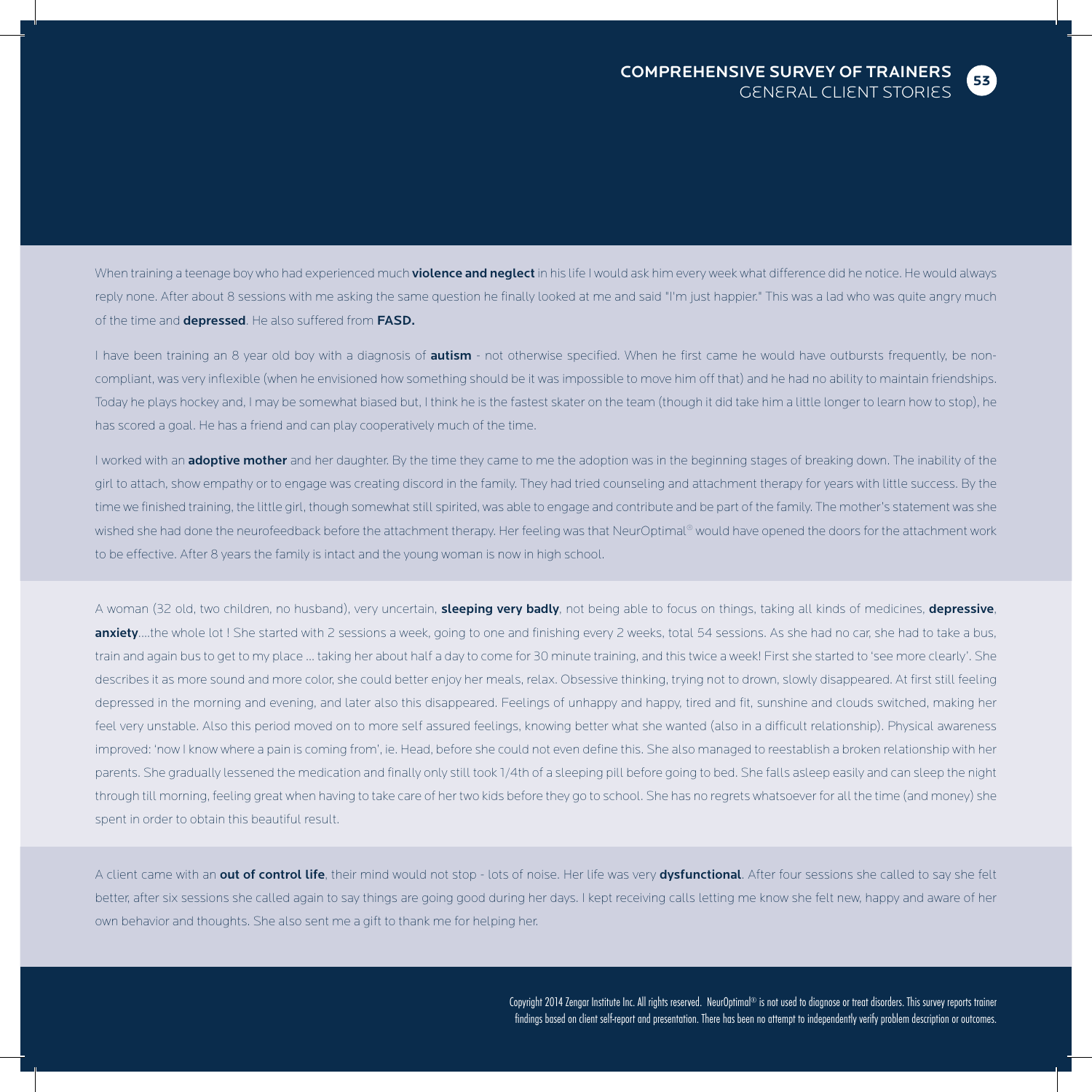

Male, 35-40 years: ADHD, ex-drug addict, ex-homeless, smoking pot, aggressive reactions, concentration problems, doesn't think much of himself, feels like he doesn't fit in society, has no reason to come out of bed (only for his son in the weekends). Doesn't know what to do with his life, sometimes he's a bit suicidal. He has been training for 47 times now. We've stopped because the results are amazing. He became less impulsive, got more concentration, he reacts complete different in stressful/aggressive situations: he stays very relaxed and because of it others stay relaxed to him. He's in control of his life again. Gets out of bed every morning, get to spend more time with his son, people start to believe in him and better: he believes in himself again, he smokes less pot and .... got a job!!!!! He's leading a 'normal' life these days. I'm so proud of him.

Female, 13 years: **dyslectic, dyscalculia** and **concentration problems**. She has done 20 sessions now and already her dyslectic, dyscalculia and concentration problems have reduced 50%. She goes to a special school but her grades are more than perfect. She doesn't feel less of herself anymore; she can keep up with the rest of the class now. We continue training to see if the dyslexia can disappear completely.

Female 37 years: taking anti depressants for 19 years now. We stopped at 35 sessions. She no longer is taking medicine, her headaches almost disappeared and she's better sleeping now. But she needs counseling from another expert because for the last 19 years she wasn't used to feeling deep emotions and now she's feeling them all. She has to find a way to embrace her emotions, to make her own again.

Female 38- 41 years: dealing with a divorce and a sick mother. The client had about 25 sessions. Every time she cried a lot. She discovered that there was a lot more grief to deal with (stuff from childhood). And she dealt with it. Till the day she said: "I'm done with crying now. It's okay." She's learned so much more about herself! Amazing. She became a much stronger woman.

Male, 40-45 year: living every day with a headache and *migraines* two times a week. After 20-25 sessions the migraines and headaches almost disappeared. These days he knows what type of situations causes migraines and he tries to avoid them. He discovered that he wasn't in touch with himself, only in touch with his brain. Not with his feelings. So now he went to a therapist who is able to teach him how to get in touch with himself again.

A client who only has had 4 sessions, feels a sense of space inside her, more room to respond to the world differently. Many of the negative thoughts and fears gone, which did make her feel depressed. For the first time in many years she has have moments of joy, hope and willingness to dream. She is scared though that it will not last. And said "I have this sense of more space inside, I am not happy, but I am not sad, I really like it, and I still have further to go."

I have a 6 year old boy with autism, that didn't speak. After the first 10 min.(the first session) he started to speak more and more efficiently. After 17 sessions he focused his eyes, and his doctor was very impressed.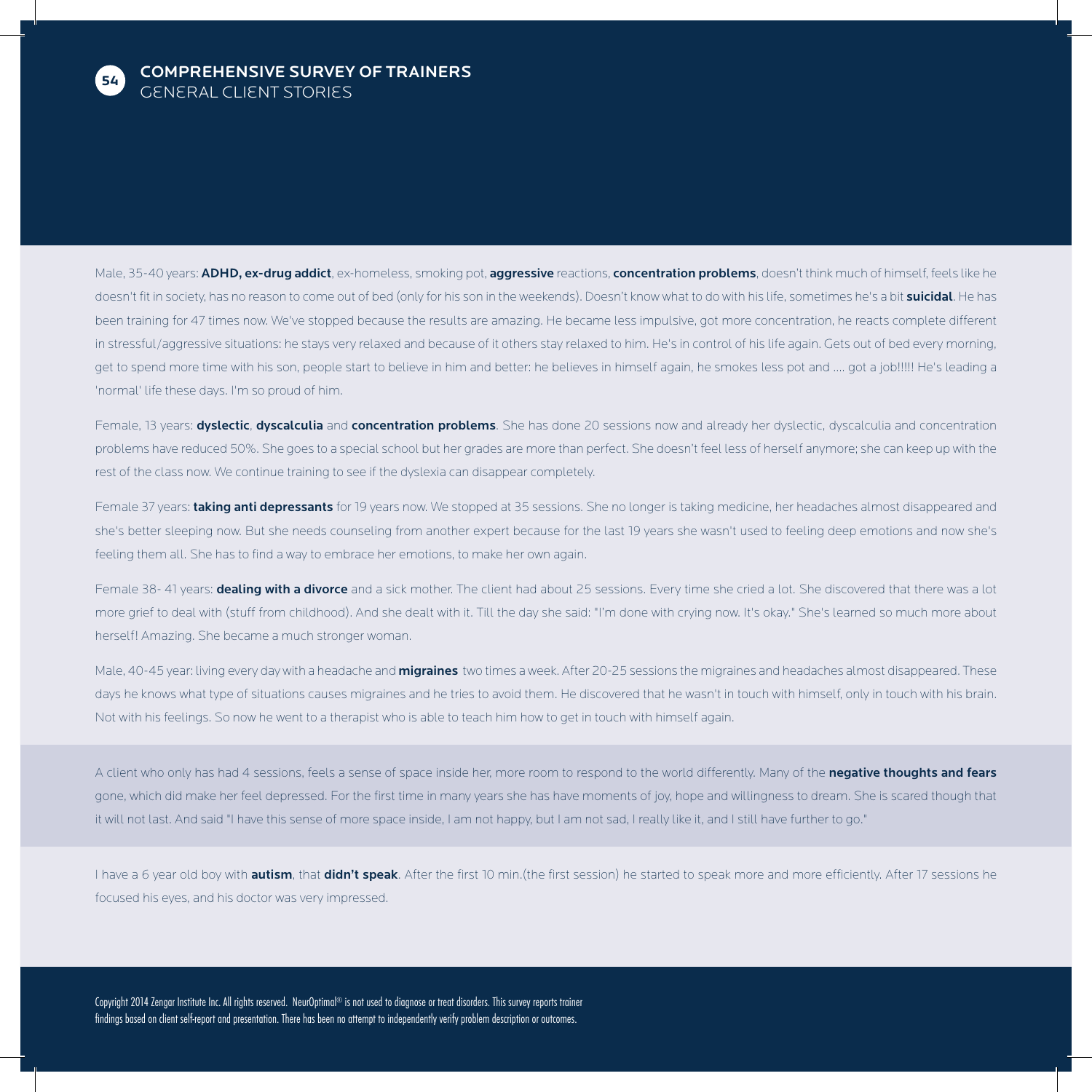

The most frustrating and rewarding part of being a practitioner is experiencing the seamless shifts that occur. I was working with an 18 year female who had social phobias, so much that she wasn't able to attend school, or work etc. After the 6th session she claimed that there were no changes and expressed her frustration. When booking another session, I asked her "same time next week?" She replied "I can't I am busy". After discussing several time frames, I asked her what was occupying her time, she stated "Oh, I forgot to tell you; I am working at Tim Horton's". But there was no change! The shift was so seamless that she didn't question her desire or ability to go out and get a job.

One lady - after an intensive 4 extended sessions in 2 days said she had never felt so relaxed and alert at the same time. One month later and she was still feeling the effects. (She, along with her partner, has now bought a NeurOptimal® system!!!) One lady from Germany who had come for an intensive week - 2 sessions a day for a week. During the last one she said that various 'pieces of memory' - from a car accident she'd had 40 years ago - which she had blocked out - had come to mind and seemed to be 'released'. Up until that point she only had recollection of waking up in the hospital. It seemed to be a moving and peaceful experience for her.

Bed-wetting was much better after 5 sessions 12-year-old boy.

One person who apparently had *painful legs* each morning for years said that there had been no pain for the week following a first session. A client with advanced Parkinson's was able to still his tremors within 1-2 minutes of starting each session. While the disease continued to progress, he did achieve 30 minutes of relaxing stillness in each session that I am certain affected his quality of life.

A 23 year old male college student presented with social anxiety. He did well academically, but believed he was limited by his painful shyness. At about session 4 he came in with a big smile and I assumed he had had some success socially. He went on to tell me he had been too embarrassed to share his OCD symptoms. They were quite extensive, occupying much of his time. He reported they began to dwindle without much effort on his part.

I have a client challenged with depression, anxiety and sleep disorder. After ten hours she felt some of her symptoms lift. Within twenty hours she had her first good night sleep in years. After twenty five hours, she felt so much better she went to the doctors and with his consent she stopped her medication for depression. She comes back every once in a while for a mini-session for her sleep disorder. She is so grateful for NeurOptimal® it has changed her life!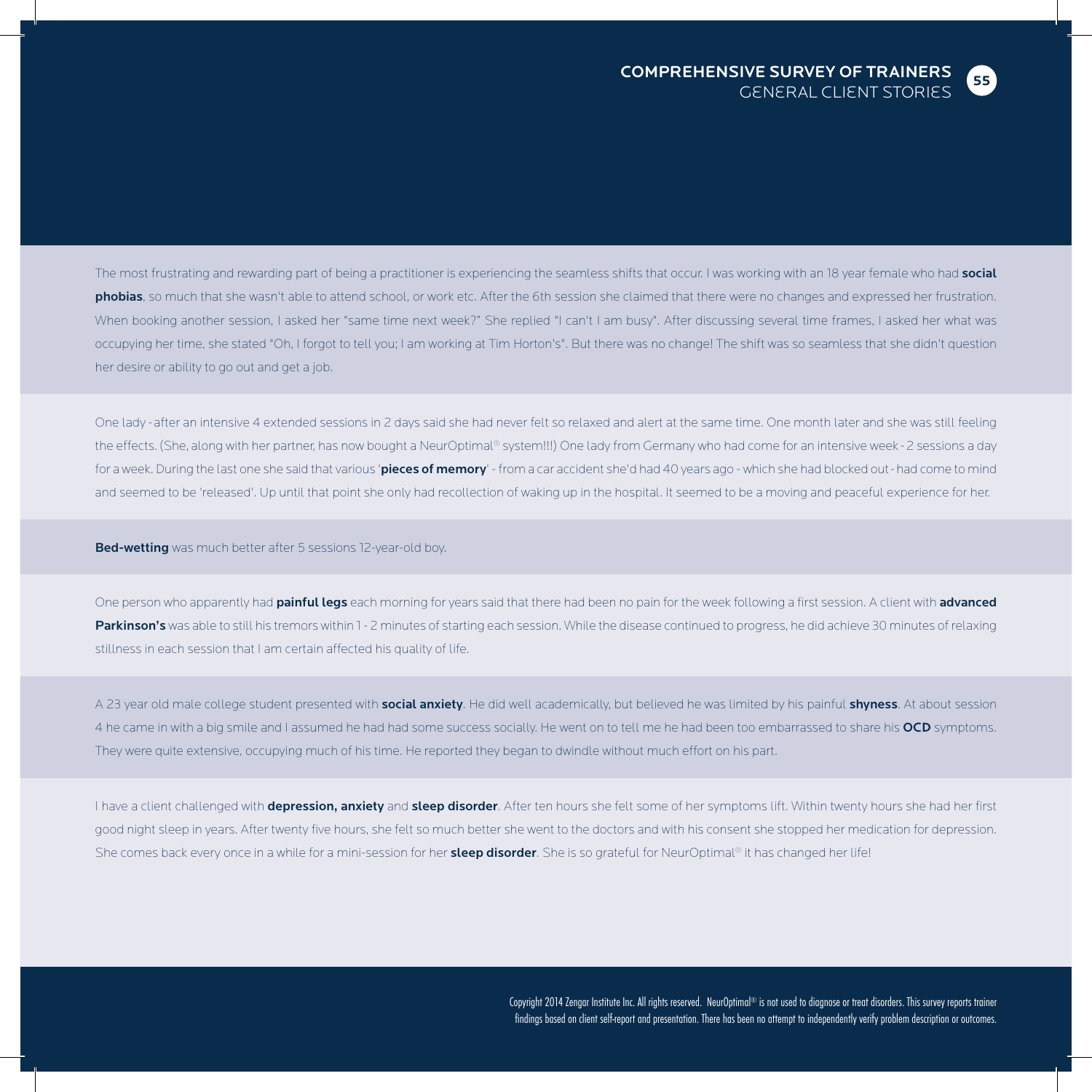

A business owner came in for stress relief. She worried constantly about little things that would happen in her business and over what might happen. After 4 sessions, she came in the afternoon for her fifth session and told me that her plate glass window had blown in from a storm that morning and that most of her inventory was water damaged. I could not believe that she had come in after the kind of morning that would have formerly sent her off the deep end. She was just as shocked. She said that she was able to just do what needed to be done instead of falling apart.

I did three sessions with an 11 year old girl with severe attachment issues. After the third session her mom came to me in tears and told of her daughter's response to grandma who was currently visiting from out of the country. The mom had given the child the choice of staying at the after school program or having grandma pick her up from school. The first day, grandma picked her up. That night the child said to the mom "I'd really like to stay at the after school program tomorrow, do you think that will hurt grandma's feelings? I don't want to do it if you think it will hurt her feelings." This was the first time ever that this child had given any concern at all to other peoples' feelings. The improvement has persisted.

My story: I have used NeurOptimal® training on two different occasions. The most recent was following several personal challenges; I experienced a moderate case of burnout, first year in menopause, was diagnosed with hypothyroidism and arbitration with my current home (and more) all at the same time (two month period). I did NeurOptimal® training on myself three times a week, for 4 weeks, then twice a week for a couple more months. My symptoms of burnout slowly resolved, my need for synthroid went away and my hot flashes have greatly reduced in frequency and intensity. I also used journaling in this process.

A twelve-year old boy had been given the diagnosis of "social anxiety" he had been home schooled by his mother for some time and had very little to almost no exploratory behavior separate from his mother. He had been "therapized" since age 4. After one session he said to his mother on the way home, "my brain is doing a strange thing; it is running around looking for something to worry about and can't find anything." He went on to much more independence within six sessions, traveling on the bus alone to sessions, auditioning for a musical, going on a cruise and enjoying the children's activities without being prompted, returned to school and has done very well. He is a poster child for NeurOptimal®.

A woman 58 years of age came to me after several years of psychotherapy for regular depression with ups and downs. That's why she chose consciously for the "machine" to fix the job and refused "talking therapy". After 8 to 10 sessions her complaints disappeared. Her state of mood became more and more stable. Now once in a month she makes an appointment for a booster.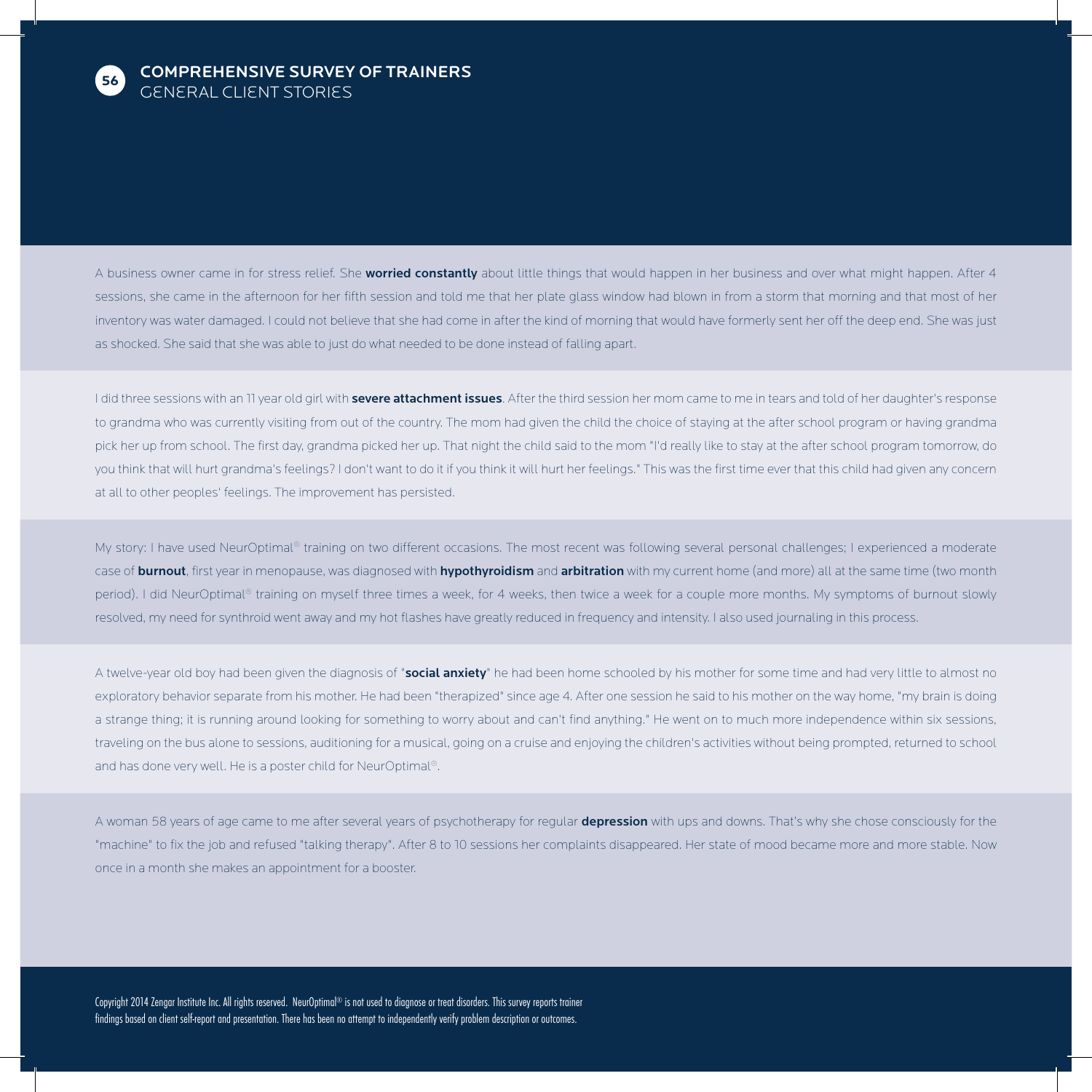

Presently I am training a lady who had suffered a very negative experience after an operation with spinal puncture that went wrong and disordered her nervous system in a way so she could not sleep for more than 4 hours a night and she also had a nervous breakdown. She uses anti-depressive medication, which is being decreased now with neurofeedback training sessions with permission of her doctor! Last year she had 5 training sessions of the classic neurofeedback system and the neuro-psychologist that treated her gave her the advice to stop the sessions because she didn't sleep at all and he couldn't help her anymore! Now she came to me and already after 3 sessions she is sleeping already for 6-7 hours a night! And she feels greater after every session!! She is convinced that her nervous system will get well again in due time thanks to the NeurOptimal® sessions and she is very positive about her future.

A day job co-worker and friend who was just curious about neurofeedback and really wasn't having any problems began to train. The only thing in his life that was "wrong" was that he didn't like his job. He told me candidly that he liked doing Neurofeedback, but couldn't see what it was doing for him, except he felt more relaxed and was able to perform better at work. After about 10 sessions he began to passionately talk about his new website and new career opportunities that he wanted to create for himself. When I suggested that the "transformational" aspects of NeurOptimal® were responsible, watching his face was like seeing the lights come on - since then he has been a proponent and a supporter and a long termer. He has set up 3-4 websites and has a new career working for himself.

My favorite is still the young man from a country in Africa where he was **kidnapped at five** by the Lord's Army, and forced to fight. He escaped at 18 and came to this country at 23, a lost boy, living on tranquilizers and sleeping pills, and still haunted and unable to sleep. Twelve sessions had him off all his meds and sleeping at night. My own daughter has moved through **Body Dimorphic Disorder**, a remnant of her OCD, and each time we 'run her brain' she is noticeably happier, easier in her body image, lighter. Oh, and her homework, piano practice and clarinet practice are always done well.

I trained extensively on the Biograph Infiniti software at first for stress management and rumination. Later I kept it up for deepening spiritual practice (alpha theta). After hundreds of sessions, I began to experience sleep problems, lower mental abilities, and a detachment from life. We assumed that I was on the brink of a major change so we continued. My brain became so imbalanced, that any training on that system further disturbed sleep, either SMR or AT. The sleep problems lasted for some time. When I purchased the NeurOptimal® system, it rapidly restored my brain to balance and greatly assisted with the sleep problems. I had no idea of how out of balance my brain had become with the intensive deep states training. Now I exclusively use NeurOptimal® and have not experienced 'any' side affects.

A 15 year old girl after 24 sessions stated that she felt like a new person. She was no longer in special education classes. Was less impulsive and her counselor was commending her at every session about her behavior towards peers, parents and herself. Most of her symptoms associated with attachment disorder and ADD had disappeared!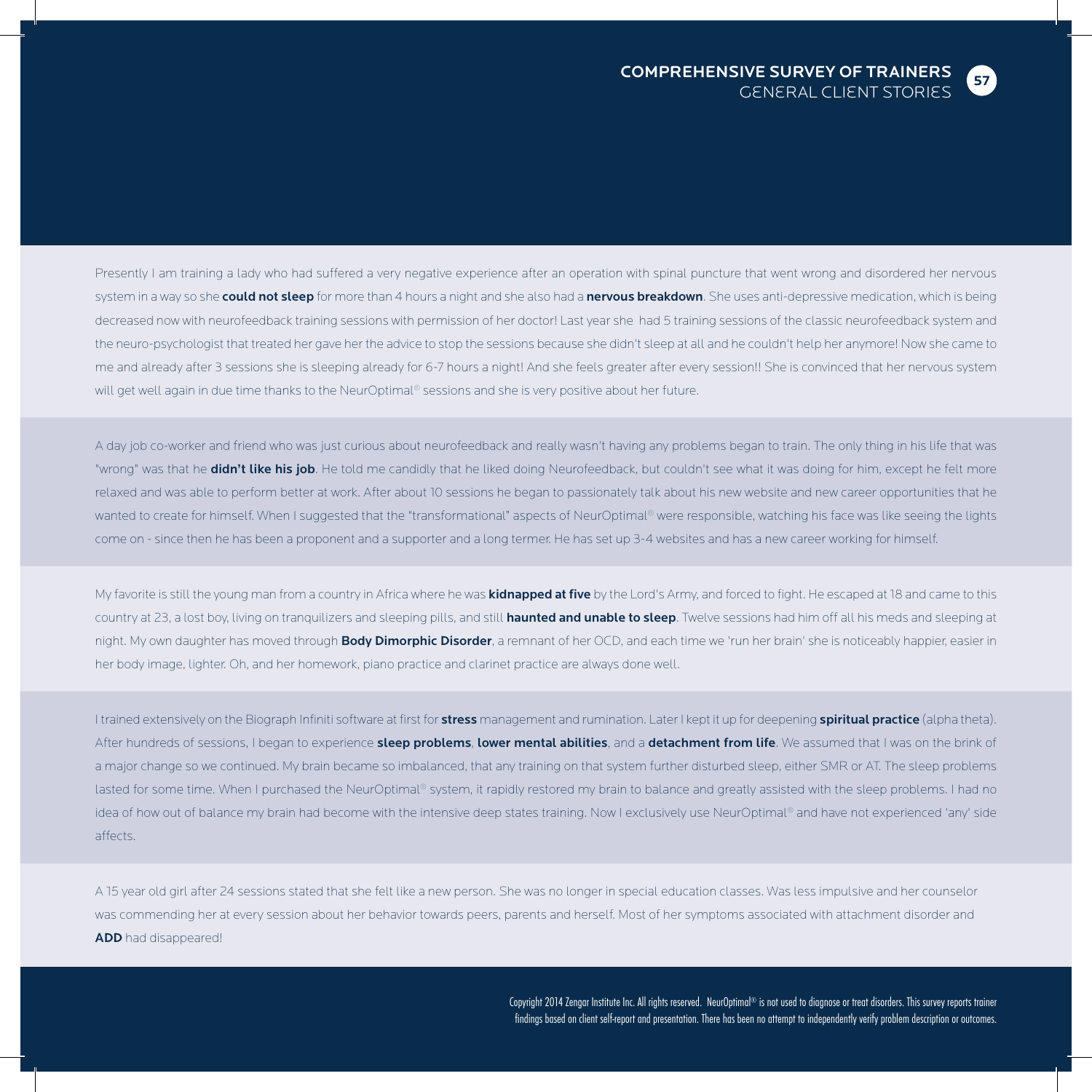

My favorite is a young woman that I have worked with for years prior to training in NeurOptimal®. She is bi-polar, has attempted suicide several times, has severe anxiety reactions, and has experienced several treatment modalities prior to working with me. Since beginning NeurOptimal® she has renewed hope, and while she still struggles with short periods of anxiety she has made great strides in moving out into the world in terms of relationships and work. I might add that there were very few treatments that she has not tried and she is on medication at the present moment...however she and her family are finally seeing changes that they all had about given up on. And she's a love.

A 20 year old **autistic** client came for Zengar training with high muscle tone from nervous fidgety tension; he was constantly moving his body or twirling his fingers; he literally choked when trying to verbalize one word at a time; periodically he could ask a rote social question, almost always the same topic repetitively; his eyes darted from object to object without the ability to hold eye contact with objects or a person; he got in fights at school more than once a week. This is a person who comes from a loving family as well as one that manages behaviors in a consistently disciplined manner. He has been in special ed classrooms from early childhood. He trained with Zengar neurofeedback twice a week for 7 months, then took a break over the summer for 4months. His mother brought him back because she saw progress in his speech fluency and over all better behaviors. She couldn't explain specifics but felt he had matured. When I compare his intake issues to now, I see a person whose muscle tone has relaxed, (he doesn't get stiff in anticipation of my gentle traction on his legs, in lying position); he easily holds eye contact with other people as he talks in phrases, although he still stutters; he initiates conversation with a question or a statement that he is truly curious about,(not rote social questions); he hasn't been in a fight at school so far this year (3 months); and the icing on the cake is he spontaneously declares how happy he is with frequent smiles and hugs. He is still socially awkward, stutters, and is autistic but he functions much more easily in his family and classroom making everyone including himself happier.

A 60 year old hair dresser with debilitating migraines trained twice a week for 20 sessions. Scheduling conflicts broke the twice a week pattern several times. However she decreased frequency and severity of headaches from once a week to once per 2 months. Then after she completed the 20 sessions, she hasn't had one headache for 2 years now. I believe that there is continued improvement after training as the brain consolidates its learning.

My skeptical ADD daughter trained while attending college. She didn't feel any "ah-haa-s" from the training but gradually noticed that she could study for longer periods without having to take "walk-to-the-refrigerator" breaks every 5 minutes. Then quite magically, she tested better and raised her GPA. She's sold on Zengar!

Mother with PTSD and son with ADD, PTSD, autism and other problems did 10-15 sessions. Mom's symptoms were completely resolved and son's symptoms of perpetual anger, hyperactivity and others were under better control. Regretfully, mom decided to discontinue training because she was afraid that her son would no longer need her.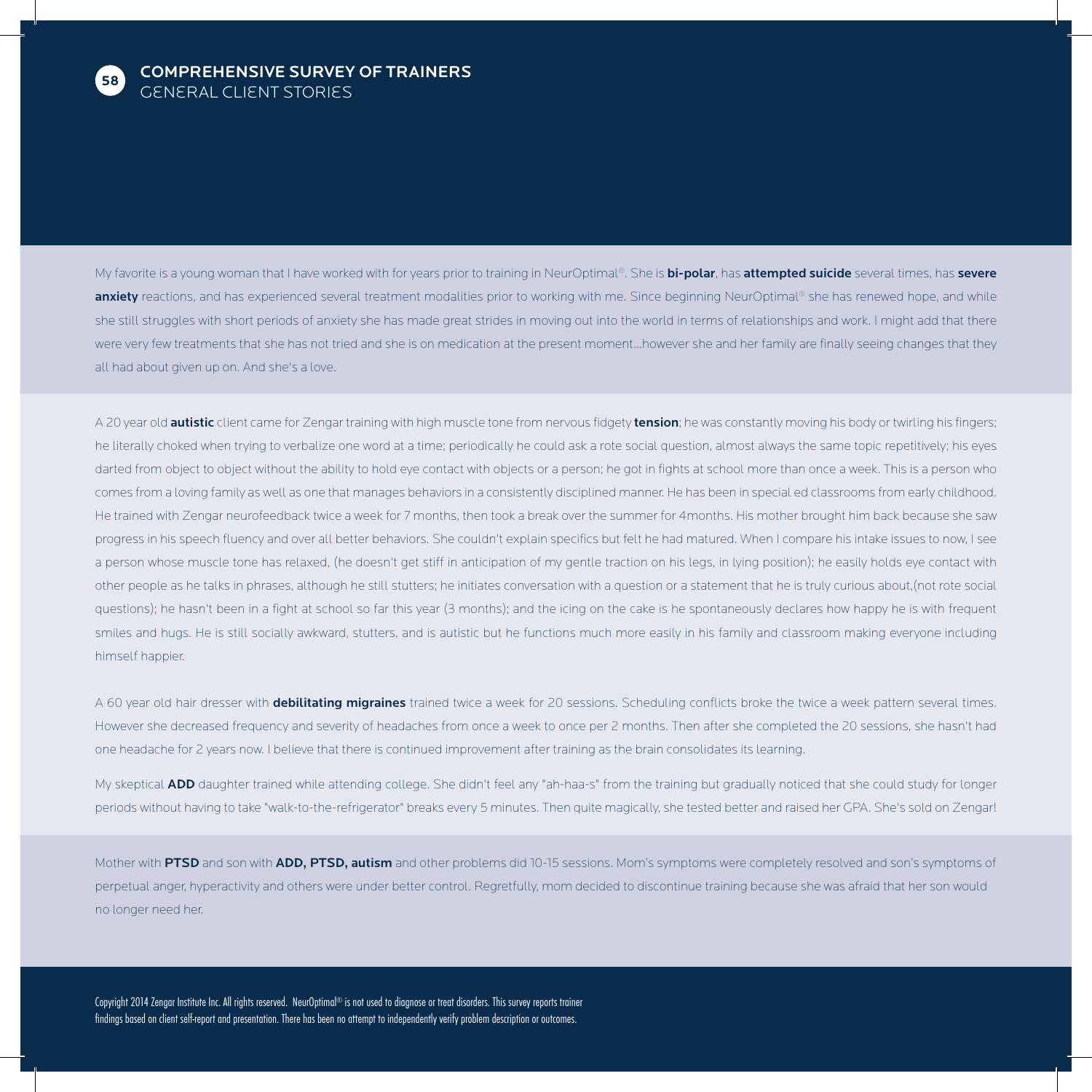One patient, who had failed to remit after 30 years of different treatments for depression including medications of all classes and multiple modalities of therapy, trained with NeurOptimal® and had remarkable leaps in her interpersonal relationships including intimacy with her spouse AFTER a complete remission of the depressive symptoms and resolution of **PTSD** from an abusive childhood.

Another was a very quick response to NeurOptimal® in a 10 year old child with severe night terrors who could not go to bed without her grandmother laying on the floor next to the bed and holding her hand. The child was able to go to bed for the first time by herself and quickly and peacefully went to sleep after only three sessions. The grandmother never had to accompany the child again at bedtime.

One female patient in her seventies came to the clinic in a total panic. She had been anxious and inconsolable for some time and after showing up at the ER in acute panic they did not know what to do with her. Someone told her we were doing some high-tech experimental work with stress in the outpatient clinic and her husband brought her in almost as a last resort. After about five sessions the husband asked to talk specifically to me before her session and when he closed the door to my office he nearly broke down while expressing his gratitude for "giving him back his wife."

A very humbling situation with a woman who has multiple issues, eager to try NeurOptimal®. She reported that the "voices" in her head got quieter and finally were barely perceptible. She again said that it was as if she had suddenly able to drive down the highway in her mind and was in control of the vehicle and could see where she wanted to go.

There are simply too many! :-) I think the most beautiful client stories are those with kids. Sometimes after 12 sessions or so they REALLY start to bloom and all kinds of "issues" suddenly drop away. Parents bring them because of ADD/ADHD. But then suddenly all kinds of great things are happening as well: sleep improvement: in some cases the kids finally can sleep well again - in other cases they suddenly don't need as MUCH sleep anymore and yet feel even more energized! Headaches drop away. All kinds of "pychosomatic" fear or depression related symptoms drop away. For example stomach aches before exams etc. or they develop a new healthy self esteem. This can then actually be perceived negatively sometimes by parents in the beginning. "My son does not obey me anymore like before" or "he dares to speak back to me"...but then the parents do understand the entire picture: the neurofeedback training often initiates a new step in the development of kids. The nicest is to see how they - again - radiate joy! By the way: in my experience kids between age 8 and 12 profit the most from a training with NeurOptimal®!

A family friend recommended NeurOptimal® for my son after witnessing a public "fit". My son was diagnosed with Anxiety Disorder and had a diagnosis of possible Asperger's Syndrome. After doing NeurOptimal® with that provider for almost a year his symptoms greatly improved. I am dealing with Lyme Disease and the symptoms that accompany that disease and benefited greatly from NeurOptimal®.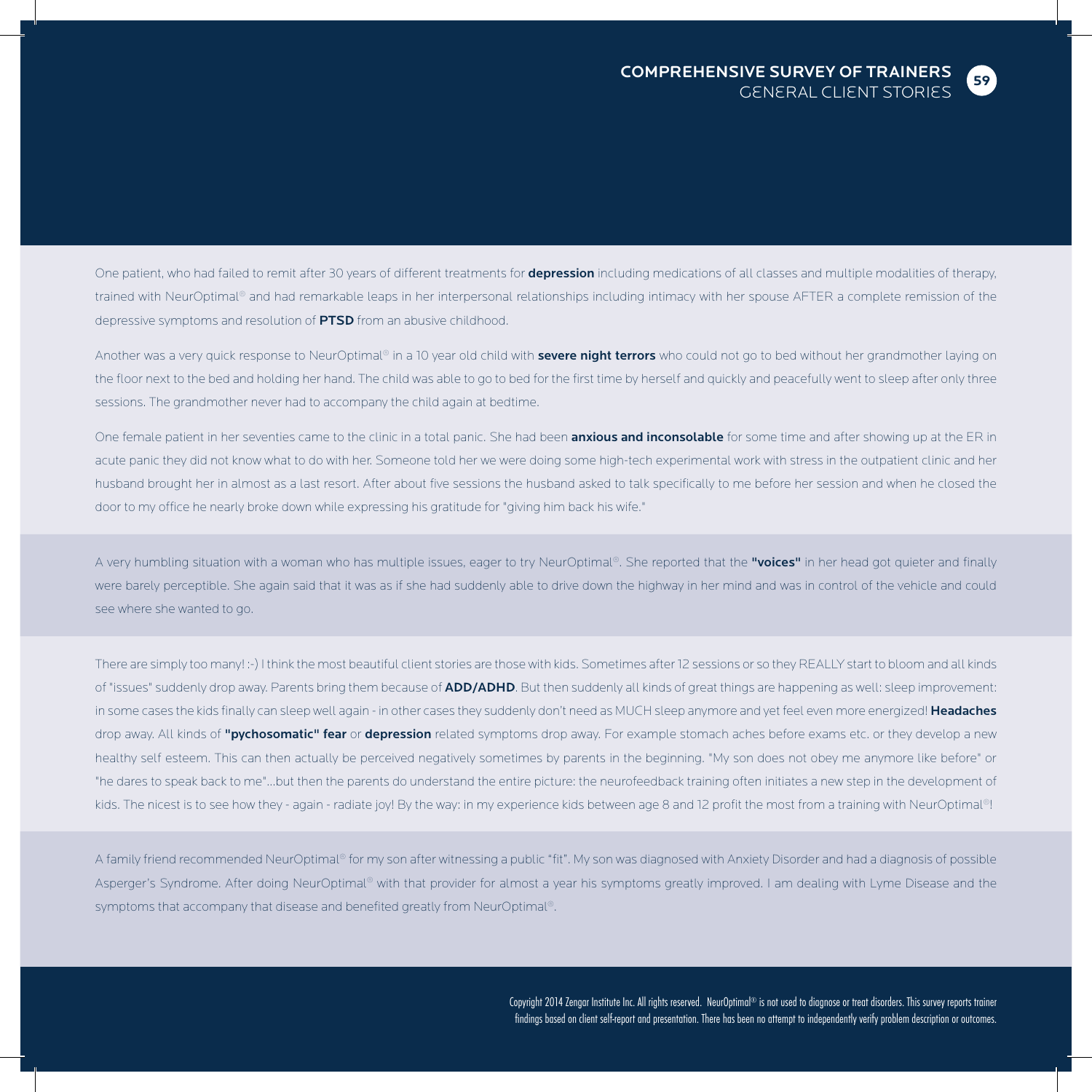

26 year old girl who had a **brain injury** from a car accident. She was "driving her parents crazy" by her dependent and irresponsible behavior. They were skeptical that the neurofeedback would help but agreed to try it and were amazed that after about 20 sessions significant changes started to occur and they began to have hope that their daughter could begin to work back to a more normal level of existence and independent living. They moved out of town and I am not sure how things ended up, but she made good progress while here. A number of ADHD children, who not only gained better attention and self control, but were able to reveal their full personalities without being blunted by medication. One high school boy in particular who used to take 3 - 4 hours to do his homework started to complete it in 45 minutes and his grades went from C's to A's, and he began to enjoy social opportunities that he couldn't participate in before. The family was thrilled.

I have had so many. What about the "quickies". The man who came to me for help with **back pain.** He was 9/10 in pain when he came in, and scheduled for surgery the following month. In the one session, his pain disappeared and did not return. His surgery was canceled. And another woman who came for a different reason, but she noticed after the first session her extreme fear of spiders had just disappeared! "Could this be anything to do with the neurofeedback?" is a common question. Not always so rapid but even more amazing, is watching people not only get a life, but make dramatic changes within that life. So one woman who had a lifetime of depression and had been disabled with same, not able to work as an adult, started working and got herself out of a very bad marriage. We are very lucky - we see miracles everyday.

Another client has a history of Fibromyalgia. Energy work (Mind/Body balancing) helped her pain and many of her other symptoms though she still had difficulty with **irritable bowel syndrome**. She did one session of neurofeedback and 3 years later, still has no problems with irritable bowel.

I will quote two clients: 1 - Suzanne, 71 "Since my last (3rd) session of neurofeedback, I see a terrific improvement in myself. 1) An extraordinary feeling of energy and resistance to fatigue throughout the day! 2) No bloating and a tremendous regularization of digestion. 3) MUCH less pain in the right arm and hand. 4) A clear mind. Neurofeedback role in all this is obvious to me!" 2 - Pam, 38 "I started doing training to help my brain recover from a very nasty concussion. I started to see small changes in my mental abilities very quickly, after the first four or five sessions. The first positive change was that, suddenly, I was able to easily understand computer functions again and start doing things like backing up my data and using PayPal. I then simply felt like I "had my brain back" again and my functioning really improved immensely. I could find files, follow thought processes and plan my day with some confidence again. After about 15 training sessions I suddenly wanted to do my marketing and had the mental and emotional energy to do so. Before the training I had hardly realized how serious my depression was and could not even bear to think of the inevitable result of ignoring my business needs. Now, at the three-month point after training, I have simply stopped taking antidepressants (something I had tried twice unsuccessfully before training) and can still sit down each day and do something to move my business forward".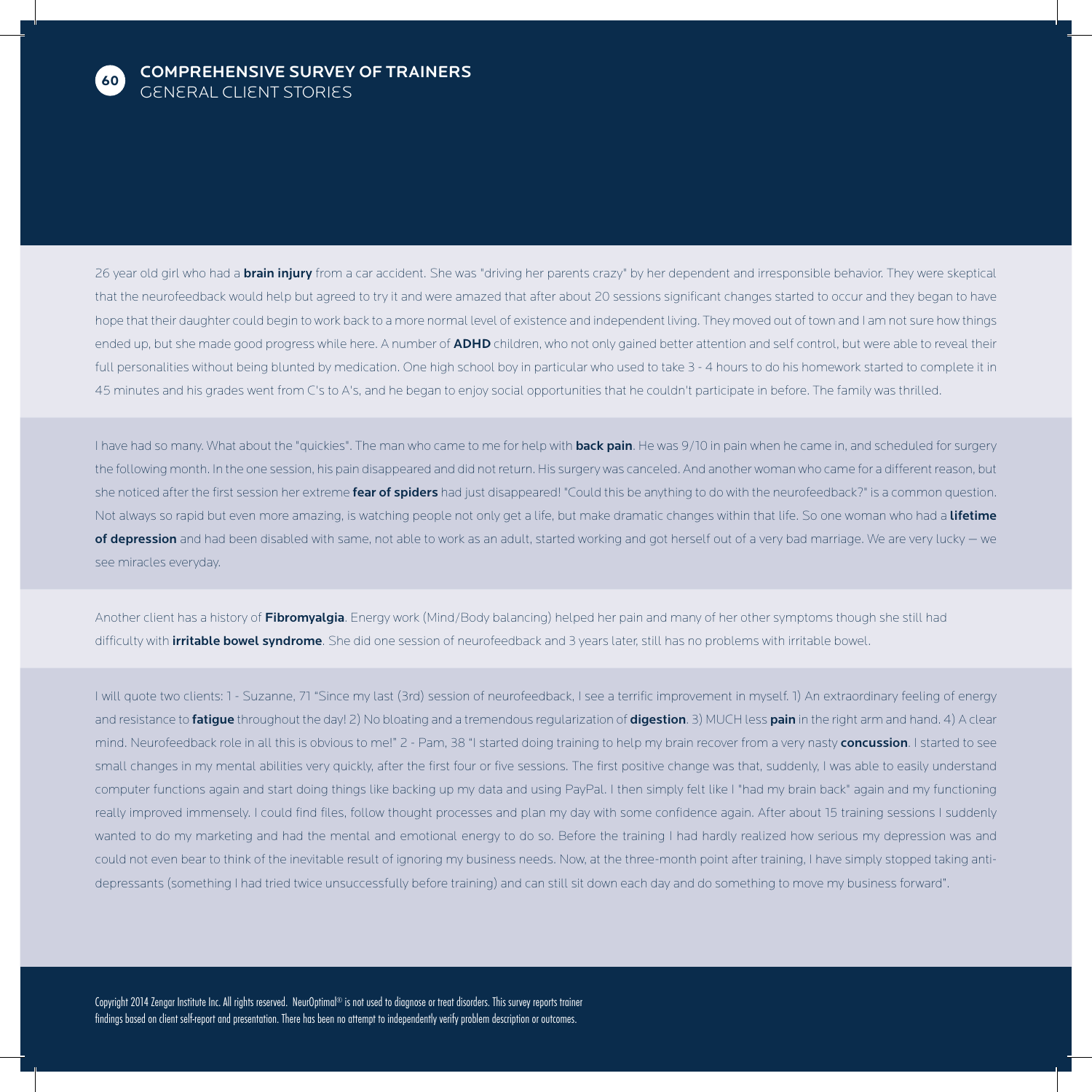

A good chess player, who had a **brain operation** of the hypophysis region.... after the operation he couldn't play chess anymore. By rehabilitation with NeurOptimal® training he plays now chess better than before....he says, that he "feels", that both hemispheres play now, not only his left hemisphere.

I worked with a client with a history of co-dependency, poor diet, poor self-care and addiction (smoking and alcohol) problems. In 2.5 months (2-3 sessions per week) she was eating 5 small meals a day, doing yoga, left an abusive relationship, decreased desire for alcohol and stopped smoking. She also started and continued with a counselor on addiction problems. She felt more "centered", relaxed and was sleeping soundly. Her own dietary changes were the most impressive, at least to her. She was eating fresh fruits and vegetables and eliminated most of the snack/junk foods.

One client reported after 4 sessions, no more **migraines**. (Other clients-15 sessions.)

An adult client with ADD reported after her third session, a sudden lifting in her depression. She went on to say that everything seemed different without that "cloud around her". After another 6 sessions, she made a remark that now she knew what organization looked like. She had never been able to perceive how to organize a task or process before. Symptoms related to ADD are continuing to resolve.

"Much more able to move the fingers of my right hand. My Physiotherapist was surprised and I am wondering what my neurologist will say. Of course there will always be symptoms present, for MS is a degeneration process. But the fact that I have regained so many functions now is a wonderful thing. I did not expect so much improvement at all". BTW This story is from 4 years ago, this woman is still doing fine, has not have had any serious relapse ever since. She still comes for training once in every 1-2 months.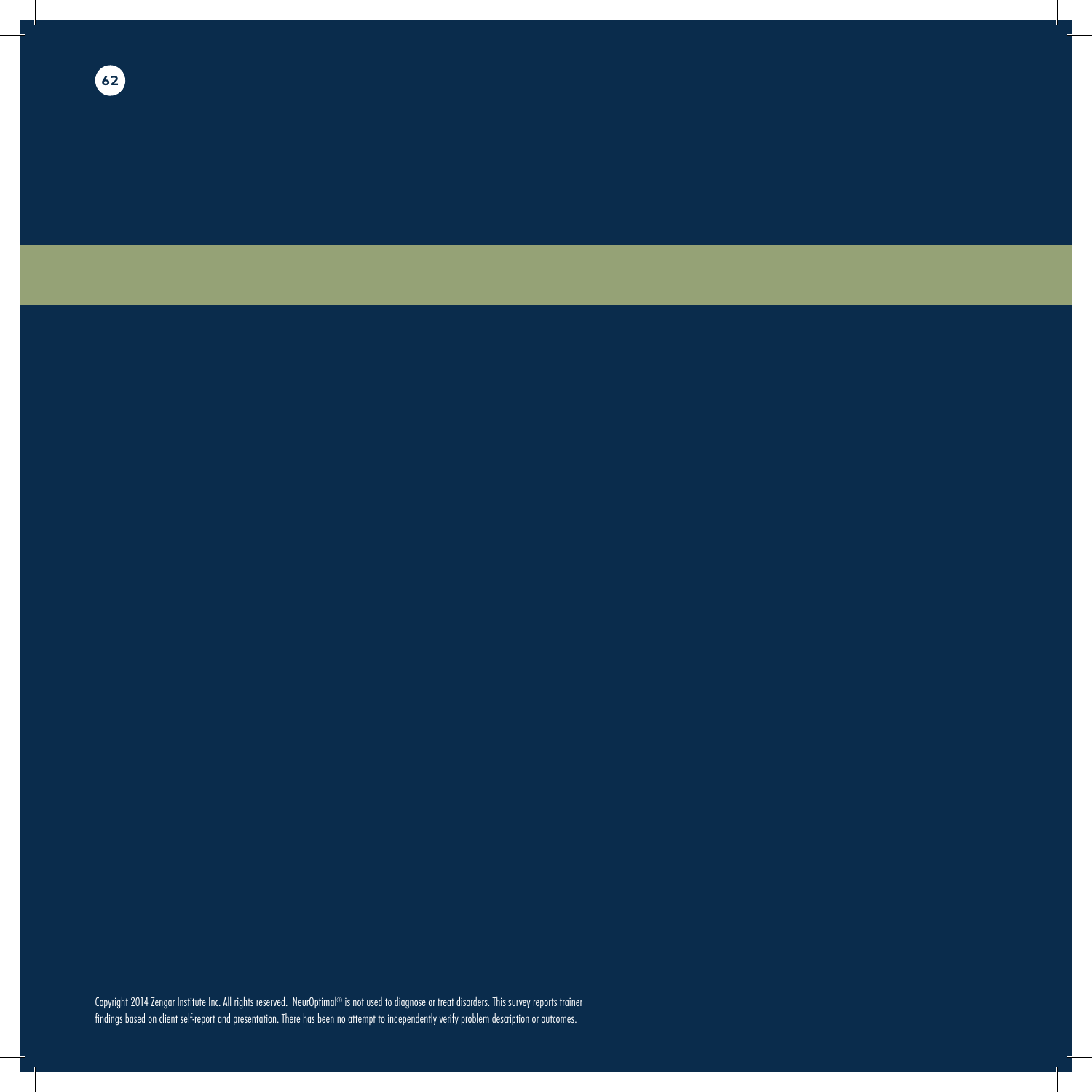# **TRAINER** STORIES:

**63**

## WHAT NEUROPTIMAL<sup>®</sup> HAS MEANT Personally to Trainers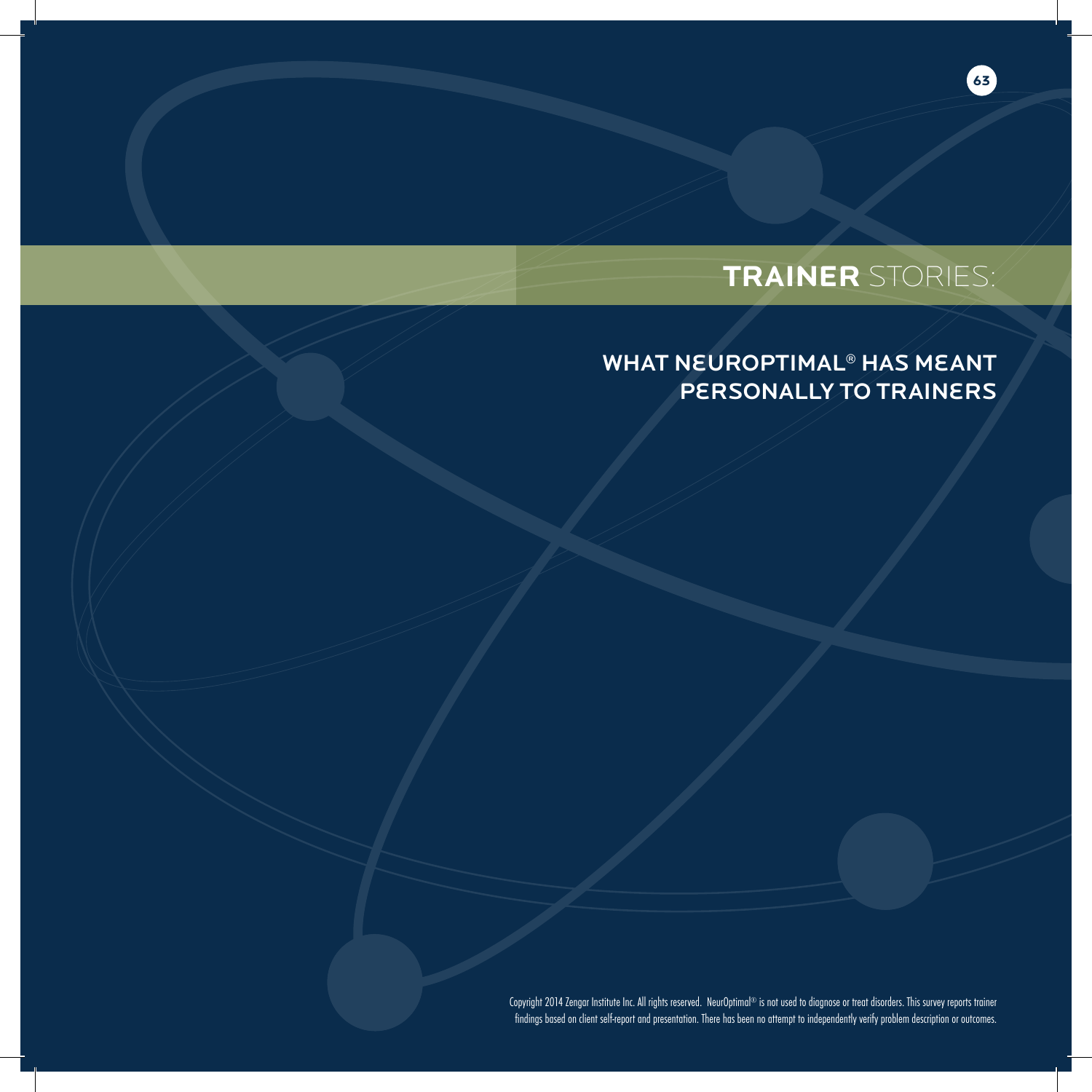

### What NeurOptimal® has Meant **Personally to Trainers**

This section can give you a glimpse into how NeurOptimal® has touched trainers' personal and professional lives.

After searching for a way to help my children, it provided me the opportunity to change the quality of their life. There are no words! Thank you.

Phenomenal tool to facilitate change. People need to understand it as a catalyst and not as a cure.

It has been a game changer for me in training myself. I operate now at much higher levels of cognition, sleep much better, have a much greater control over my emotions and can handle higher levels of stress.

It has changed my life for the better in a profound way. I am really happy to have found it and be able to offer it to others.

Life changing! Although I knew that I was going to build a practice with the instrument, my foremost intent was to use it with my family. In the past few years we all have had our share of sessions. Limiting old beliefs dropped and are still dropping away. We've found our new path. We experience so much more inner peace, fulfillment, joy and love in our lives.

NeurOptimal® has been a great support for my work as a Clinical Psychologist. I have been using biofeedback in my work for many years, but adding NeurOptimal® has been a joy. Not only have the outcomes for the primary focus of training been excellent, but the number of positive side effects has increased significantly. These reported positive side effects include unanticipated experiences, awareness and learning that clients and their families say have contributed to an overall sense of ease, presence and effectiveness in their lives.

NeurOptimal® has been a great asset to my practice and has changed many of my client's lives forever.

NeurOptimal® IS TRANSFORMING. Personally, it takes the "edge" off the unwanted qualities I've developed throughout my life & enhances the best in me. It's lasting.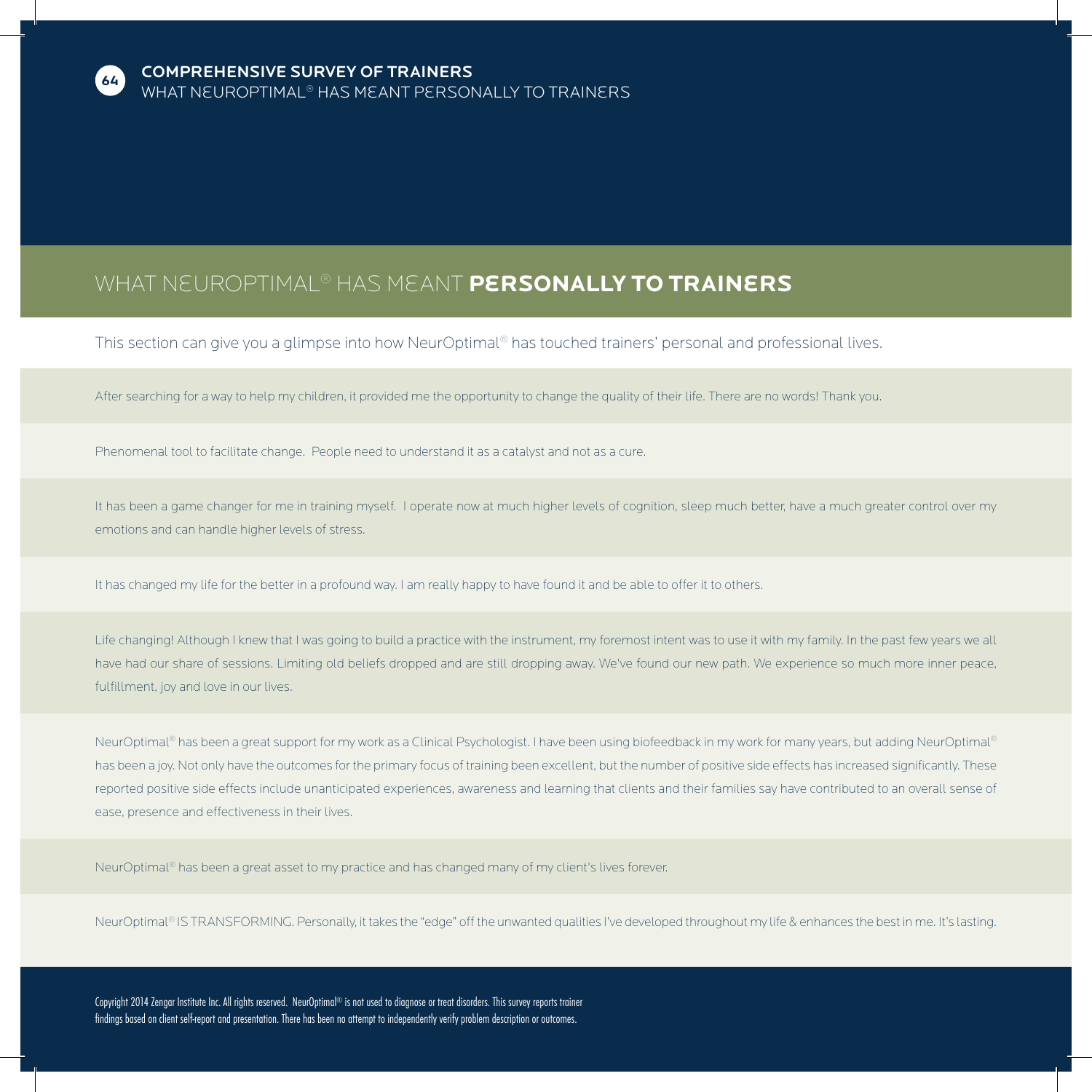

### COMPREHENSIVE SURVEY OF TRAINERS What NeurOptimal® has Meant Personally to Trainers

For me personally NeurOptimal® has made it possible for our whole family to move forward from the death of our youngest son aged of 21 years and enable us to find a new meaning to life and to eventually start laughing again and enjoying the simple pleasures life brings. It also helped me recover from chemobrain some four years down the track and to step out into the public providing a NeurOptimal® training service to the general public. I truly love my work and the results I witness from my clients is very rewarding.

I love it, it's very profound, my clients mostly love it... I think it is very misunderstood, but those who "get it" really get it!

NeurOptimal® is a unique tool releasing us from the blocks we had during our journey. It gives us the opportunity to develop, and reconnect with the deepest part of ourselves. It is safe and non-invasive that is why I am so blessed to use it and to offer this experience to our clients. NeurOptimal® is a gift to humanity. I am willing to offer my time to have as much people as possible in contact with it.

NeurOptimal® arose a great intellectual interest in me, and I will continue working with it and studying it into different contexts, both experimental (for my thesis) and clinical (beside this university research), in order to participate to evaluate its effects as objectively as possible.

The first fun method I have learned and used since going to medical school. Clients love NeurOptimal®. They don't feel stigmatized but empowered. Practitioners love NeurOptimal®. An amazing method to help others as fellow human beings and not as labels. NeurOptimal® training helps practitioner and client to "Unplug from the Matrix." A blazingly fast, highly cost-effective and pleasant way to achieve Optimal Flow and Functioning. NeurOptimal® is indescribable in words and MUST be experienced.

I truly believe in NeurOptimal®. It has helped me be more focused and it helps me with my depressions and I feel it work. My family and friends have seen a positive change in me, I started doing sports, I have a boyfriend now, I am much friendlier, and I am happy. Now my family is doing NeurOptimal®.

For me personally, this has helped all family member in my household, myself included. It saved my life and continues to be a tool for everyday healthy living. I will always use neurofeedback and I am so fortunate to have a machine in my home!!!

For me NeurOptimal® is a very clever system and so easy to handle. It convinces through the results and is very comfortable also for clients. It's holistically designed and that is compatible with my life and how I see life.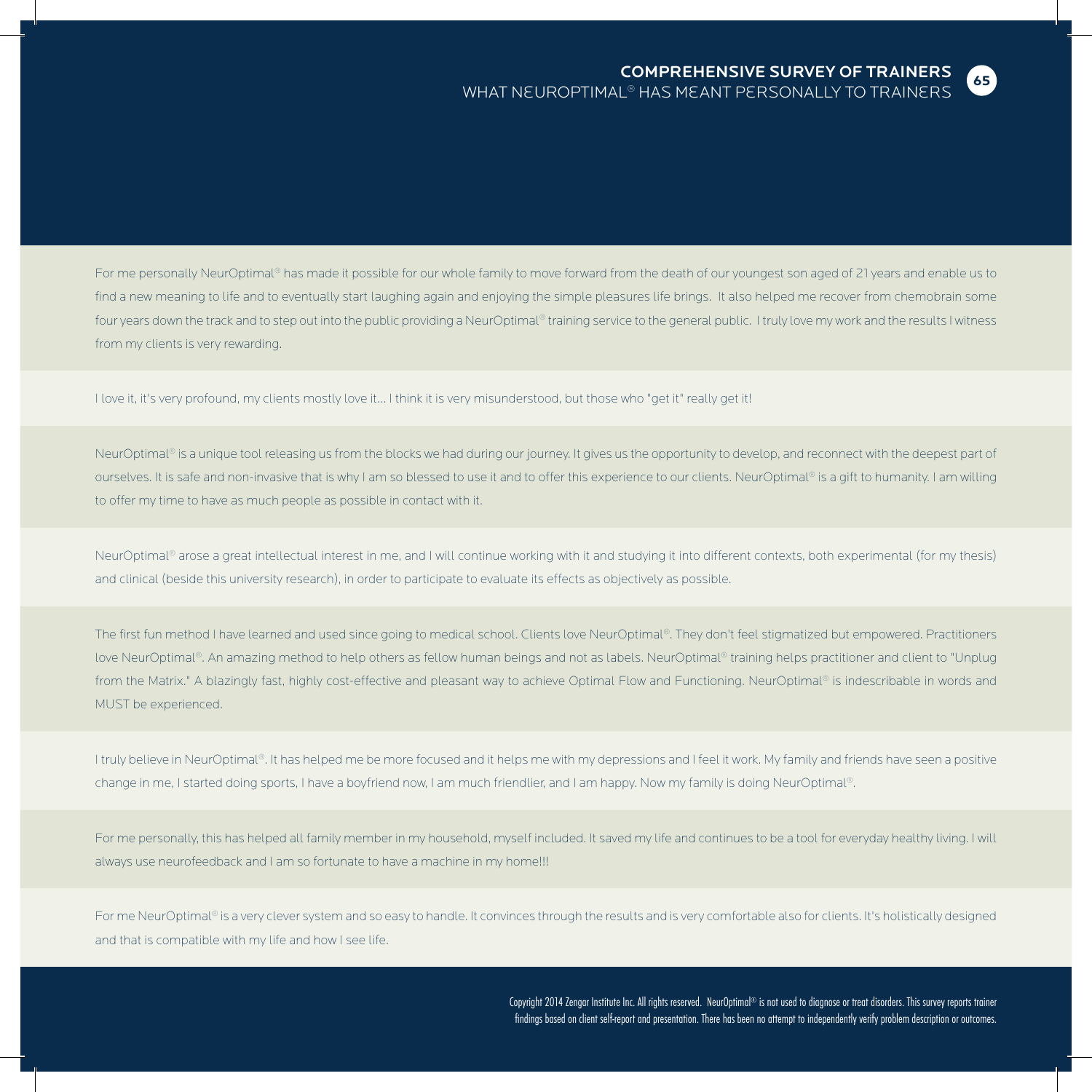

### COMPREHENSIVE SURVEY OF TRAINERS What NeurOptimal® has Meant Personally to Trainers

I feel so grateful to have been introduced to NeurOptimal®. I see daily miracles. If people give this a chance it will help them in their daily life. By using NeurOptimal® I see that people are more willing to change and find the strength to change unhealthy relationships/living .

I have been a psychotherapist for 40 years. I have never seen people benefit from a therapeutic experience the way they do with NeurOptimal®. That is humbling and yet very enriching for me.

I receive comments of feeling "refreshed," "rejuvenated" and "clear headed" after training. It is very gratifying for me to be able to offer this service to others.

I feel so happy. It is great making people feeling better!

It is the amazing experience that calms the brain down. In that calmness, the chaos that is constant in my life and others is manageable. I want to open a lounge/ bar with this program. Don't need to drink with NeurOptimal® calming you down.

I find it is a very useful tool that has provided relief for people in ways they have not been able to experience otherwise.

I have purchased a professional for use at home with my family. I feel as though we are all benefiting and evolving through our various issues independently but evolving together spiritually without having to talk about it. Our household energy together is of a higher quality and everyone is very glad to receive their next session.

I so very much appreciate the gentle overall training that the brain gets with NeurOptimal®. I start here with some of the more "aroused" symptom patterns, and know I can always fall back on it if another approach ends up being too strong or uncomfortable (e.g. sometimes in the case of migraine.) I think my favorite use of NeurOptimal® is with clients who already possess a measure of insight and a general motivation of self-development. The joy they feel leaving the office, the speed at which they progress through issues and their generally increased enthusiasm in life energizes me as well as them. Interestingly, it's also helped to point out clients who are treatment seekers as a lifestyle, with no genuine interest in getting healthier or gaining insights into their lives and issues. Because the system is largely "therapist-error proof" (or can be used in the default), I have more confidence that the troubles are intrinsic to the person, not my intervention. It allows me to maintain compassion for them, but not worry that I've failed them even as all evidence and intuition is pointing to secondary gain issues. So I've gained more freedom as a clinician in these cases: be careful, attentive, skillful AND allow the other person to choose their own path.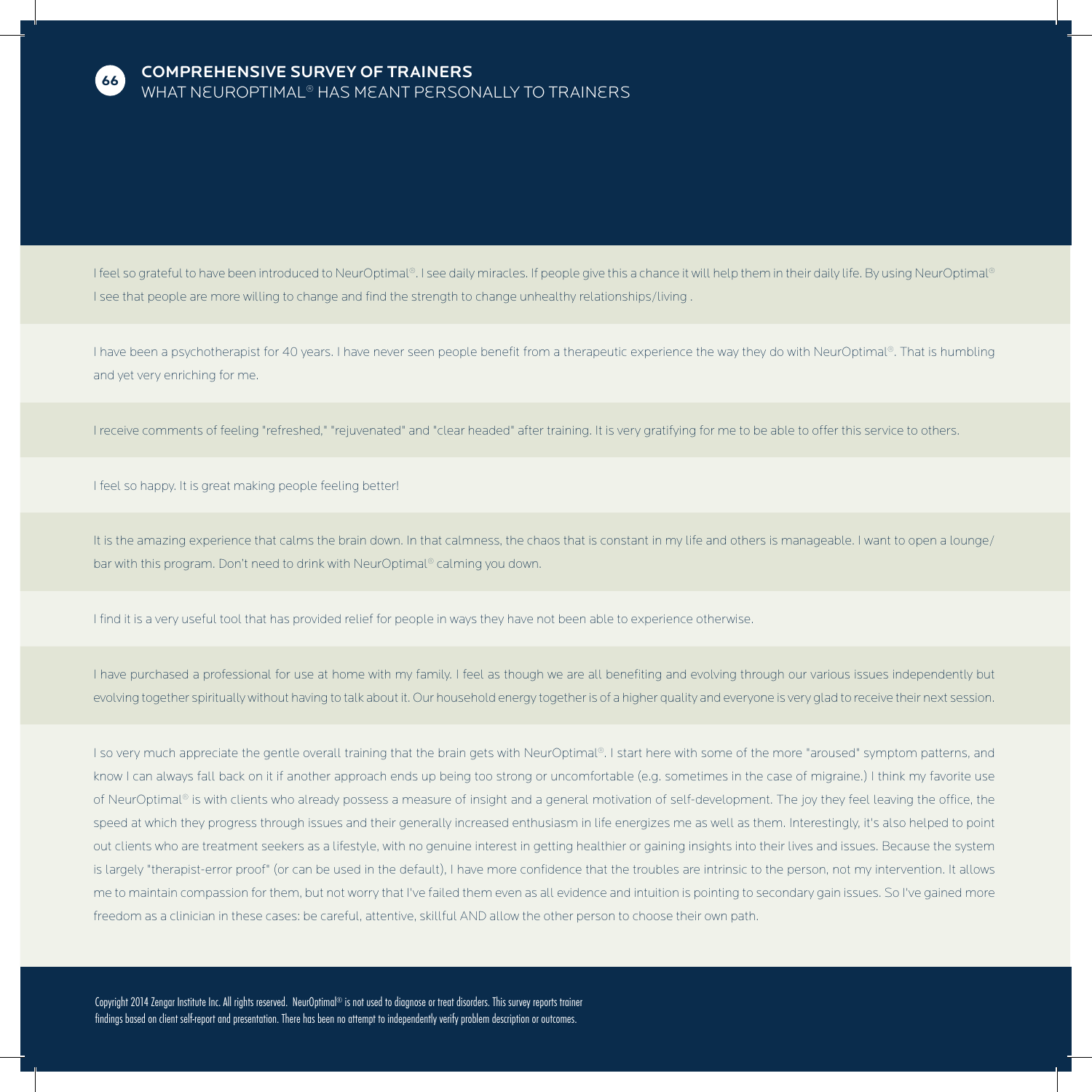

Much less likelihood of setbacks attributed to neurofeedback since switching to NeurOptimal®. Clients generally reporting improved stress resistance and anger management skills, and better sleep.

NeurOptimal® improves peoples' lives. This gives me a feeling of satisfaction. Life can improve for everybody who wants it to.

NeurOptimal® allows me to work with many clients who have not been helped by traditional talk psychotherapy. Some of my clients in their 40s, 50s and 60s have been suffering with severe symptoms of depression, ADHD, and anxiety since adolescence. Many have experienced little joy in their lives. NeurOptimal® has allowed them to feel "normal" and better functioning.

I think the thing I most appreciate about NeurOptimal® is the way it takes advantage of the central nervous system's quite amazing ability to take in and use information. NeurOptimal® respects the ability of the individual brain to reorganize itself using the information provided, in the way and at the pace that is right for that person. There is no pushing or pulling of the brain in a direction. To my mind, this way of working organically with the system's ability to heal itself is at the heart of NeurOptimal®'s ability to transform people's experience of life, and to do it virtually without side effects.

What surprised me the most about NeurOptimal® was that issues that I felt were unnoticed and not able to be addressed through cognitive behavioral therapy were effortlessly dissolved.

Personally: it saved me from being a chronic depressed person. I felt "cured" in 8 sessions (although I had over 100 since then, just because I have my own system, and, simply because I like it). I have not one client who has not reported improvement of a better life, so, 100% of the clients have seen improvements in their lives on one or more areas of their life.

I owe my life to this work. I am not sure what would have become of me, or honestly whether I would still be on the planet without finding this technology. I feel strong emotionally and physically. I have defragged my hardrive and I am efficient and flexible.

It is great to be able to rest into trusting consistently that the program will be received very positively and I know it will do its job.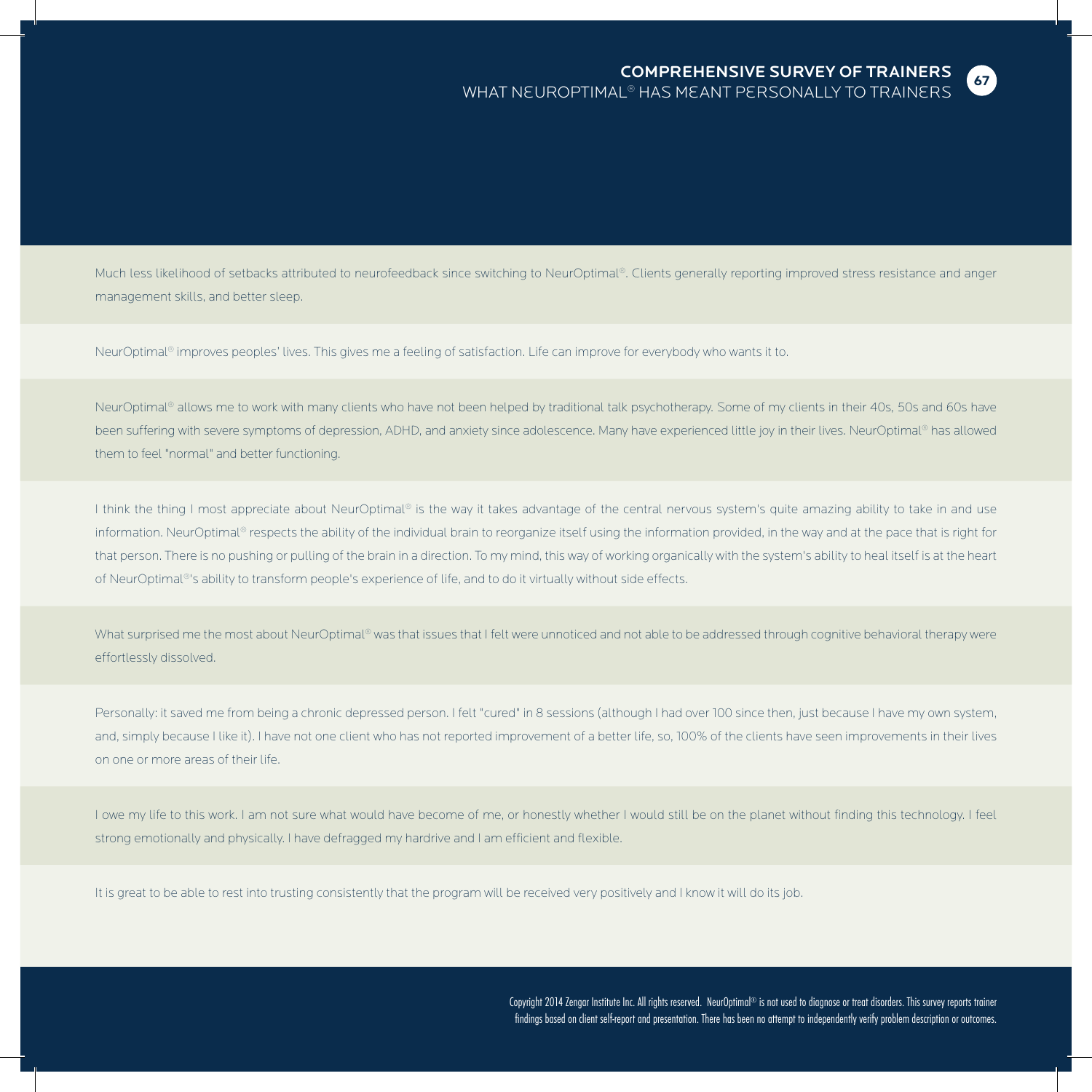

Training with NeurOptimal® has been a life-changing process for me and the vast majority of my patients, friends and family members in ways that are subtle, seamless and even difficult to define in some ways, yet rather direct and so clearly obvious in other ways. In my opinion as a scientist, clinician and Interfaith minister it truly is the most powerful, sophisticated, advanced, non-linear technology available for transformation on the planet!

NeurOptimal® has proven to be a valuable training for many clients, particularly empowering young people struggling with ADD to have a chance to learn to selfregulate.

Although my experiences with NeurOptimal® is quite limited, I have had a few clients who have experienced profound benefits. It's extremely gratifying to know you have made a difference in someone's life, especially when they came to you after feeling defeated and letdown with conventional medicine.

NeurOptimal® has been a wonderful tool that has assisted my practice in significant ways both in helping people do better and fostering the clinical work. It has also been a nice financial addition adding about 20% to my revenue stream.

Personally, the training is remarkable... it has effortlessly eliminated symptoms of anxiety and depression.

My clients and I love the way it works through the unconscious, soft and easy, through relaxation. It helped me during my burn-out.

NeurOptimal® is for everyone who wants to improve themselves. Everyone can use it and can have a better performance. I've seen lives get a totally different movement in the positive way. I'm glad I have the ability to help people.

Simple, effective and safe system.

NeurOptimal® is a gift. There are a number of people who would be in a very different life circumstance today if it were not for this program. I love seeing the progress and knowing that I have a part in helping people improve their lives. Every upgrade has advanced the effectiveness of the system. I leave work full of energy knowing that I am able to make a difference in people's lives.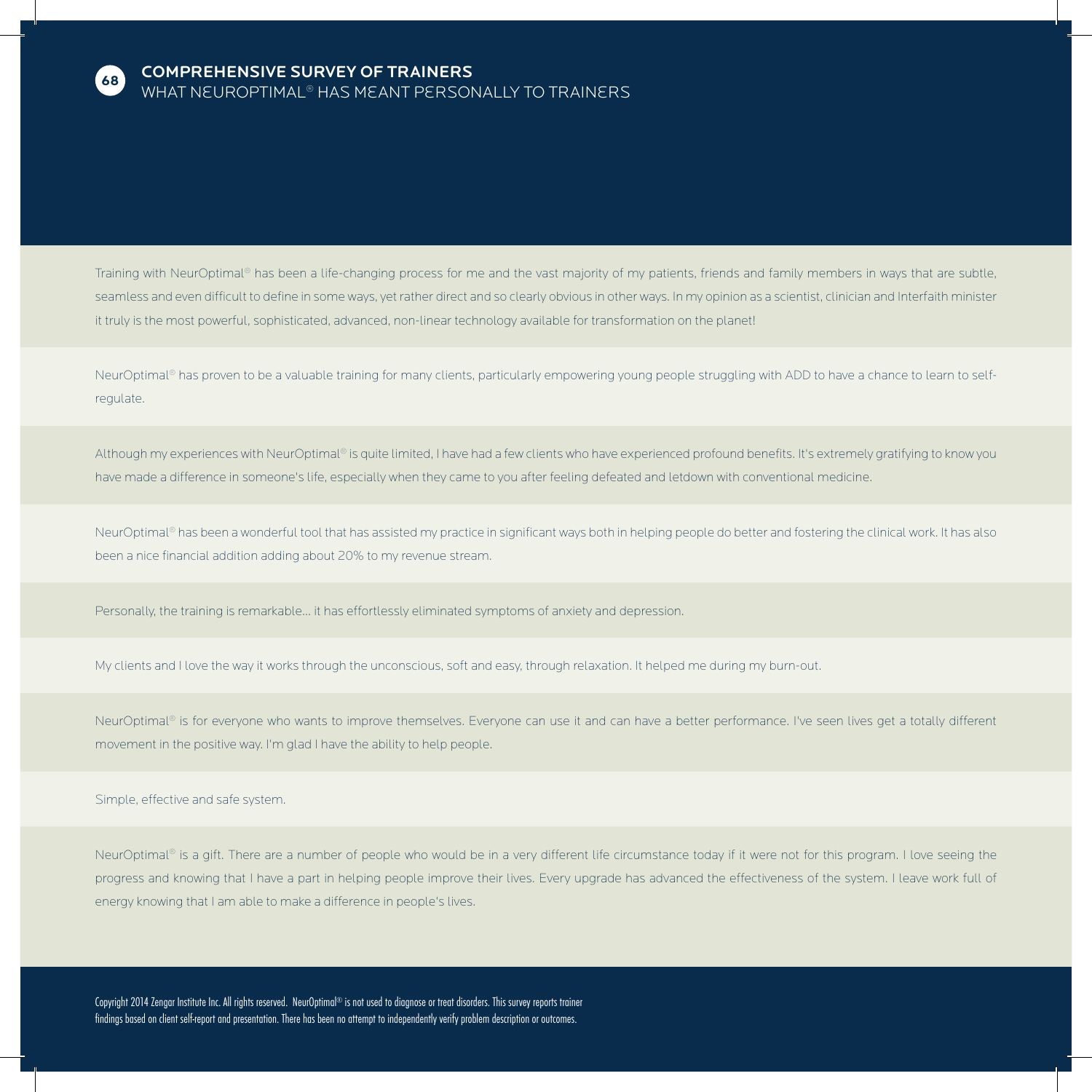

Most amazing feedback tool. Having worked in the welfare field for nearly 20 yrs, I have not seen a modailty so helpful to such a range of client concerns. Clients all seem to really enjoy their training experience. It is also holistic with clients often noticing lots of other positive changes as a result of training.

Incredibly powerful impact on one's functioning. Easy to use. Biggest bang for the buck!

As a therapist, NeurOptimal® has enabled me to release the stress of hearing clients' troubling and traumatic experiences. I find that after a session I can better connect and empathize with my clients.

For me personally, growing an understanding of the foundations of NeurOptimal®, training clients with NeurOptimal®, and experiencing NeurOptimal® training combine to give me the most rich and transformative experience of the way, the wisdom, and the joy of reducing suffering and unleashing full human potential. I consider the conceptual and structural underpinnings of NeurOptimal®, the process of the training itself, and the genuine interpersonal connection facilitated by NeurOptimal® training to be three pillars of authentic human potential in compassion, healing, wisdom, and enlightenment.

NeurOptimal® stands alone amongst the Neurofeedback field. It's delicately designed expertise allows for seamless, effortless transformation and shifting of one's blockages yet it works alongside our own innate capabilities for healing!! I extend so much gratitude to the creators of the software Val & Sue Brown, and to the entire team at Zengar.

NeurOptimal® has helped me overcome some of my own difficulties with sleep and anxiety. It has helped many of my patients with similar problems. Several patients feel that it has been transformative for them.

If I did nothing but train myself and my family, this would be the best investment I've ever made. That I can share this source of relief with others and help their lives improve and make a career for myself at the same time seems unreal to me sometimes. I am so grateful for NeurOptimal® and the chance it gives me to bring peace and relief to others.

It's a gift—a blessing, a Universal tool for the evolution of the human spirit.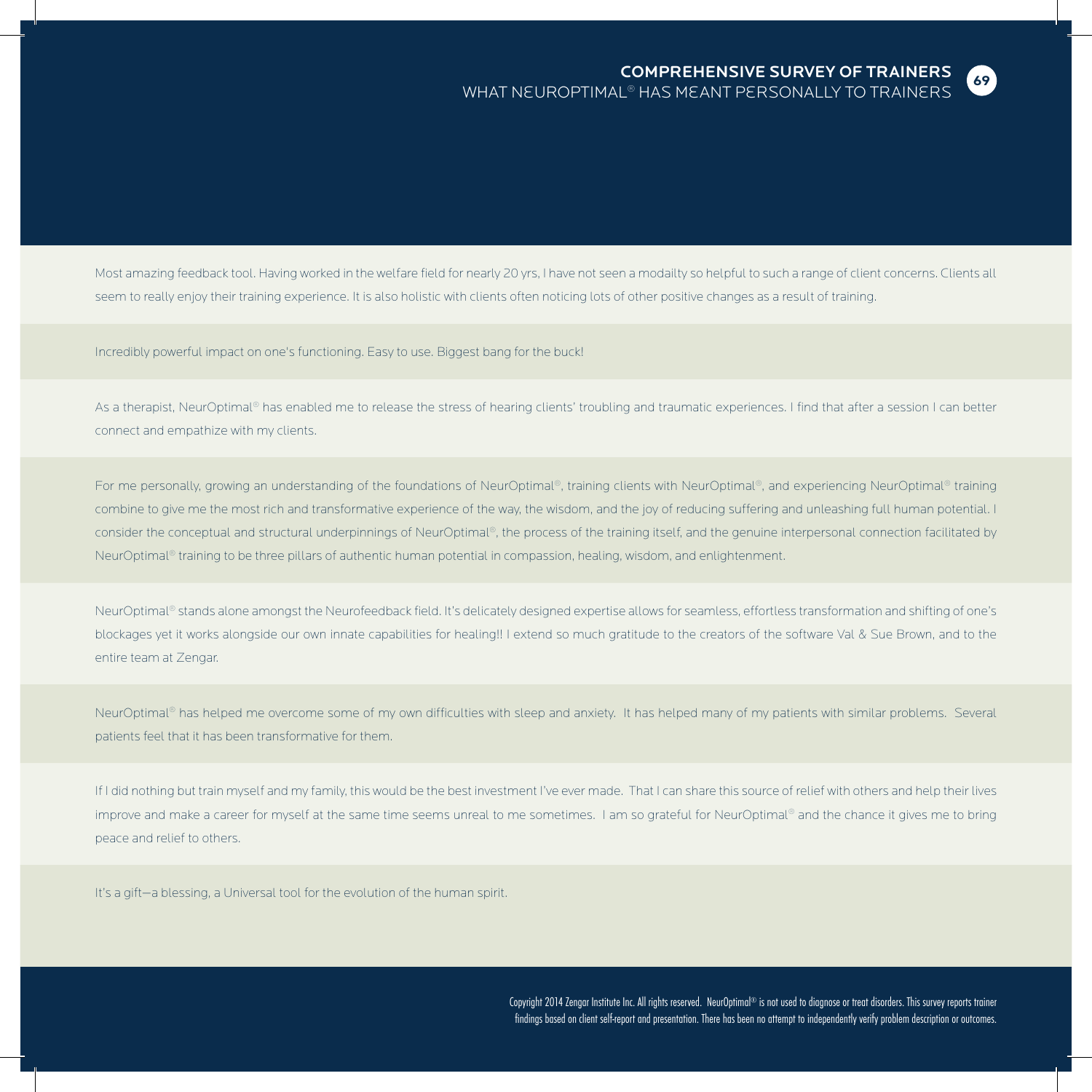

I can never anticipate what changes the person will begin to experience in their life. For some the changes are moderate, for others, dramatic and seminal to a more satisfying and productive life. The ease of NeurOptimal®, the safety and results are very pleasing. I am very fortunate to be able to offer this resource to people in my community. I celebrate the changes in my own life: Formidable projects can be tackled, patience with my own process increased, lovely restorative sleep and a great capacity to nap easily....and the ability to stay on course even in the face of adversity.

It has brought about a much deeper connection with aspects of the self that might have otherwise not been possible to tap into without NeurOptimal® training.

NeurOptimal® is definitely the softest and most holistic way of doing neurofeedback. It is the only system one can use for everybody (baby, injured brain, old people, very sensitive people, very sick or fragile people). I still use it for myself and experience ongoing development/transformation.

For me it is like clarifying the mind, being more present in what we experience, less stress and anxiety, capacities that for coaching are goals. For my clients there are fewer symptoms, more attention, more awareness.

It will be hard to express how NeurOptimal® has changed my life, let alone how it has changed all the lives of the hundreds I have trained over the years. Not only do I have those special miracle moments where people changed in a way that no one thought was possible (including them and sometimes me) but also the day-today reality of seeing faces lit up with joy or tearing with love and appreciation. This has become my life, a life of mostly joy and unconditional love. I cannot sufficiently express my gratitude and appreciation for that.

The NeurOptimal® experience is like being held in a time/space/place outside of our normal existence. It is an experience of being free from fear and day to day perceived limitations. Many clients explain that it is during NeurOptimal ® sessions that they feel safe to be who they are. It is an experience of a deep state of peace nd of finally being Home.

NeurOptimal® has been a big jump in my practice. It really moved my clients along at a fast pace, rather than slowly moving through the psychotherapy process.

I realized that Zengar NeurOptimal® is the most effective therapy or training tool when working with multiple and complex symptoms and at the same time transforms the clients life towards positive dimensions. First I was only surprised and did not understand why NeurOptimal® is so powerful for personal transformation. Now I understand the philosophy and scientific reasons for NeurOptimal®'s success.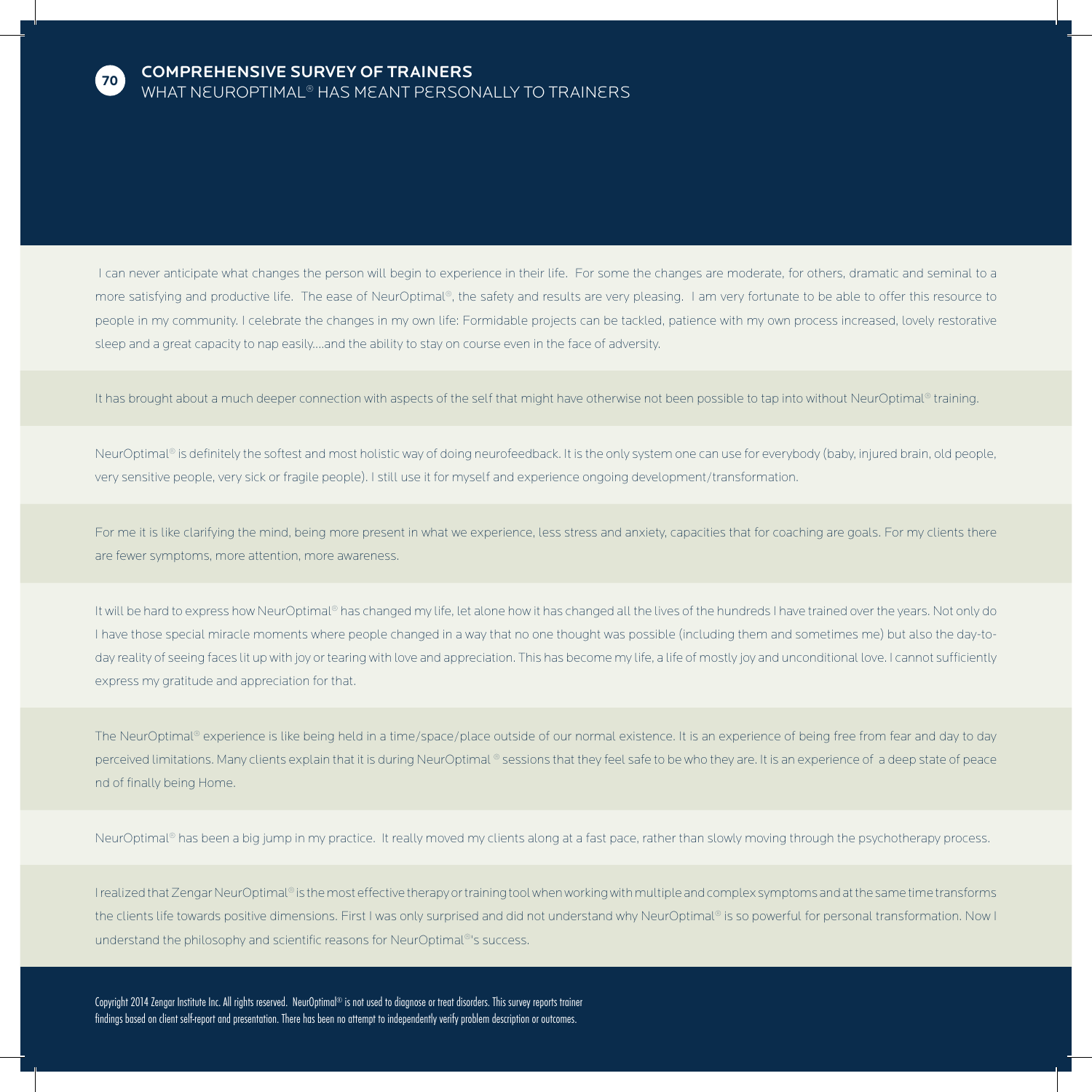NeurOptimal® is arguably the best use of technology ever created.

NeurOptimal® has been an amazing experience, to feel calm when facing life stressors. Being able to observe the "turbulence" and returning to present.

NeurOptimal® has meant everything to me. That is, I came to this world to attend to the mastery of human psycho-spiritual experience. It has given me the opportunity to UNDERSTAND many levels of "enlightenment", for lack of a better expression, EXPERIENCE many levels of profound human capacity, and SHARE so much of all of this with anyone willing to open up and let go into something new.

I think NeurOptimal® is possibly one of the best uses we have come up with for 'technology' yet. I have been using it personally -- and professionally yet not a single person - friend, family or professional client - has had anything other than profound, positive and 'undeniable' experiences and benefits. One common feature seems to be that the 'effects' seem most noticeable the next day - in a very subtle yet 'real' way.

NeurOptimal® makes life quality better for everyone in a short time. The greatest advance for mental health.

I feel as if NeurOptimal® is a blessing to earth and that all the people who are healing and recovering from painful issues are an inspiration to our world. I am very grateful to be a part of the wonderful ongoing use of NeurOptimal®. NeurOptimal® has provided myself and my clients with profound changes to our lives. So many are now able to enjoy life, no longer suffering from issues that once caused disruption. From myself and my clients we want to thank all those who made NeurOptimal® possible for our use. We thank you.

Since the use of NeurOptimal® I have only had happy clients, who were only surviving in life before and now got there life back again. All involved parents were amazed by the results of their children and are very happy to be able to live a "normal" life again. First they had doubts about the system, but after a few session not only they, but their children's school teachers, saw improvement in behavior and cognitive settings. So we are all very grateful for this wonderful system.

I am grateful for this sophisticated, non-invasive method of central nervous system optimization. This is life-changing technology.

NeurOptimal® has improved the quality of life for everyone who I have used it with.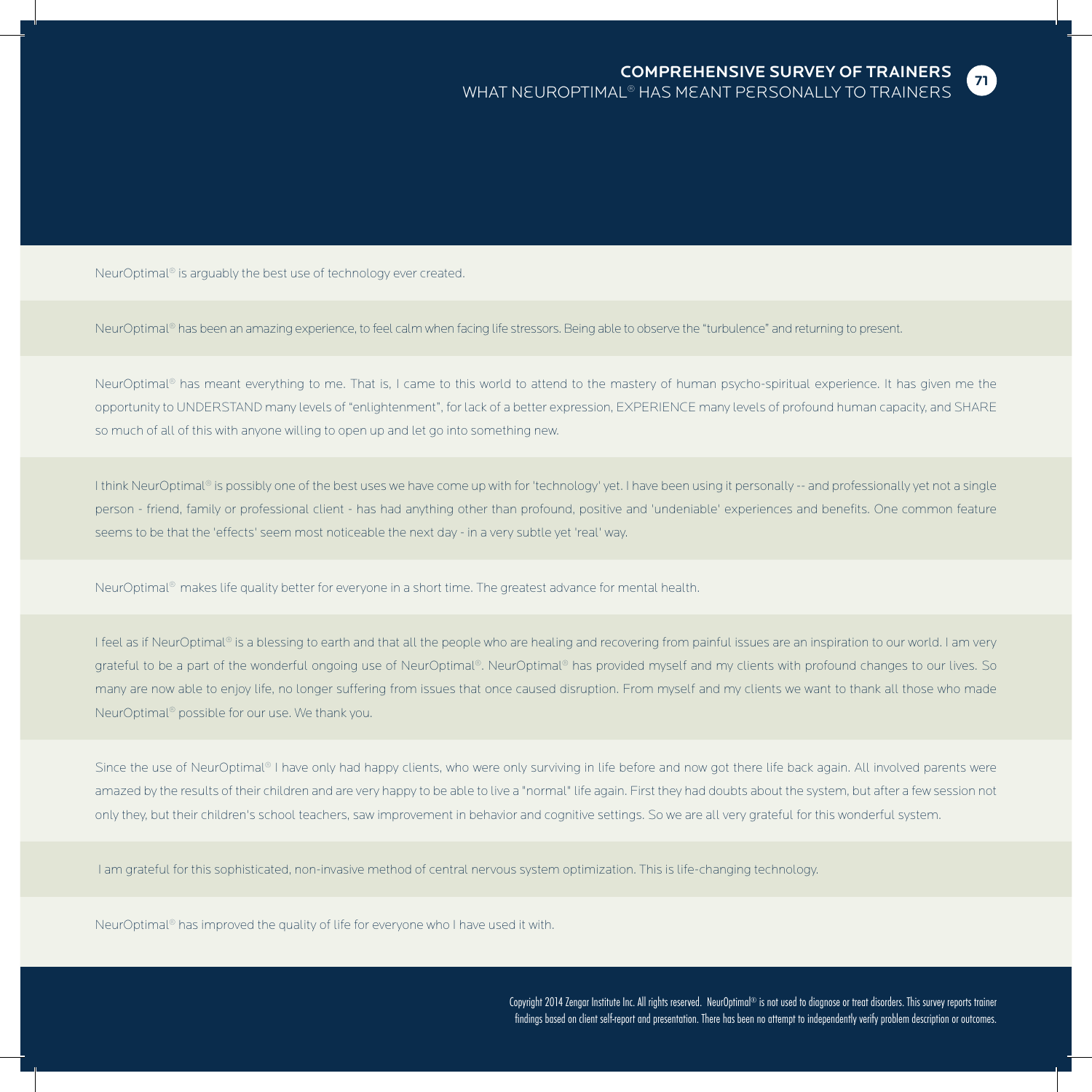

I had been trained with other systems before I came to NeurOptimal®; from the first session with it I knew that something different had happened. I continue to enjoy the subtle but immensely powerful transformations--I am definitely becoming more me without the rough edges. It's simply brilliant.

It has been a wonderful adjunct to medication, EMDR, and cognitive behavioral therapy. It has given hope to clients who have "tried everything" and for whom meds and talk therapy was not enough. Quite a number of clients have stated in their own way that they feel they have been given their lives back.

For me personally, NeurOptimal® has been a life saver. It corrected the challenges I had with another system and supports me in my life on an ongoing basis. So much so, I plan a career change to become a NeurOptimal® technician at a therapist's office. I enjoy learning about the field from the wonderful group of users on the forum. It goes well beyond technical support.

NeurOptimal® is a wonderful system. When I started training people I was so surprised...and delighted to see that not only did the trainee's health (mental/ physical) change for the better but also their relationships with members of their family were affected in a good way. The whole family dynamic seems to get "unstuck" and members of that family seem to move more freely, adapt with more ease, accept more readily and go with the flow of their life's path. Train one and you train those in the trainee's environment! Usually though, relatives or friends that see the change in the trainee want to try NeurOptimal® for themselves too. I have been amazed many a time by the transformation NeurOptimal® training has had on my clients, may it be in freeing them from extreme mental pain or in relieving "untreatable" physical problems. It seems that the "incurables / untreatables" respond to TRAINING.

I am still very new to this and just beginning my business, but I believe this can influence society to a great degree. If people will try it, it is so life enhancing they will wonder how they got along with out it, if they remember what their life was like before that :)

People love that it is a natural way to improve the brain and that results are long lasting.

Nothing has advanced my work more than including NeurOptimal®.

Impressive faster rate of improvement of presenting symptoms, compared to psychotherapy alone.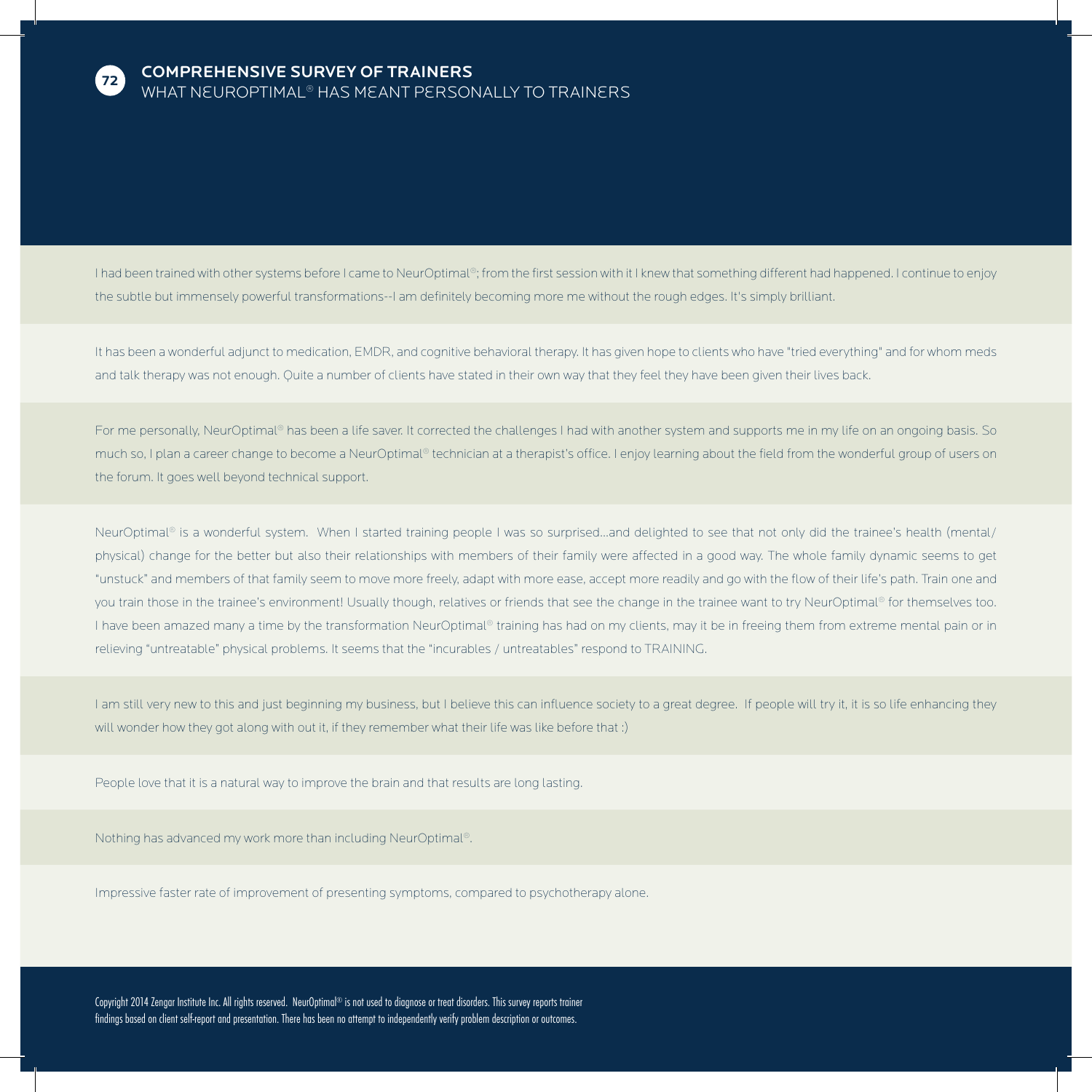

NeurOptimal® is a safe, effective and high quality system for my clients. For me as a psychologist it supports me as an important part of an integral approach in treating mental complaints and disorders, besides several psychotherapeutic methods.

NeurOptimal® allows me to train clients confidently, knowing that as long as I stay with the default settings, I will do no harm and at the same time definitely help clients with symptom relief, self transformation, peak performance, and simultaneously offer the potential for spiritual deepening. In the very long run, NeurOptimal® may have the potential to be as significant a tool to the human race as that stone the hominid picked up on the grassy savanna so many eons ago. What is the very best we can do from here? How Universally can we share this?

I think this work holds such a compassionate and profound answer to so much suffering. The brain is at the mercy of this modern life and there are no good answers for a lot of the manner in which distress manifests. Parts of people are restored after head injury in a way that no other way of working has been able to accomplish. I would like to see this work be mandatory to every returning soldier of every conflict they flight in, just to 'debrief' their combat brain and ease it back into civilian life. NeurOptimal® has brought me back the satisfaction and thrill of practice that after nineteen years of general naturopathic medicine was starting to wear thin. I can access the person's own inner reset button without imposing anything from the outside.

NeurOptimal® has changed my perception of life. Things became manageable, and clear. It eliminated the nausea I had during the beginning of my pregnancy. It is a privilege to witness the change and relief it brings to the members of my family and people in general...

My own training has calmed me inside. I can multitask with more organization, focus and confidence. I love seeing the gentle subtle seamless changes people discover about themselves as they train. It has helped many of my clients become more introspective, confident, and sensitive to themselves and others as well as improve the symptoms that originally brought them to NeurOptimal® training.

I am now living in the realm of the miraculous.

I wouldnt be without it.

Personally NeurOptimal® has helped me achieve more balance and flexibility in my own life. Professionally, I have seen it as both easier to use and more immediately effective than the other neurofeedback system I used prior to NeurOptimal®.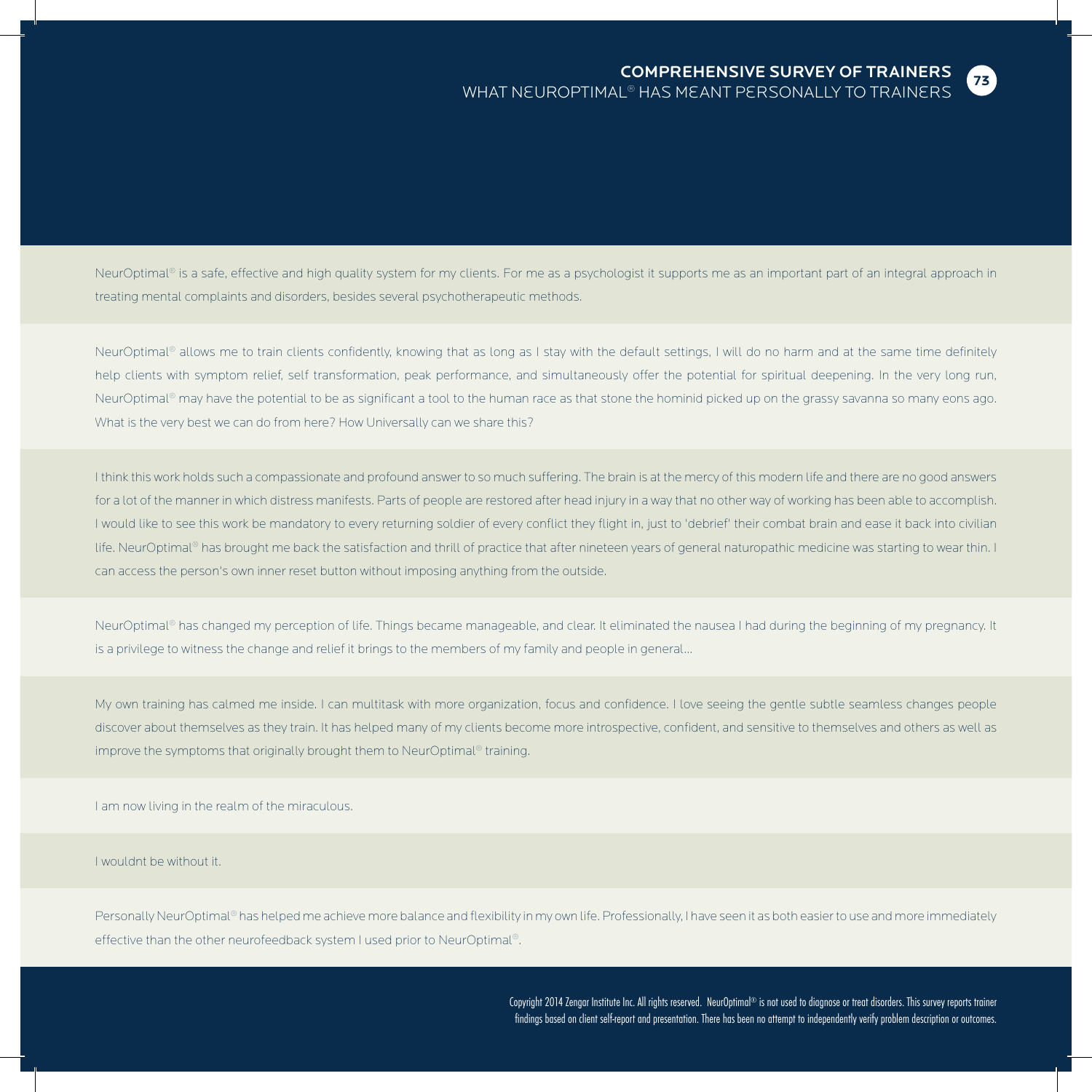

It is singularly the most remarkable and safest way I have ever had the pleasure of experiencing, to address nearly every conceivable form of dis-regulation. I have heard it described as simple and elegant in its design and effects but if you do not have the opportunity to see it in action - you will never truly know the full meaning of elegant. Its effects are nearly too good to be credible.

It has been personally a means to "massage" the central nervous system, as I see it. It provides that for some clients as well. Use seems to settle the nervous mind and bring it to place of less stuckness, whether that means being able to settle down or feeling energized, depending on the individual. Users seem less bogged down in approaching situations that were previously somewhat immobilizing, being able to find the right words, dare to go somewhere alone, try something different, exercise more self control.

For me the personal training with NeurOptimal® was a turning point in my life! Step by step it slowly lead me out of a miserable chronic Lyme condition to a stable and long lasting level of significantly increased wellbeing! It's simply an amazing brain training tool! NeurOptimal® really promotes reliable "optimal performance"! It helps us to activate our true potential!

It has changed my life and what I do professionally. I've left behind almost all of what I used to do as a psychologist - most of it isn't necessary except to adjust to a new better life. There is nothing more interesting or compelling around which to construct a job or career. Getting others launched is especially rewarding.

For me as a psychologist, the main reason I use neurofeedback is to accelerate the therapy, as a catalyst. It can be the foundation and it facilitates the changes people want to make.

Personally, NeurOptimal® has been an essential tool for myself suffering from chronic headaches/migraines. I can feel a migraine coming on and I hook myself up and I can actually feel the pain dissolve. One of the most uncanny experiences is to feel muscles unwinding and relaxing from being bound tightly into painful knots. I LOVE this mind-body technology!!!

There is a sacred presence with NeurOptimal® which holds an open heart and compassion and has a spiritual and biological resonance with the inherent healing capacity of the fluid body. It enjoins the deep pulsations within the body and gently supports healing from the inside out. It is like sitting in the stillness of a clear power place in nature -- a capacity which seems to me is becoming increasingly important also for the healing of this planet.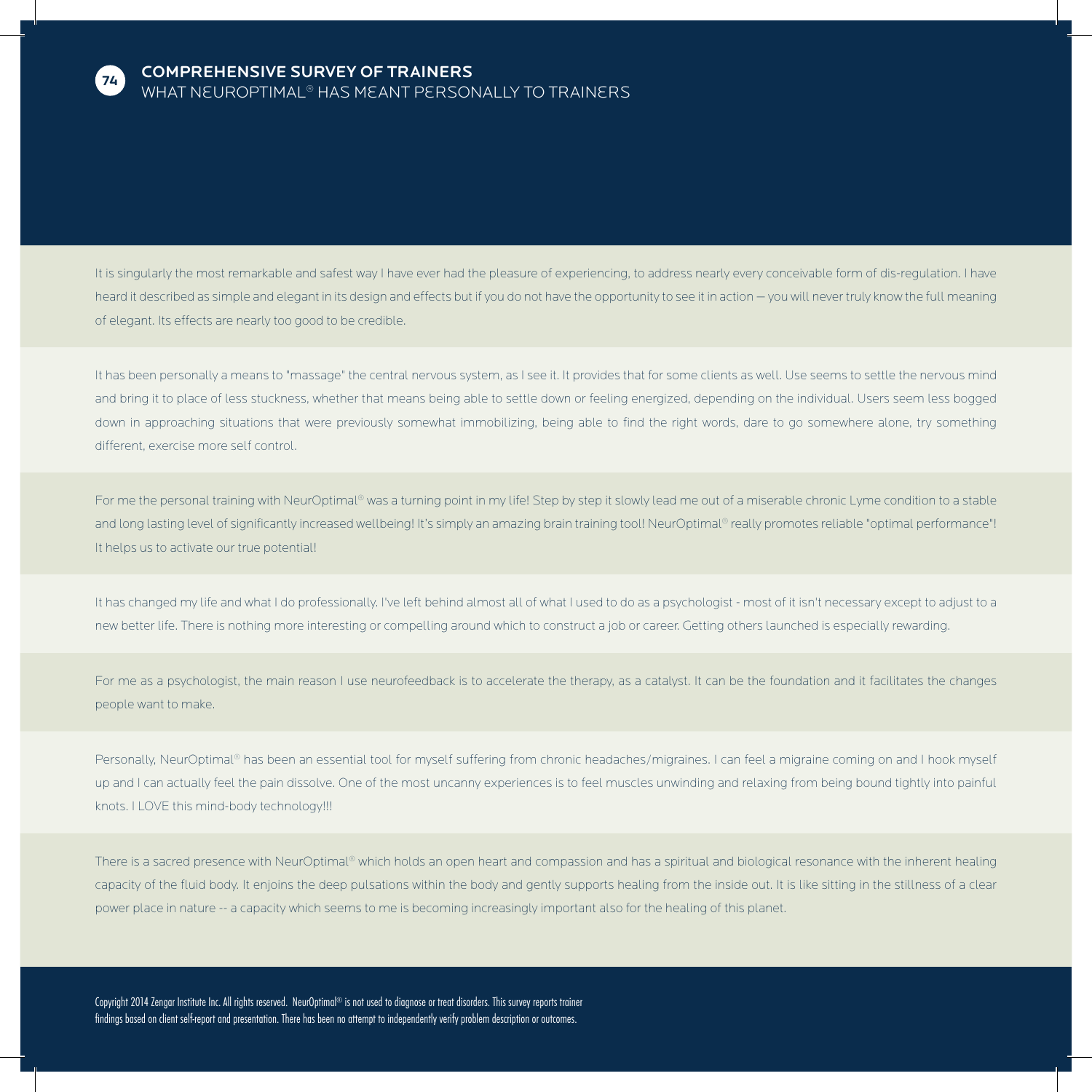**75**

NeurOptimal® has changed my clients' lives, my own life and my companion's life. It is just wonderful.

NeurOptimal® has meant to me a level of confidence that I can bring about significant and lasting change in individuals that I never could have done in traditional "talk therapy". I know I can make an impact on the quality of people's lives and not just teach them how to cope with their problem. I can now help them to live life (relatively) free of their problem. I know I am making a difference. My clients appreciate being able to utilize their cognitive abilities and experience success in life that was not attainable before. The Reactive Attachment Disorder children have perhaps been the greatest source of joy, as now the families could begin to enjoy their adopted child and live a "normal" life.

NeurOptimal® is simply the best neurofeedback method that is available worldwide. It is easy to use and very gently re-normalizes the brain in a natural way. Very safe because there is no question of pushing the brain in some specific direction, it only gives information and lets the brain do the rest, so no risk of overshooting. For me it has boosted the quality of my life enormously and I can state the same for my clients.

I am a mental health care professional with over 25 years of experience. NeurOptimal® opens possibilities for some of the clients that have tried everything else (all sorts of psycho-therapy, medications, etc.). Often these clients experience unexpected changes that just did not happen with other therapy. It is stupid not to use NeurOptimal® while they are here.

For the first time in years, I can honestly envision a good life not only for myself but for others as well.

I have become aware of so much more of myself. I've been continuing to realize how much more I am, more than I could possibly have known before. My mental flexibility and resilience is exhilarating and liberating. After an initial 10-15 sessions, clients stop focusing on symptoms as they no longer are there. Their focus shifts to presence and living.

As a (quick) summary, I would say that NeurOptimal® is a great tool that many can benefit from, for some people to a dramatic extent! The potential is enormous for mankind, and so is the need :-) It is brilliant that the tool is getting simpler and simpler to use every year.

It is a miracle to me how much my life has changed in a year. If I never earned a nickel using NeurOptimal® on others, this machine paid for itself twice over with the positive changes it helped manifest in me. I am so blessed. Every person in the world should have one of these machines issued at birth.